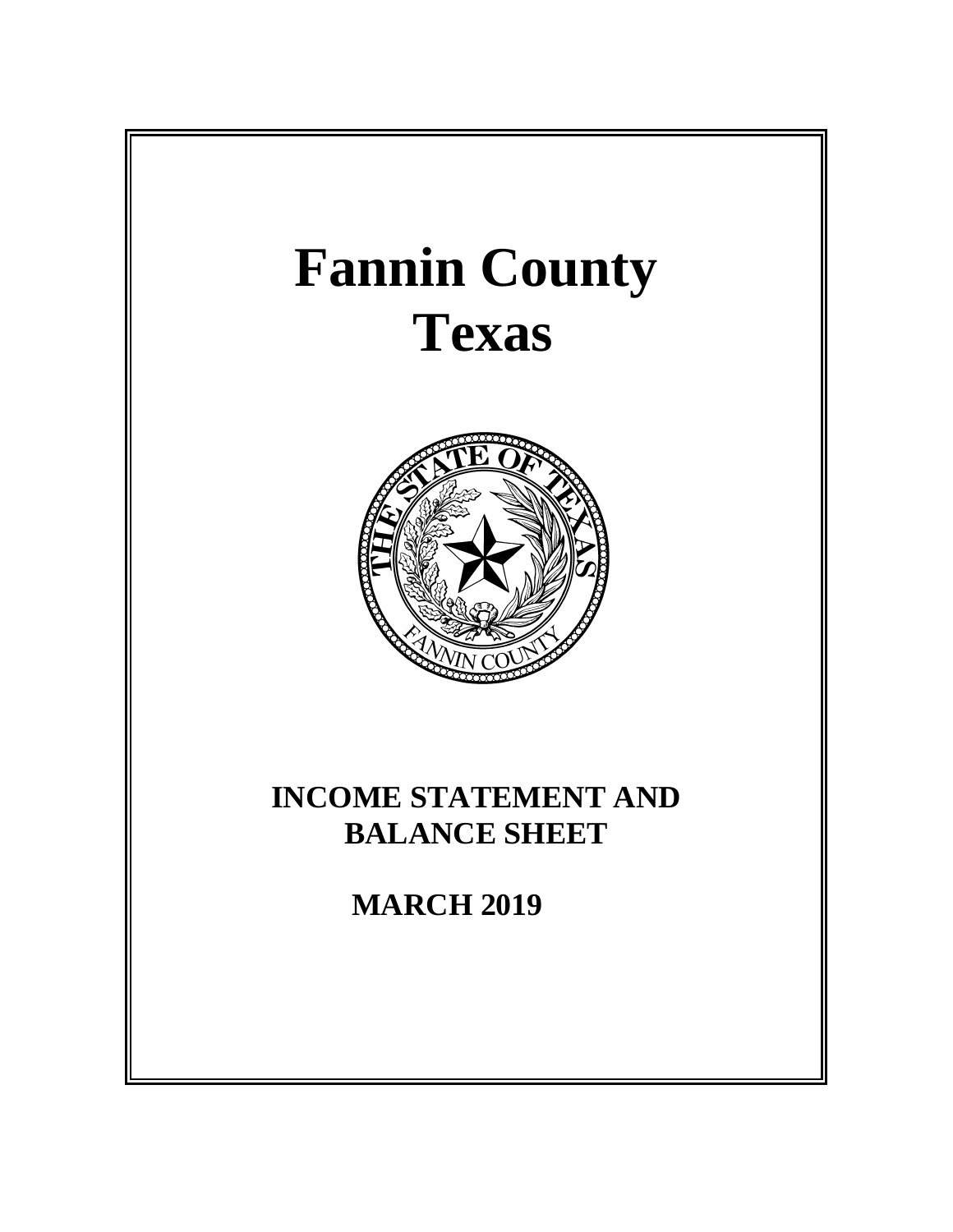| $04 - 02 - 2019$ | TIME: 03:07 PM - FOR MONTH ENDING 3-31-19                                                     | INCOME STATEMENT    |                  |              |      | PAGE<br>PREPARER: 0004 | 1 |
|------------------|-----------------------------------------------------------------------------------------------|---------------------|------------------|--------------|------|------------------------|---|
| FANNIN COUNTY    | 101 E. SAM RAYBURN DRIVE SUITE 303                                                            | BONHAM, TEXAS 75418 |                  |              |      |                        |   |
|                  |                                                                                               |                     |                  |              |      |                        |   |
|                  | ***** INCOME ACCOUNTS *****                                                                   |                     |                  |              |      |                        |   |
|                  | 10-300-110 UNENCUMBERED FUND BALANCE                                                          |                     |                  |              | 0.00 |                        |   |
|                  |                                                                                               |                     |                  |              |      |                        |   |
|                  | 10-310-110 CURRENT TAXES                                                                      |                     |                  | 7,855,614.43 |      |                        |   |
|                  |                                                                                               |                     |                  |              |      |                        |   |
|                  |                                                                                               |                     |                  |              |      |                        |   |
|                  |                                                                                               |                     |                  |              |      |                        |   |
|                  | 10-318-120 PAY N LIEU TAX/GRASSLAND 0.00<br>10-318-121 PAY N LIEU TAX/UPPER TRINITY 12,705.80 |                     |                  |              |      |                        |   |
|                  | 10-318-122 TAX ABATEMENT/APPLICATION                                                          |                     |                  | 18,300.00    |      |                        |   |
|                  | 10-318-130 COURT COSTS/ARREST FEES                                                            |                     |                  | 66,086.95    |      |                        |   |
|                  | 10-318-132 ATTORNEYS & DOCTORS                                                                |                     |                  | 3,436.02     |      |                        |   |
|                  | 10-318-140 TAX ON MIXED DRINKS                                                                |                     | 469, 329.28      | 9,646.57     |      |                        |   |
|                  | 10-318-160 SALES TAX REVENUES                                                                 |                     |                  |              |      |                        |   |
|                  |                                                                                               |                     |                  |              |      |                        |   |
|                  | 10-319-420 JAIL PAY PHONE COMMISSION                                                          |                     |                  | 129,368.64   |      |                        |   |
|                  | 10-319-429 SCHOLARSHIP FUNDS                                                                  |                     |                  | 0.00         |      |                        |   |
|                  | 10-319-551 ANNUAL PAYMENT<br>10-319-552 MONTHLY MONITORING PAYMEN                             |                     |                  | 0.00<br>0.00 |      |                        |   |
|                  | 10-319-553 ADMINISTRATIVE FEE                                                                 |                     |                  | 0.00         |      |                        |   |
|                  | 10-319-554 REIMB.FOR CONFINEMENT EXP.                                                         |                     |                  | 0.00         |      |                        |   |
|                  |                                                                                               |                     |                  |              |      |                        |   |
|                  | 10-320-200 ALCOHLIC BEVERAGE LICENSE                                                          |                     | 1,011.00         |              |      |                        |   |
|                  | 10-320-300 SEWAGE PERMITS/INSPECTIONS                                                         |                     | 44,961.22        |              |      |                        |   |
|                  |                                                                                               |                     |                  | 0.00         |      |                        |   |
|                  | 10-320-545 FOOD SERV.PERMITS/CLASSES<br>10-320-546 \$5 COUNTY FEE/FOOD HANDLERS CLASS         |                     |                  | 0.00         |      |                        |   |
|                  |                                                                                               |                     |                  |              |      |                        |   |
|                  | 10-321-200 COMMISSIONS ON CAR REGIST                                                          |                     |                  | 51,356.60    |      |                        |   |
|                  | 10-321-250 COMMISSION ON CAR TITLES                                                           |                     |                  | 23,090.00    |      |                        |   |
|                  | 10-321-251 COMM.ON SALES TAX COLLECTIONS                                                      |                     |                  |              | 0.00 |                        |   |
|                  | 10-321-901 TAX CERTIFICATES                                                                   |                     | 0.00<br>4,352.21 |              |      |                        |   |
|                  |                                                                                               |                     |                  |              |      |                        |   |
|                  | 10-330-396 RIFLE RESISTANT BODY ARMOR 3439801                                                 |                     |                  | 0.00         |      |                        |   |
|                  | 10-330-403 TEAM REDEVELOPMENT TRAINING                                                        |                     |                  |              | 0.00 |                        |   |
|                  |                                                                                               |                     |                  |              |      |                        |   |
|                  |                                                                                               |                     |                  |              |      |                        |   |
|                  | 10-340-135 FAMILY PROTECTION FEE                                                              |                     |                  | 945.95       |      |                        |   |
|                  | 10-340-400 COUNTY JUDGE FEES                                                                  |                     |                  | 148.00       |      |                        |   |
|                  | 10-340-403 COUNTY CLERK FEES                                                                  |                     |                  | 42,731.69    |      |                        |   |
|                  | 10-340-450 DISTRICT CLERK FEES                                                                |                     |                  | 30,716.74    |      |                        |   |
|                  | 10-340-455 J. P. #1 FEES                                                                      |                     |                  | 4,377.17     |      |                        |   |
|                  | 10-340-456 J. P. #2 FEES                                                                      |                     |                  | 775.00       |      |                        |   |
|                  | 10-340-457 J. P. #3 FEES                                                                      |                     |                  | 2,871.52     |      |                        |   |
|                  | 10-340-475 DISTRICT ATTORNEY FEES<br>10-340-480 BOND APPLICATION FEE                          |                     |                  | 896.58       | 0.00 |                        |   |
|                  | 10-340-484 ELECTION REIMBURSEMENTS                                                            |                     |                  |              | 0.00 |                        |   |
|                  | 10-340-551 CONSTABLE PCT. 1 FEES                                                              |                     |                  | 3,780.00     |      |                        |   |
|                  | 10-340-552 CONSTABLE PCT. 2 FEES                                                              |                     |                  | 760.00       |      |                        |   |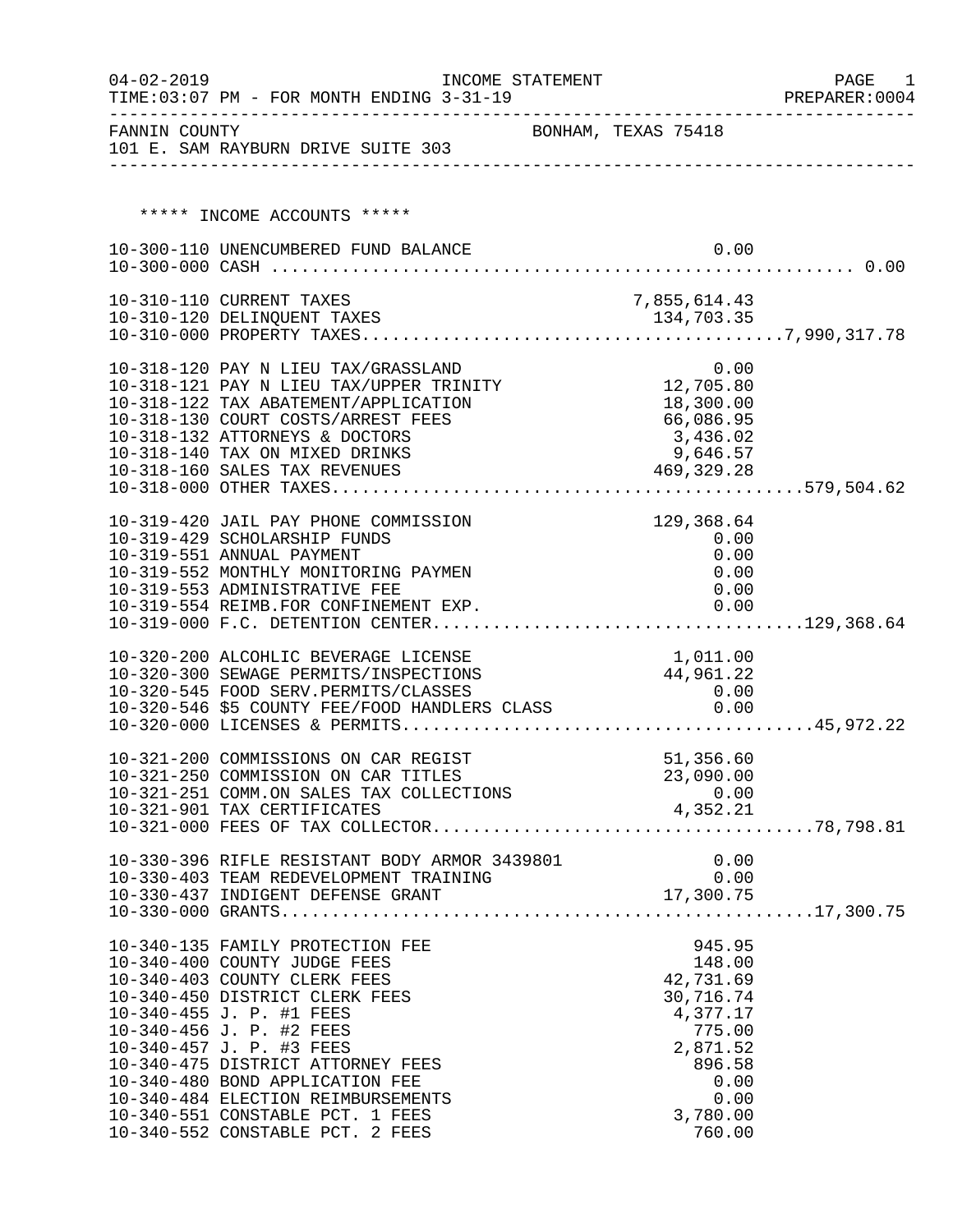| $04 - 02 - 2019$ | INCOME STATEMENT<br>TIME: 03:07 PM - FOR MONTH ENDING 3-31-19                                                                                                                                                                                                                                                                                                                                                                                                                                                                                                                                                                                                                                                                                                                                                                                                                                                                                                                                                                                        |                                                                                                                                                            | PAGE 2<br>PREPARER: 0004 |
|------------------|------------------------------------------------------------------------------------------------------------------------------------------------------------------------------------------------------------------------------------------------------------------------------------------------------------------------------------------------------------------------------------------------------------------------------------------------------------------------------------------------------------------------------------------------------------------------------------------------------------------------------------------------------------------------------------------------------------------------------------------------------------------------------------------------------------------------------------------------------------------------------------------------------------------------------------------------------------------------------------------------------------------------------------------------------|------------------------------------------------------------------------------------------------------------------------------------------------------------|--------------------------|
| FANNIN COUNTY    | BONHAM, TEXAS 75418<br>101 E. SAM RAYBURN DRIVE SUITE 303<br>-------------------------------                                                                                                                                                                                                                                                                                                                                                                                                                                                                                                                                                                                                                                                                                                                                                                                                                                                                                                                                                         |                                                                                                                                                            |                          |
|                  | 10-340-553 CONSTABLE PCT. 3 FEES<br>10-340-550 SHERIFF FEES<br>10-340-560 SHERIFF FEES<br>10-340-573 BOND SUPERVISION FEES<br>10-340-600 D.C.6TH COURT OF APPEALS FEE 716.97<br>10-340-601 C.C.6TH COURT OF APPEALS FEE 175.00<br>175.00<br>175.00<br>175.00<br>175.00<br>175.00                                                                                                                                                                                                                                                                                                                                                                                                                                                                                                                                                                                                                                                                                                                                                                     | 1,003.50                                                                                                                                                   |                          |
|                  | 10-350-455 J. P. #1 FINES<br>10-350-456 J. P. #2 FINES<br>10-350-457 J. P. #3 FINES                                                                                                                                                                                                                                                                                                                                                                                                                                                                                                                                                                                                                                                                                                                                                                                                                                                                                                                                                                  | 1,414.70<br>$0.00$<br>$843.85$                                                                                                                             |                          |
|                  |                                                                                                                                                                                                                                                                                                                                                                                                                                                                                                                                                                                                                                                                                                                                                                                                                                                                                                                                                                                                                                                      |                                                                                                                                                            |                          |
|                  | 10-360-100 INTEREST EARNINGS<br>10-360-110 INTEREST EARNINGS BUSINESS MONEY FU 1,060.27                                                                                                                                                                                                                                                                                                                                                                                                                                                                                                                                                                                                                                                                                                                                                                                                                                                                                                                                                              | 46,327.68                                                                                                                                                  |                          |
|                  |                                                                                                                                                                                                                                                                                                                                                                                                                                                                                                                                                                                                                                                                                                                                                                                                                                                                                                                                                                                                                                                      |                                                                                                                                                            |                          |
|                  | 10-370-139 STATE JUROR REIMB.FEE<br>10-370-143 D.A.SALARY REIMB.<br>10-370-144 CO. JUDGE COURT FEES SALARY REIMB.<br>10-370-147 UTILITIES REIMBURSEMENT 6,482.93<br>10-370-151 ASST. DA LONGEVITY PAY 2,280.00<br>10-370-152 HB 9 D.A. SUPPLEMENTAL FUNDS 2,158.86<br>10-370-162 COURT REPORTER SERVICE FE<br>10-370-151 ASST. DA LONGLATE.<br>10-370-152 HB 9 D.A. SUPPLEMENTAL FUNDS<br>10-370-162 COURT REPORTER SERVICE FEE<br>10-370-163 ADM.OF COURT JUSTICE 10% SB 1417<br>20-270-164 TIME PAYMENT FEE 40% SB 1417<br>10-370-167 JUROR REIMB.FEE<br>10-370-167 JUROR REIMB.FEE<br>10-370-408 COUNTY WELLNESS PROGRAM<br>10-370-410 CO CT AT LAW SUPPLEMENT<br>10-370-432 PROCEEDS OF SALE OF LIVESTOCK<br>10-370-450 DIST. CLK. PASSPORT PHOTO<br>10-370-453 REIMB.CEC ODYSSEY SAAS<br>10-370-509 CANDY MACHINE COMMISSION<br>10-370-510 DR. PEPPER COMMISSION<br>10-370-553 DONATION CONST.3 RADIO EQUIP.<br>10-370-562 STATE REIMB.OFFENDER TRANSPORT 5,215.40<br>10-370-565 COCA-COLA COMMISSIONS 0.00<br>10-370-565 COCA-COLA COMMISSIONS | 9,112.00<br>9,166.66<br>246.22<br>985.06<br>173.60<br>1,147.87<br>881.48<br>42,000.00<br>4,684.62<br>560.00<br>10,796.50<br>94.56<br>48.00<br>0.00<br>0.00 |                          |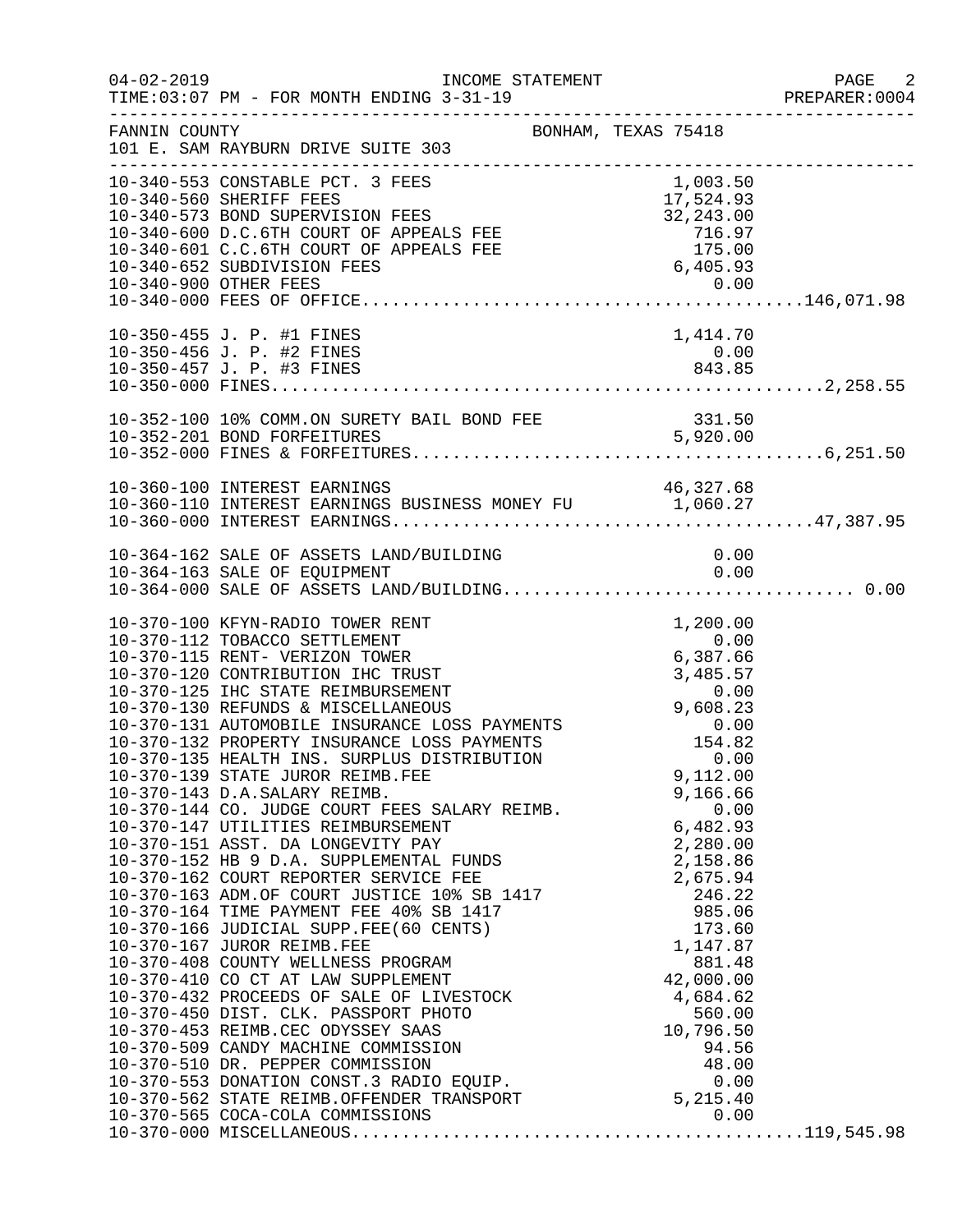| $04 - 02 - 2019$ | TIME: 03:07 PM - FOR MONTH ENDING 3-31-19                                                 | INCOME STATEMENT |                     |                          |      | PAGE 3<br>PREPARER:0004 |
|------------------|-------------------------------------------------------------------------------------------|------------------|---------------------|--------------------------|------|-------------------------|
| FANNIN COUNTY    | 101 E. SAM RAYBURN DRIVE SUITE 303                                                        |                  | BONHAM, TEXAS 75418 |                          |      |                         |
|                  | 11-300-111 BEGINNING CASH BALANCE                                                         |                  |                     | 0.00                     |      |                         |
|                  | 11-340-600 COUNTY CLERK FEES<br>11-340-650 DISTRICT CLERK FEES                            |                  |                     | 1,649.81<br>1,239.61     |      |                         |
|                  | 11-360-100 INTEREST EARNINGS                                                              |                  |                     | 99.96                    |      |                         |
|                  | 12-300-112 BEGINNING CASH BALANCE                                                         |                  |                     |                          |      |                         |
|                  | 12-360-100 INTEREST EARNINGS                                                              |                  |                     | 4.20                     |      |                         |
|                  | 12-370-134 CO.CLK.VITAL STAT.FEE                                                          |                  |                     | 175.00                   |      |                         |
|                  | 13-300-113 BEGINNING CASH BALANCE                                                         |                  |                     |                          | 0.00 |                         |
|                  | 13-345-113 SURETY BAIL BOND FEE                                                           |                  |                     | 3,435.00                 |      |                         |
|                  | 13-370-130 REFUNDS & MISCELLANEOUS<br>13-370-132 TEMPORARY BOND SECURITY                  |                  |                     | 0.00                     | 0.00 |                         |
|                  | 14-300-114 BEGINNING CASH                                                                 |                  |                     |                          | 0.00 |                         |
|                  | 14-370-455 JP1 SECURITY FEE<br>14-370-456 JP2 SECURITY FEE<br>14-370-457 JP3 SECURITY FEE |                  |                     | 120.29<br>10.00<br>63.03 |      |                         |
|                  | 16-300-116 BEGINNING CASH BALANCE                                                         |                  |                     |                          | 0.00 |                         |
|                  | 16-370-149 CO. JUDGE EXCESS SUPP.                                                         |                  |                     |                          | 0.00 |                         |
|                  | 17-300-117 BEGINNING CASH BALANCE                                                         |                  |                     |                          | 0.00 |                         |
|                  | 17-340-131 PROBATE JUDGES EDUCATION                                                       |                  |                     | 110.00                   |      |                         |
|                  | 17-370-130 REFUNDS & MISCELLANEOUS                                                        |                  |                     | 775.33                   |      |                         |
|                  | 18-300-118 BEGINNING CASH BALANCE                                                         |                  |                     |                          | 0.00 |                         |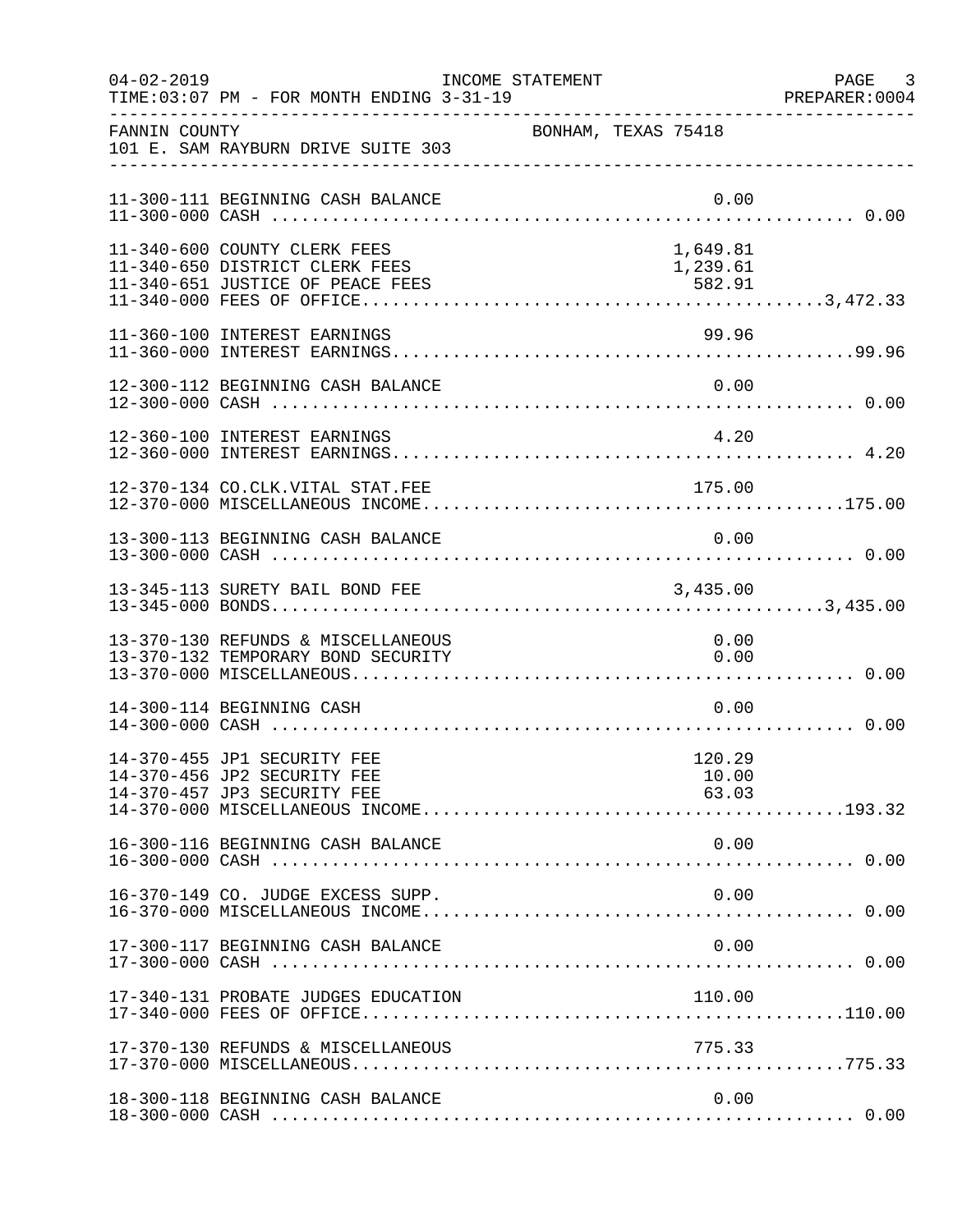| $04 - 02 - 2019$ | TIME: 03:07 PM - FOR MONTH ENDING 3-31-19                                                                                                               | INCOME STATEMENT                                    | PAGE 4<br>PREPARER: 0004 |
|------------------|---------------------------------------------------------------------------------------------------------------------------------------------------------|-----------------------------------------------------|--------------------------|
| FANNIN COUNTY    | 101 E. SAM RAYBURN DRIVE SUITE 303                                                                                                                      | BONHAM, TEXAS 75418                                 |                          |
|                  | 18-360-100 INTEREST EARNINGS                                                                                                                            | 53.97                                               |                          |
|                  | 18-370-130 REFUNDS & MISCELLANEOUS<br>18-370-133 CO.CLERK PRESERVE REC FEE                                                                              | 0.00                                                |                          |
|                  | 19-300-119 BEGINNING CASH BALANCE                                                                                                                       | 0.00                                                |                          |
|                  | 19-360-100 INTEREST EARNINGS                                                                                                                            | 9.60                                                |                          |
|                  | 19-370-136 DIST.CLK.PRES.REC.FEE                                                                                                                        |                                                     |                          |
|                  | 20-300-120 BEGINNING CASH BALANCE                                                                                                                       | 0.00                                                |                          |
|                  | 20-360-100 INTEREST EARNINGS                                                                                                                            | 37.61                                               |                          |
|                  | 20-370-135 CO.OFFICE REC.MNGMT.FEE                                                                                                                      | 3,632.68                                            |                          |
|                  | 21-300-121 BEGINNING CASH BALANCE                                                                                                                       | 0.00                                                |                          |
|                  | 21-310-110 CURRENT TAXES<br>21-310-120 DELINQUENT TAXES                                                                                                 | 451,818.12<br>7,743.07                              |                          |
|                  | 21-318-120 PAY N LIEU TAX/GRASSLAND<br>21-318-121 PAY N LIEU TAX/UPPER TRINITY<br>21-318-160 SALES TAX REVENUES                                         | 0.00<br>873.41<br>26,978.03                         |                          |
|                  | 21-321-200 CAR REGISTRATION/SALES TAX<br>21-321-300 COUNTY'S ADDITIONAL \$10                                                                            | 73,448.04<br>33,307.08                              |                          |
|                  | 21-330-200 FEMA GRANT                                                                                                                                   | 0.00                                                |                          |
|                  | 21-350-403 COUNTY CLERK FINES<br>21-350-450 DISTRICT CLERK FINES<br>21-350-455 J. P. #1 FINES<br>21-350-456 J. P. #2 FINES<br>21-350-457 J. P. #3 FINES | 477.48<br>3, 214.79<br>1,647.74<br>611.97<br>627.32 |                          |
|                  | 21-360-100 INTEREST EARNINGS                                                                                                                            | 323.31                                              |                          |
|                  | 21-364-162 LAND/BUILDING<br>21-364-163 SALE OF EQUIPMENT                                                                                                | 0.00<br>0.00                                        |                          |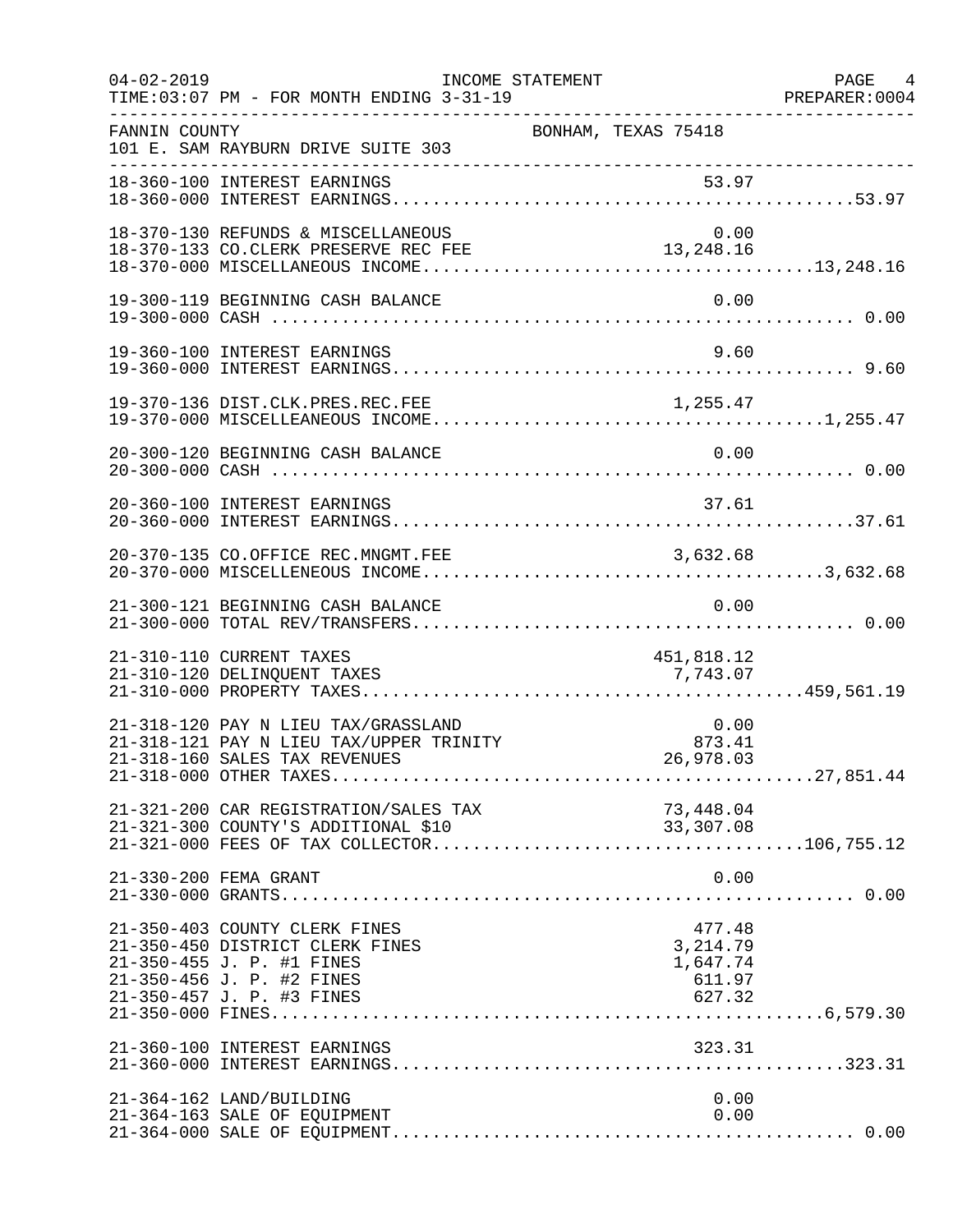| $04 - 02 - 2019$ | TIME: 03:07 PM - FOR MONTH ENDING 3-31-19                                                                                                                                                                                                                                                  | INCOME STATEMENT |                                                              | $-5$<br>PAGE<br>PREPARER: 0004 |
|------------------|--------------------------------------------------------------------------------------------------------------------------------------------------------------------------------------------------------------------------------------------------------------------------------------------|------------------|--------------------------------------------------------------|--------------------------------|
| FANNIN COUNTY    | 101 E. SAM RAYBURN DRIVE SUITE 303                                                                                                                                                                                                                                                         |                  | BONHAM, TEXAS 75418                                          |                                |
|                  | 21-370-100 PROPERTY LEASE<br>21-370-120 STATE LATERAL ROAD<br>21-370-125 TDT. WEIGHT FEES<br>21-370-130 REFUNDS & MISCELLANEOUS<br>21-370-140 PROCEEDS OF LOAN<br>21-370-145 REIMBURSEMENT OF MATERIALS                                                                                    |                  | 0.00<br>8,468.06<br>11,460.17<br>$91.80$<br>0.00<br>5,144.62 |                                |
|                  | 22-300-122 BEGINNING CASH BALANCE                                                                                                                                                                                                                                                          |                  | 0.00                                                         |                                |
|                  | 22-310-110 CURRENT TAXES<br>22-310-120 DELINQUENT TAXES                                                                                                                                                                                                                                    |                  | 526,308.31<br>9,019.67                                       |                                |
|                  | 22-318-120 PAY N LIEU TAX/GRASSLAND<br>22-318-121 PAY N LIEU TAX/UPPER TRINITY                                                                                                                                                                                                             |                  | 0.00<br>1,017.41                                             |                                |
|                  |                                                                                                                                                                                                                                                                                            |                  |                                                              |                                |
|                  | 22-330-200 FEMA GRANT                                                                                                                                                                                                                                                                      |                  | 0.00                                                         |                                |
|                  | 22-350-403 COUNTY CLERK FINES<br>22-350-450 DISTRICT CLERK FINES<br>22-350-455 J. P. #1 FINES<br>22-350-456 J. P. #2 FINES<br>22-350-457 J. P. #3 FINES                                                                                                                                    |                  | 556.20<br>3,744.79<br>1,919.41<br>712.86<br>730.74           |                                |
|                  | 22-360-100 INTEREST EARNINGS                                                                                                                                                                                                                                                               |                  | 3,002.35                                                     |                                |
|                  | 22-364-163 SALE OF EQUIPMENT                                                                                                                                                                                                                                                               |                  | 0.00                                                         |                                |
|                  | 22-370-120 STATE LATERAL ROAD<br>22-370-125 TDT WEIGHT FEES<br>22-370-130 REFUNDS & MISCELLANEOUS<br>22-370-131 AUTOMOBILE INSURANCE LOSS PAYMENT<br>22-370-140 PROCEEDS OF LOAN<br>22-370-145 REIMBURSEMENT OF MATERIALS 6,937.45<br>22-370-150 TRENTON HIGH MEADOWS SUBDIVISION 4,200.00 |                  | 9,864.17<br>13,349.58<br>0.00<br>0.00<br>0.00                |                                |
|                  | 23-300-123 BEGINNING CASH BALANCE                                                                                                                                                                                                                                                          |                  | 0.00                                                         |                                |
|                  | 23-310-110 CURRENT TAXES<br>23-310-120 DELINQUENT TAXES                                                                                                                                                                                                                                    |                  | 789,462.41<br>13,529.44                                      |                                |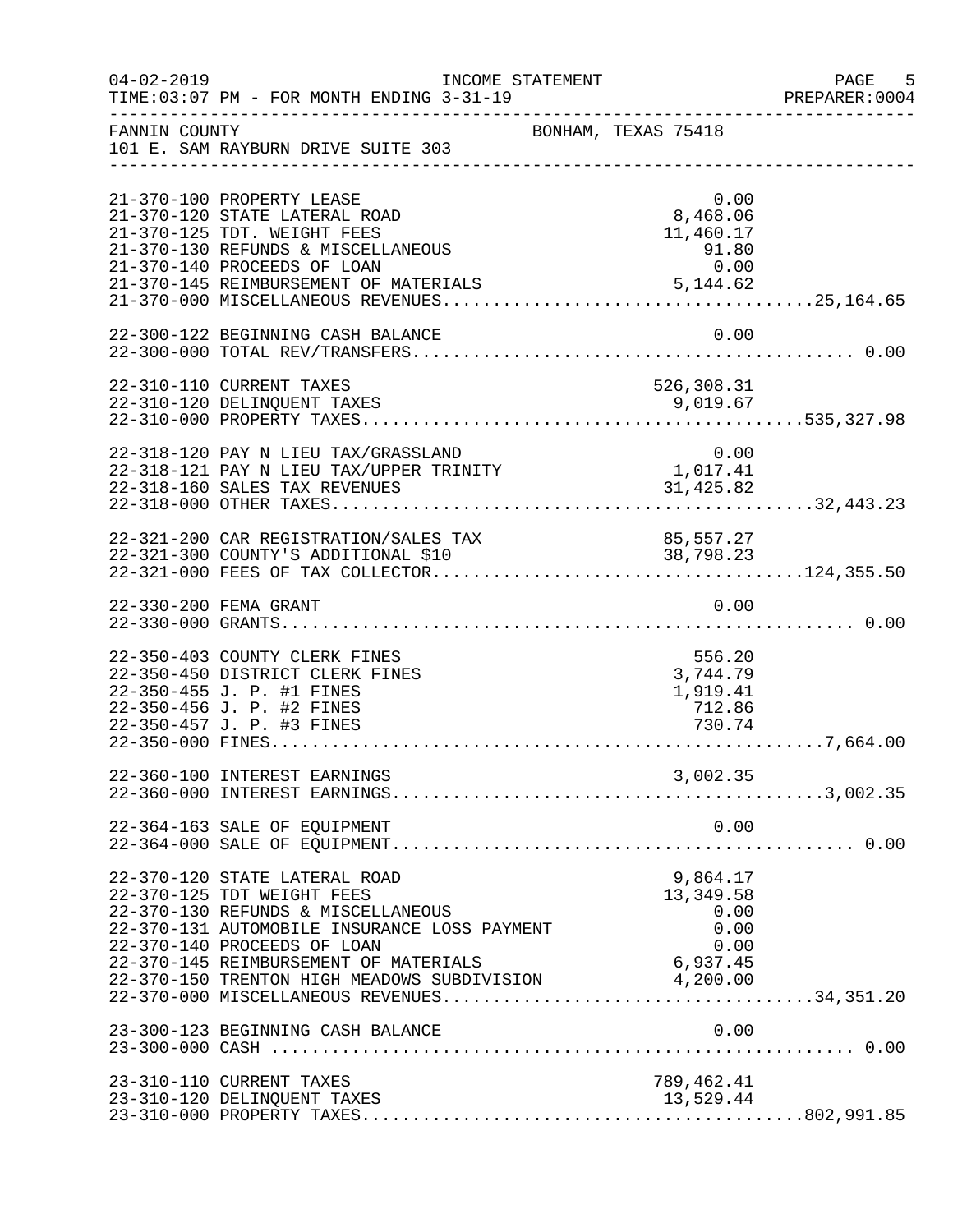| $04 - 02 - 2019$ | TIME: 03:07 PM - FOR MONTH ENDING 3-31-19                                                                                                                                                            | INCOME STATEMENT                                               | PAGE 6<br>PREPARER: 0004 |
|------------------|------------------------------------------------------------------------------------------------------------------------------------------------------------------------------------------------------|----------------------------------------------------------------|--------------------------|
| FANNIN COUNTY    | 101 E. SAM RAYBURN DRIVE SUITE 303                                                                                                                                                                   | BONHAM, TEXAS 75418                                            |                          |
|                  | 23-318-120 PAY N LIEU TAX/GRASSLAND<br>0.00<br>1,526.12 PAY N LIEU TAX/UPPER TRINITY 1,526.12<br>23-318-160 SALES TAX REVENUES<br>23-318-160 SALES TAX REVENUES                                      | 0.00<br>47,138.72                                              |                          |
|                  |                                                                                                                                                                                                      |                                                                |                          |
|                  | 23-330-200 FEMA GRANT                                                                                                                                                                                | 0.00                                                           |                          |
|                  | 23-350-403 COUNTY CLERK FINES<br>23-350-450 DISTRICT CLERK FINES<br>23-350-455 J. P. #1 FINES<br>23-350-456 J. P. #2 FINES<br>23-350-457 J. P. #3 FINES                                              | 834.30<br>5,617.21<br>2,879.10<br>1,069.29<br>1,096.10         |                          |
|                  | 23-360-100 INTEREST EARNINGS                                                                                                                                                                         | 2,952.02                                                       |                          |
|                  | 23-364-162 LAND/BUILDING<br>23-364-163 SALE OF EQUIPMENT                                                                                                                                             | 0.00<br>0.00                                                   |                          |
|                  | 23-370-120 STATE LATERAL ROAD<br>23-370-125 TDT WEIGHT FEES<br>23-370-130 REFUNDS & MISCELLANEOUS<br>23-370-139 RESTITUTION<br>23-370-140 PROCEEDS OF LOANS<br>23-370-145 REIMBURSEMENT OF MATERIALS | 14,796.25<br>20,024.37<br>1,775.45<br>0.00<br>0.00<br>6,327.56 |                          |
|                  | 24-300-124 BEGINNING CASH BALANCE<br>24-300-999 TOTAL TRANSFERS                                                                                                                                      | 0.00                                                           | 0.00                     |
|                  | 24-310-110 CURRENT TAXES                                                                                                                                                                             | 449,379.51                                                     |                          |
|                  | 24-318-120 PAY N LIEU TAX/GRASSLAND<br>24-318-121 PAY N LIEU TAX/UPPER TRINITY                                                                                                                       | 0.00<br>868.70<br>26,832.39                                    |                          |
|                  | 24-321-200 CAR REGISTRATION/SALES TAX                                                                                                                                                                | 73,051.63<br>33, 127. 29                                       |                          |
|                  | 24-330-200 FEMA GRANT                                                                                                                                                                                | 0.00                                                           |                          |
|                  | 24-350-403 COUNTY CLERK FINES<br>24-350-450 DISTRICT CLERK FINES<br>24-350-455 J. P. #1 FINES                                                                                                        | 474.90<br>3,197.47<br>1,638.85                                 |                          |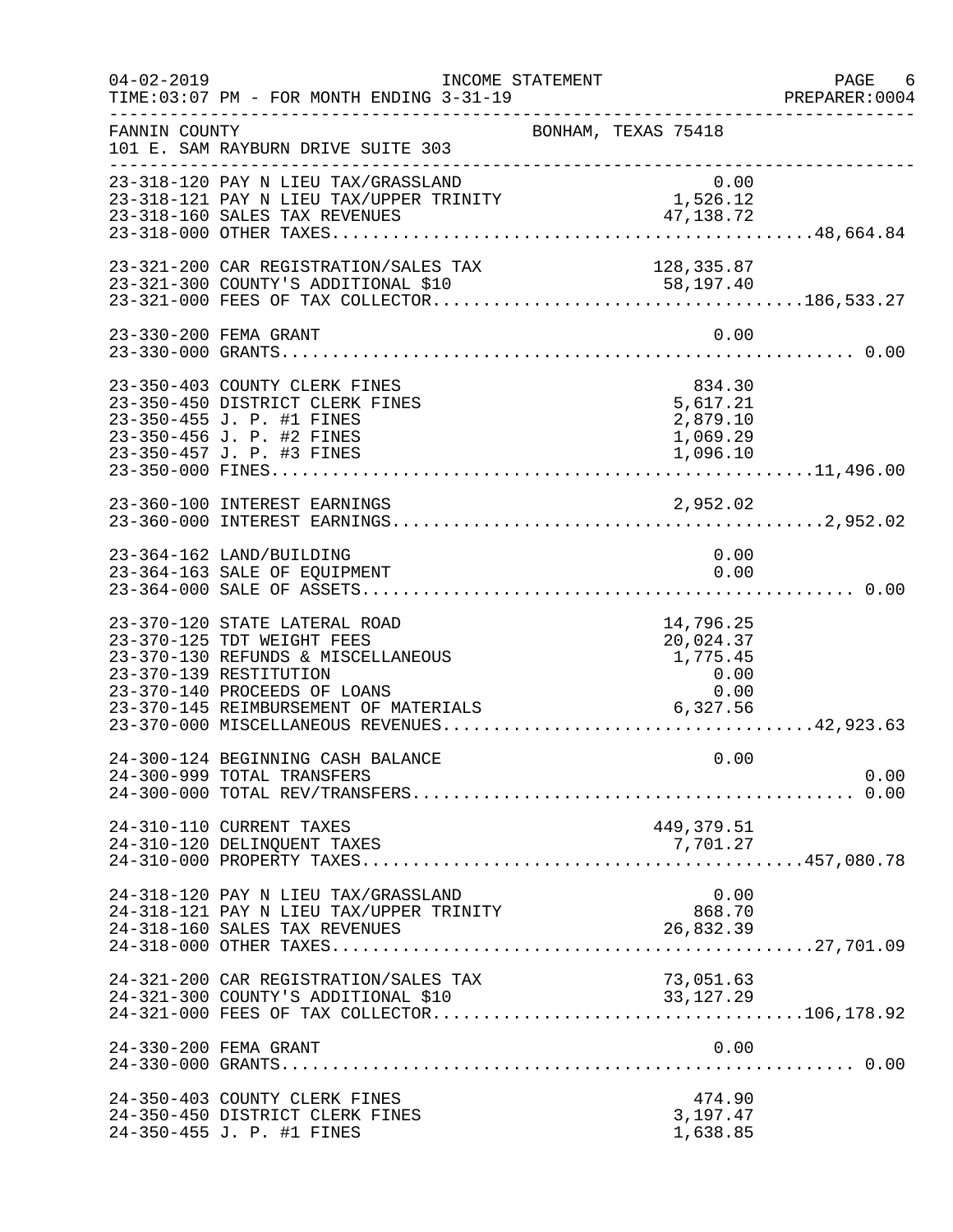| $04 - 02 - 2019$     | INCOME STATEMENT<br>TIME: 03:07 PM - FOR MONTH ENDING 3-31-19                                                                                                                                                                                                                   |                                                                               | PAGE 7<br>PREPARER:0004 |
|----------------------|---------------------------------------------------------------------------------------------------------------------------------------------------------------------------------------------------------------------------------------------------------------------------------|-------------------------------------------------------------------------------|-------------------------|
| FANNIN COUNTY        | 101 E. SAM RAYBURN DRIVE SUITE 303                                                                                                                                                                                                                                              | BONHAM, TEXAS 75418                                                           |                         |
|                      | 24-350-456 J. P. #2 FINES<br>24-350-457 J. P. #3 FINES                                                                                                                                                                                                                          | 608.68<br>623.93                                                              |                         |
|                      | 24-360-100 INTEREST EARNING                                                                                                                                                                                                                                                     | 1,708.01                                                                      |                         |
|                      | 24-364-162 LAND/BUILDING<br>24-364-163 SALE OF EQUIPMENT                                                                                                                                                                                                                        | 0.00<br>0.00                                                                  |                         |
|                      | 24-370-120 STATE LATERAL ROAD<br>24-370-125 TDT WEIGHT FEES<br>24-370-130 REFUNDS & MISCELLANEOUS<br>24-370-138 SALE OF SCRAP IRON<br>24-370-140 PROCEEDS OF LOAN<br>24-370-145 REIMBURSEMENT OF MATERIALS<br>24-370-146 SALE OF RECYCLED MATERIALS<br>24-370-147 OFFICE RENTAL | 8,422.35<br>11,398.31<br>432.86<br>0.00<br>0.00<br>0.00<br>1,362.62<br>211.30 |                         |
|                      | 25-300-125 BEGINNING CASH BALANCE                                                                                                                                                                                                                                               | 0.00                                                                          |                         |
| 25-370-625 DONATIONS | 25-370-138 SALE OF SCRAP IRON                                                                                                                                                                                                                                                   | 0.00<br>0.00                                                                  |                         |
|                      | 26-300-126 BEGINNING CASH BALANCE                                                                                                                                                                                                                                               | 0.00                                                                          |                         |
|                      | 26-360-100 INTEREST EARNINGS                                                                                                                                                                                                                                                    | 40.03                                                                         |                         |
|                      | 26-370-455 J.P.#1 TECHNOLOGY FEES                                                                                                                                                                                                                                               | 485.17                                                                        |                         |
|                      | 27-300-127 BEGINNING CASH BALANCE                                                                                                                                                                                                                                               | 0.00                                                                          |                         |
|                      | 27-360-100 INTEREST EARNINGS                                                                                                                                                                                                                                                    | 8.59                                                                          |                         |
|                      | 27-370-456 J.P.#2 TECHNOLOGY FEES                                                                                                                                                                                                                                               | 40.00                                                                         |                         |
|                      | 28-300-128 BEGINNING CASH                                                                                                                                                                                                                                                       | 0.00                                                                          |                         |
|                      | 28-360-100 INTEREST EARNINGS                                                                                                                                                                                                                                                    | 4.62                                                                          |                         |
|                      | 28-370-456 J.P.#3 TECHNOLOGY FEES                                                                                                                                                                                                                                               | 252.02                                                                        |                         |
|                      | 30-360-100 INTEREST EARNINGS                                                                                                                                                                                                                                                    | 0.00                                                                          |                         |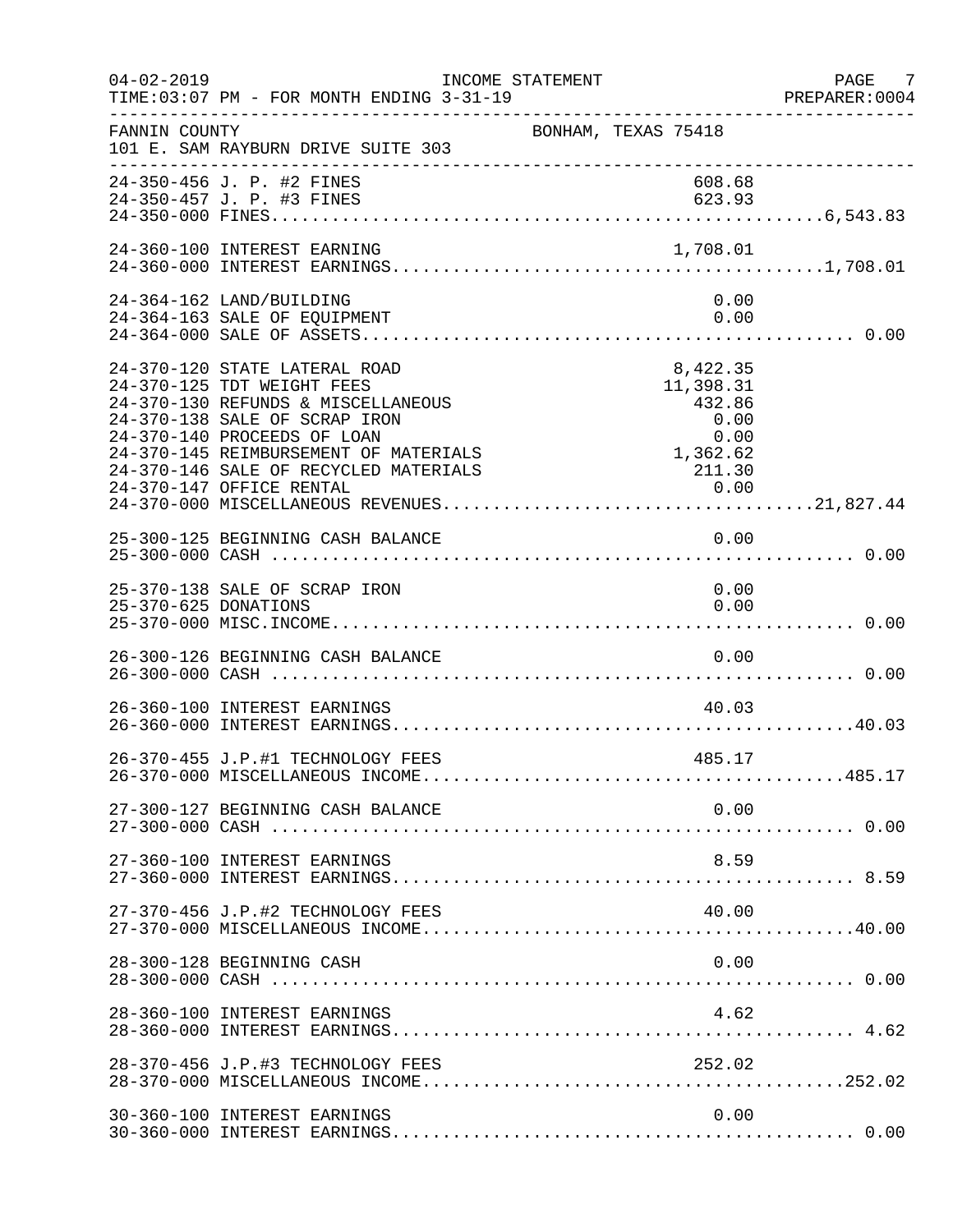| $04 - 02 - 2019$ | TIME: 03:07 PM - FOR MONTH ENDING 3-31-19                                              | INCOME STATEMENT |                      | PAGE 8<br>PREPARER: 0004 |
|------------------|----------------------------------------------------------------------------------------|------------------|----------------------|--------------------------|
| FANNIN COUNTY    | 101 E. SAM RAYBURN DRIVE SUITE 303                                                     |                  | BONHAM, TEXAS 75418  |                          |
|                  | 30-370-569 SHERIFF WORK RELEASE                                                        |                  | 0.00                 |                          |
|                  | 31-300-131 BEGINNING CASH BALANCE                                                      |                  | 0.00                 |                          |
|                  | 31-330-510 COURTHOUSE RESTORATION                                                      |                  | 117, 514.36          |                          |
|                  | 31-370-131 RESTORATION DONATIONS                                                       |                  | 0.00                 |                          |
|                  | 33-300-133 BEGINNING CASH BALANCE                                                      |                  | 0.00                 |                          |
|                  | 33-340-480 APPLICATION FEE                                                             |                  | 0.00                 |                          |
|                  | 34-300-134 BEGINNING CASH BALANCE                                                      |                  | 0.00                 |                          |
|                  | 34-360-100 INTEREST INCOME                                                             |                  | 23.60                |                          |
|                  | 34-370-450 DISTRICT CT.RECORDS ARCHIVE FEE                                             |                  | 2, 222.68            |                          |
|                  | 35-340-403 COUNTY CLERK FEES<br>35-340-450 DISTRICT CLERK FEES                         |                  | 1,225.00<br>5,018.83 |                          |
|                  | 35-360-100 INTEREST EARNINGS                                                           |                  | 134.69               |                          |
|                  | 36-300-136 BEGINNING CASH BALANCE-D.A.FEE<br>36-300-236 BEGINNING CASH BALANCE-SEIZURE |                  | 0.00<br>0.00         |                          |
|                  | 36-340-475 DISTRICT ATTORNEY FEES                                                      |                  | 970.82               |                          |
|                  | 36-352-200 CONTRABAND FORFEITURE                                                       |                  | 2,715.20             |                          |
|                  | 36-360-100 INTEREST EARNINGS-D.A. FEE<br>36-360-236 INTEREST EARNINGS-SEIZURE FUND     |                  | 5.72<br>9.44         |                          |
|                  | 36-370-130 REFUNDS & MISCELLANEOUS<br>36-370-319 RESTITUTION                           |                  | 731.59<br>0.00       |                          |
|                  | 37-360-100 INTEREST EARNINGS                                                           |                  | 1.62                 |                          |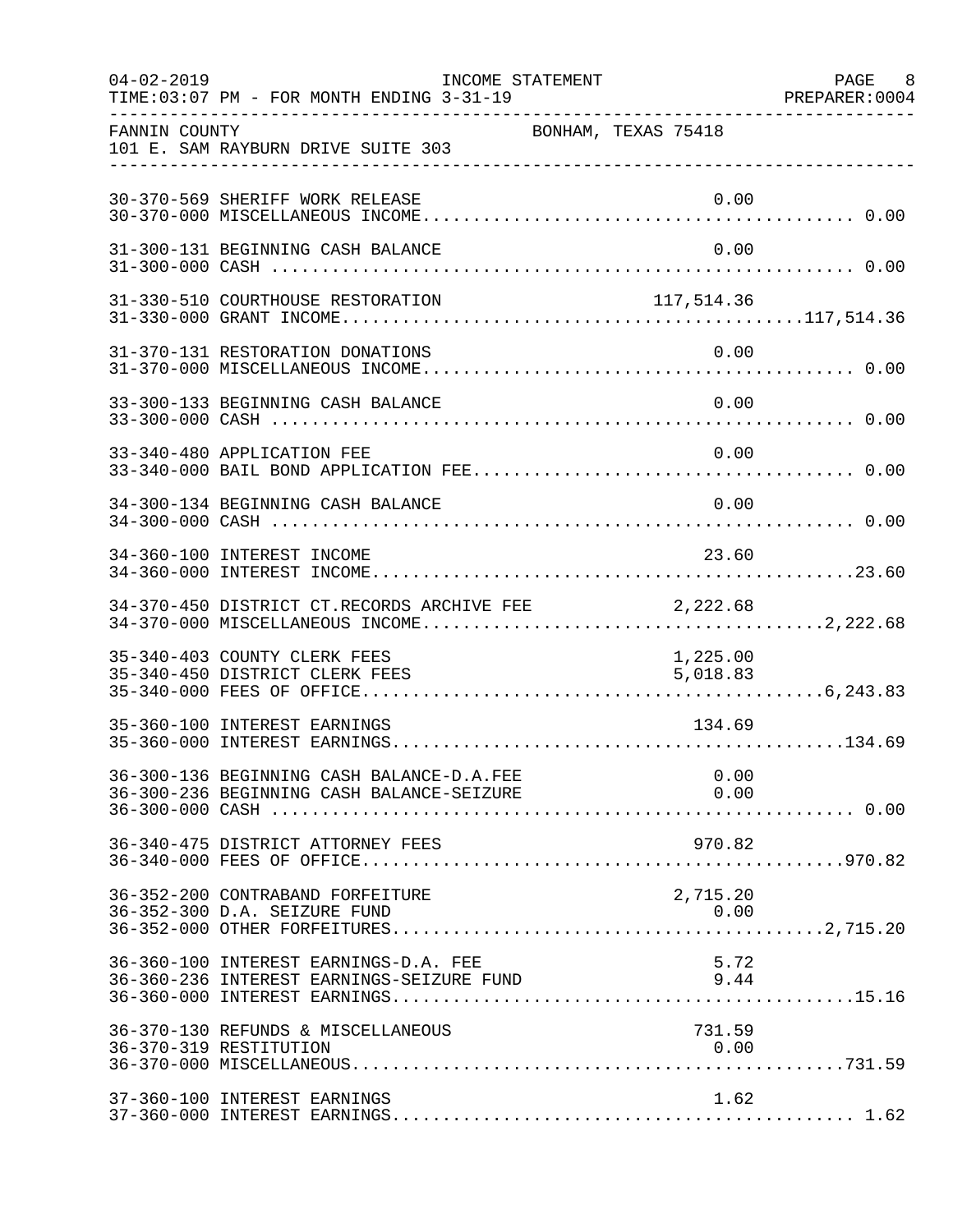| $04 - 02 - 2019$     | TIME: 03:07 PM - FOR MONTH ENDING 3-31-19                                                                         | INCOME STATEMENT    |                       | PAGE 9<br>PREPARER: 0004 |
|----------------------|-------------------------------------------------------------------------------------------------------------------|---------------------|-----------------------|--------------------------|
| FANNIN COUNTY        | 101 E. SAM RAYBURN DRIVE SUITE 303                                                                                | BONHAM, TEXAS 75418 |                       |                          |
|                      |                                                                                                                   |                     |                       |                          |
|                      | 38-360-100 INTEREST EARNINGS                                                                                      |                     | 207.28                |                          |
|                      | 39-360-100 INTEREST EARNINGS                                                                                      |                     | 80.15                 |                          |
|                      | 39-370-150 BONNIE RUTH COOPER TRUST                                                                               |                     | 1,180.35              |                          |
|                      | 40-300-110 UNENCUMBERED FUND BALANCE                                                                              |                     | 0.00                  |                          |
|                      | 40-330-410 NAACHO GRANT INCOME                                                                                    |                     | 0.00                  |                          |
| 41-370-406 DONATIONS |                                                                                                                   |                     | 150.00                |                          |
|                      | 42-330-477 HAZARD MITIGATION DR-1999                                                                              |                     | 0.00                  |                          |
|                      | 44-330-423 2016 HOMELAND SECURITY                                                                                 |                     | 0.00                  |                          |
|                      | 45-330-403 CHAPTER 19 FUNDS                                                                                       |                     | 92.11                 |                          |
|                      | 46-300-146 BEGINNING CASH BALANCE                                                                                 |                     | 0.00                  |                          |
|                      | 46-330-475 SAFE ROOM REIMBURSEMENT DR-4029<br>46-330-476 ADMINISTRATIVE FEE                                       |                     | 35,527.25<br>1,200.01 |                          |
|                      | 48-300-148 BEGINNING CASH BALANCE                                                                                 |                     | 0.00                  |                          |
|                      | 48-340-130 REFUNDS & MISCELLANEOUS<br>48-340-403 CONTRACT ADMINISTRATIVE FEE<br>48-340-484 ELECTION REIMBURSEMENT |                     | 0.00<br>0.00<br>0.00  |                          |
|                      | 49-300-149 BEGINNING CASH BALANCE                                                                                 |                     | 0.00                  |                          |
|                      | 49-330-475 INVESTIGATOR/LEOSE GRANT                                                                               |                     | 681.66                |                          |
|                      | 51-300-151 BEGINNING CASH BALANCE                                                                                 |                     | 0.00                  |                          |
|                      | 51-370-440 CO.CLK.CO.& DIST.CT.TECHNOLOGY FEE<br>$51-370-000$ CO.CLK.MISCELLANEOUS INCOME104.76                   |                     | 104.76                |                          |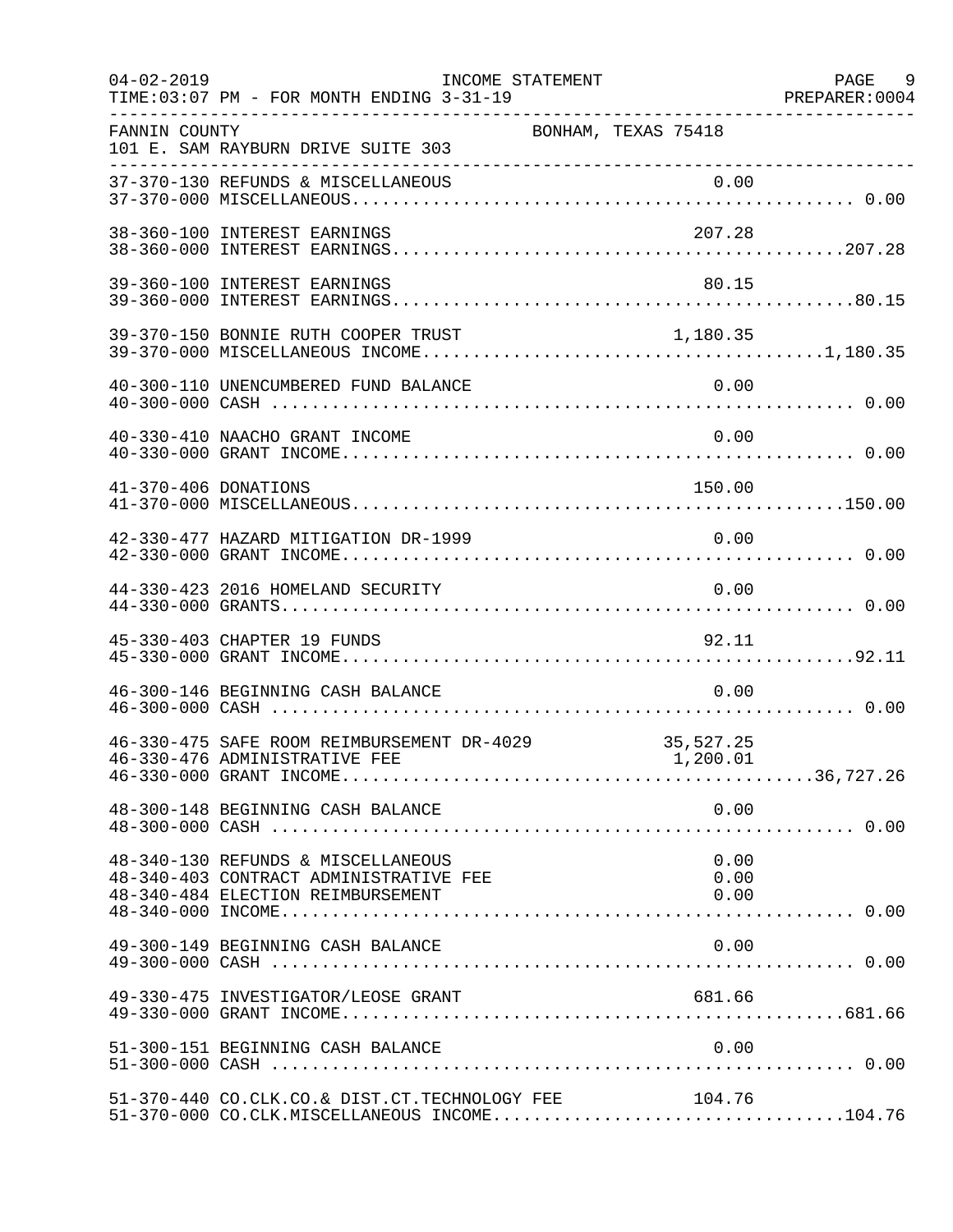| $04 - 02 - 2019$ | INCOME STATEMENT<br>TIME: 03:07 PM - FOR MONTH ENDING 3-31-19                                        |                          | PAGE 10 |
|------------------|------------------------------------------------------------------------------------------------------|--------------------------|---------|
| FANNIN COUNTY    | BONHAM, TEXAS 75418<br>101 E. SAM RAYBURN DRIVE SUITE 303                                            |                          |         |
|                  |                                                                                                      |                          |         |
|                  | 52-370-133 CO.CLK.COURT RECORDS PRESERVATION F 350.00                                                |                          |         |
|                  | 53-300-153 BEGINNING CASH BALANCE                                                                    | 0.00                     |         |
|                  | 53-370-133 CO.CLERK RECORDS ARCHIVE FEE 13,730.00                                                    |                          |         |
|                  | 55-300-156 BEGINNING CASH BALANCE                                                                    | 0.00                     |         |
|                  | 55-360-100 INTEREST EARNINGS                                                                         | 0.05                     |         |
|                  | 55-370-130 REFUNDS & MISCELLANEOUS<br>55-370-160 PEACE OFFICER ALLOCATION                            | 0.00<br>2, 282.76        |         |
|                  | 56-300-156 BEGINNING CASH BALANCE                                                                    | 0.00                     |         |
|                  | 56-330-560 BULLETPROOF VEST PARTNERSHIP                                                              | 0.00                     |         |
|                  | 56-352-200 CONTRABAND FOREITURE<br>56-352-300 PLEA BARGAIN AGREEMENT<br>56-352-432 LIVESTOCK SEIZURE | 5,640.52<br>0.00<br>0.00 |         |
|                  | 56-355-560 FEDERAL FORFEITURE FUNDS 2018                                                             | 0.00                     |         |
|                  | 56-360-100 INTEREST EARNINGS-SO FORFEITURE<br>56-360-159 INTEREST EARNINGS-FEDERAL FORF 2018         | 26.50<br>0.00            |         |
|                  | 56-370-108 FEDERAL OT REIMBURSEMENT<br>56-370-130 REFUNDS & MISCELLANEOUS                            | 0.00<br>0.00             |         |
|                  | 56-390-140 TRANSFERS IN                                                                              | 0.00                     |         |
|                  | 57-300-157 BEGINNING CASH BALANCE                                                                    | 0.00                     |         |
|                  | 57-360-100 INTEREST EARNINGS                                                                         | 0.00                     |         |
|                  | 57-370-560 SHERIFF K-9 UNIT                                                                          | 0.00                     |         |
|                  | 59-300-159 BEGINNING CASH BALANCE                                                                    | 0.00                     |         |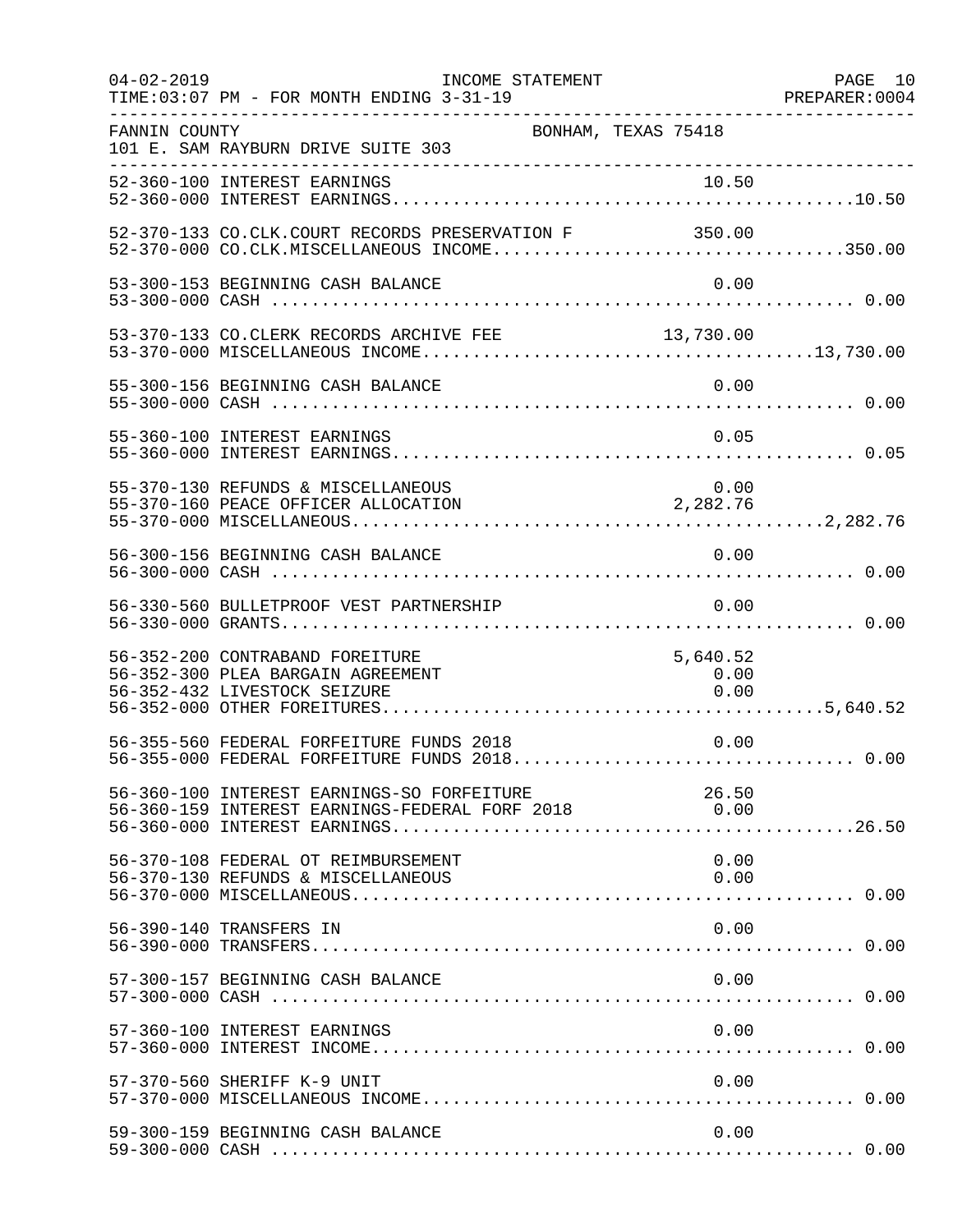| $04 - 02 - 2019$ | INCOME STATEMENT<br>TIME: 03:07 PM - FOR MONTH ENDING 3-31-19                                                                            |                                        | PAGE 11<br>PREPARER: 0004 |
|------------------|------------------------------------------------------------------------------------------------------------------------------------------|----------------------------------------|---------------------------|
| FANNIN COUNTY    | 101 E. SAM RAYBURN DRIVE SUITE 303                                                                                                       | BONHAM, TEXAS 75418                    |                           |
|                  | 59-360-100 INTEREST EARNINGS                                                                                                             | 26.70                                  |                           |
|                  | 59-370-425 DRUG COURT FEE                                                                                                                | 1,250.07                               |                           |
|                  | 60-300-110 BEGINNING CASH BALANCE                                                                                                        | 0.00                                   |                           |
|                  | 60-310-110 CURRENT TAXES<br>60-310-120 DELINQUENT TAXES<br>60-310-260 CURRENT TAXES SERIES '98<br>60-310-262 DELINQUENT TAXES SERIES '98 | 407,296.48<br>4,058.48<br>0.00<br>0.00 |                           |
|                  | 60-318-120 PAY N LIEU TAX/GRASSLAND<br>00-318-120 PAI N LIEU TAA/GRASSLAND<br>60-318-121 PAY N LIEU TAX/UPPER TRINITY 178.56             | 0.00                                   |                           |
|                  | 60-360-100 INTEREST EARNINGS<br>60-360-200 INTEREST, 2017 GO BONDS<br>60-360-300 INTEREST, 2018 GO BONDS                                 | 0.00<br>0.00<br>7,923.33               |                           |
|                  | 60-370-130 REFUNDS & MISCELLANEOUS                                                                                                       | 0.00                                   |                           |
|                  | 61-300-161 BEGINNING CASH BALANCE                                                                                                        | 0.00                                   |                           |
|                  | 61-370-440 DIST.CLK.CO.& DIST.CT.TECHNOLOGY FE 255.18<br>61-370-000 DIST.CLK.MISCELLANEOUS INCOME255.18                                  |                                        |                           |
|                  | 62-300-162 BEGINNING CASH BALANCE                                                                                                        | 0.00                                   |                           |
|                  | 62-360-100 INTEREST EARNINGS                                                                                                             | 26.17                                  |                           |
|                  | 62-370-133 DIST.CLK.COURT RECORDS PRESERVATION 1,715.03<br>62-370-000 DIST.CLK.COURT MISCELLAEOUS INCOME1,715.03                         |                                        |                           |
|                  | 63-300-151 BEGINNING CASH BALANCE                                                                                                        | 0.00                                   |                           |
|                  | 63-370-130 REFUNDS & MISCELLANEOUS<br>63-370-160 PEACE OFFICER ALLOCATION                                                                | 0.00<br>681.52                         |                           |
|                  | 64-300-152 BEGINNING CASH BALANCE                                                                                                        | 0.00                                   |                           |
|                  | 64-370-130 REFUNDS & MISCELLANEOUS<br>64-370-160 PEACE OFFICER ALLOCATION                                                                | 0.00<br>681.62                         |                           |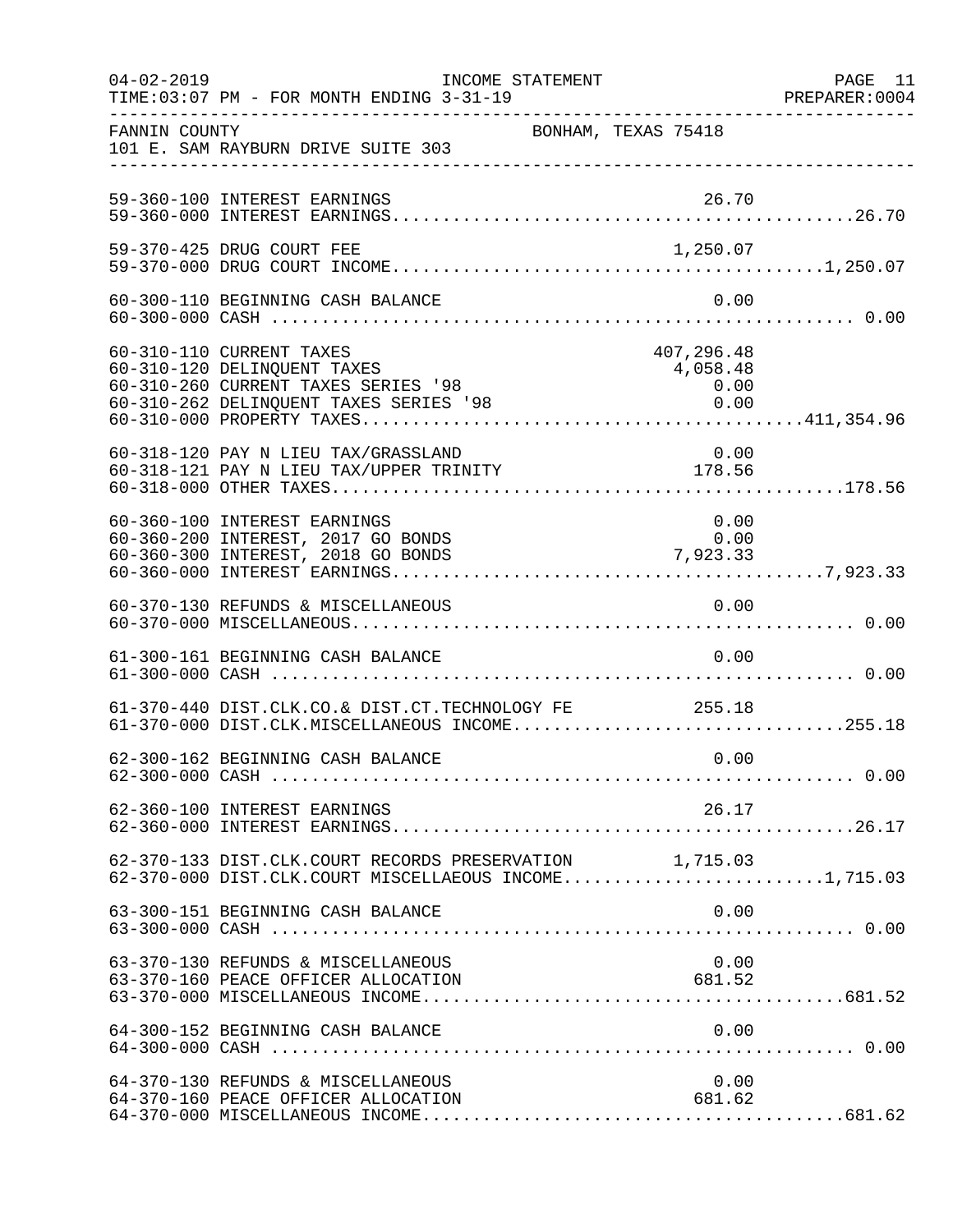| $04 - 02 - 2019$ | INCOME STATEMENT<br>TIME: 03:07 PM - FOR MONTH ENDING 3-31-19                                      |                     | PAGE 12<br>PREPARER: 0004 |
|------------------|----------------------------------------------------------------------------------------------------|---------------------|---------------------------|
| FANNIN COUNTY    | 101 E. SAM RAYBURN DRIVE SUITE 303<br>----------------------------------                           | BONHAM, TEXAS 75418 |                           |
|                  | 65-300-153 BEGINNING CASH BALANCE                                                                  | 0.00                |                           |
|                  | 65-370-130 REFUNDS & MISCELLANEOUS<br>65-370-160 PEACE OFFICER ALLOCATION                          | 0.00<br>681.52      |                           |
|                  | 66-300-166 BEGINNING CASH BALANCE                                                                  | 0.00                |                           |
|                  | 66-360-100 INTEREST EARNINGS LEGEND BANK<br>66-360-166 INTEREST EARNINGS ICS                       | $0.00$<br>28,618.57 |                           |
|                  | 66-370-130 REFUNDS & MISCELLANEOUS                                                                 | 5,179.97            |                           |
|                  | 67-300-110 UNENCUMBERED FUND BALANCE                                                               | 0.00                |                           |
|                  | 67-319-551 ANNUAL PAYMENT                                                                          | 10,000.00           |                           |
|                  | 68-300-168 BEGINNING CASH BALANCE                                                                  | 0.00                |                           |
|                  | 68-360-100 INTEREST EARNING LEGEND BANK<br>68-360-168 INTEREST EARNINGS BUSINESS MONEY FU 8,835.62 | 0.00                |                           |
|                  | 68-370-130 REFUNDS & MISCELLANEOUS                                                                 | 0.00                |                           |
|                  | 70-360-100 INTEREST EARNINGS                                                                       | 927.08              |                           |
|                  | 71-330-475 INVESTIGATOR CRIMES AGAINST WOMEN                                                       | 0.00                |                           |
|                  | 72-330-560 INVESTIGATOR CRIMES AGAINST CHILDRE 3,297.94                                            |                     |                           |
|                  | 80-300-180 BEGINNING CASH BALANCE                                                                  | 0.00                |                           |
|                  | 80-370-130 MISCELLANEOUS<br>80-370-180 PROGRAM FEES                                                | 0.00<br>350.00      |                           |
|                  | 81-300-110 UNENCUMBERED FUND BALANCE                                                               | 0.00                |                           |
|                  | 81-318-181 YEAR 1 PAYMENT                                                                          | 0.00                |                           |
|                  | 82-300-123 UNENCUMBERED FUND BALANCE                                                               | 0.00                |                           |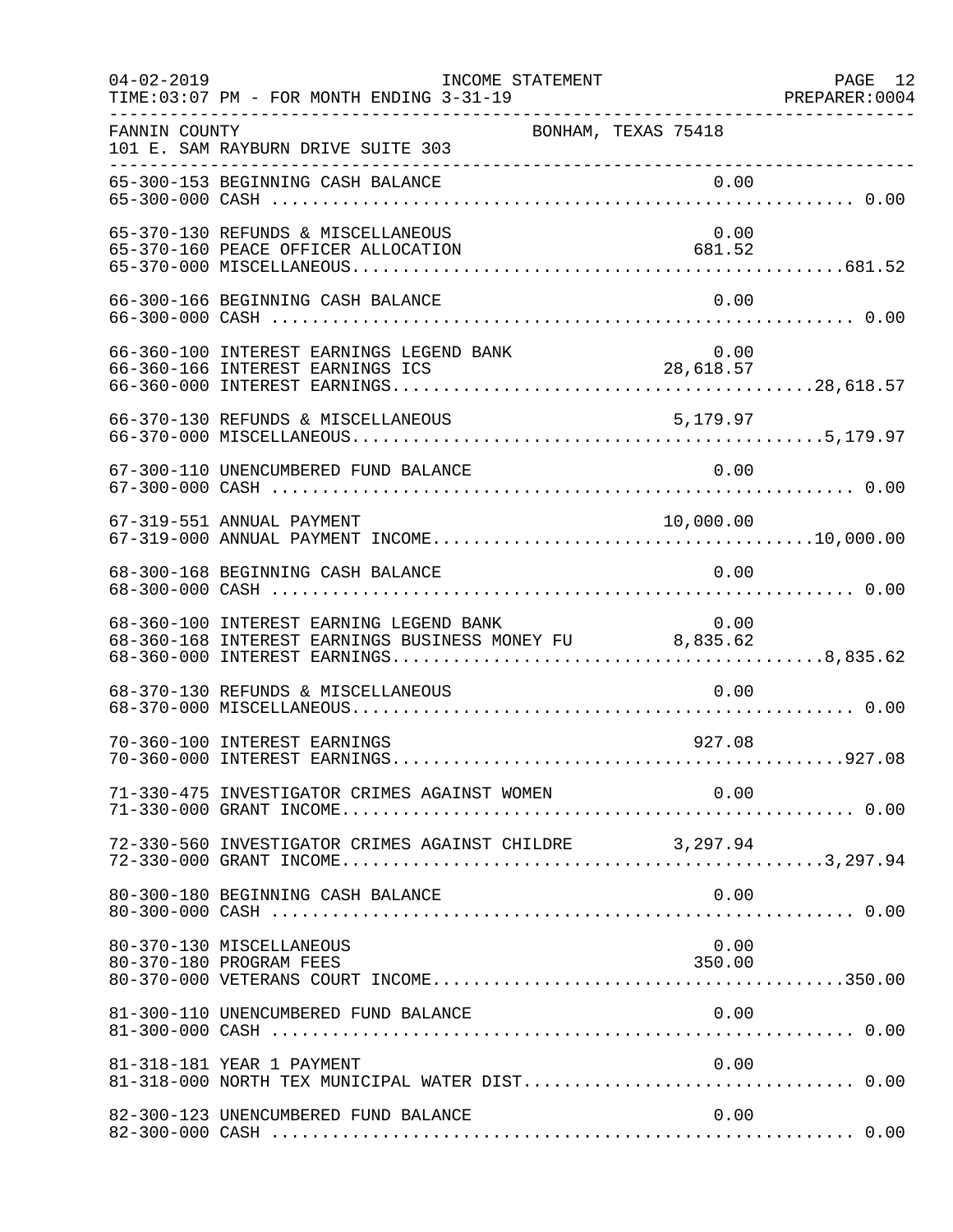|               | 04-02-2019    INCOME STATEMENT<br>TIME: 03:07 PM - FOR MONTH ENDING 3-31-19                                                                                                                                                                                                                                                                                                           |                                                                     | PAGE 13<br>PREPARER: 0004 |
|---------------|---------------------------------------------------------------------------------------------------------------------------------------------------------------------------------------------------------------------------------------------------------------------------------------------------------------------------------------------------------------------------------------|---------------------------------------------------------------------|---------------------------|
| FANNIN COUNTY | BONHAM, TEXAS 75418<br>101 E. SAM RAYBURN DRIVE SUITE 303                                                                                                                                                                                                                                                                                                                             |                                                                     |                           |
|               | 82-318-182 YEAR 1 PAYMENT                                                                                                                                                                                                                                                                                                                                                             | 0.00                                                                |                           |
|               | 83-300-124 UNENCUMBERED FUND BALANCE                                                                                                                                                                                                                                                                                                                                                  | 0.00                                                                |                           |
|               | 83-318-183 YEAR 1 PAYMENT<br>83-318-000 NORTH TEXAS MUNICIPAL WATER DIST 0.00                                                                                                                                                                                                                                                                                                         | 0.00                                                                |                           |
|               | 84-300-110 UNENCUMBERED FUND BALANCE                                                                                                                                                                                                                                                                                                                                                  | 0.00                                                                |                           |
|               | 84-318-184 PERSONNEL INCOME YEAR 1 108,900.00<br>84-318-185 EMERGENCY RADIO IMP.INC.YEAR 1 400,000.00<br>84-318-186 VEHICLE OR SPEC EQUIP INC YEAR 1 80,000.00<br>84-318-250 DRUG SCREENING/PSYCHOLOGICAL INC YE 600.00<br>80,000.00<br><br>84-318-395 UNIFORMS INCOME YEAR 1<br>84-318-427 TRAINING INCOME YEAR 1 10,000.00<br>84-318-000 NORTH TEXAS MUNICIPAL WATER DIST602,500.00 |                                                                     |                           |
|               |                                                                                                                                                                                                                                                                                                                                                                                       |                                                                     |                           |
|               | 85-370-150 DONATIONS                                                                                                                                                                                                                                                                                                                                                                  | 500.00                                                              |                           |
|               | 87-340-575 JUVENILE PROBATION FEES<br>87-340-575 UUVENILE PROBAILON FEES<br>87-340-576 JUVENILE PROBATION RESTITUTION 623.50<br>87-340-577 JUVENILE PROBATION COURT COSTS 200.00<br>87-340-578 FEES RECEIVED FOR OTHER COUNTIES 0.00                                                                                                                                                  | 670.75                                                              |                           |
|               | 88-367-100 HOSPITAL QUARTERLY PAYMENT                                                                                                                                                                                                                                                                                                                                                 | 0.00                                                                |                           |
|               | 89-300-110 UNENCUMBERED FUND BALANCE                                                                                                                                                                                                                                                                                                                                                  | 0.00                                                                |                           |
|               | 89-330-908 STRUCTURAL FAM. THER. GRANT OOG<br>89-330-915 BASIC PROBATION SUPERVISION<br>89-330-916 COMMUNITY PROGRAMS<br>89-330-917 PRE/POST ADJUDICATION<br>89-330-918 COMMITMENT DIVERSION<br>89-330-919 MENTAL HEALTH SERVICES<br>89-330-919 MENTAL HEALTH SERVICES (10,208.00)<br>89-330-920 REGIONAL DIVERSIONS ALTERNATIVES (12,381.00)                                         | 0.00<br>80,655.00<br>53,667.00<br>5,473.00<br>6,663.00<br>10,208.00 |                           |
|               | 89-360-189 INTEREST INCOME                                                                                                                                                                                                                                                                                                                                                            | 91.11                                                               |                           |
|               | 89-370-130 REFUNDS & MISCELLANEOUS<br>89-370-995 LOCAL FUNDING                                                                                                                                                                                                                                                                                                                        | 100.00<br>160,000.00                                                |                           |
|               | 92-360-100 INTEREST EARNINGS<br>92-360-350 GOV. COMMODITY PROG. ASCS                                                                                                                                                                                                                                                                                                                  | 449.31<br>0.00                                                      |                           |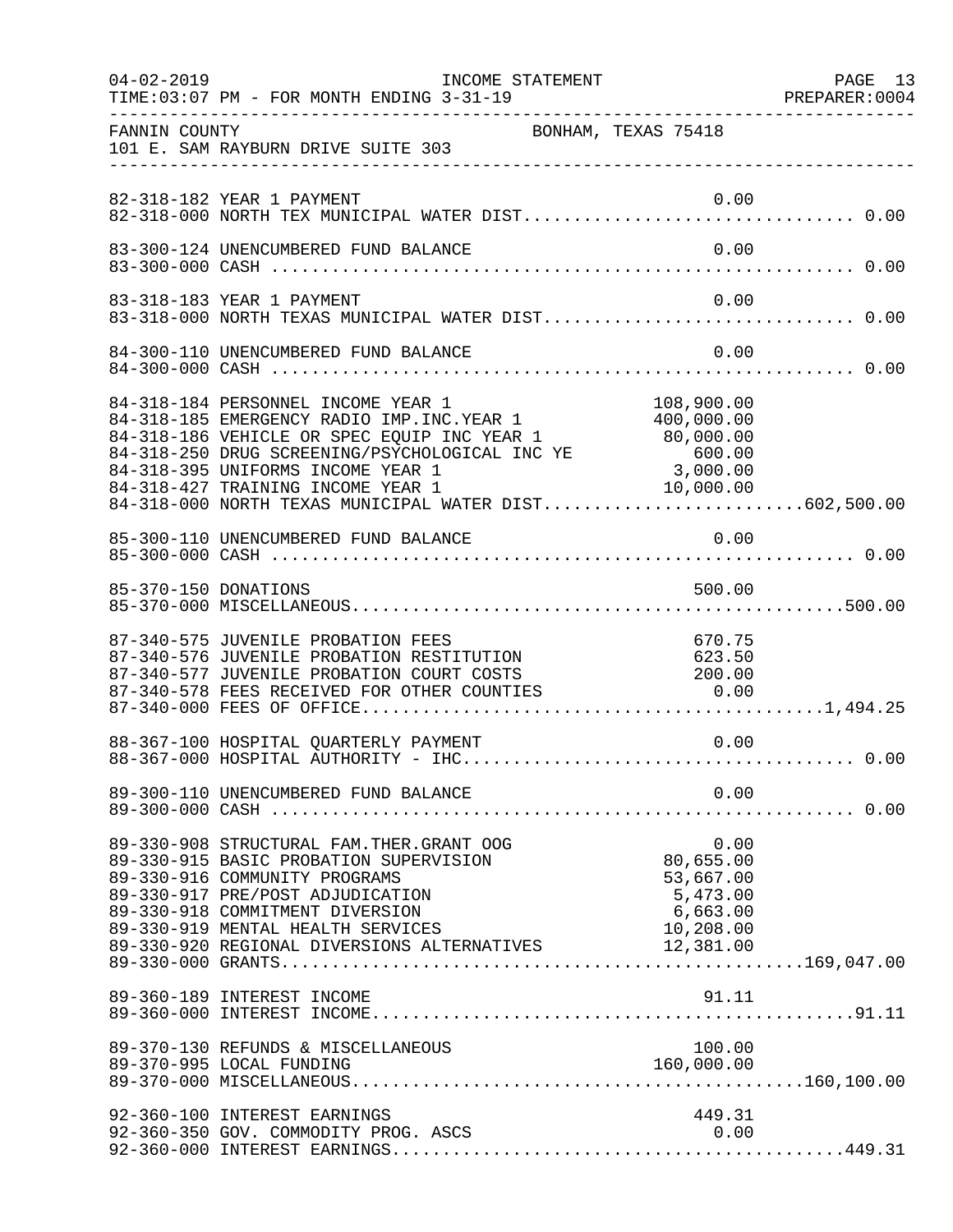| $04 - 02 - 2019$                                                                                                                                                                                                                                                                             | INCOME STATEMENT<br>TIME: 03:07 PM - FOR MONTH ENDING 3-31-19                                                                                                                                                                                                                                                                                     |                     |  |                                                                                                                                                                                                                                   | PAGE 14<br>PREPARER: 0004 |  |
|----------------------------------------------------------------------------------------------------------------------------------------------------------------------------------------------------------------------------------------------------------------------------------------------|---------------------------------------------------------------------------------------------------------------------------------------------------------------------------------------------------------------------------------------------------------------------------------------------------------------------------------------------------|---------------------|--|-----------------------------------------------------------------------------------------------------------------------------------------------------------------------------------------------------------------------------------|---------------------------|--|
| FANNIN COUNTY                                                                                                                                                                                                                                                                                | 101 E. SAM RAYBURN DRIVE SUITE 303                                                                                                                                                                                                                                                                                                                | BONHAM, TEXAS 75418 |  |                                                                                                                                                                                                                                   |                           |  |
| 92-370-100 RENT                                                                                                                                                                                                                                                                              |                                                                                                                                                                                                                                                                                                                                                   |                     |  | 0.00                                                                                                                                                                                                                              |                           |  |
|                                                                                                                                                                                                                                                                                              |                                                                                                                                                                                                                                                                                                                                                   |                     |  |                                                                                                                                                                                                                                   |                           |  |
|                                                                                                                                                                                                                                                                                              |                                                                                                                                                                                                                                                                                                                                                   |                     |  |                                                                                                                                                                                                                                   |                           |  |
|                                                                                                                                                                                                                                                                                              | 95-360-100 INTEREST EARNINGS                                                                                                                                                                                                                                                                                                                      |                     |  | 0.00                                                                                                                                                                                                                              |                           |  |
|                                                                                                                                                                                                                                                                                              | 95-370-125 AFLAC FSA CLEARING                                                                                                                                                                                                                                                                                                                     |                     |  | 0.00                                                                                                                                                                                                                              |                           |  |
|                                                                                                                                                                                                                                                                                              |                                                                                                                                                                                                                                                                                                                                                   |                     |  |                                                                                                                                                                                                                                   |                           |  |
|                                                                                                                                                                                                                                                                                              | ***** EXPENSE ACCOUNTS *****                                                                                                                                                                                                                                                                                                                      |                     |  |                                                                                                                                                                                                                                   |                           |  |
| 10-400-203 RETIREMENT<br>10-400-205 MEDICARE TAX<br>10-400-225 TRAVEL ALLOWANCE<br>10-400-310 OFFICE SUPPLIES<br>10-400-311 POSTAL EXPENSES<br>10-400-431 LOCAL TRAVEL<br>10-400-435 PRINTING<br>10-400-480 BOND<br>10-400-572 OFFICE EQUIPMENT<br>10-400-574 TECHNOLOGY<br>10-400-590 BOOKS | 10-400-101 SALARY ELECTED OFFICIAL<br>10-400-104 STATE PROBATE SALARY SUPPLEMENT<br>10-400-105 SALARY SECRETARY<br>10-400-201 SOCIAL SECURITY TAXES<br>10-400-202 GROUP HEALTH & DENTAL INSURANCE<br>10-400-204 WORKERS' COMPENSATION<br>10-400-427 OUT OF COUNTY TRAVEL<br>10-400-437 COURT REPORTER EXPENSE<br>10-400-468 JUVENILE BOARD SALARY |                     |  | 33, 329.14<br>0.00<br>15, 824.68<br>2, 992.39<br>$\frac{2}{8}$ , 046.79<br>$5,771.53$<br>$149.42$<br>699.82<br>1,800.00<br>562.81<br>45.37<br>3,511.78<br>0.00<br>72.50<br>0.00<br>1,200.00<br>1,243.00<br>217.00<br>0.00<br>0.00 |                           |  |
| 10-403-104 SALARY DEPUTIES<br>10-403-203 RETIREMENT<br>10-403-205 MEDICARE TAX                                                                                                                                                                                                               | 10-403-101 SALARY ELECTED OFFICIAL<br>10-403-107 REGULAR-TEMP. PART-TIME<br>10-403-201 SOCIAL SECURITY TAXES<br>10-403-202 GROUP HEALTH & DENTAL INSURANCE<br>10-403-204 WORKERS COMPENSATION                                                                                                                                                     |                     |  | 29, 118.96<br>83,657.18<br>8,742.25<br>6,737.81<br>41, 119. 18<br>13,924.03<br>340.57<br>1,575.73                                                                                                                                 |                           |  |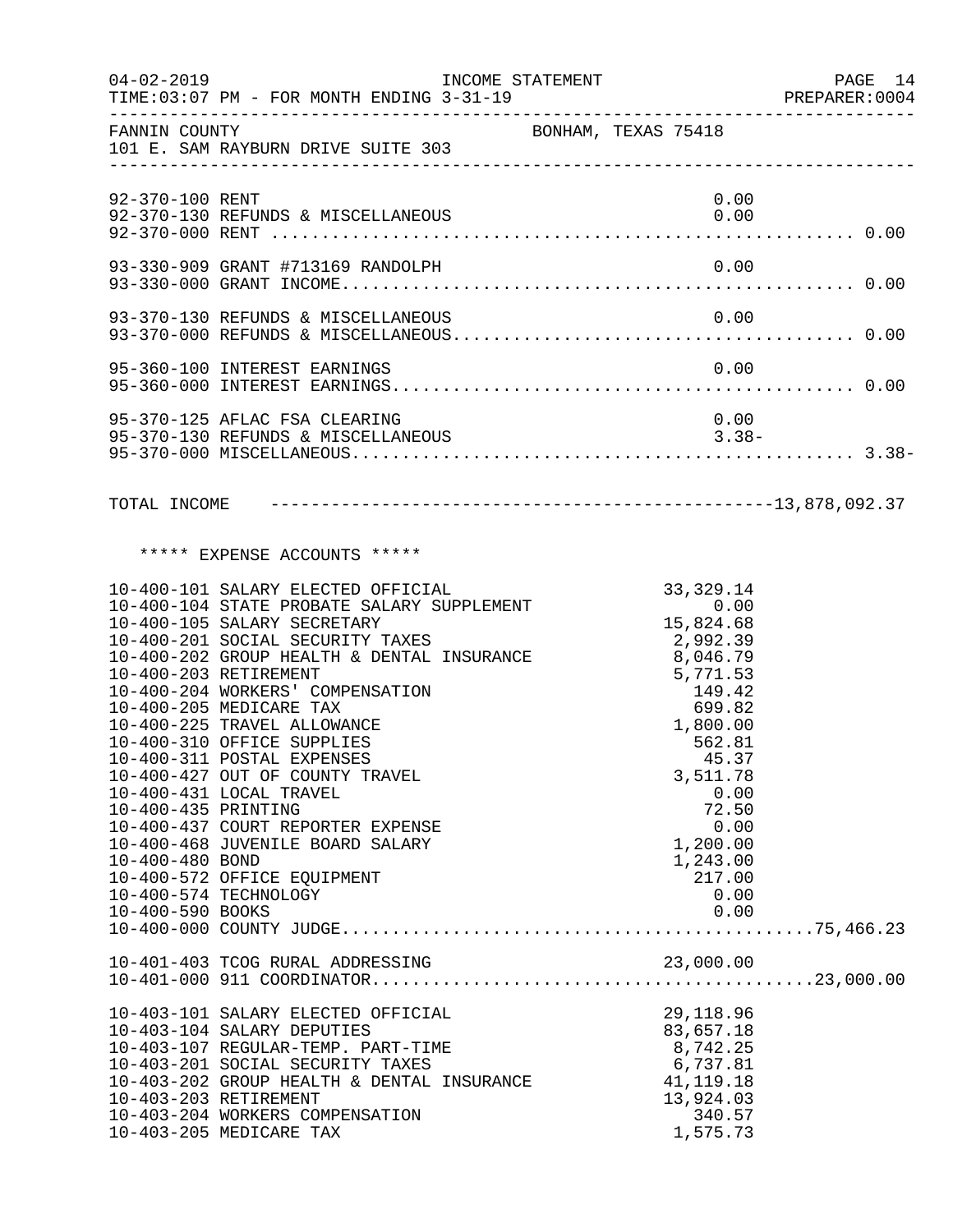|                                    |                                                                                                                                                                             |  |                                                        | PREPARER: 0004 |
|------------------------------------|-----------------------------------------------------------------------------------------------------------------------------------------------------------------------------|--|--------------------------------------------------------|----------------|
| FANNIN COUNTY                      | BONHAM, TEXAS 75418<br>101 E. SAM RAYBURN DRIVE SUITE 303                                                                                                                   |  |                                                        |                |
|                                    | 10-403-310 OFFICE SUPPLIES                                                                                                                                                  |  | 1,460.27                                               |                |
|                                    | 10-403-311 POSTAL EXPENSES<br>10-403-311 POSTAL EXPENSES<br>10-403-420 UTILITIES TELEPHONE                                                                                  |  |                                                        |                |
|                                    |                                                                                                                                                                             |  |                                                        |                |
|                                    | 10-403-427 OUT OF COUNTY TRAVEL                                                                                                                                             |  | $472.22$<br>0.00<br>2,944.34                           |                |
|                                    | 10-403-431 LOCAL TRAVEL                                                                                                                                                     |  | 0.00                                                   |                |
| 10-403-435 PRINTING                |                                                                                                                                                                             |  | 0.00<br>$\begin{array}{c} 0.00 \ 3,861.52 \end{array}$ |                |
|                                    | 10-403-437 IMAGING/INDEXING                                                                                                                                                 |  |                                                        |                |
| 10-403-480 BOND<br>10-403-481 DUES |                                                                                                                                                                             |  | 513.00<br>0.00                                         |                |
|                                    |                                                                                                                                                                             |  |                                                        |                |
|                                    |                                                                                                                                                                             |  |                                                        |                |
| 10-404-109 SALARY                  |                                                                                                                                                                             |  | 15,765.41                                              |                |
|                                    | 10-404-201 SOCIAL SECURITY TAXES                                                                                                                                            |  | 588.36                                                 |                |
|                                    | 10-404-203 RETIREMENT                                                                                                                                                       |  | 0.00                                                   |                |
|                                    | 10-404-205 MEDICARE TAX                                                                                                                                                     |  | 137.59                                                 |                |
|                                    | 10-404-310 ELECTION SUPPLIES                                                                                                                                                |  | 2,318.05                                               |                |
| 10-404-311 POSTAGE                 |                                                                                                                                                                             |  | 1,077.13                                               |                |
|                                    | 10-404-421 ELECTION INTERNET                                                                                                                                                |  | 526.65                                                 |                |
|                                    | 10-404-423 CELL PHONE                                                                                                                                                       |  | 120.00                                                 |                |
|                                    | 10-404-427 ELECTION TRAVEL                                                                                                                                                  |  |                                                        |                |
|                                    | 10-404-428 EMPLOYEE TRAINING<br>10-404-429 DPS BACKGROUND CHECK<br>10-404-430 BIDS AND NOTICES<br>10-404-442 PROFESSIONAL SERVICE/TRANSLATOR                                |  | $190.53$<br>0.00<br>0.00<br>331.50                     |                |
|                                    |                                                                                                                                                                             |  |                                                        |                |
|                                    |                                                                                                                                                                             |  | 131.25                                                 |                |
|                                    |                                                                                                                                                                             |  | 300.00                                                 |                |
|                                    |                                                                                                                                                                             |  |                                                        |                |
|                                    |                                                                                                                                                                             |  |                                                        |                |
|                                    |                                                                                                                                                                             |  |                                                        |                |
|                                    |                                                                                                                                                                             |  |                                                        |                |
|                                    | 10-405-102 SALARY APPOINTED OFFICIAL 19,407.96<br>10-405-201 SOCIAL SECURITY TAXES 1,185.52<br>10-405-202 GROUP HEALTH & DENTAL INSURANCE 5,737.56<br>10-405-203 RETIREMENT |  |                                                        |                |
|                                    |                                                                                                                                                                             |  |                                                        |                |
|                                    |                                                                                                                                                                             |  |                                                        |                |
|                                    | 10-405-203 RETIREMENT                                                                                                                                                       |  | 2,223.87                                               |                |
|                                    | 10-405-204 WORKERS' COMPENSATION<br>10-405-205 MEDICARE TAX                                                                                                                 |  | 53.61<br>277.25                                        |                |
|                                    | 10-405-310 OFFICE SUPPLIES                                                                                                                                                  |  | 92.69                                                  |                |
|                                    | 10-405-311 POSTAL EXPENSES                                                                                                                                                  |  | 0.00                                                   |                |
|                                    | 10-405-427 OUT OF COUNTY TRAVEL                                                                                                                                             |  | 0.00                                                   |                |
|                                    | 10-405-428 TRAINING/TUITION                                                                                                                                                 |  | 0.00                                                   |                |
| 10-405-435 PRINTING                |                                                                                                                                                                             |  | 0.00                                                   |                |
|                                    | 10-405-453 COMPUTER SOFTWARE                                                                                                                                                |  | 0.00                                                   |                |
|                                    | 10-405-572 OFFICE EQUIPMENT                                                                                                                                                 |  | 34.99                                                  |                |
|                                    |                                                                                                                                                                             |  |                                                        |                |
| 10-406-103 SALARY                  |                                                                                                                                                                             |  | 17,468.92                                              |                |
|                                    | 10-406-107 SALARY TEMP./EXTRA                                                                                                                                               |  | 0.00                                                   |                |
|                                    | 10-406-201 SOCIAL SECURITY TAXES<br>10-406-202 GROUP HEALTH & DENTAL INS                                                                                                    |  | 1,092.51<br>965.54                                     |                |
|                                    | 10-406-203 RETIREMENT                                                                                                                                                       |  | 2,003.02                                               |                |
|                                    | 10-406-204 WORKERS' COMPENSATION                                                                                                                                            |  | 37.42                                                  |                |
|                                    | 10-406-205 MEDICARE TAX                                                                                                                                                     |  | 255.51                                                 |                |
|                                    | 10-406-225 TRAVEL ALLOWANCE                                                                                                                                                 |  | 0.00                                                   |                |
|                                    | 10-406-310 OFFICE SUPPLIES                                                                                                                                                  |  | 101.08                                                 |                |
|                                    | 10-406-311 POSTAL EXPENSE                                                                                                                                                   |  | 0.00                                                   |                |
|                                    | 10-406-330 AUTO EXPENSE-GAS & OIL                                                                                                                                           |  | 82.48                                                  |                |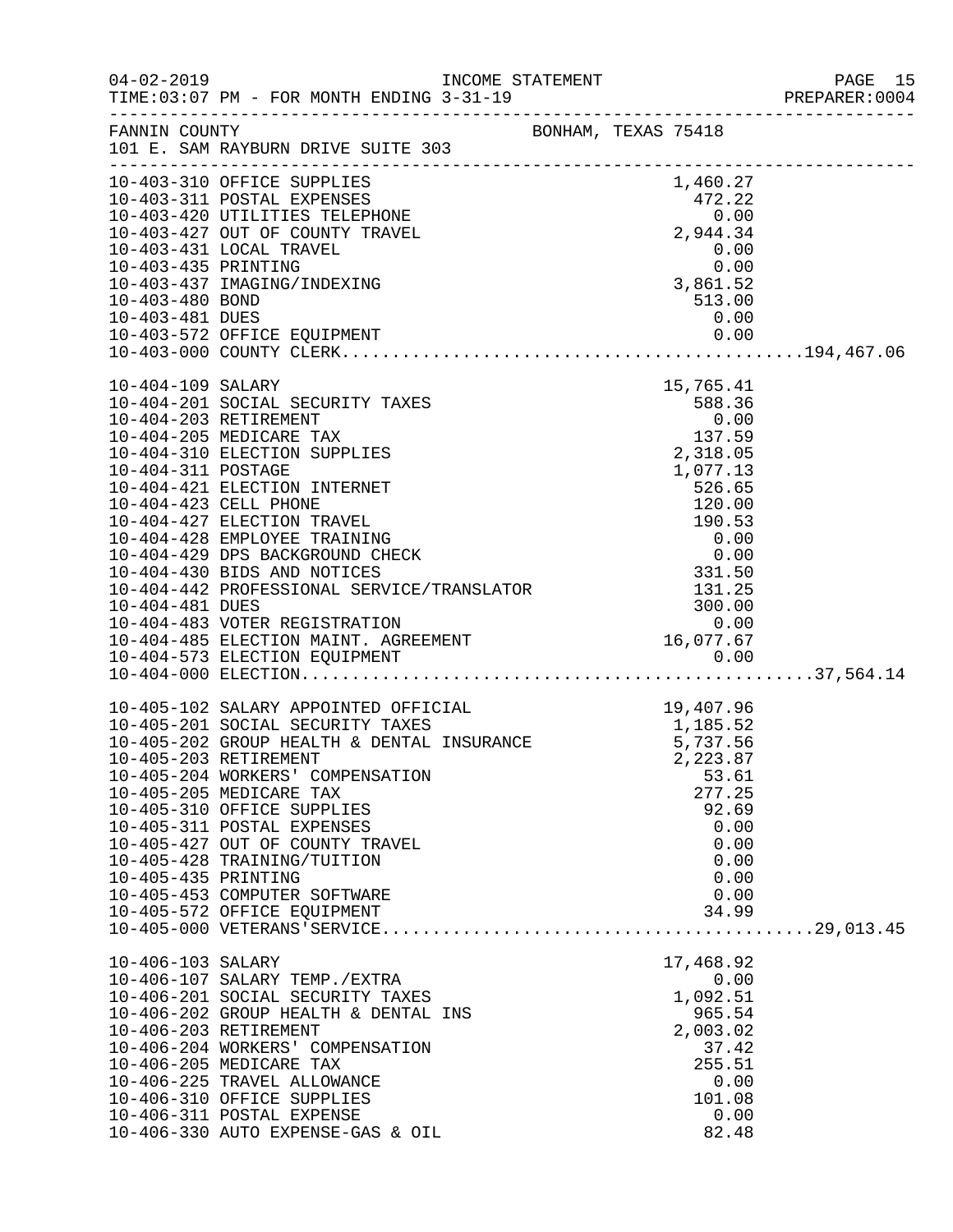|                      |                                                                                                                                                                                                                                            |                     |                        | PAGE 16<br>PREPARER: 0004 |
|----------------------|--------------------------------------------------------------------------------------------------------------------------------------------------------------------------------------------------------------------------------------------|---------------------|------------------------|---------------------------|
|                      | FANNIN COUNTY<br>101 E. SAM RAYBURN DRIVE SUITE 303                                                                                                                                                                                        | BONHAM, TEXAS 75418 |                        |                           |
|                      | 10-406-422 R&M RADIO                                                                                                                                                                                                                       |                     | 0.00                   |                           |
|                      |                                                                                                                                                                                                                                            |                     |                        |                           |
|                      |                                                                                                                                                                                                                                            |                     |                        |                           |
|                      |                                                                                                                                                                                                                                            |                     |                        |                           |
|                      |                                                                                                                                                                                                                                            |                     |                        |                           |
|                      |                                                                                                                                                                                                                                            |                     |                        |                           |
|                      |                                                                                                                                                                                                                                            |                     |                        |                           |
|                      | 10-406-422 R&M RADIO<br>10-406-423 CELL PHONE ALLOWANCE<br>10-406-428 TRAINING & TUITION<br>10-406-428 TRAINING & TUITION<br>10-406-428 TRAILER/AUTO INSURANCE<br>10-406-489 CODE RED EARLY WARNING SYSTEM<br>10-406-490 911 RADIO TOWER B |                     |                        |                           |
|                      | 10-409-100 COMPENSATION PAY                                                                                                                                                                                                                |                     |                        |                           |
|                      | 10-409-201 SOCIAL SECURITY TAXES                                                                                                                                                                                                           |                     |                        |                           |
|                      | 10-409-203 RETIREMENT<br>10-409-204 WORKERS' COMPENSATION                                                                                                                                                                                  |                     |                        |                           |
|                      | 10-409-205 MEDICARE TAX                                                                                                                                                                                                                    |                     |                        |                           |
|                      | 10-409-206 UNEMPLOYMENT EXPENSE                                                                                                                                                                                                            |                     |                        |                           |
|                      | 10-409-395 ERRORS AND OMISSIONS                                                                                                                                                                                                            |                     |                        |                           |
|                      | 10-409-399 CLAIMS SETTLEMENTS                                                                                                                                                                                                              |                     |                        |                           |
|                      |                                                                                                                                                                                                                                            |                     |                        |                           |
|                      |                                                                                                                                                                                                                                            |                     |                        |                           |
|                      |                                                                                                                                                                                                                                            |                     |                        |                           |
|                      |                                                                                                                                                                                                                                            |                     |                        |                           |
|                      |                                                                                                                                                                                                                                            |                     |                        |                           |
|                      |                                                                                                                                                                                                                                            |                     |                        |                           |
|                      |                                                                                                                                                                                                                                            |                     |                        |                           |
|                      |                                                                                                                                                                                                                                            |                     |                        |                           |
|                      |                                                                                                                                                                                                                                            |                     |                        |                           |
|                      |                                                                                                                                                                                                                                            |                     |                        |                           |
|                      |                                                                                                                                                                                                                                            |                     |                        |                           |
|                      |                                                                                                                                                                                                                                            |                     |                        |                           |
|                      |                                                                                                                                                                                                                                            |                     |                        |                           |
|                      | 10-409-490 MISCELLANEOUS                                                                                                                                                                                                                   |                     | 0.00                   |                           |
|                      | 10-409-491 SULPHUR RIVER REGIONAL MOBILITY AUT                                                                                                                                                                                             |                     | 0.00                   |                           |
|                      | 10-409-495 '98 JAIL BOND PAYMENT                                                                                                                                                                                                           |                     | 0.00                   |                           |
|                      | 10-409-499 BANK SERVICE FEES                                                                                                                                                                                                               |                     | 4,800.00               |                           |
|                      |                                                                                                                                                                                                                                            |                     |                        |                           |
|                      | 10-410-101 SALARY ELECTED OFFICIAL                                                                                                                                                                                                         |                     | 70,000.06              |                           |
|                      | 10-410-103 SALARY COURT COORDINATOR                                                                                                                                                                                                        |                     | 15,599.48              |                           |
|                      | 10-410-110 SALARY COURT REPORTER                                                                                                                                                                                                           |                     | 32,650.90              |                           |
| 10-410-130 BAILIFF   |                                                                                                                                                                                                                                            |                     | 19,654.05              |                           |
|                      | 10-410-201 SOCIAL SECURITY TAXES                                                                                                                                                                                                           |                     | 8,384.00               |                           |
|                      | 10-410-202 GROUP HEALTH & DENTAL INS<br>10-410-203 RETIREMENT                                                                                                                                                                              |                     | 20,325.36<br>15,939.63 |                           |
|                      | 10-410-204 WORKERS COMPENSATION                                                                                                                                                                                                            |                     | 385.25                 |                           |
|                      | 10-410-205 MEDICARE TAX                                                                                                                                                                                                                    |                     | 2,025.18               |                           |
|                      | 10-410-310 OFFICE SUPPLIES                                                                                                                                                                                                                 |                     | 75.60                  |                           |
| 10-410-311 POSTAGE   |                                                                                                                                                                                                                                            |                     | 460.30                 |                           |
|                      | 10-410-315 COPIER RENTAL                                                                                                                                                                                                                   |                     | 345.33                 |                           |
|                      | 10-410-395 BAILIFF UNIFORMS                                                                                                                                                                                                                |                     | 0.00                   |                           |
| 10-410-420 TELEPHONE |                                                                                                                                                                                                                                            |                     | 1,187.37               |                           |
|                      | 10-410-421 DSL INTERNET<br>10-410-424 INDIGENT ATTORNEY FEES                                                                                                                                                                               |                     | 0.00<br>21,761.25      |                           |
|                      |                                                                                                                                                                                                                                            |                     |                        |                           |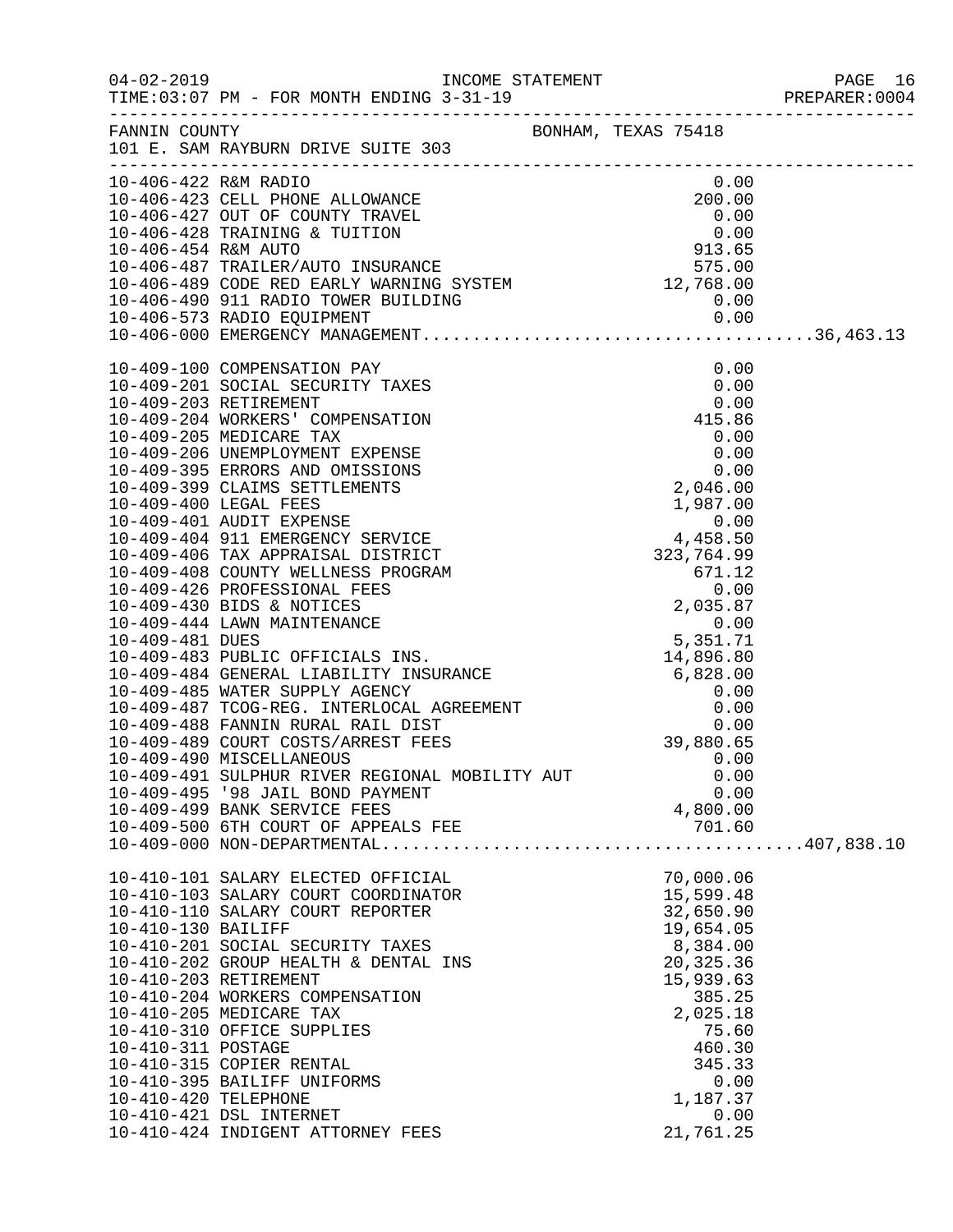| $04 - 02 - 2019$                                               | TIME: 03:07 PM - FOR MONTH ENDING 3-31-19                                                                                                                                                                                                                                                                                                                                                                                                                                                                                                                                                                                                  |                                                                                                                                                                                                                                         | PAGE 17<br>PREPARER:0004<br>PAGE 17 |
|----------------------------------------------------------------|--------------------------------------------------------------------------------------------------------------------------------------------------------------------------------------------------------------------------------------------------------------------------------------------------------------------------------------------------------------------------------------------------------------------------------------------------------------------------------------------------------------------------------------------------------------------------------------------------------------------------------------------|-----------------------------------------------------------------------------------------------------------------------------------------------------------------------------------------------------------------------------------------|-------------------------------------|
|                                                                | FANNIN COUNTY COUNTY BONHAM, TEXAS 75418<br>101 E. SAM RAYBURN DRIVE SUITE 303                                                                                                                                                                                                                                                                                                                                                                                                                                                                                                                                                             |                                                                                                                                                                                                                                         |                                     |
|                                                                |                                                                                                                                                                                                                                                                                                                                                                                                                                                                                                                                                                                                                                            |                                                                                                                                                                                                                                         |                                     |
|                                                                |                                                                                                                                                                                                                                                                                                                                                                                                                                                                                                                                                                                                                                            |                                                                                                                                                                                                                                         |                                     |
| 10-425-466 AUTOPSIES                                           | 10-425-424 CO.CT. ATTORNEY FEES<br>10-425-425 CO.CT. PROFESSIONAL SERVICES<br>10-425-426 COUNTY COURT SUPPLIES<br>10-425-435 PRINTING<br>10-425-465 PHYSICAL EVID. ANALYSES<br>1,325.75<br>1,325.75<br>1,325.75<br>1,325.75                                                                                                                                                                                                                                                                                                                                                                                                                | 21, 292. 75                                                                                                                                                                                                                             |                                     |
| 10-435-130 BAILIFF<br>10-435-205 MEDICARE<br>10-435-427 TRAVEL | 10-435-103 SALARY COURT COORDINATOR<br>10-435-110 SALARY COURT REPORTER<br>10-435-201 SOCIAL SECURITY<br>10-435-202 GROUP HEALTH INSURANCE<br>10-435-203 RETIREMENT<br>10-435-204 WORKERS COMPENSATION<br>10-435-310 OFFICE SUPPLIES<br>10-435-311 DISTRICT JUDGE POSTAGE<br>10-435-352 GPS/SCRAM MONITORS<br>10-435-395 BAILIFF UNIFORMS<br>10-435-421 LEXIS NEXIS ONLINE LEGAL<br>10-435-428 TRAINING/TUITION<br>10-435-432 ATTORNEY FEES JUVENILE<br>10-435-433 ATTORNEY FEES DRUG CT<br>10-435-434 APPEAL COURT TRANSCRIPTS<br>10-435-435 ATTORNEYS FEES APPEALS CT<br>10-435-436 ATTORNEY FEES- CPS CASES<br>10-435-437 ATTORNEY FEES | 17,741.75<br>37,899.77<br>20, 118.54<br>4,720.47<br>17,212.68<br>8,887.54<br>211.83<br>1,104.01<br>493.95<br>50.30<br>0.00<br>435.00<br>320.00<br>98.99<br>0.00<br>7,445.00<br>0.00<br>27,633.50<br>7,300.00<br>166,928.54<br>78,318.05 |                                     |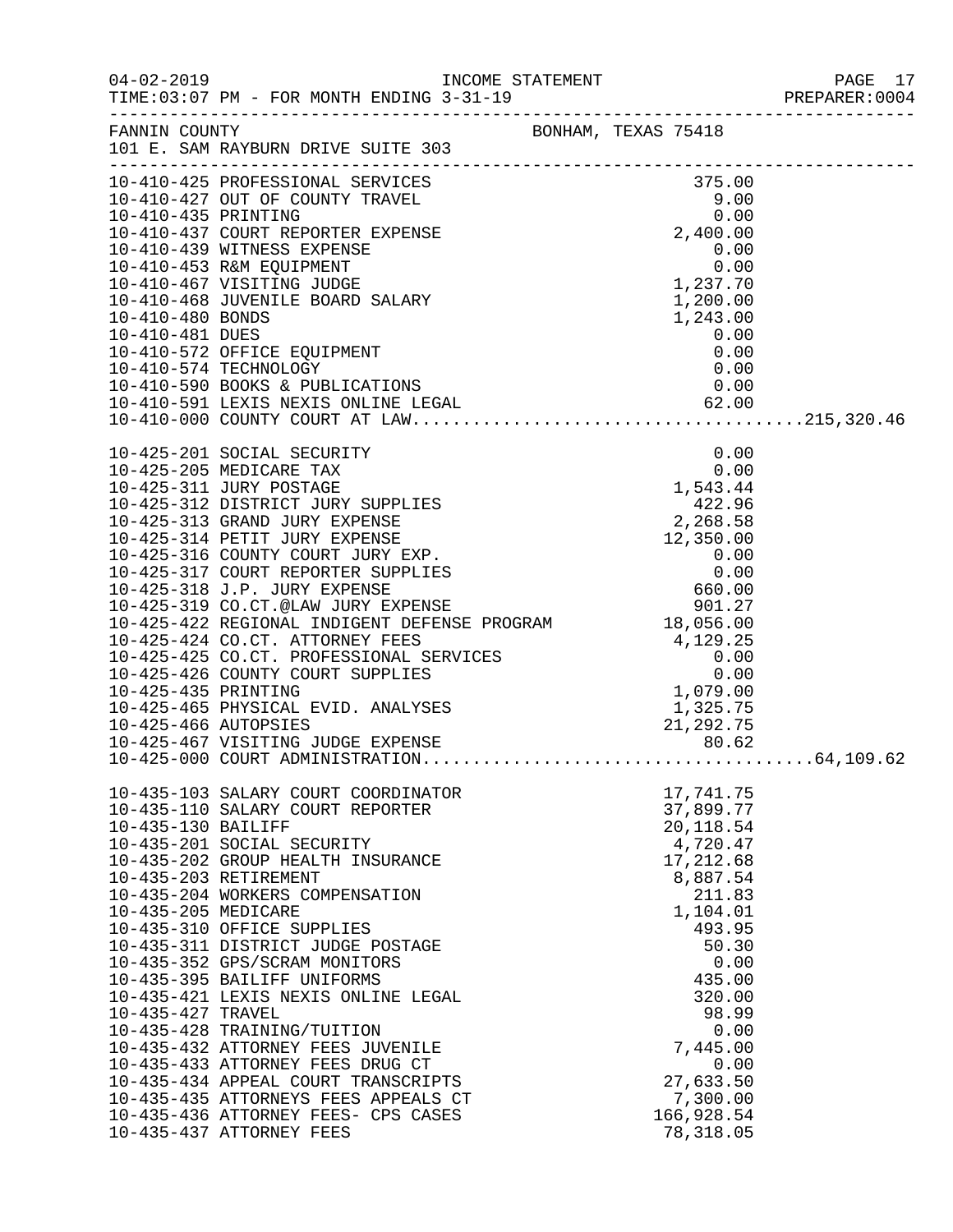|                                        |                                                                                                                                                                                                                                              |                                           | PREPARER: 0004 |
|----------------------------------------|----------------------------------------------------------------------------------------------------------------------------------------------------------------------------------------------------------------------------------------------|-------------------------------------------|----------------|
|                                        | FANNIN COUNTY SONHAM, TEXAS 75418<br>101 E. SAM RAYBURN DRIVE SUITE 303                                                                                                                                                                      |                                           |                |
|                                        | 10-435-438 COURT REPORTER EXPENSE<br>10-435-439 INVESTIGATOR EXPENSE<br>10-435-440 PHYSICIANS EXPENSE<br>10-435-440 PHYSICIANS EXPENSE<br>10-435-442 OTHER PROFESSIONAL SERV.<br>10-435-468 JUVENILE BOARD SALARY<br>10-435-481 DUES<br>10-4 |                                           |                |
|                                        |                                                                                                                                                                                                                                              |                                           |                |
|                                        | 10-435-574 TECHNOLOGY                                                                                                                                                                                                                        | 0.00                                      |                |
|                                        |                                                                                                                                                                                                                                              |                                           |                |
|                                        |                                                                                                                                                                                                                                              |                                           |                |
|                                        |                                                                                                                                                                                                                                              |                                           |                |
|                                        |                                                                                                                                                                                                                                              |                                           |                |
|                                        |                                                                                                                                                                                                                                              |                                           |                |
|                                        |                                                                                                                                                                                                                                              |                                           |                |
| 10-450-435 PRINTING                    | 10-450-428 EMPLOYEE TRAINING<br>10-450-431 LOCAL TRAVEL                                                                                                                                                                                      | 0.00<br>$0.00$<br>0.00<br>41.50<br>378.00 |                |
| 10-450-480 BONDS<br>10-450-481 DUES    |                                                                                                                                                                                                                                              | 378.00<br>50.00                           |                |
|                                        | 10-455-101 SALARY ELECTED OFFICIAL                                                                                                                                                                                                           | 22, 241.70                                |                |
|                                        | 10-455-103 SALARY ASSISTANTS<br>10-455-201 SOCIAL SECURITY TAXES<br>10-455-202 GROUP HEALTH & DENTAL INSURANCE                                                                                                                               | 31,301.92<br>3,366.13<br>17,212.68        |                |
|                                        | 10-455-203 RETIREMENT<br>10-455-204 WORKERS' COMPENSATION<br>10-455-205 MEDICARE TAX                                                                                                                                                         | 6, 135.19<br>147.58<br>787.16             |                |
|                                        | 10-455-225 TRAVEL ALLOWANCE<br>10-455-310 OFFICE SUPPLIES<br>10-455-311 POSTAL EXPENSES                                                                                                                                                      | 1,200.00<br>475.30<br>147.81              |                |
|                                        | 10-455-420 UTILITIES TELEPHONE<br>10-455-422 R & M RADIO<br>10-455-423 CELL PHONE ALLOWANCE                                                                                                                                                  | 651.25<br>0.00<br>120.00                  |                |
| 10-455-435 PRINTING<br>10-455-480 BOND | 10-455-427 OUT OF COUNTY TRAVEL                                                                                                                                                                                                              | 1,040.99<br>0.00<br>178.00                |                |
| 10-455-481 DUES                        | 10-455-572 OFFICE EQUIPMENT<br>10-455-573 RADIO EQUIPMENT                                                                                                                                                                                    | 135.00<br>882.00<br>0.00                  |                |
|                                        | 10-455-574 TECHNOLOGY                                                                                                                                                                                                                        | 0.00                                      |                |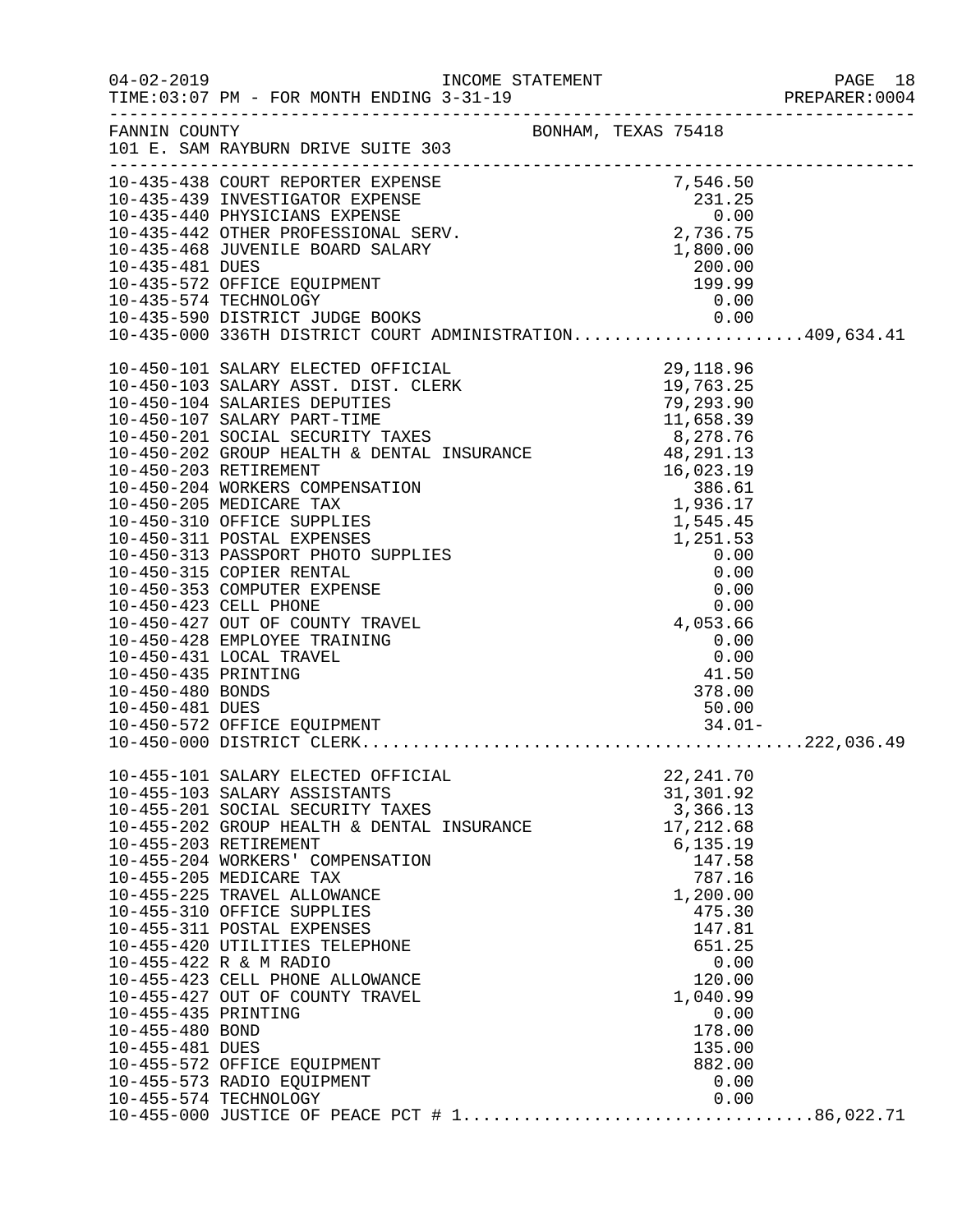| FANNIN COUNTY BONHAM, TEXAS 75418<br>101 E. SAM RAYBURN DRIVE SUITE 303<br>10-456-101 SALARY ELECTED OFFICIAL 22, 241.70<br>10-456-104 SALARY DEPUTY 19, 762.60<br>10-456-201 SOCIAL SECURITY TAXES 2, 686.13<br>10-456-202 GROUP HEALTH & DENTAL INSURANCE 11, 463.72 |  |
|------------------------------------------------------------------------------------------------------------------------------------------------------------------------------------------------------------------------------------------------------------------------|--|
|                                                                                                                                                                                                                                                                        |  |
|                                                                                                                                                                                                                                                                        |  |
|                                                                                                                                                                                                                                                                        |  |
|                                                                                                                                                                                                                                                                        |  |
|                                                                                                                                                                                                                                                                        |  |
|                                                                                                                                                                                                                                                                        |  |
|                                                                                                                                                                                                                                                                        |  |
|                                                                                                                                                                                                                                                                        |  |
|                                                                                                                                                                                                                                                                        |  |
|                                                                                                                                                                                                                                                                        |  |
|                                                                                                                                                                                                                                                                        |  |
|                                                                                                                                                                                                                                                                        |  |
|                                                                                                                                                                                                                                                                        |  |
|                                                                                                                                                                                                                                                                        |  |
|                                                                                                                                                                                                                                                                        |  |
|                                                                                                                                                                                                                                                                        |  |
|                                                                                                                                                                                                                                                                        |  |
|                                                                                                                                                                                                                                                                        |  |
|                                                                                                                                                                                                                                                                        |  |
|                                                                                                                                                                                                                                                                        |  |
|                                                                                                                                                                                                                                                                        |  |
|                                                                                                                                                                                                                                                                        |  |
|                                                                                                                                                                                                                                                                        |  |
|                                                                                                                                                                                                                                                                        |  |
|                                                                                                                                                                                                                                                                        |  |
|                                                                                                                                                                                                                                                                        |  |
|                                                                                                                                                                                                                                                                        |  |
|                                                                                                                                                                                                                                                                        |  |
|                                                                                                                                                                                                                                                                        |  |
|                                                                                                                                                                                                                                                                        |  |
|                                                                                                                                                                                                                                                                        |  |
|                                                                                                                                                                                                                                                                        |  |
|                                                                                                                                                                                                                                                                        |  |
| 10-457-423 CELL PHONE ALLOWANCE<br>120.00                                                                                                                                                                                                                              |  |
| 10-457-427 OUT OF COUNTY TRAVEL<br>150.00                                                                                                                                                                                                                              |  |
| 10-457-435 PRINTING<br>57.25                                                                                                                                                                                                                                           |  |
| 10-457-460 OFFICE RENTAL<br>1,458.31                                                                                                                                                                                                                                   |  |
| 10-457-480 BOND<br>228.00                                                                                                                                                                                                                                              |  |
| 10-457-481 DUES<br>60.00                                                                                                                                                                                                                                               |  |
| 10-457-572 OFFICE EQUIPMENT<br>0.00                                                                                                                                                                                                                                    |  |
| 10-457-574 TECHNOLOGY<br>0.00                                                                                                                                                                                                                                          |  |
|                                                                                                                                                                                                                                                                        |  |
| 2,500.03<br>10-475-101 DA. SALARY SUPPLEMENT                                                                                                                                                                                                                           |  |
| 1,820.00<br>10-475-102 HB 9 D.A. SUPPLEMENTAL FUNDS                                                                                                                                                                                                                    |  |
| 152,826.08<br>10-475-103 SALARY ASSISTANT D.A.                                                                                                                                                                                                                         |  |
| 10-475-104 ASST. DA LONGEVITY PAY<br>2,360.00                                                                                                                                                                                                                          |  |
| 10-475-105 SALARIES SECRETARIES<br>91,725.53                                                                                                                                                                                                                           |  |
| 10-475-106 DA SALARY REIMB. GC CH 46<br>13,729.99                                                                                                                                                                                                                      |  |
| 10-475-107 SALARY TEMP./EXTRA<br>0.00                                                                                                                                                                                                                                  |  |
| 0.00<br>10-475-108 INVESTIGATOR CRIMES AGAINST WOMEN                                                                                                                                                                                                                   |  |
| 10-475-109 INVESTIGATOR<br>30,201.86<br>16,694.40<br>10-475-110 DISCOVERY CLERK                                                                                                                                                                                        |  |
| 10-475-201 SOCIAL SECURITY TAXES<br>18,425.87                                                                                                                                                                                                                          |  |
| 10-475-202 GROUP HEALTH INSURANCE<br>61,673.49                                                                                                                                                                                                                         |  |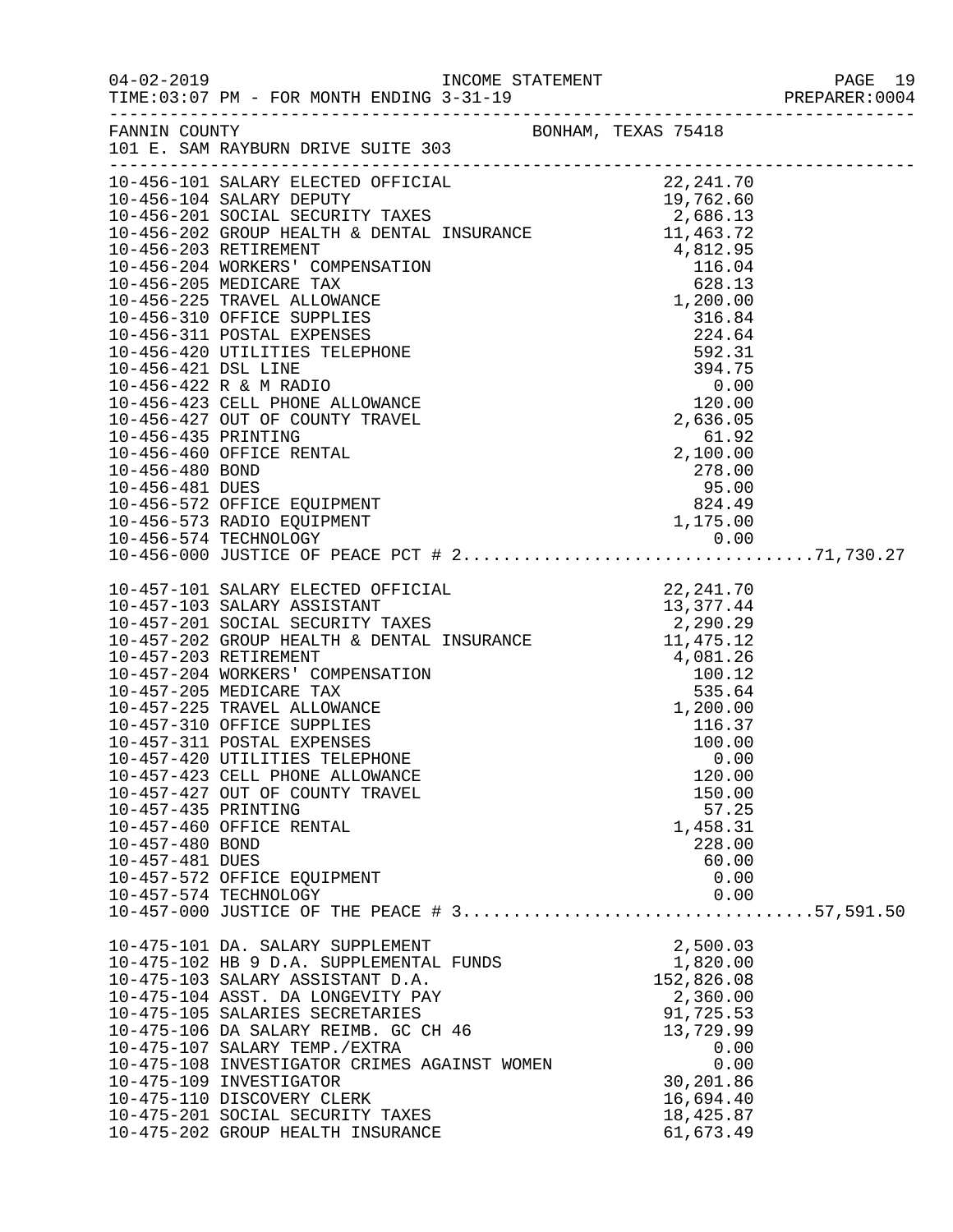| $04 - 02 - 2019$        | TIME: 03:07 PM - FOR MONTH ENDING 3-31-19<br>--------------------------------                                                                                                                                                              |                     | PAGE 20<br>PREPARER:0004 |
|-------------------------|--------------------------------------------------------------------------------------------------------------------------------------------------------------------------------------------------------------------------------------------|---------------------|--------------------------|
| FANNIN COUNTY           | 101 E. SAM RAYBURN DRIVE SUITE 303                                                                                                                                                                                                         | BONHAM, TEXAS 75418 |                          |
| 10-475-203 RETIREMENT   |                                                                                                                                                                                                                                            | 35,733.69           |                          |
|                         |                                                                                                                                                                                                                                            |                     |                          |
|                         |                                                                                                                                                                                                                                            |                     |                          |
|                         |                                                                                                                                                                                                                                            |                     |                          |
|                         | 10-475-203 RETIREMENT<br>10-475-204 WORKERS' COMPENSATION<br>10-475-205 MEDICARE TAX<br>10-475-310 OFFICE SUPPLIES<br>10-475-311 POSTAL EXPENSES<br>10-475-311 POSTAL EXPENSES<br>10-475-315 COPIER EXPENSE                                |                     |                          |
|                         |                                                                                                                                                                                                                                            |                     |                          |
|                         |                                                                                                                                                                                                                                            |                     |                          |
|                         |                                                                                                                                                                                                                                            |                     |                          |
|                         |                                                                                                                                                                                                                                            |                     |                          |
|                         |                                                                                                                                                                                                                                            |                     |                          |
|                         |                                                                                                                                                                                                                                            |                     |                          |
|                         |                                                                                                                                                                                                                                            |                     |                          |
|                         |                                                                                                                                                                                                                                            |                     |                          |
|                         |                                                                                                                                                                                                                                            |                     |                          |
|                         |                                                                                                                                                                                                                                            |                     |                          |
|                         |                                                                                                                                                                                                                                            |                     |                          |
|                         |                                                                                                                                                                                                                                            |                     |                          |
|                         |                                                                                                                                                                                                                                            |                     |                          |
|                         | 10-475-590 BOOKS<br>10-475-000 DISTRICT & CO. ATTORNEY448,821.12                                                                                                                                                                           |                     |                          |
|                         |                                                                                                                                                                                                                                            |                     |                          |
|                         | 10-495-102 SALARY APPOINTED OFFICIAL 36,329.15<br>10-495-103 SALARIES ASSISTANTS 59,506.57<br>10-495-201 SOCIAL SECURITY TAXES 5,845.68<br>10-495-202 GROUP HEALTH & DENTAL INSURANCE 22,837.57<br>10.405.202 DETIDIMENT                   |                     |                          |
|                         |                                                                                                                                                                                                                                            |                     |                          |
|                         |                                                                                                                                                                                                                                            |                     |                          |
|                         |                                                                                                                                                                                                                                            |                     |                          |
|                         | 10-495-202 GROUP HEADLE & DENIAL INSURANCE<br>10-495-203 RETIREMENT<br>10-495-204 WORKERS COMPENSATION<br>10-495-205 MEDICARE TAX<br>10-495-310 OFFICE SUPPLIES<br>10-495-353 COMPUTER SOFTWARE MAINTENANCE<br>10-495-427 OUT OF COUNTY TR |                     |                          |
|                         |                                                                                                                                                                                                                                            |                     |                          |
|                         |                                                                                                                                                                                                                                            |                     |                          |
|                         |                                                                                                                                                                                                                                            |                     |                          |
|                         |                                                                                                                                                                                                                                            |                     |                          |
| 10-495-431 LOCAL TRAVEL |                                                                                                                                                                                                                                            | 0.00                |                          |
| 10-495-435 PRINTING     |                                                                                                                                                                                                                                            | 39.00               |                          |
|                         | 10-495-452 R & M EQUIPMENT                                                                                                                                                                                                                 | 0.00                |                          |
| 10-495-480 BOND         |                                                                                                                                                                                                                                            | 286.00              |                          |
| 10-495-481 DUES         |                                                                                                                                                                                                                                            | 295.00              |                          |
|                         | 10-495-572 OFFICE EQUIPMENT                                                                                                                                                                                                                | 472.98              |                          |
|                         |                                                                                                                                                                                                                                            |                     |                          |
|                         | 10-496-103 SALARY PURCHASING AGENT                                                                                                                                                                                                         | 12,924.04           |                          |
|                         | 10-496-201 SOCIAL SECURITY TAXES                                                                                                                                                                                                           | 808.00              |                          |
|                         | 10-496-202 GROUP HEALTH INSURANCE                                                                                                                                                                                                          | 2,980.57            |                          |
| 10-496-203 RETIREMENT   | 10-496-204 WORKERS' COMPENSATION                                                                                                                                                                                                           | 1,480.54<br>50.52   |                          |
| 10-496-205 MEDICARE TAX |                                                                                                                                                                                                                                            | 188.98              |                          |
|                         | 10-496-310 OFFICE SUPPLIES                                                                                                                                                                                                                 | 317.41              |                          |
|                         | 10-496-353 COMPUTER SOFTWARE MAINTENANCE                                                                                                                                                                                                   | 655.00              |                          |
| 10-496-421 CELL PHONE   |                                                                                                                                                                                                                                            | 120.00              |                          |
|                         | 10-496-427 OUT OF COUNTY TRAVEL                                                                                                                                                                                                            | 2,199.83            |                          |
| 10-496-431 LOCAL TRAVEL |                                                                                                                                                                                                                                            | 0.00                |                          |
| 10-496-435 PRINTING     |                                                                                                                                                                                                                                            | 18.00               |                          |
|                         | 10-496-452 R & M EQUIPMENT                                                                                                                                                                                                                 | 0.00                |                          |
| 10-496-480 BOND         |                                                                                                                                                                                                                                            | 93.00               |                          |
| 10-496-481 DUES         | 10-496-572 OFFICE EQUIPMENT                                                                                                                                                                                                                | 354.00<br>0.00      |                          |
|                         |                                                                                                                                                                                                                                            |                     |                          |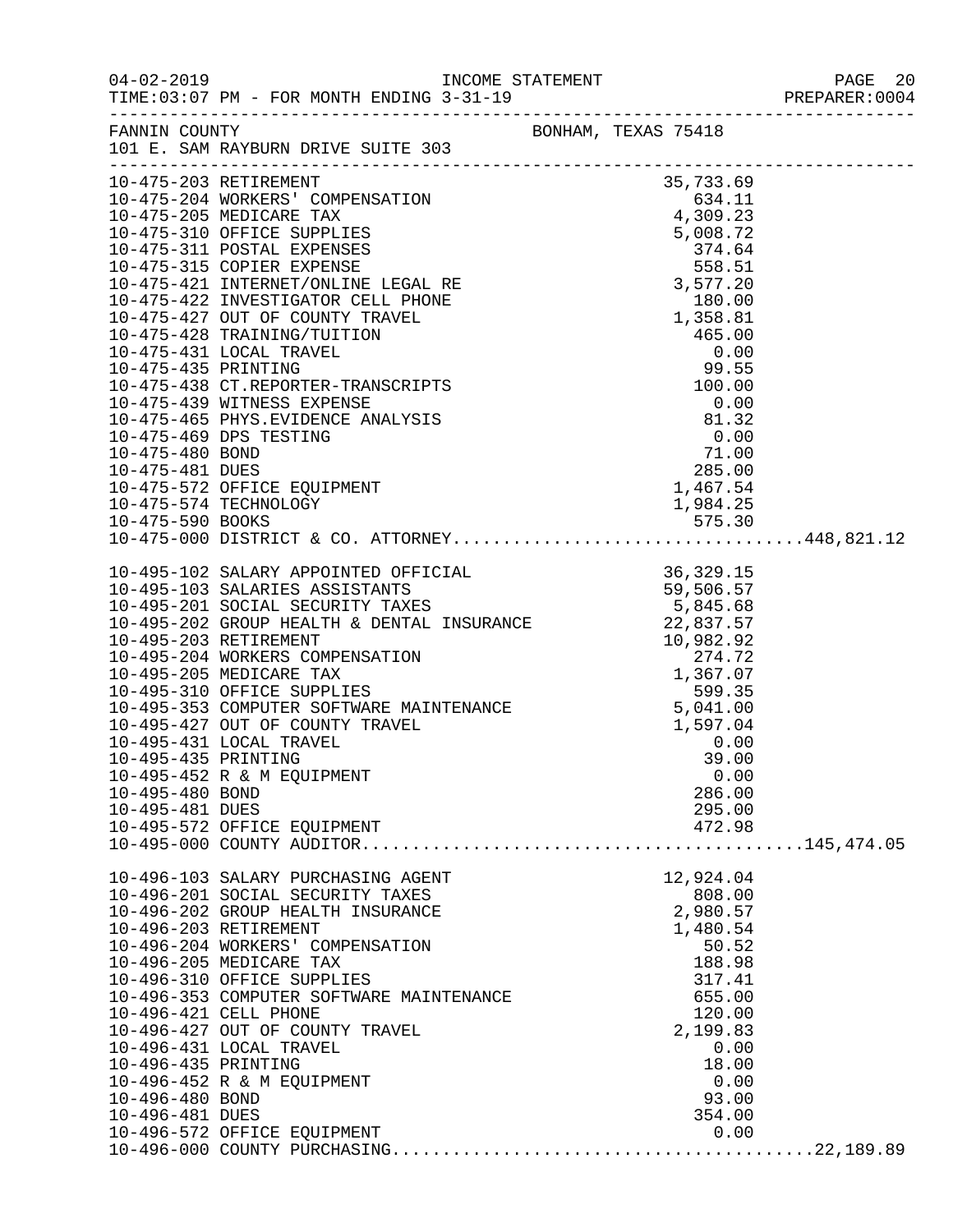|                                                           |                                                                                                                                                                                                                                                                                                                                                                                               |                                                                                                                                     | PAGE 21 |
|-----------------------------------------------------------|-----------------------------------------------------------------------------------------------------------------------------------------------------------------------------------------------------------------------------------------------------------------------------------------------------------------------------------------------------------------------------------------------|-------------------------------------------------------------------------------------------------------------------------------------|---------|
|                                                           | FANNIN COUNTY<br>101 E. SAM RAYBURN DRIVE SUITE 303                                                                                                                                                                                                                                                                                                                                           |                                                                                                                                     |         |
|                                                           |                                                                                                                                                                                                                                                                                                                                                                                               |                                                                                                                                     |         |
| 10-499-435 PRINTING<br>10-499-480 BOND<br>10-499-481 DUES | 10-499-423 CELL PHONE<br>10-499-427 OUT OF COUNTY TRAVEL<br>10-499-460 LEONARD OFFICE RENT<br>10-499-572 OFFICE EQUIPMENT<br>10-499-574 TECHNOLOGY                                                                                                                                                                                                                                            | 0.00<br>3,167.35<br>96.15<br>600.00<br>0.00<br>175.00<br>668.71<br>0.00                                                             |         |
| 10-503-435 PRINTING                                       | 10-503-103 SALARY-TECHNICIAN<br>10-503-107 PART TIME TECHNICIAN<br>10-503-201 SOCIAL SECURITY<br>10-503-202 GROUP HEALTH INSURANCE<br>10-503-203 RETIREMENT<br>10-503-204 WORKERS COMPENSATION<br>10-503-205 MEDICARE TAX<br>10-503-225 TRAVEL ALLOWANCE<br>10-503-310 OFFICE SUPPLIES<br>10-503-421 CELL PHONE ALLOWANCE<br>10-503-423 EMERGENCY INTERNET<br>10-503-427 OUT OF COUNTY TRAVEL | 20,628.53<br>9,364.86<br>1,750.33<br>5,737.56<br>3,436.83<br>103.50<br>409.30<br>414.00<br>0.00<br>207.00<br>200.98<br>0.00<br>0.00 |         |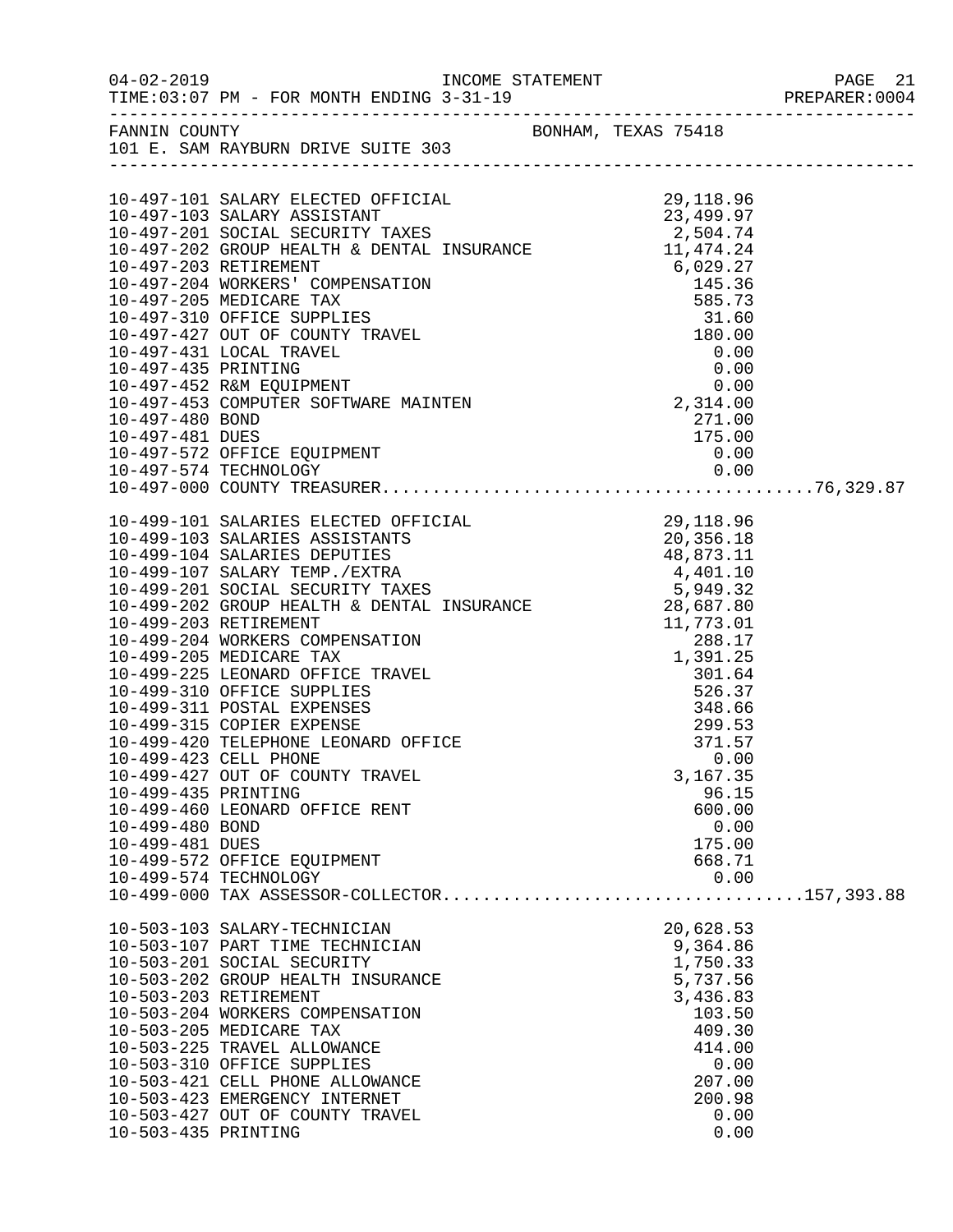|                 |                                                                                                                                                                                                                                                                                                                                                                                   |  |                                                                                                    |                                                              | 22 PAGE<br>2004:PREPARER<br>PAGE 22 |
|-----------------|-----------------------------------------------------------------------------------------------------------------------------------------------------------------------------------------------------------------------------------------------------------------------------------------------------------------------------------------------------------------------------------|--|----------------------------------------------------------------------------------------------------|--------------------------------------------------------------|-------------------------------------|
|                 | FANNIN COUNTY<br>101 E. SAM RAYBURN DRIVE SUITE 303                                                                                                                                                                                                                                                                                                                               |  |                                                                                                    |                                                              |                                     |
|                 | 10-503-453 R&M COMPUTER/TRAINING<br>10-503-453 R&M COMPUTER/TRAINING 0.00<br>10-503-572 OFFICE EQUIPMENT 1,186.80<br>10-503-574 COMPUTER/WEB SOFTWARE 2,094.75<br>10-503-576 COUNTY COMPUTER REPLACEMENT 0.00<br>10-503-000 COMPUTER/IT DEPT                                                                                                                                      |  |                                                                                                    |                                                              |                                     |
|                 |                                                                                                                                                                                                                                                                                                                                                                                   |  |                                                                                                    |                                                              |                                     |
|                 |                                                                                                                                                                                                                                                                                                                                                                                   |  |                                                                                                    |                                                              |                                     |
| 10-510-500 LAND | 10-510-482 FIRE INSURANCE<br>10-510-530 PERMANENT IMPROVEMENTS<br>10-510-572 OFFICE EQUIPMENT<br>10-510-573 ODYSSEY SOFTWARE/EQUIPMENT<br>10-510-574 TECHNOLOGY<br>10-510-575 LAND/BUILDING<br>10-510-577 JANITOR EQUIPMENT                                                                                                                                                       |  |                                                                                                    | 0.00<br>0.00<br>0.00<br>0.00<br>0.00<br>0.00<br>0.00<br>0.00 |                                     |
|                 | 10-511-115 SALARY JANITOR<br>10-511-201 SOCIAL SECURITY TAXES<br>10-511-203 RETIREMENT<br>10-511-204 WORKER' COMPENSATION<br>10-511-205 MEDICARE TAX<br>10-511-225 JANITOR TRAVEL<br>10-511-332 JANITOR SUPPLIES<br>10-511-440 UTILITIES ELECTRICITY<br>10-511-441 UTILITIES GAS<br>10-511-442 UTILITIES WATER<br>10-511-443 TRASH PICK-UP SERVICE<br>10-511-444 LAWN MAINTENANCE |  | 2,494.65<br>154.66<br>285.72<br>62.39<br>36.17<br>603.47<br>1,631.93<br>454.46<br>432.73<br>205.20 | 52.06<br>0.00                                                |                                     |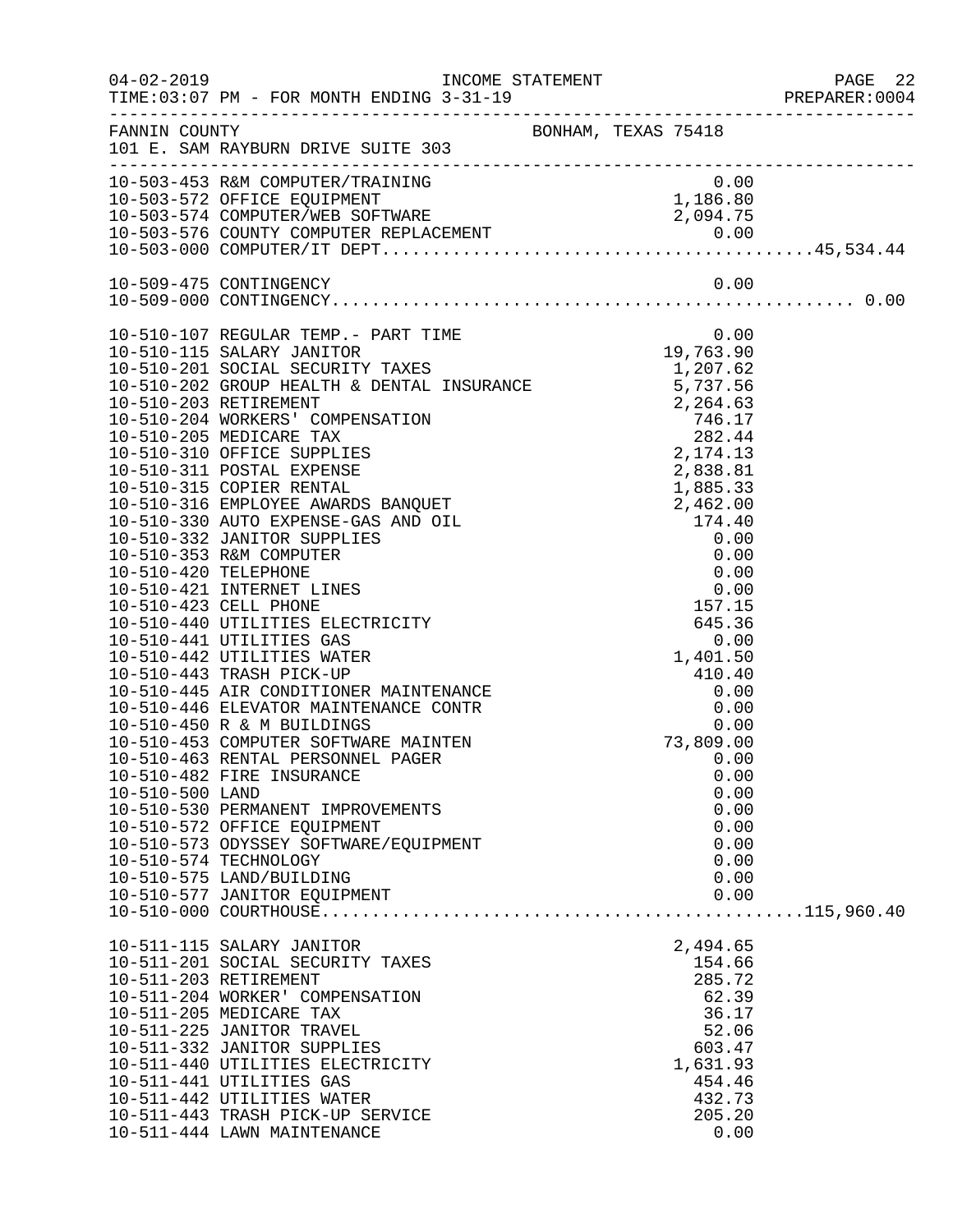| $04 - 02 - 2019$                                                | INCOME STATEMENT<br>TIME: 03:07 PM - FOR MONTH ENDING 3-31-19                                                                                                                                                                                                                                                                                                                                                                                                      |                     |                                                                                                                                                                             | PAGE 23<br>PREPARER: 0004 |
|-----------------------------------------------------------------|--------------------------------------------------------------------------------------------------------------------------------------------------------------------------------------------------------------------------------------------------------------------------------------------------------------------------------------------------------------------------------------------------------------------------------------------------------------------|---------------------|-----------------------------------------------------------------------------------------------------------------------------------------------------------------------------|---------------------------|
| FANNIN COUNTY                                                   | 101 E. SAM RAYBURN DRIVE SUITE 303                                                                                                                                                                                                                                                                                                                                                                                                                                 | BONHAM, TEXAS 75418 |                                                                                                                                                                             |                           |
|                                                                 | 10-511-450 R & M BUILDING<br>10-511-482 FIRE INSURANCE                                                                                                                                                                                                                                                                                                                                                                                                             |                     | 807.31<br>0.00                                                                                                                                                              |                           |
| 10-512-535 BUILDINGS                                            | 10-512-332 JANITOR SUPPLIES<br>10-512-440 UTILITIES ELECTRICITY<br>10-512-442 UTILITIES WATER<br>10-512-450 R&M BUILDING<br>10-512-482 FIRE INSURANCE                                                                                                                                                                                                                                                                                                              |                     | 153.37<br>3,012.06<br>290.19<br>378.00<br>0.00<br>0.00                                                                                                                      |                           |
| 10-513-420 TELEPHONE<br>10-513-421 INTERNET<br>10-513-531 ANNEX | 10-513-115 SALARY JANITOR<br>10-513-201 SOCIAL SECURITY TAXES<br>10-513-203 RETIREMENT<br>10-513-204 WORKERS' COMPENSATION<br>10-513-205 MEDICARE TAX<br>10-513-315 COPIER RENTAL<br>10-513-332 JANITOR SUPPLIES<br>10-513-440 UTILITIES ELECTRICITY<br>10-513-441 UTILITIES GAS<br>10-513-442 UTILITIES WATER<br>10-513-443 TRASH PICKUP SERVICE<br>10-513-444 LAWN MAINTENANCE<br>10-513-450 R&M BUILDING<br>10-513-455 PARKING LOT<br>10-513-482 FIRE INSURANCE |                     | 6,508.19<br>403.52<br>745.53<br>249.34<br>94.31<br>552.27<br>532.41<br>2,645.80<br>0.00<br>2,076.68<br>743.68<br>460.27<br>410.40<br>0.00<br>519.36<br>0.00<br>0.00<br>0.00 |                           |
|                                                                 | 10-514-421 TELEPHONE/INTERNET                                                                                                                                                                                                                                                                                                                                                                                                                                      |                     | 1,829.87                                                                                                                                                                    |                           |
|                                                                 | 10-515-440 UTILITIES ELECTRICITY<br>10-515-441 UTILITIES GAS<br>10-515-442 UTILITIES WATER<br>10-515-444 LAWN MAINTENANCE<br>10-515-450 R&M BUILDING<br>10-515-482 FIRE INSURANCE<br>10-515-501 PEST CONTROL                                                                                                                                                                                                                                                       |                     | 211.59<br>234.41<br>0.00<br>100.00<br>225.00<br>0.00<br>0.00                                                                                                                |                           |
| 10-516-420 TELEPHONE                                            | 10-516-115 SALARY JANITOR<br>10-516-201 SOCIAL SECURITY TAXES<br>10-516-203 RETIREMENT<br>10-516-204 WORKERS' COMPENSATION<br>10-516-205 MEDICARE TAX<br>10-516-225 JANITOR TRAVEL<br>10-516-332 JANITOR SUPPLIES<br>10-516-440 UTILITIES ELECTRICITY<br>10-516-441 UTILITIES GAS<br>10-516-442 UTILITIES WATER<br>10-516-443 TRASH PICKUP SERVICE                                                                                                                 |                     | 1,205.45<br>74.76<br>138.04<br>49.89<br>17.51<br>79.30<br>214.60<br>0.00<br>2,432.51<br>0.00<br>284.12<br>0.00                                                              |                           |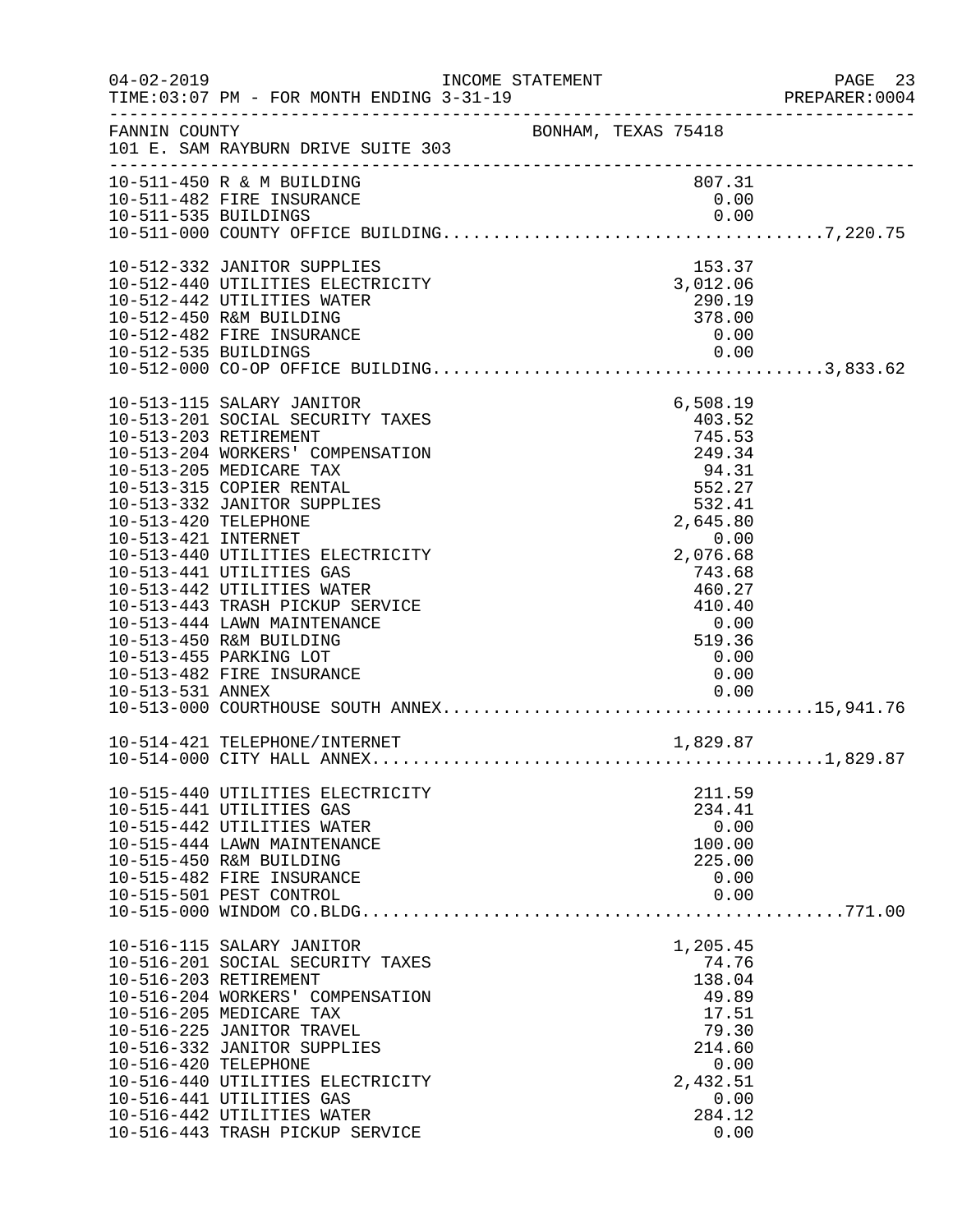| $04 - 02 - 2019$    | INCOME STATEMENT<br>TIME: 03:07 PM - FOR MONTH ENDING 3-31-19                      |                     |                       |                | PAGE 24 |
|---------------------|------------------------------------------------------------------------------------|---------------------|-----------------------|----------------|---------|
| FANNIN COUNTY       | 101 E. SAM RAYBURN DRIVE SUITE 303                                                 | BONHAM, TEXAS 75418 |                       |                |         |
|                     | 10-516-444 LAWN MAINTENANCE<br>10-516-450 R&M BUILDING                             |                     |                       | 0.00<br>109.00 |         |
|                     | 10-516-482 FIRE INSURANCE                                                          |                     |                       | 0.00           |         |
|                     | 10-516-530 BUILDING REMODEL                                                        |                     |                       | 0.00           |         |
|                     | 10-516-535 BUILDING CONSTRUCTION<br>10-516-572 OFFICE EQUIPMENT                    |                     |                       | 0.00           |         |
|                     | 10-516-572 OFFICE EQUIPMENT 0.00<br>10-516-000 AGRILIFE EXTENSION BUILDING4,605.18 |                     |                       |                |         |
| 10-517-535 BUILDING |                                                                                    |                     |                       | 0.00           |         |
|                     |                                                                                    |                     |                       |                |         |
|                     | 10-518-311 POSTAL EXPENSES                                                         |                     | 346.00                |                |         |
|                     | 10-518-332 JANITOR SUPPLIES                                                        |                     | 1,402.36              |                |         |
|                     | 10-518-420 UTILITIES TELEPHONE<br>10-518-421 INTERNET SERVICES                     |                     | 8,548.63<br>6,574.56  |                |         |
|                     | 10-518-440 UTILITIES ELECTRICITY                                                   |                     | 8,548.88              |                |         |
|                     | 10-518-441 UTILITIES GAS                                                           |                     | 1,621.70              |                |         |
|                     | 10-518-442 UTILITIES WATER                                                         |                     | 1,784.32              |                |         |
|                     | 10-518-443 TRASH PICKUP SERVICE                                                    |                     | $663.16$<br>2,458.74  |                |         |
|                     | 10-518-450 R & M BUILDING<br>10-518-460 MOVING EXPENSES                            |                     |                       |                |         |
|                     | 10-518-470 OFFICE SPACE LEASE                                                      |                     | $0.00$<br>$69,525.00$ |                |         |
|                     | 10-518-483 ALARM MONITORING                                                        |                     | 885.60                |                |         |
|                     | 10-518-484 CLEANING SERVICES                                                       |                     |                       | 0.00           |         |
|                     | 10-518-501 PEST CONTROL 460.00<br>10-518-000 COUNTY OFFICES RELOCATION102,818.95   |                     |                       |                |         |
|                     |                                                                                    |                     |                       |                |         |
|                     |                                                                                    |                     |                       |                |         |
|                     |                                                                                    |                     |                       |                |         |
|                     |                                                                                    |                     |                       |                |         |
|                     |                                                                                    |                     |                       |                |         |
|                     |                                                                                    |                     |                       |                |         |
|                     | 10-543-416 FIRE PROTECTION SERVICE                                                 |                     | 42,000.00             |                |         |
|                     | 10-543-422 R&M RADIO/TOWER                                                         |                     |                       | 0.00           |         |
|                     | 10-543-440 UTILITIES ELECTRICITY<br>10-543-447 REPEATER SERVICE CONTRACT           |                     | 8,507.60              | 0.00           |         |
|                     | 10-543-490 FCC RADIO LICENSE                                                       |                     |                       | 0.00           |         |
|                     |                                                                                    |                     |                       |                |         |
|                     | 10-551-101 SALARY ELECTED OFFICIAL                                                 |                     | 16,577.34             |                |         |
|                     | 10-551-201 SOCIAL SECURITY TAXES                                                   |                     | 1,021.66              |                |         |
|                     | 10-551-202 GROUP HEALTH & DENTAL INSURANCE<br>10-551-203 RETIREMENT                |                     | 2,624.88<br>1,899.35  |                |         |
|                     | 10-551-204 WORKERS' COMPENSATION                                                   |                     |                       | 294.61         |         |
|                     | 10-551-205 MEDICARE TAX                                                            |                     |                       | 238.93         |         |
|                     | 10-551-310 OFFICE SUPPLIES                                                         |                     |                       | 0.00           |         |
|                     | 10-551-311 POSTAL EXPENSES                                                         |                     |                       | 54.77          |         |
|                     | 10-551-330 AUTO EXPENSE-GAS AND OIL                                                |                     |                       | 300.43         |         |
|                     | 10-551-421 ONLINE RESEARCH/ACCURINT<br>10-551-422 R & M RADIO                      |                     |                       | 250.00<br>0.00 |         |
|                     | 10-551-427 TRAVEL EXPENSE                                                          |                     | 1,200.00              |                |         |
| 10-551-435 PRINTING |                                                                                    |                     |                       | 0.00           |         |
| 10-551-480 BOND     |                                                                                    |                     |                       | 92.50          |         |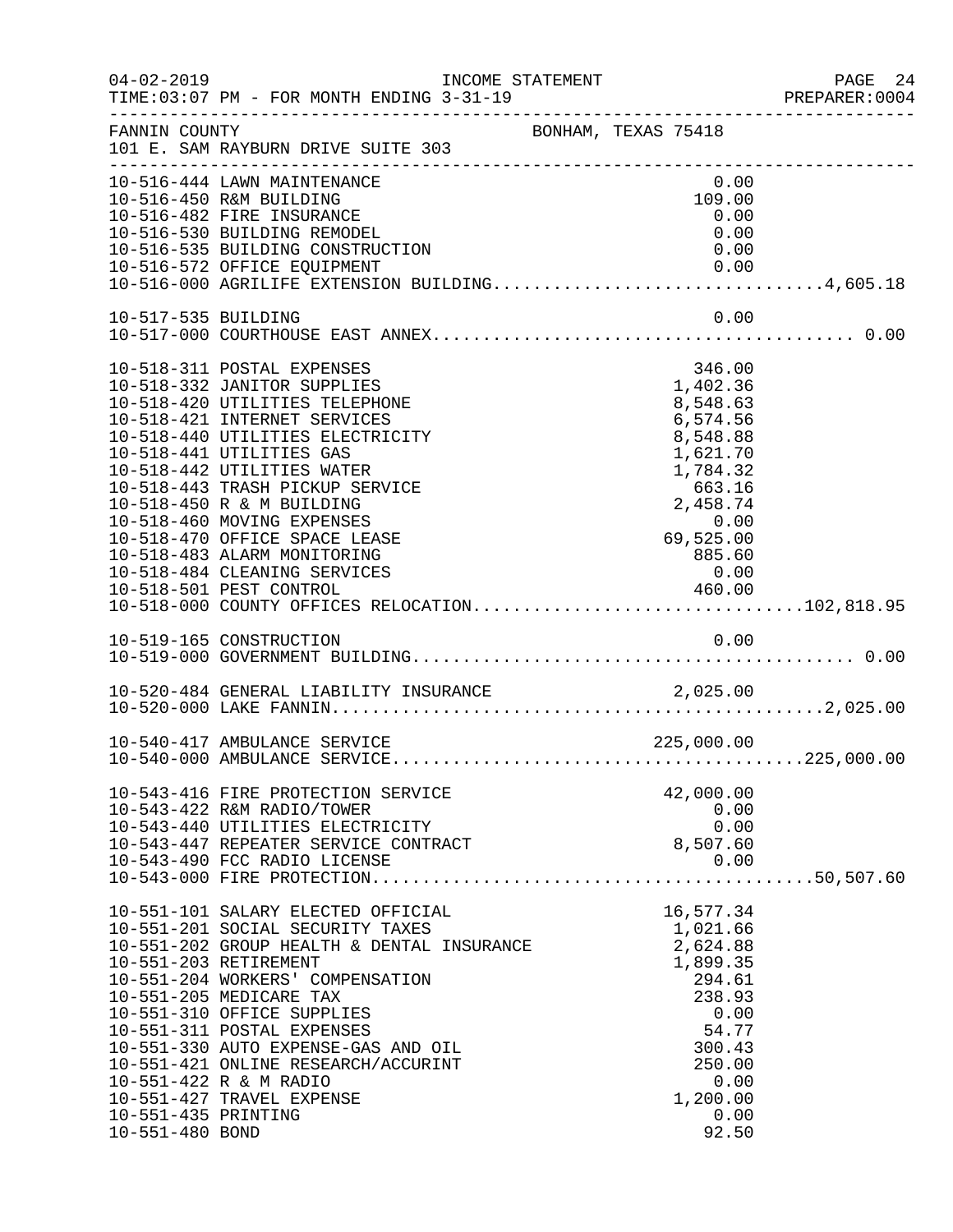|                                        |                                                                                                                                                                                                                                                                                                                                                                                                                                                                                                                                                  |        |                                                                                                                                                  |              | PREPARER: 0004 |
|----------------------------------------|--------------------------------------------------------------------------------------------------------------------------------------------------------------------------------------------------------------------------------------------------------------------------------------------------------------------------------------------------------------------------------------------------------------------------------------------------------------------------------------------------------------------------------------------------|--------|--------------------------------------------------------------------------------------------------------------------------------------------------|--------------|----------------|
|                                        | FANNIN COUNTY BONHAM, TEXAS 75418<br>101 E. SAM RAYBURN DRIVE SUITE 303                                                                                                                                                                                                                                                                                                                                                                                                                                                                          |        |                                                                                                                                                  |              |                |
|                                        | 10-551-488 LAW ENFORCEMENT PROF. INS<br>10-551-572 EQUIPMENT<br>10-551-574 TECHNOLOGY                                                                                                                                                                                                                                                                                                                                                                                                                                                            |        | 483.00<br>0.00                                                                                                                                   |              |                |
|                                        | 10-552-488 LAW ENFOREMENT PROF. INS.<br>10-552-573 RADIO EQUIPMENT                                                                                                                                                                                                                                                                                                                                                                                                                                                                               | 483.00 | 0.00                                                                                                                                             |              |                |
| 10-553-435 PRINTING<br>10-553-480 BOND | 10-553-101 SALARY ELECTED OFFICIAL (7,155.33<br>10-553-201 SOCIAL SECURITY TAXES (518.09)<br>10-553-202 GROUP HEALTH & DENTAL INSURANCE (5,737.56)<br>10-553-203 RETIREMENT<br>10-553-204 WORKERS' COMPENSATION<br>10-553-205 MEDICARE TAX<br>10-553-310 OFFICE SUPPLIES<br>10-553-311 POSTAL EXPENSES<br>10-553-330 AUTO EXPENSE-GAS AND OIL<br>10-553-427 TRAVEL EXPENSE<br>10-553-488 LAW ENFORCEMENT PROF. INS<br>10-553-573 RADIO EQUIPMENT                                                                                                 |        | 819.90<br>127.17<br>121.14<br>$0.00$<br>0.00<br>0.00<br>1 200 00<br>1,200.00<br>0.00<br>483.00                                                   | 0.00<br>0.00 |                |
|                                        | 10-555-441 ANIMAL CONTROL OFFICER/SERVICES                                                                                                                                                                                                                                                                                                                                                                                                                                                                                                       |        |                                                                                                                                                  |              |                |
|                                        | 10-560-101 SALARY ELECTED OFFICIAL<br>10-560-102 ADMINISTRATIVE SECRETARY<br>10-560-103 CHIEF DEPUTY<br>10-560-104 SALARIES DEPUTIES<br>10-560-107 PT RECORDS/EVIDENCE CLERKS<br>10-560-108 COMPENSATION PAY<br>10-560-106 COMPENSATION PAT<br>10-560-109 INVESTIGATOR-CRIMES AGAINST CHILDRE 17,390.10<br>10-560-110 JAIL ADMINISTRATOR<br>10-560-111 LIEUTENANT<br>10-560-113 TRANSPORT OFFICER<br>10-560-114 PROF. STANDARDS OFFICER<br>10-560-120 SALARY DISPATCHER<br>10-560-201 SOCIAL SECURITY TAXES<br>10-560-202 GROUP HEALTH INSURANCE |        | 29,996.98<br>20,967.83<br>23, 146.63<br>304, 425.40<br>5,827.74<br>17,737.59<br>21,042.45<br>17,911.66<br>101,992.02<br>34, 345.63<br>168,779.89 | 0.00<br>0.00 |                |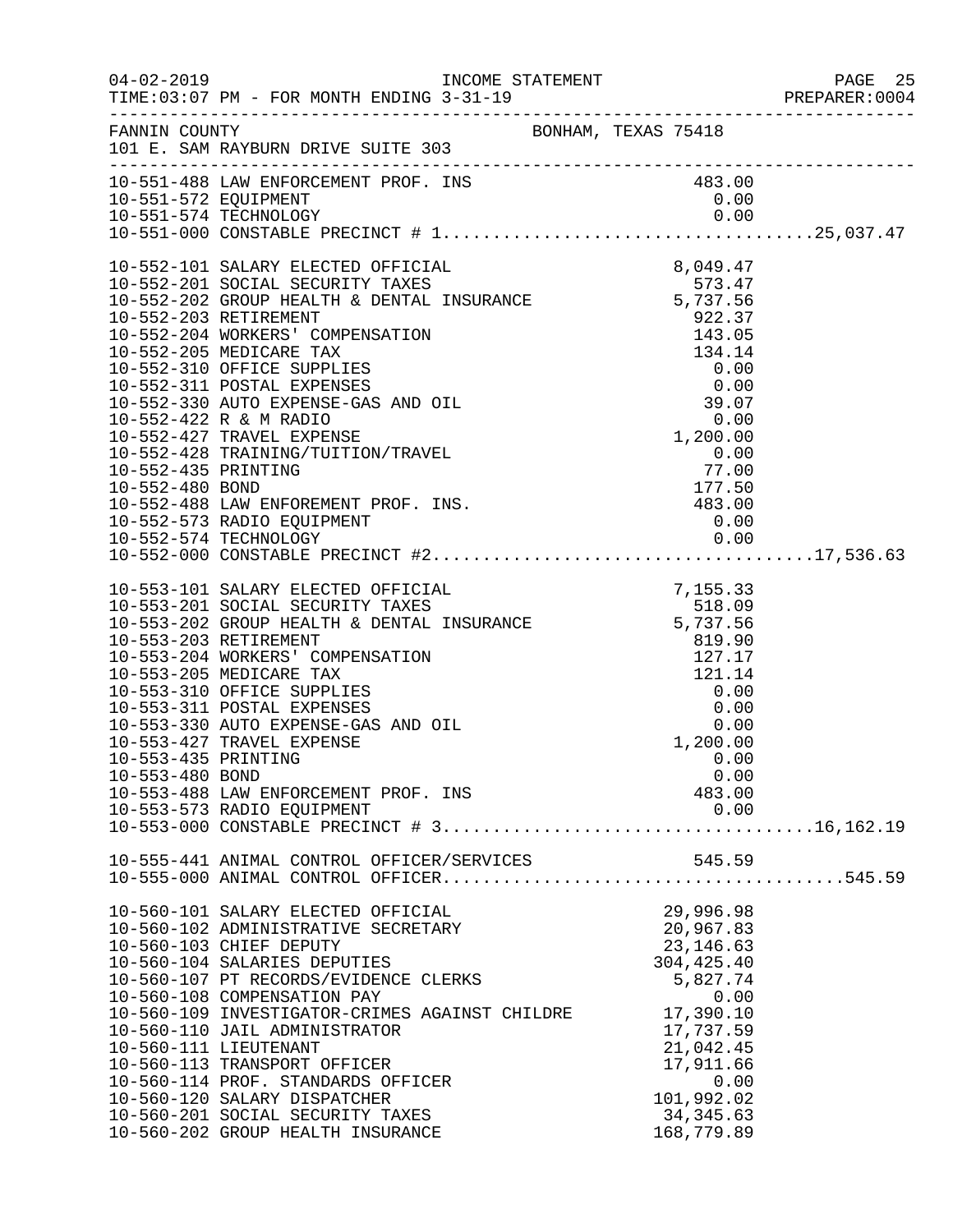|                    | 04-02-2019   INCOME STATEMENT<br>TIME:03:07 PM - FOR MONTH ENDING 3-31-19 |            | PAGE 26<br>PREPARER: 0004 |
|--------------------|---------------------------------------------------------------------------|------------|---------------------------|
|                    | FANNIN COUNTY<br>101 E. SAM RAYBURN DRIVE SUITE 303                       |            |                           |
|                    |                                                                           |            |                           |
|                    |                                                                           |            |                           |
|                    |                                                                           |            |                           |
|                    |                                                                           |            |                           |
|                    |                                                                           |            |                           |
|                    |                                                                           |            |                           |
|                    |                                                                           |            |                           |
|                    |                                                                           |            |                           |
|                    |                                                                           |            |                           |
|                    |                                                                           |            |                           |
|                    |                                                                           |            |                           |
|                    |                                                                           |            |                           |
|                    |                                                                           |            |                           |
|                    |                                                                           |            |                           |
|                    |                                                                           |            |                           |
|                    |                                                                           |            |                           |
|                    |                                                                           |            |                           |
|                    |                                                                           |            |                           |
|                    |                                                                           |            |                           |
|                    |                                                                           |            |                           |
|                    |                                                                           |            |                           |
|                    |                                                                           |            |                           |
|                    |                                                                           |            |                           |
|                    |                                                                           |            |                           |
|                    |                                                                           |            |                           |
|                    |                                                                           |            |                           |
|                    |                                                                           |            |                           |
|                    |                                                                           |            |                           |
|                    |                                                                           |            |                           |
|                    |                                                                           |            |                           |
|                    |                                                                           |            |                           |
|                    |                                                                           |            |                           |
|                    |                                                                           |            |                           |
|                    | 10-560-482 FIRE INSURANCE                                                 | 0.00       |                           |
|                    | 10-560-487 AUTOMOBILE INSURANCE                                           | 9,162.00   |                           |
|                    | 10-560-488 LAW ENFORCEMENT INSURANCE                                      | 14,490.00  |                           |
|                    | 10-560-571 HWY. PATROL RADAR EQUIPMENT                                    | 0.00       |                           |
|                    | 10-560-572 OFFICE EQUIPMENT                                               | 2,071.01   |                           |
|                    | 10-560-573 RADIO EQUIPMENT                                                | 0.00       |                           |
|                    | 10-560-574 TECHNOLOGY                                                     | 1,543.98   |                           |
|                    | 10-560-575 AUTOMOBILES                                                    | 0.00       |                           |
| 10-560-579 WEAPONS |                                                                           | 2,332.93   |                           |
|                    | 10-560-630 AUTO NOTE PMT-PRINCIPAL                                        | 0.00       |                           |
|                    | 10-560-670 AUTO NOTE PMT-INTEREST                                         | 0.00       |                           |
|                    |                                                                           |            |                           |
|                    | 10-562-396 BODY ARMOR                                                     | 0.00       |                           |
|                    |                                                                           |            |                           |
|                    | 10-565-380 PRISONER HOUSING                                               | 770,400.00 |                           |
|                    | 10-565-400 PRISONER TRANSPORT/GUARD                                       | 3,269.15   |                           |
|                    | 10-565-405 PRISONER MEDICAL                                               | 30,692.48  |                           |
|                    | 10-565-429 SCHOLARSHIP AWARDS                                             | 0.00       |                           |
|                    | 10-565-442 CR4200 UTILITY WATER                                           | 0.00       |                           |
|                    | 10-565-450 R&M BUILDING                                                   | 0.00       |                           |
|                    | 10-565-482 FIRE INSURANCE                                                 | 0.00       |                           |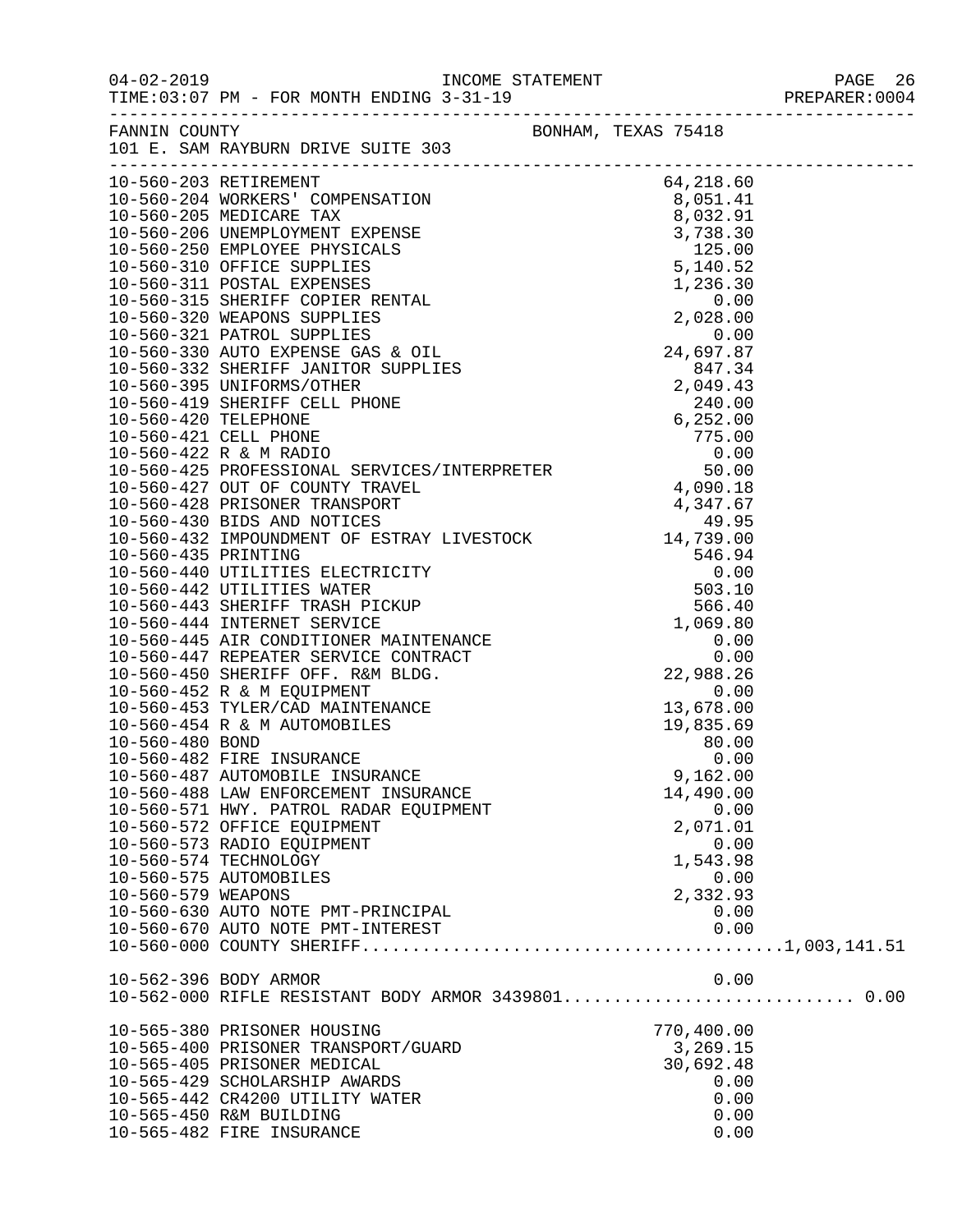| $04 - 02 - 2019$                                                                                         | INCOME STATEMENT<br>TIME: 03:07 PM - FOR MONTH ENDING 3-31-19                                                                                                                                                                                                                                                                                                                                                                                                                                                                                                                                                          |                     |                                                                                                                                                                                     |                                               | PAGE 27<br>PREPARER: 0004 |
|----------------------------------------------------------------------------------------------------------|------------------------------------------------------------------------------------------------------------------------------------------------------------------------------------------------------------------------------------------------------------------------------------------------------------------------------------------------------------------------------------------------------------------------------------------------------------------------------------------------------------------------------------------------------------------------------------------------------------------------|---------------------|-------------------------------------------------------------------------------------------------------------------------------------------------------------------------------------|-----------------------------------------------|---------------------------|
| FANNIN COUNTY                                                                                            | 101 E. SAM RAYBURN DRIVE SUITE 303                                                                                                                                                                                                                                                                                                                                                                                                                                                                                                                                                                                     | BONHAM, TEXAS 75418 |                                                                                                                                                                                     |                                               |                           |
| 10-565-500 LAND                                                                                          | 10-565-491 JUSTICE ASSISTANCE GRANT                                                                                                                                                                                                                                                                                                                                                                                                                                                                                                                                                                                    |                     |                                                                                                                                                                                     | 0.00<br>0.00                                  |                           |
|                                                                                                          |                                                                                                                                                                                                                                                                                                                                                                                                                                                                                                                                                                                                                        |                     |                                                                                                                                                                                     |                                               |                           |
| 10-573-420 TELEPHONE                                                                                     | 10-573-103 SALARY-BOND SUPERVISOR<br>10-573-201 SOCIAL SECURITY TAXES<br>10-573-202 GROUP HEALTH INSURANCE<br>10-573-203 RETIREMENT<br>10-573-204 WORKERS' COMPENSATION<br>10-573-205 MEDICARE TAX<br>10-573-310 OFFICE SUPPLIES<br>10-573-311 POSTAL EXPENSES<br>10-573-313 DRUG TESTING SUPPLIES<br>10-573-340 EVALUATIONS<br>10-573-353 COMPUTER EXPENSE<br>10-573-453 COMPUTER SOFTWARE                                                                                                                                                                                                                            |                     | 21,258.91<br>1,313.29<br>5,737.56<br>2,435.55<br>56.43<br>307.14<br>186.89<br>0.00<br>0.00<br>0.00<br>406.63<br>749.00                                                              | 0.00                                          |                           |
| 10-575-311 POSTAGE<br>10-575-420 TELEPHONE                                                               | 10-575-408 DETENTION OPERATING COST<br>10-575-415 RESIDENTIAL PLACEMENT<br>10-575-416 COUNSELING SERVICES<br>10-575-427 TRAVEL & TRAINING                                                                                                                                                                                                                                                                                                                                                                                                                                                                              |                     | 16.67<br>0.00                                                                                                                                                                       | 0.00<br>0.00<br>0.00<br>0.00                  |                           |
| 10-590-420 TELEPHONE<br>10-590-435 PRINTING<br>10-590-454 R&M AUTO<br>10-590-480 BOND<br>10-590-481 DUES | 10-590-104 SALARIES DEPUTIES<br>10-590-107 SALARY TEMP/EXTRA<br>10-590-151 SALARY HEALTH INSPECTOR<br>10-590-201 SOCIAL SECURITY TAXES<br>10-590-202 GROUP HEALTH & DENTAL INSURANCE<br>10-590-203 RETIREMENT<br>10-590-204 WORKERS' COMPENSATION<br>10-590-205 MEDICARE TAX<br>10-590-310 OFFICE SUPPLIES<br>10-590-311 POSTAL EXPENSE<br>10-590-315 COPIER RENTAL<br>10-590-330 AUTO EXPENSE GAS & OIL<br>10-590-427 OUT OF COUNTY TRAVEL<br>10-590-453 SOFTWARE MAINTENANCE SAFE<br>10-590-467 VISITING HEALTH INSPECTOR<br>10-590-487 AUTOMOBILE INSURANCE<br>10-590-572 OFFICE EQUIPMENT<br>10-590-574 TECHNOLOGY |                     | 4,695.00<br>8,678.67<br>19,893.51<br>2,001.83<br>7,267.55<br>3,810.16<br>468.16<br>369.60<br>578.92<br>270.16<br>326.69<br>379.52<br>387.98<br>400.00<br>299.00<br>200.56<br>183.00 | 98.05<br>0.00<br>0.00<br>0.00<br>0.00<br>0.00 |                           |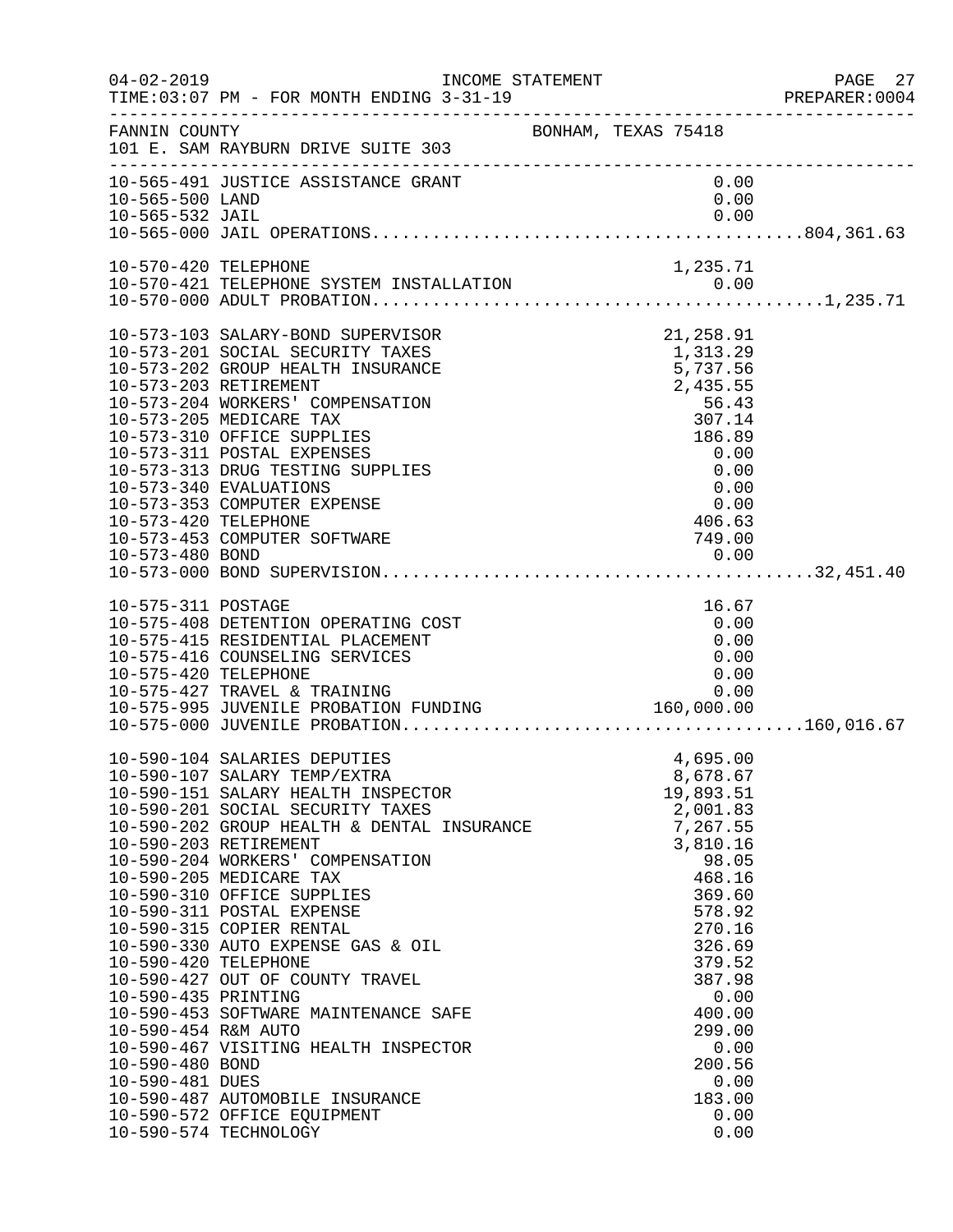|                                                                                  |                                                                                                                                                                                                                                                                                                                                                                                                                                                                                                                            |                                                                                                                   | PREPARER: 0004 |
|----------------------------------------------------------------------------------|----------------------------------------------------------------------------------------------------------------------------------------------------------------------------------------------------------------------------------------------------------------------------------------------------------------------------------------------------------------------------------------------------------------------------------------------------------------------------------------------------------------------------|-------------------------------------------------------------------------------------------------------------------|----------------|
|                                                                                  | FANNIN COUNTY BONHAM, TEXAS 75418<br>101 E. SAM RAYBURN DRIVE SUITE 303                                                                                                                                                                                                                                                                                                                                                                                                                                                    |                                                                                                                   |                |
|                                                                                  | 10-590-575 AUTOMOBILE/PICKUP                                                                                                                                                                                                                                                                                                                                                                                                                                                                                               |                                                                                                                   |                |
| 10-591-435 PRINTING<br>10-591-454 R&M AUTO<br>10-591-480 BOND<br>10-591-481 DUES | 10-591-427 OUT OF COUNTY TRAVEL<br>10-591-453 SOFTWARE MAINTENANCE<br>10-591-487 AUTOMOBILE INSURANCE<br>$10-591-572$ OFFICE EQUIPMENT<br>10-591-574 TECHNOLOGY<br>10-591-575 AUTOMOBILE<br>10-591-000 FLOOD PLAIN ADMIN/SUBDIVISION INSPE50,654.67                                                                                                                                                                                                                                                                        | 0.00<br>0.00<br>0.00<br>16.75<br>50.00<br>$\begin{array}{r} 0.00 \\ 0.00 \\ 666.79 \end{array}$<br>2,132.62       |                |
|                                                                                  | 10-640-410 FANNIN CO. CHILDRENS CTR<br>10-640-411 FANNIN CO. WELFARE BOARD<br>10-640-412 FANNIN CO. HISTORICAL SOC 6,000.00<br>10-640-413 TEXOMA COMMUNITY CENTER(M.H.M.R.) 0.00<br>10-640-414 FANNIN COUNTY CRISIS CENTER 0.00<br>10-64<br>10-640-416 TRI-COUNTY SNAP<br>10-640-440 UTILITIES ELECTRICITY<br>10-640-441 UTILITIES GAS<br>10-640-442 UTILITIES WATER<br>10-640-443 TRASH PICK-UP<br>10-640-450 R & M BUILDINGS (TDHS)<br>10-640-482 FIRE INSURANCE<br>10-640-493 DHS PARKING LOT<br>10-640-575 LAKE FANNIN | 0.00<br>2,780.36<br>1,083.40<br>1,778.97<br>205.20<br>0.00<br>0.00<br>0.00<br>0.00                                |                |
|                                                                                  | 10-641-102 SALARY APPOINTED OFFICIAL                                                                                                                                                                                                                                                                                                                                                                                                                                                                                       | 1,200.00                                                                                                          |                |
| 10-645-203 RETIREMENT                                                            | 10-645-102 SALARY IHC DIRECTOR<br>10-645-107 SALARY ASSISTANT<br>10-645-201 SOCIAL SECURITY TAX<br>10-645-202 GROUP HEALTH INSURANCE<br>10-645-204 WORKER'S COMP<br>10-645-205 MEDICARE TAX<br>10-645-210 TOTAL SALARY & BENEFITS<br>10-645-310 OFFICE SUPPLIES<br>10-645-311 POSTAL EXPENSE<br>10-645-330 BIDS & NOTICES<br>10-645-353 COMPUTER EXPENSE                                                                                                                                                                   | 20,491.38<br>4,695.00<br>1,534.08<br>7,267.61<br>2,884.25<br>73.79<br>358.78<br>61.19<br>0.00<br>0.00<br>7,413.00 | 37,304.89      |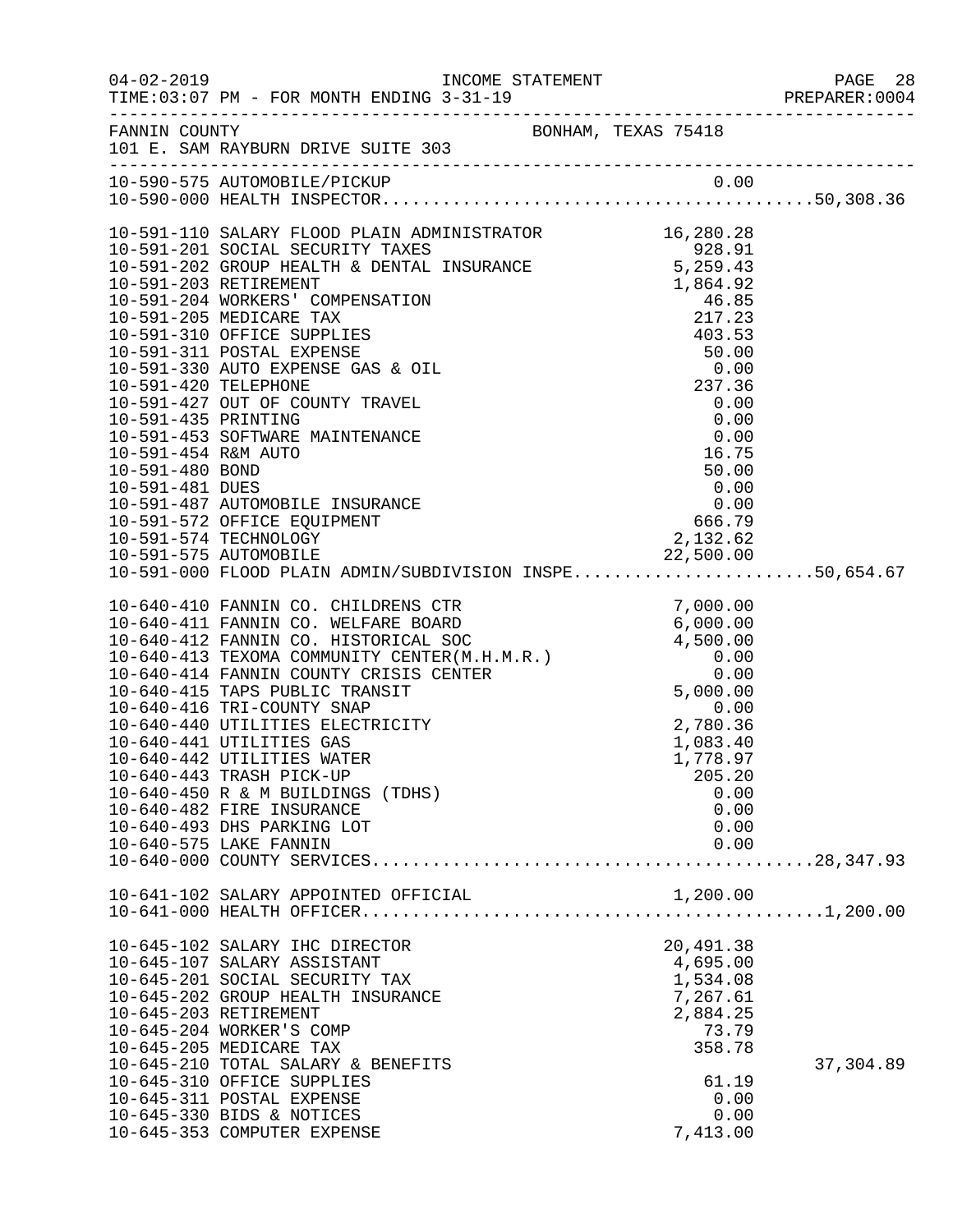| $04 - 02 - 2019$      | TIME: 03:07 PM - FOR MONTH ENDING 3-31-19                                                                        | INCOME STATEMENT              |       |                    |      | PAGE 29<br>PREPARER: 0004 |
|-----------------------|------------------------------------------------------------------------------------------------------------------|-------------------------------|-------|--------------------|------|---------------------------|
|                       | FANNIN COUNTY<br>101 E. SAM RAYBURN DRIVE SUITE 303                                                              | BONHAM, TEXAS 75418           |       |                    |      |                           |
|                       | 10-645-390 SUBSCRIPTIONS                                                                                         |                               |       |                    | 0.00 |                           |
|                       | 10-645-399 SUBTOTAL OFFICE EXPENSE                                                                               |                               |       |                    |      | 7,474.19                  |
|                       | 10-645-404 COBRA/INSURANCE                                                                                       |                               |       | 0.00               |      |                           |
|                       | 10-645-407 INELIGIBLE IHC EXPENSE                                                                                |                               |       | 0.00               |      |                           |
|                       | 10-645-409 DIABETIC SUPPLIES<br>10-645-410 CERT. REG. NURSE ANES.                                                |                               |       | 616.32<br>0.00     |      |                           |
|                       | 10-645-411 PHYSICIAN, NON-EMERGENCY                                                                              |                               |       | $0.00$<br>6,598.03 |      |                           |
|                       | 10-645-412 PRESCRIPTIONS, DRUGS                                                                                  |                               |       |                    |      |                           |
|                       | 10-645-413 HOSPITAL, INPATIENT                                                                                   |                               |       | 0.00               |      |                           |
|                       | 10-645-414 HOSPITAL, OUTPATIENT                                                                                  |                               | 10, 5 | 10,563.77          |      |                           |
|                       | 10-645-415 LABORATORY/ X-RAY                                                                                     |                               |       | 0.00               |      |                           |
|                       | 10-645-416 SKILLED NURSING FACILITY                                                                              |                               |       | 0.00               |      |                           |
|                       | 10-645-417 FAMILY PLANNING                                                                                       |                               |       | 0.00               |      |                           |
|                       | 10-645-418 FED. QUALIFIED HEALTH CENTER                                                                          |                               |       | 0.00               |      |                           |
|                       | 10-645-419 COUNSELING SERVICE                                                                                    |                               |       | 0.00               |      |                           |
|                       | 10-645-420 RURAL HEALTH CLINIC<br>10-645-421 STATE HOSPITAL CONTRACTS                                            |                               |       | 0.00<br>0.00       |      |                           |
|                       | 10-645-422 AMBULATORY SURGICAL CENTE                                                                             |                               |       | 0.00               |      |                           |
|                       | 10-645-423 MEDICAL EQUIP. PURCHASE                                                                               |                               |       | 0.00               |      |                           |
|                       | 10-645-425 TOTAL MEDICAL/IHC                                                                                     |                               |       |                    |      | 17,778.12                 |
|                       | 10-645-427 OUT OF COUNTY TRAVEL                                                                                  |                               |       | 0.00               |      |                           |
| 10-645-435 PRINTING   |                                                                                                                  |                               |       | 0.00               |      |                           |
| 10-645-440 TELEPHONE  |                                                                                                                  |                               |       | 601.37             |      |                           |
| 10-645-441 DSL LINE   |                                                                                                                  |                               |       | 397.88             |      |                           |
|                       | 10-645-499 SERVICES & OTHER CHARGES                                                                              |                               |       |                    |      | 999.25                    |
|                       | 10-645-574 TECHNOLOGY<br>10-645-599 CAPITAL OUTLAY                                                               |                               |       |                    | 0.00 | 0.00                      |
|                       |                                                                                                                  |                               |       |                    |      |                           |
|                       |                                                                                                                  |                               |       |                    |      |                           |
|                       | 10-665-105 SALARY SECRETARY                                                                                      | $13,36$<br>ES $24,60$ $25,07$ |       | 13,368.42          |      |                           |
|                       | 10-665-107 REGULAR-TEMP. PART-TIME                                                                               |                               |       | 0.00               |      |                           |
|                       | 10-665-150 CO. AGENTS SALARIES<br>10-665-201 SOCIAL SECURITY TAXES<br>10-665-202 GROUP HEALTH & DENTAL INSURANCE |                               |       | 24,605.88          |      |                           |
|                       |                                                                                                                  |                               |       | 2,077.83           |      |                           |
|                       |                                                                                                                  |                               |       | 5,737.56           |      |                           |
| 10-665-203 RETIREMENT | 10-665-204 WORKERS' COMPENSATION                                                                                 |                               |       | 1,531.80           |      |                           |
|                       | 10-665-205 MEDICARE TAX                                                                                          |                               |       | 36.93<br>485.87    |      |                           |
|                       | 10-665-310 OFFICE SUPPLIES                                                                                       |                               |       | 188.94             |      |                           |
|                       | 10-665-311 POSTAL EXPENSE                                                                                        |                               |       | 0.00               |      |                           |
|                       | 10-665-315 COPIER RENTAL                                                                                         |                               |       | 616.01             |      |                           |
|                       | 10-665-335 PROGRAM SUPPLIES                                                                                      |                               |       | 0.00               |      |                           |
| 10-665-420 TELEPHONE  |                                                                                                                  |                               |       | 747.75             |      |                           |
|                       | 10-665-421 CELL PHONE ALLOWANCE                                                                                  |                               |       | 900.00             |      |                           |
|                       | 10-665-422 CABLE INTERNET                                                                                        |                               |       | 280.00             |      |                           |
|                       | 10-665-427 IN/OUT CO.TRAVEL-AG.                                                                                  |                               |       | 331.11             |      |                           |
|                       | 10-665-428 IN/OUT CO.TRAVEL-F.C.S.<br>10-665-429 IN/OUT CO.TRAVEL-4-H                                            |                               |       | 1,356.08<br>126.00 |      |                           |
|                       | 10-665-572 OFFICE EQUIPMENT                                                                                      |                               |       | 0.00               |      |                           |
|                       | 10-665-574 TECHNOLOGY                                                                                            |                               |       | 0.00               |      |                           |
|                       |                                                                                                                  |                               |       |                    |      |                           |
|                       |                                                                                                                  |                               |       |                    |      |                           |
|                       | 10-696-491 SOIL & WATER CONSERVATION                                                                             |                               |       | 0.00               |      |                           |
|                       | 10-696-492 INDIGENT BURIAL                                                                                       |                               |       | 1,000.00           |      |                           |
|                       | 10-696-494 FLOOD CONTROL SITE MAINTENANCE                                                                        |                               |       |                    |      |                           |
|                       |                                                                                                                  |                               |       |                    |      |                           |
| 11-435-107 PART TIME  |                                                                                                                  |                               |       | 0.00               |      |                           |
|                       | 11-435-000 COURTHOUSE SECURITY PART TIME 0.00                                                                    |                               |       |                    |      |                           |
|                       |                                                                                                                  |                               |       |                    |      |                           |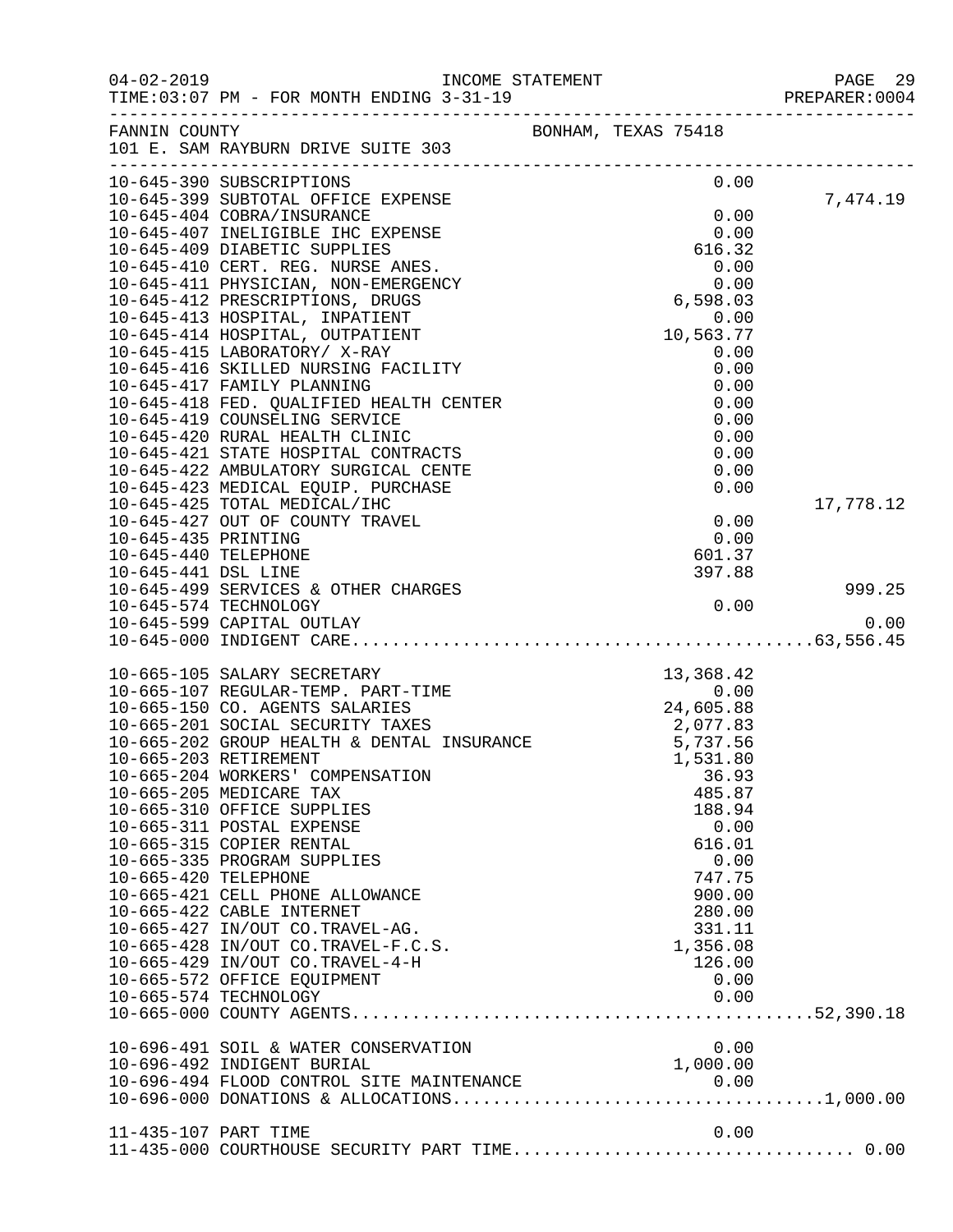| $04 - 02 - 2019$     | INCOME STATEMENT<br>TIME: 03:07 PM - FOR MONTH ENDING 3-31-19                                                                                                                                                                                                                                                                                                                                                                                                             |                                                                                                                                            | PAGE 30<br>PREPARER: 0004 |
|----------------------|---------------------------------------------------------------------------------------------------------------------------------------------------------------------------------------------------------------------------------------------------------------------------------------------------------------------------------------------------------------------------------------------------------------------------------------------------------------------------|--------------------------------------------------------------------------------------------------------------------------------------------|---------------------------|
| FANNIN COUNTY        | 101 E. SAM RAYBURN DRIVE SUITE 303                                                                                                                                                                                                                                                                                                                                                                                                                                        | BONHAM, TEXAS 75418                                                                                                                        |                           |
|                      | 11-510-571 EQUIPMENT<br>11-510-000 COURTHOUSE SECURITY EQUIP27,659.80                                                                                                                                                                                                                                                                                                                                                                                                     |                                                                                                                                            |                           |
| 11-560-205 MEDICARE  | 11-560-130 SALARY/BAILIFF<br>11-560-201 SOCIAL SECURITY<br>11-560-203 RETIREMENT<br>11-560-204 WORKER'S COMPENSATION                                                                                                                                                                                                                                                                                                                                                      | 0.00<br>0.00<br>0.00<br>0.00<br>0.00                                                                                                       |                           |
|                      | 12-403-310 OFFICE SUPPLIES<br>12-403-427 OUT OF COUNTY TRAVEL                                                                                                                                                                                                                                                                                                                                                                                                             | 715.50<br>1,269.96                                                                                                                         |                           |
|                      | 13-498-489 10% TO STATE COMPTROLLER 3,315.00                                                                                                                                                                                                                                                                                                                                                                                                                              |                                                                                                                                            |                           |
|                      | 14-435-320 JP1 SECURITY EXPENSE<br>14-435-321 JP2 SECURITY EXPENSE<br>14-435-322 JP3 SECURITY EXPENSE                                                                                                                                                                                                                                                                                                                                                                     | 0.00<br>0.00<br>0.00                                                                                                                       |                           |
|                      | 16-400-310 OFFICE SUPPLIES<br>16-400-427 OUT OF COUNTY TRAVEL<br>16-400-572 OFFICE EQUIPMENT<br>16-400-590 COUNTY JUDGE BOOKS                                                                                                                                                                                                                                                                                                                                             | 0.00<br>0.00<br>0.00<br>0.00                                                                                                               |                           |
|                      | 17-400-427 OUT OF COUNTY TRAVEL                                                                                                                                                                                                                                                                                                                                                                                                                                           | 0.00                                                                                                                                       |                           |
| 18-402-420 TELEPHONE | 18-402-103 SALARY ASSISTANT<br>18-402-107 SALARY TEMP/EXTRA<br>18-402-201 SOCIAL SECURITY TAXES<br>18-402-202 GROUP HEALTH INSURANCE<br>18-402-203 RETIREMENT<br>18-402-204 WORKERS COMPENSATION<br>18-402-205 MEDICARE TAX<br>18-402-310 OFFICE SUPPLIES<br>18-402-312 IMAGING SYSTEM<br>18-402-315 COPIER MAINTENANCE<br>18-402-437 DIGITAL IMAGING OF MICROFILM<br>18-402-453 COMPUTER SOFTWARE<br>18-402-490 CO. CLERK MISCELLANEOUS<br>18-402-574 COMPUTER EQUIPMENT | 14,647.46<br>0.00<br>732.06<br>5,737.56<br>1,678.22<br>39.18<br>171.17<br>0.00<br>8,625.00<br>0.00<br>0.00<br>0.00<br>0.00<br>0.00<br>0.00 |                           |
|                      | 19-450-107 SALARY TEMP/EXTRA<br>19-450-201 SOCIAL SECURITY TAXES<br>19-450-203 RETIREMENT<br>19-450-204 WORKERS COMPENSATION<br>19-450-205 MEDICARE TAX<br>19-450-310 OFFICE SUPPLIES                                                                                                                                                                                                                                                                                     | 0.00<br>0.00<br>0.00<br>0.00<br>0.00<br>0.00                                                                                               |                           |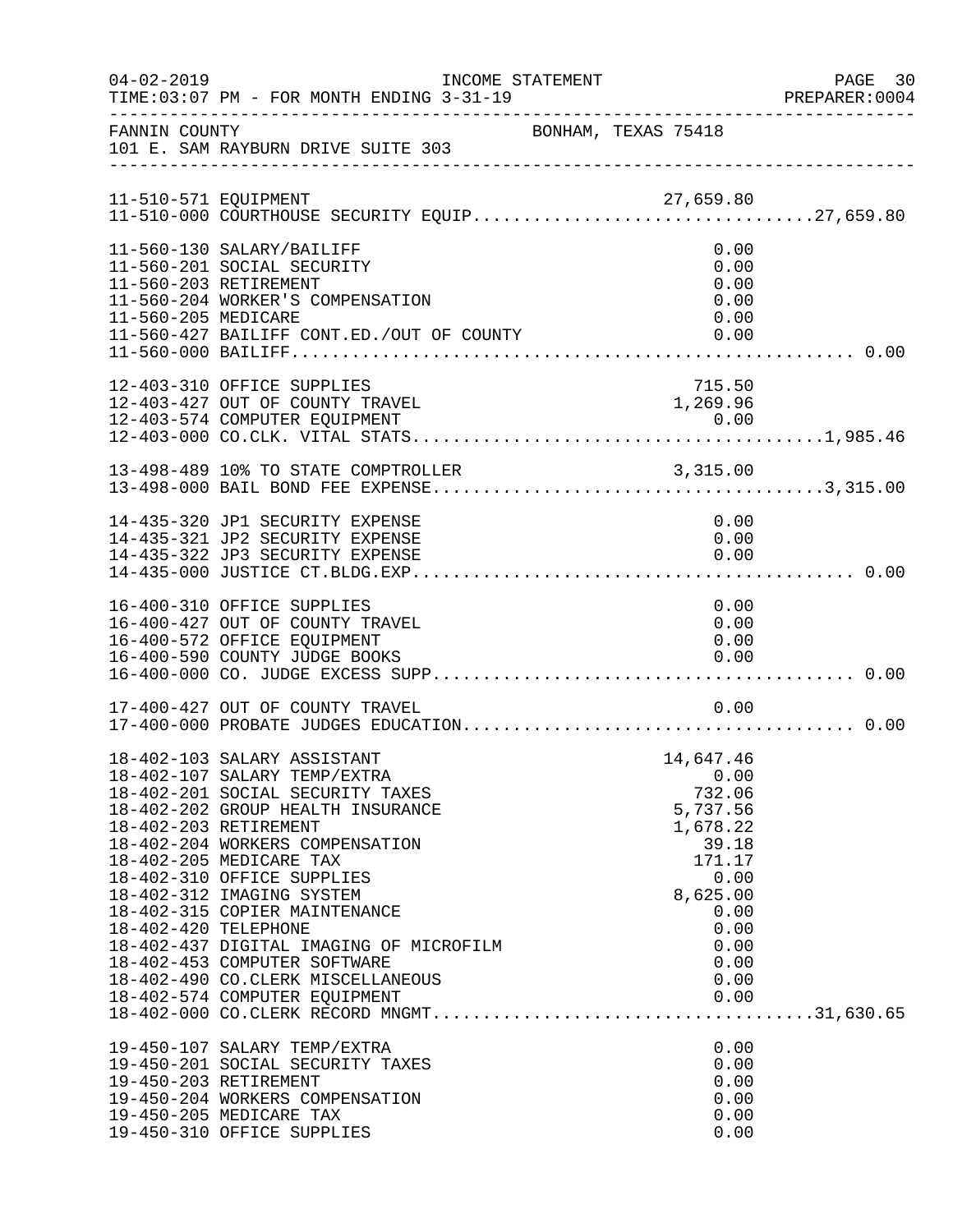| $04 - 02 - 2019$     | INCOME STATEMENT<br>TIME: 03:07 PM - FOR MONTH ENDING 3-31-19                                                                                 |                     |                       | PAGE 31<br>PREPARER: 0004 |
|----------------------|-----------------------------------------------------------------------------------------------------------------------------------------------|---------------------|-----------------------|---------------------------|
| FANNIN COUNTY        | 101 E. SAM RAYBURN DRIVE SUITE 303                                                                                                            | BONHAM, TEXAS 75418 |                       |                           |
| 19-450-435 PRINTING  | 19-450-400 RECORDS STORAGE SHELVING<br>19-450-572 OFFICE EQUIPMENT                                                                            |                     | 0.00<br>0.00<br>0.00  |                           |
|                      | 20-449-103 SALARY ASSISTANT                                                                                                                   |                     | 0.00                  |                           |
|                      | 20-449-107 SALARY TEMP./EXTRA                                                                                                                 |                     | 0.00                  |                           |
|                      | 20-449-201 SOCIAL SECURITY TAXES                                                                                                              |                     | 0.00                  |                           |
|                      | 20-449-202 GROUP HEALTH INSURANCE                                                                                                             |                     | 0.00<br>0.00          |                           |
|                      | 20-449-203 RETIREMENT<br>20-449-204 WORKERS COMPENSATION                                                                                      |                     | 0.00                  |                           |
|                      | 20-449-205 MEDICARE TAX                                                                                                                       |                     | 0.00                  |                           |
|                      | 20-449-310 OFFICE SUPPLIES                                                                                                                    |                     | 0.00                  |                           |
|                      | 20-449-350 RECORDS DISPOSAL<br>20-449-400 RECORDS STORAGE SHELVING<br>20-449-453 COMPUTER SOFTWARE MAINTENANCE<br>20-449-450 FOUTEMENT BENTAL |                     |                       |                           |
|                      |                                                                                                                                               |                     |                       |                           |
|                      | 20-449-460 EQUIPMENT RENTAL                                                                                                                   |                     | 0.00                  |                           |
|                      |                                                                                                                                               |                     |                       |                           |
|                      |                                                                                                                                               |                     |                       |                           |
|                      | 21-509-475 CONTINGENCY                                                                                                                        |                     | 0.00                  |                           |
|                      |                                                                                                                                               |                     |                       |                           |
|                      | 21-621-100 COMPENSATION PAY                                                                                                                   |                     | 0.00                  |                           |
|                      | 21-621-101 SALARY ELECTED OFFICIAL                                                                                                            |                     | 31,360.55             |                           |
|                      | 21-621-105 SALARY SECRETARY                                                                                                                   |                     | 0.00                  |                           |
|                      | 21-621-106 SALARY PRECINCT EMPLOYEES                                                                                                          |                     | 81,722.42             |                           |
|                      | 21-621-107 REGULAR-TEMP. PART-TIME<br>21-621-108 SALARY-FOREMAN                                                                               |                     | 0.00<br>22,924.83     |                           |
|                      | 21-621-199 TOTAL SALARIES                                                                                                                     |                     |                       | 136,007.80                |
|                      | 21-621-201 SOCIAL SECURITY TAXES                                                                                                              |                     | 8,238.92              |                           |
|                      | 21-621-202 GROUP HEALTH INSURANCE                                                                                                             |                     | 38,577.09             |                           |
|                      | 21-621-203 RETIREMENT                                                                                                                         |                     | 15,585.74             |                           |
|                      | 21-621-204 WORKERS' COMPENSATION                                                                                                              |                     | 3,643.73              |                           |
|                      | 21-621-205 MEDICARE TAX<br>21-621-206 UNEMPLOYMENT EXPENSE                                                                                    |                     | 1,926.78<br>0.00      |                           |
|                      | 21-621-299 TOTAL EMPLOYEE BENEFITS                                                                                                            |                     |                       | 67,972.26                 |
|                      | 21-621-314 EMPLOYEE PHYSICALS/DOT TESTING                                                                                                     |                     | 205.00                |                           |
|                      | 21-621-340 SHOP SUPPLIES                                                                                                                      |                     | 959.94                |                           |
|                      | 21-621-341 R & B MAT. ROCK & GRAVEL                                                                                                           |                     | 94,076.38             |                           |
|                      | 21-621-342 R & B MAT. CULVERTS                                                                                                                |                     | 25,985.72             |                           |
|                      | 21-621-343 R & B MAT. HARDWRE & LUMB<br>$21-621-344$ R & B MAT ASPHALT $/RD$ OIL                                                              |                     | 185.35<br>18, 219. 34 |                           |
| 21-621-345 CHEMICALS |                                                                                                                                               |                     | 0.00                  |                           |
|                      | 21-621-346 CETRZ EXPENDITURES                                                                                                                 |                     | 0.00                  |                           |
|                      | 21-621-350 DEBRIS REMOVAL                                                                                                                     |                     | 0.00                  |                           |
|                      | 21-621-399 TOTAL R&B MATERIAL                                                                                                                 |                     |                       | 139,631.73                |
|                      | 21-621-400 LEGAL FEES                                                                                                                         |                     | 0.00                  |                           |
|                      | 21-621-420 UTILITY TELEPHONE                                                                                                                  |                     | 363.11                |                           |
|                      | 21-621-421 CELL PHONE ALLOWANCE<br>21-621-423 INTERNET SERVICE                                                                                |                     | 300.00<br>0.00        |                           |
|                      | 21-621-427 OUT OF COUNTY TRAVEL                                                                                                               |                     | 265.00                |                           |
|                      | 21-621-430 BIDS, NOTICES & PERMITS                                                                                                            |                     | 27.00                 |                           |
| 21-621-435 PRINTING  |                                                                                                                                               |                     | 0.00                  |                           |
|                      | 21-621-440 UTILITY ELECTRICITY                                                                                                                |                     | 506.19                |                           |
|                      | 21-621-442 UTILITY WATER                                                                                                                      |                     | 82.90                 |                           |
|                      | 21-621-443 TRASH DUMPSTER PICKUP                                                                                                              |                     | 374.85                |                           |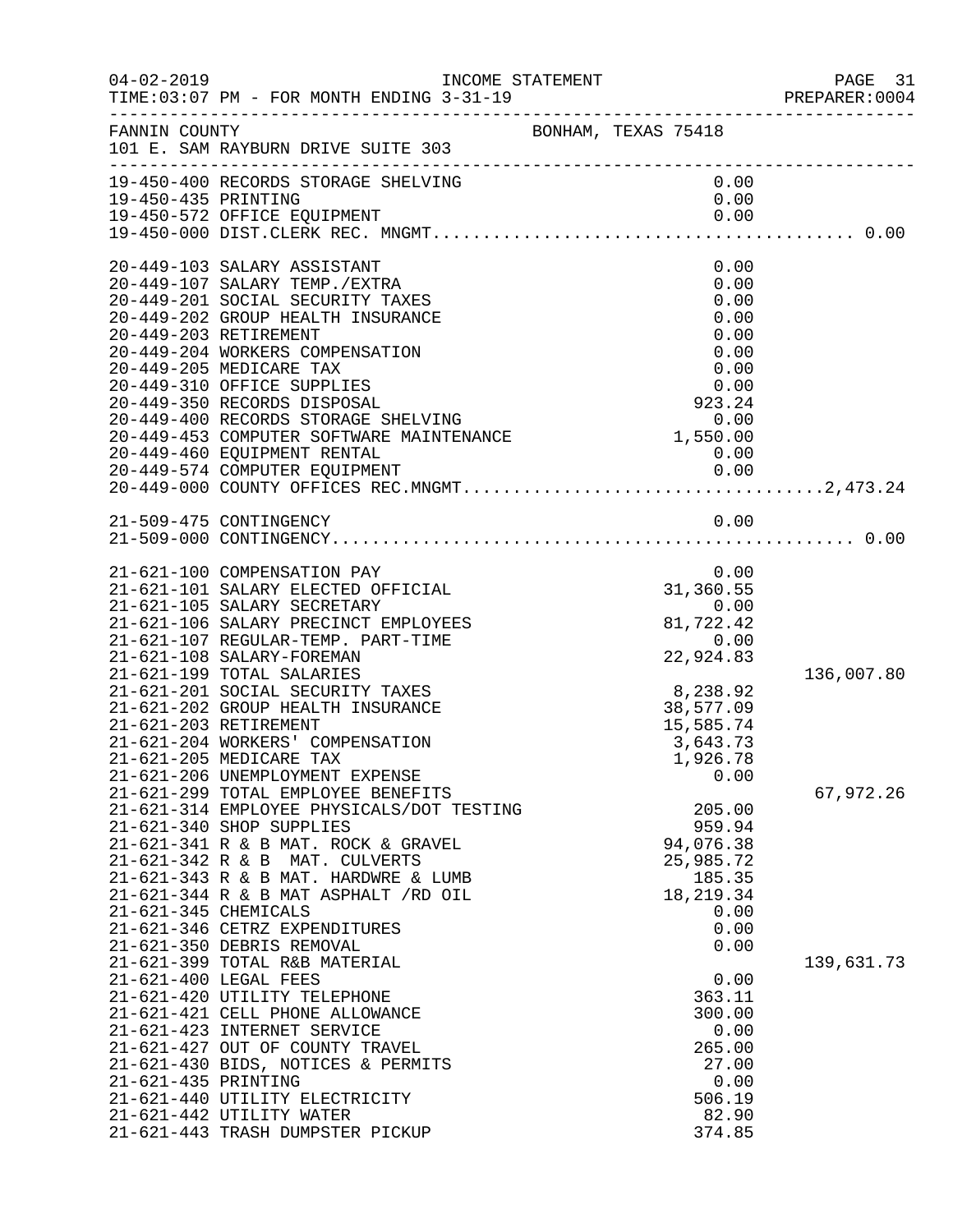| 106.30<br>106.30<br>21-021-492 TDRA FLOOD CASH MATCH 0.00<br>21-621-494 FLOOD CONTROL SITE MAINTENANCE 5,500.00<br>21-621-495 PIPELINE SALES TAX REIMBURSEMENT 5,500.00<br>21-621-496 TCOG HAZARDOUS WASTEMATCH 0.00<br>21-621-499 TOTAL S<br>55,769.20<br>21-621-570 COMPUTER EQUIPMENT<br>0.00<br>21-621-571 PURCHASE OF MACH./EQUIP.<br>0.00<br>0.00<br>21-621-573 RADIO EQUIPMENT<br>0.00<br>21-621-575 LAND AND BUILDING<br>21-621-599 CAPITAL OUTLAY<br>0.00<br>21-621-630 NOTE PAYMENT<br>0.00<br>21-621-630 NOTE PAYMENT<br>21-621-670 NOTE PAYMENT-INTEREST<br>0.00<br>21-625-105 SALARY SECRETARY<br>$\begin{array}{r} 4\,,\, 9\,4\,0\,. \ 6\,5\ 2\,1\,9\,. \ 8\,6\ 1\,,\, 4\,3\,4\,. \ 4\,8 \end{array}$<br>21-625-201 SOCIAL SECURITY TAXES<br>21-625-202 GROUP HEALTH INSURANCE<br>21-625-203 RETIREMENT<br>566.05<br>21-625-204 WORKERS' COMPENSATION<br>13.65<br>21-625-205 MEDICARE TAX<br>51.20<br>21-625-310 OFFICE SUPPLIES<br>17.09<br>21-625-311 POSTAL EXPENSES<br>0.00<br>0.00<br>21-625-353 COMPUTER EXPENSE<br>21-625-427 OUT OF COUNTY TRAVEL<br>0.00<br>21-625-480 BOND<br>0.00<br>0.00<br>21-625-572 OFFICE EQUIPMENT<br>21-625-574 COMPUTER EQUIPMENT<br>0.00<br>21-625-000 ADMINISTRATIVE OFFICE R&B #17,242.98<br>0.00<br>22-509-475 CONTINGENCY<br>22-622-100 COMPENSATION PAY<br>0.00<br>31,360.55<br>22-622-101 SALARY ELECTED OFFICIAL<br>22-622-105 SALARY SECRETARY<br>0.00<br>109,883.88<br>22-622-106 SALARY PRECINCT EMPLOYEES<br>22-622-107 REGULAR-TEMP. PART-TIME<br>0.00<br>22-622-199 TOTAL SALARIES<br>141, 244. 43<br>22-622-201 SOCIAL SECURITY TAXES<br>8,403.12<br>45,900.48<br>22-622-202 GROUP HEALTH INSURANCE<br>16, 183.69<br>22-622-203 RETIREMENT<br>3,509.13<br>22-622-204 WORKERS' COMPENSATION<br>1,965.15<br>22-622-205 MEDICARE TAX | $04 - 02 - 2019$ | INCOME STATEMENT<br>3-31-19<br>TIME: 03:07 PM - FOR MONTH ENDING 3-31-19 |  |  | PAGE 32<br>PREPARER: 0004 |
|---------------------------------------------------------------------------------------------------------------------------------------------------------------------------------------------------------------------------------------------------------------------------------------------------------------------------------------------------------------------------------------------------------------------------------------------------------------------------------------------------------------------------------------------------------------------------------------------------------------------------------------------------------------------------------------------------------------------------------------------------------------------------------------------------------------------------------------------------------------------------------------------------------------------------------------------------------------------------------------------------------------------------------------------------------------------------------------------------------------------------------------------------------------------------------------------------------------------------------------------------------------------------------------------------------------------------------------------------------------------------------------------------------------------------------------------------------------------------------------------------------------------------------------------------------------------------------------------------------------------------------------------------------------------------------------------------------------------------------------------------------------------------------------------------|------------------|--------------------------------------------------------------------------|--|--|---------------------------|
|                                                                                                                                                                                                                                                                                                                                                                                                                                                                                                                                                                                                                                                                                                                                                                                                                                                                                                                                                                                                                                                                                                                                                                                                                                                                                                                                                                                                                                                                                                                                                                                                                                                                                                                                                                                                   |                  |                                                                          |  |  |                           |
|                                                                                                                                                                                                                                                                                                                                                                                                                                                                                                                                                                                                                                                                                                                                                                                                                                                                                                                                                                                                                                                                                                                                                                                                                                                                                                                                                                                                                                                                                                                                                                                                                                                                                                                                                                                                   |                  |                                                                          |  |  |                           |
|                                                                                                                                                                                                                                                                                                                                                                                                                                                                                                                                                                                                                                                                                                                                                                                                                                                                                                                                                                                                                                                                                                                                                                                                                                                                                                                                                                                                                                                                                                                                                                                                                                                                                                                                                                                                   |                  |                                                                          |  |  |                           |
|                                                                                                                                                                                                                                                                                                                                                                                                                                                                                                                                                                                                                                                                                                                                                                                                                                                                                                                                                                                                                                                                                                                                                                                                                                                                                                                                                                                                                                                                                                                                                                                                                                                                                                                                                                                                   |                  |                                                                          |  |  |                           |
|                                                                                                                                                                                                                                                                                                                                                                                                                                                                                                                                                                                                                                                                                                                                                                                                                                                                                                                                                                                                                                                                                                                                                                                                                                                                                                                                                                                                                                                                                                                                                                                                                                                                                                                                                                                                   |                  |                                                                          |  |  |                           |
|                                                                                                                                                                                                                                                                                                                                                                                                                                                                                                                                                                                                                                                                                                                                                                                                                                                                                                                                                                                                                                                                                                                                                                                                                                                                                                                                                                                                                                                                                                                                                                                                                                                                                                                                                                                                   |                  |                                                                          |  |  |                           |
|                                                                                                                                                                                                                                                                                                                                                                                                                                                                                                                                                                                                                                                                                                                                                                                                                                                                                                                                                                                                                                                                                                                                                                                                                                                                                                                                                                                                                                                                                                                                                                                                                                                                                                                                                                                                   |                  |                                                                          |  |  |                           |
|                                                                                                                                                                                                                                                                                                                                                                                                                                                                                                                                                                                                                                                                                                                                                                                                                                                                                                                                                                                                                                                                                                                                                                                                                                                                                                                                                                                                                                                                                                                                                                                                                                                                                                                                                                                                   |                  |                                                                          |  |  |                           |
|                                                                                                                                                                                                                                                                                                                                                                                                                                                                                                                                                                                                                                                                                                                                                                                                                                                                                                                                                                                                                                                                                                                                                                                                                                                                                                                                                                                                                                                                                                                                                                                                                                                                                                                                                                                                   |                  |                                                                          |  |  |                           |
|                                                                                                                                                                                                                                                                                                                                                                                                                                                                                                                                                                                                                                                                                                                                                                                                                                                                                                                                                                                                                                                                                                                                                                                                                                                                                                                                                                                                                                                                                                                                                                                                                                                                                                                                                                                                   |                  |                                                                          |  |  |                           |
|                                                                                                                                                                                                                                                                                                                                                                                                                                                                                                                                                                                                                                                                                                                                                                                                                                                                                                                                                                                                                                                                                                                                                                                                                                                                                                                                                                                                                                                                                                                                                                                                                                                                                                                                                                                                   |                  |                                                                          |  |  |                           |
|                                                                                                                                                                                                                                                                                                                                                                                                                                                                                                                                                                                                                                                                                                                                                                                                                                                                                                                                                                                                                                                                                                                                                                                                                                                                                                                                                                                                                                                                                                                                                                                                                                                                                                                                                                                                   |                  |                                                                          |  |  |                           |
|                                                                                                                                                                                                                                                                                                                                                                                                                                                                                                                                                                                                                                                                                                                                                                                                                                                                                                                                                                                                                                                                                                                                                                                                                                                                                                                                                                                                                                                                                                                                                                                                                                                                                                                                                                                                   |                  |                                                                          |  |  |                           |
|                                                                                                                                                                                                                                                                                                                                                                                                                                                                                                                                                                                                                                                                                                                                                                                                                                                                                                                                                                                                                                                                                                                                                                                                                                                                                                                                                                                                                                                                                                                                                                                                                                                                                                                                                                                                   |                  |                                                                          |  |  |                           |
|                                                                                                                                                                                                                                                                                                                                                                                                                                                                                                                                                                                                                                                                                                                                                                                                                                                                                                                                                                                                                                                                                                                                                                                                                                                                                                                                                                                                                                                                                                                                                                                                                                                                                                                                                                                                   |                  |                                                                          |  |  |                           |
|                                                                                                                                                                                                                                                                                                                                                                                                                                                                                                                                                                                                                                                                                                                                                                                                                                                                                                                                                                                                                                                                                                                                                                                                                                                                                                                                                                                                                                                                                                                                                                                                                                                                                                                                                                                                   |                  |                                                                          |  |  |                           |
|                                                                                                                                                                                                                                                                                                                                                                                                                                                                                                                                                                                                                                                                                                                                                                                                                                                                                                                                                                                                                                                                                                                                                                                                                                                                                                                                                                                                                                                                                                                                                                                                                                                                                                                                                                                                   |                  |                                                                          |  |  |                           |
|                                                                                                                                                                                                                                                                                                                                                                                                                                                                                                                                                                                                                                                                                                                                                                                                                                                                                                                                                                                                                                                                                                                                                                                                                                                                                                                                                                                                                                                                                                                                                                                                                                                                                                                                                                                                   |                  |                                                                          |  |  |                           |
|                                                                                                                                                                                                                                                                                                                                                                                                                                                                                                                                                                                                                                                                                                                                                                                                                                                                                                                                                                                                                                                                                                                                                                                                                                                                                                                                                                                                                                                                                                                                                                                                                                                                                                                                                                                                   |                  |                                                                          |  |  |                           |
|                                                                                                                                                                                                                                                                                                                                                                                                                                                                                                                                                                                                                                                                                                                                                                                                                                                                                                                                                                                                                                                                                                                                                                                                                                                                                                                                                                                                                                                                                                                                                                                                                                                                                                                                                                                                   |                  |                                                                          |  |  |                           |
|                                                                                                                                                                                                                                                                                                                                                                                                                                                                                                                                                                                                                                                                                                                                                                                                                                                                                                                                                                                                                                                                                                                                                                                                                                                                                                                                                                                                                                                                                                                                                                                                                                                                                                                                                                                                   |                  |                                                                          |  |  |                           |
|                                                                                                                                                                                                                                                                                                                                                                                                                                                                                                                                                                                                                                                                                                                                                                                                                                                                                                                                                                                                                                                                                                                                                                                                                                                                                                                                                                                                                                                                                                                                                                                                                                                                                                                                                                                                   |                  |                                                                          |  |  |                           |
|                                                                                                                                                                                                                                                                                                                                                                                                                                                                                                                                                                                                                                                                                                                                                                                                                                                                                                                                                                                                                                                                                                                                                                                                                                                                                                                                                                                                                                                                                                                                                                                                                                                                                                                                                                                                   |                  |                                                                          |  |  |                           |
|                                                                                                                                                                                                                                                                                                                                                                                                                                                                                                                                                                                                                                                                                                                                                                                                                                                                                                                                                                                                                                                                                                                                                                                                                                                                                                                                                                                                                                                                                                                                                                                                                                                                                                                                                                                                   |                  |                                                                          |  |  |                           |
|                                                                                                                                                                                                                                                                                                                                                                                                                                                                                                                                                                                                                                                                                                                                                                                                                                                                                                                                                                                                                                                                                                                                                                                                                                                                                                                                                                                                                                                                                                                                                                                                                                                                                                                                                                                                   |                  |                                                                          |  |  |                           |
|                                                                                                                                                                                                                                                                                                                                                                                                                                                                                                                                                                                                                                                                                                                                                                                                                                                                                                                                                                                                                                                                                                                                                                                                                                                                                                                                                                                                                                                                                                                                                                                                                                                                                                                                                                                                   |                  |                                                                          |  |  |                           |
|                                                                                                                                                                                                                                                                                                                                                                                                                                                                                                                                                                                                                                                                                                                                                                                                                                                                                                                                                                                                                                                                                                                                                                                                                                                                                                                                                                                                                                                                                                                                                                                                                                                                                                                                                                                                   |                  |                                                                          |  |  |                           |
|                                                                                                                                                                                                                                                                                                                                                                                                                                                                                                                                                                                                                                                                                                                                                                                                                                                                                                                                                                                                                                                                                                                                                                                                                                                                                                                                                                                                                                                                                                                                                                                                                                                                                                                                                                                                   |                  |                                                                          |  |  |                           |
|                                                                                                                                                                                                                                                                                                                                                                                                                                                                                                                                                                                                                                                                                                                                                                                                                                                                                                                                                                                                                                                                                                                                                                                                                                                                                                                                                                                                                                                                                                                                                                                                                                                                                                                                                                                                   |                  |                                                                          |  |  |                           |
|                                                                                                                                                                                                                                                                                                                                                                                                                                                                                                                                                                                                                                                                                                                                                                                                                                                                                                                                                                                                                                                                                                                                                                                                                                                                                                                                                                                                                                                                                                                                                                                                                                                                                                                                                                                                   |                  |                                                                          |  |  |                           |
|                                                                                                                                                                                                                                                                                                                                                                                                                                                                                                                                                                                                                                                                                                                                                                                                                                                                                                                                                                                                                                                                                                                                                                                                                                                                                                                                                                                                                                                                                                                                                                                                                                                                                                                                                                                                   |                  |                                                                          |  |  |                           |
|                                                                                                                                                                                                                                                                                                                                                                                                                                                                                                                                                                                                                                                                                                                                                                                                                                                                                                                                                                                                                                                                                                                                                                                                                                                                                                                                                                                                                                                                                                                                                                                                                                                                                                                                                                                                   |                  |                                                                          |  |  |                           |
|                                                                                                                                                                                                                                                                                                                                                                                                                                                                                                                                                                                                                                                                                                                                                                                                                                                                                                                                                                                                                                                                                                                                                                                                                                                                                                                                                                                                                                                                                                                                                                                                                                                                                                                                                                                                   |                  |                                                                          |  |  |                           |
|                                                                                                                                                                                                                                                                                                                                                                                                                                                                                                                                                                                                                                                                                                                                                                                                                                                                                                                                                                                                                                                                                                                                                                                                                                                                                                                                                                                                                                                                                                                                                                                                                                                                                                                                                                                                   |                  |                                                                          |  |  |                           |
|                                                                                                                                                                                                                                                                                                                                                                                                                                                                                                                                                                                                                                                                                                                                                                                                                                                                                                                                                                                                                                                                                                                                                                                                                                                                                                                                                                                                                                                                                                                                                                                                                                                                                                                                                                                                   |                  |                                                                          |  |  |                           |
|                                                                                                                                                                                                                                                                                                                                                                                                                                                                                                                                                                                                                                                                                                                                                                                                                                                                                                                                                                                                                                                                                                                                                                                                                                                                                                                                                                                                                                                                                                                                                                                                                                                                                                                                                                                                   |                  |                                                                          |  |  |                           |
|                                                                                                                                                                                                                                                                                                                                                                                                                                                                                                                                                                                                                                                                                                                                                                                                                                                                                                                                                                                                                                                                                                                                                                                                                                                                                                                                                                                                                                                                                                                                                                                                                                                                                                                                                                                                   |                  |                                                                          |  |  |                           |
|                                                                                                                                                                                                                                                                                                                                                                                                                                                                                                                                                                                                                                                                                                                                                                                                                                                                                                                                                                                                                                                                                                                                                                                                                                                                                                                                                                                                                                                                                                                                                                                                                                                                                                                                                                                                   |                  |                                                                          |  |  |                           |
|                                                                                                                                                                                                                                                                                                                                                                                                                                                                                                                                                                                                                                                                                                                                                                                                                                                                                                                                                                                                                                                                                                                                                                                                                                                                                                                                                                                                                                                                                                                                                                                                                                                                                                                                                                                                   |                  |                                                                          |  |  |                           |
|                                                                                                                                                                                                                                                                                                                                                                                                                                                                                                                                                                                                                                                                                                                                                                                                                                                                                                                                                                                                                                                                                                                                                                                                                                                                                                                                                                                                                                                                                                                                                                                                                                                                                                                                                                                                   |                  |                                                                          |  |  |                           |
|                                                                                                                                                                                                                                                                                                                                                                                                                                                                                                                                                                                                                                                                                                                                                                                                                                                                                                                                                                                                                                                                                                                                                                                                                                                                                                                                                                                                                                                                                                                                                                                                                                                                                                                                                                                                   |                  |                                                                          |  |  |                           |
|                                                                                                                                                                                                                                                                                                                                                                                                                                                                                                                                                                                                                                                                                                                                                                                                                                                                                                                                                                                                                                                                                                                                                                                                                                                                                                                                                                                                                                                                                                                                                                                                                                                                                                                                                                                                   |                  |                                                                          |  |  |                           |
|                                                                                                                                                                                                                                                                                                                                                                                                                                                                                                                                                                                                                                                                                                                                                                                                                                                                                                                                                                                                                                                                                                                                                                                                                                                                                                                                                                                                                                                                                                                                                                                                                                                                                                                                                                                                   |                  |                                                                          |  |  |                           |
|                                                                                                                                                                                                                                                                                                                                                                                                                                                                                                                                                                                                                                                                                                                                                                                                                                                                                                                                                                                                                                                                                                                                                                                                                                                                                                                                                                                                                                                                                                                                                                                                                                                                                                                                                                                                   |                  |                                                                          |  |  |                           |
|                                                                                                                                                                                                                                                                                                                                                                                                                                                                                                                                                                                                                                                                                                                                                                                                                                                                                                                                                                                                                                                                                                                                                                                                                                                                                                                                                                                                                                                                                                                                                                                                                                                                                                                                                                                                   |                  |                                                                          |  |  |                           |
|                                                                                                                                                                                                                                                                                                                                                                                                                                                                                                                                                                                                                                                                                                                                                                                                                                                                                                                                                                                                                                                                                                                                                                                                                                                                                                                                                                                                                                                                                                                                                                                                                                                                                                                                                                                                   |                  |                                                                          |  |  |                           |
|                                                                                                                                                                                                                                                                                                                                                                                                                                                                                                                                                                                                                                                                                                                                                                                                                                                                                                                                                                                                                                                                                                                                                                                                                                                                                                                                                                                                                                                                                                                                                                                                                                                                                                                                                                                                   |                  |                                                                          |  |  |                           |
|                                                                                                                                                                                                                                                                                                                                                                                                                                                                                                                                                                                                                                                                                                                                                                                                                                                                                                                                                                                                                                                                                                                                                                                                                                                                                                                                                                                                                                                                                                                                                                                                                                                                                                                                                                                                   |                  |                                                                          |  |  |                           |
|                                                                                                                                                                                                                                                                                                                                                                                                                                                                                                                                                                                                                                                                                                                                                                                                                                                                                                                                                                                                                                                                                                                                                                                                                                                                                                                                                                                                                                                                                                                                                                                                                                                                                                                                                                                                   |                  |                                                                          |  |  |                           |
|                                                                                                                                                                                                                                                                                                                                                                                                                                                                                                                                                                                                                                                                                                                                                                                                                                                                                                                                                                                                                                                                                                                                                                                                                                                                                                                                                                                                                                                                                                                                                                                                                                                                                                                                                                                                   |                  |                                                                          |  |  |                           |
|                                                                                                                                                                                                                                                                                                                                                                                                                                                                                                                                                                                                                                                                                                                                                                                                                                                                                                                                                                                                                                                                                                                                                                                                                                                                                                                                                                                                                                                                                                                                                                                                                                                                                                                                                                                                   |                  |                                                                          |  |  |                           |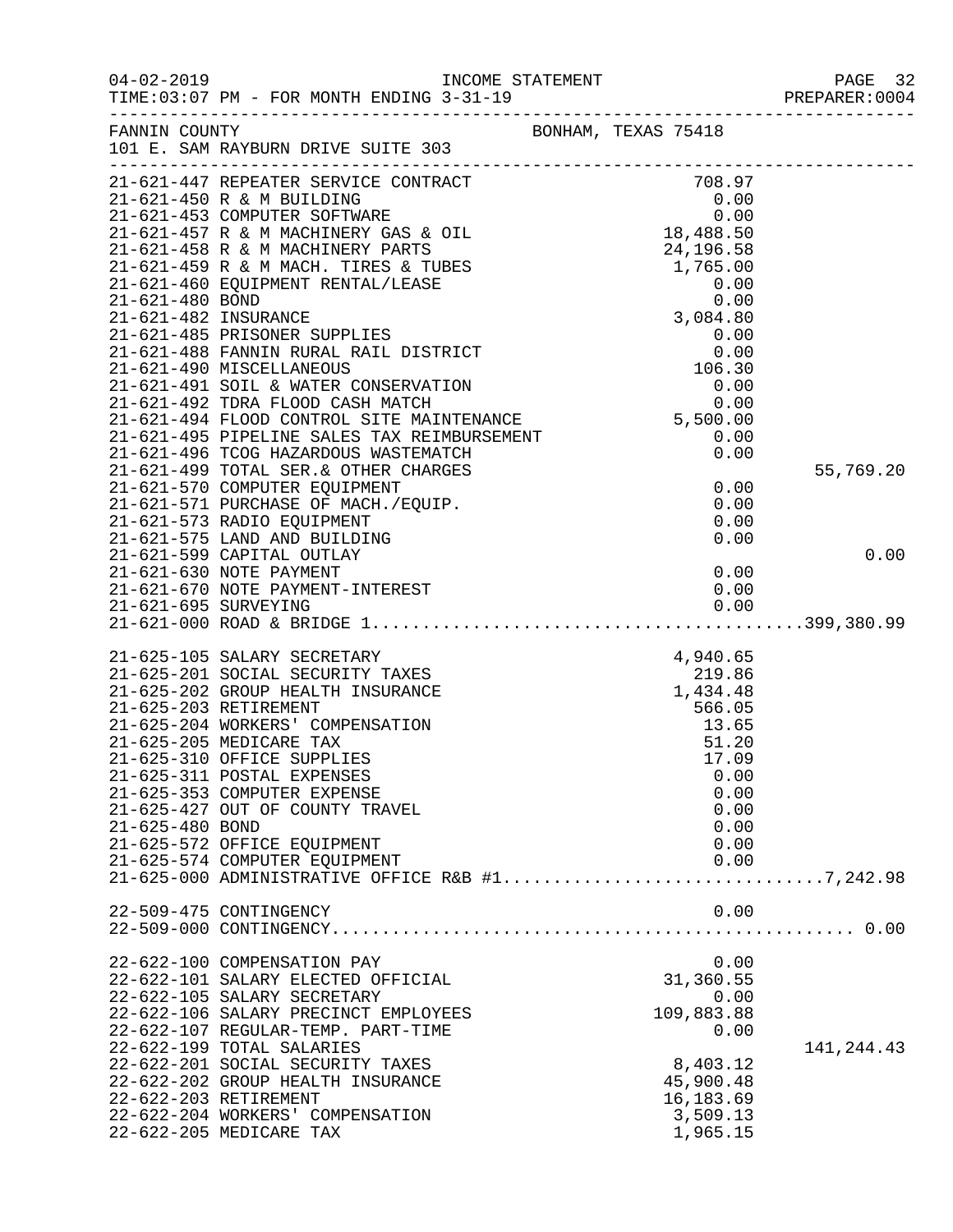|                                                                                                                                                                                                                                             |                    | PAGE 33<br>PREPARER: 0004 |
|---------------------------------------------------------------------------------------------------------------------------------------------------------------------------------------------------------------------------------------------|--------------------|---------------------------|
|                                                                                                                                                                                                                                             |                    |                           |
| 101 E. SAM KALDONAL CONTRACT DEPTITES<br>22-622-299 TOTAL EMPLOYMENT EXPENSE<br>22-622-299 TOTAL EMPLOYMENT EXPENSE<br>22-622-312 CONTRACT LABOR<br>22-622-314 EMPLOYMENT EXPENSE<br>235.00<br>22-622-342 R & B MAT. ROCK & GRAVEL<br>235.0 |                    |                           |
|                                                                                                                                                                                                                                             |                    | 75,961.57                 |
|                                                                                                                                                                                                                                             |                    |                           |
|                                                                                                                                                                                                                                             |                    |                           |
|                                                                                                                                                                                                                                             |                    |                           |
|                                                                                                                                                                                                                                             |                    |                           |
|                                                                                                                                                                                                                                             |                    |                           |
|                                                                                                                                                                                                                                             |                    |                           |
|                                                                                                                                                                                                                                             |                    |                           |
|                                                                                                                                                                                                                                             |                    |                           |
|                                                                                                                                                                                                                                             |                    |                           |
|                                                                                                                                                                                                                                             |                    |                           |
| 22-622-399 TOTAL R&B MATERIALS                                                                                                                                                                                                              |                    | 70,313.00                 |
|                                                                                                                                                                                                                                             | 0.00               |                           |
|                                                                                                                                                                                                                                             | 776.45             |                           |
|                                                                                                                                                                                                                                             | 300.00<br>2,165.41 |                           |
|                                                                                                                                                                                                                                             | 0.00               |                           |
|                                                                                                                                                                                                                                             | 75.00              |                           |
|                                                                                                                                                                                                                                             | 731.72             |                           |
|                                                                                                                                                                                                                                             | 500.41             |                           |
|                                                                                                                                                                                                                                             | 391.20             |                           |
|                                                                                                                                                                                                                                             | 661.50             |                           |
|                                                                                                                                                                                                                                             |                    |                           |
| 22-622-420 UTILITY TELEPHONE<br>22-622-421 CELL PHONE ALLOWANCE<br>22-622-427 OUT OF COUNTY TRAVEL<br>22-622-430 BIDS, NOTICES & PERMITS<br>22-622-430 BIDS, NOTICES & PERMITS<br>22-622-441 UTILITY ELECTRICITY<br>22-622-441 UTILITY GAS  |                    |                           |
|                                                                                                                                                                                                                                             |                    |                           |
|                                                                                                                                                                                                                                             |                    |                           |
|                                                                                                                                                                                                                                             |                    |                           |
|                                                                                                                                                                                                                                             |                    |                           |
|                                                                                                                                                                                                                                             |                    |                           |
|                                                                                                                                                                                                                                             |                    |                           |
|                                                                                                                                                                                                                                             |                    |                           |
|                                                                                                                                                                                                                                             |                    |                           |
|                                                                                                                                                                                                                                             |                    |                           |
|                                                                                                                                                                                                                                             |                    |                           |
|                                                                                                                                                                                                                                             |                    |                           |
| 22-622-493 TRENTON HIGH MEADOWS SUBDIVISION                                                                                                                                                                                                 | 0.00               |                           |
| 22-622-494 FLOOD CONTROL SITE MAINTENANCE                                                                                                                                                                                                   | 4,000.00           |                           |
| 22-622-495 PIPELINE SALES TAX REIMBURSEMENT                                                                                                                                                                                                 | 0.00               |                           |
| 22-622-496 TCOG HAZARDOUS WASTEMATCH                                                                                                                                                                                                        | 0.00               |                           |
| 22-622-499 TOTAL SER. & OTHER CHARGES                                                                                                                                                                                                       |                    | 68,522.84                 |
| 22-622-562 LAND/BUILDING<br>22-622-570 COMPUTER EQUIPMENT                                                                                                                                                                                   | 0.00<br>0.00       |                           |
| 22-622-571 PURCHASE OF MACH./EQUIP.                                                                                                                                                                                                         | 0.00               |                           |
| 22-622-573 RADIO EQUIPMENT                                                                                                                                                                                                                  | 0.00               |                           |
| 22-622-580 PRECINCT BRIDGE                                                                                                                                                                                                                  | 0.00               |                           |
| 22-622-599 CAPITAL OUTLAY                                                                                                                                                                                                                   |                    | 0.00                      |
|                                                                                                                                                                                                                                             |                    |                           |
|                                                                                                                                                                                                                                             |                    |                           |
| 22-625-105 SALARY SECRETARY                                                                                                                                                                                                                 | 4,940.65           |                           |
| 22-625-201 SOCIAL SECURITY TAXES                                                                                                                                                                                                            | 219.76             |                           |
| 22-625-202 GROUP HEALTH INSURANCE<br>22-625-203 RETIREMENT                                                                                                                                                                                  | 1,434.36<br>566.13 |                           |
| 22-625-204 WORKERS' COMPENSATION                                                                                                                                                                                                            | 13.65              |                           |
| 22-625-205 MEDICARE TAX                                                                                                                                                                                                                     | 51.45              |                           |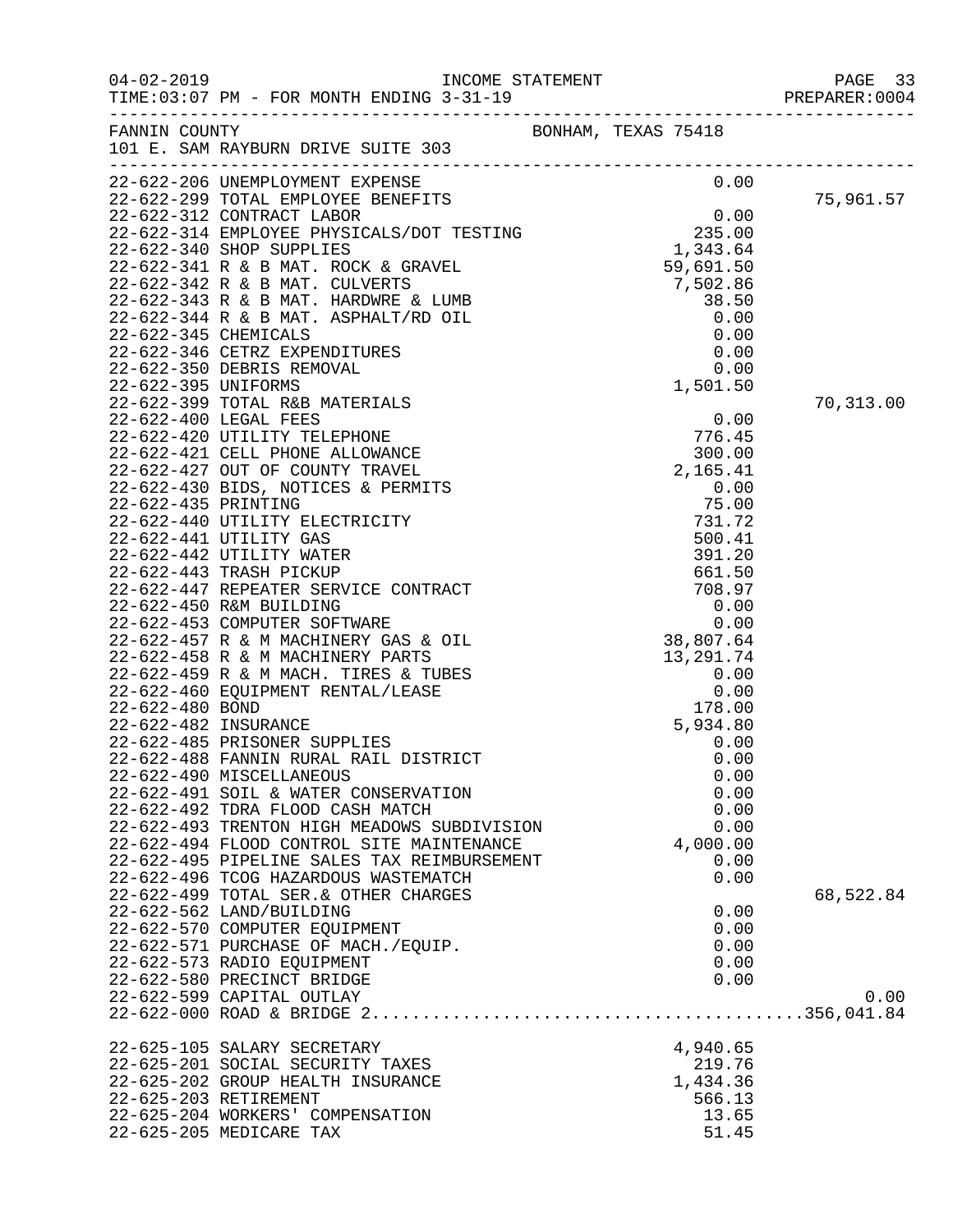| $04 - 02 - 2019$    | INCOME STATEMENT<br>TIME: 03:07 PM - FOR MONTH ENDING 3-31-19                    |                                      | PAGE 34<br>PREPARER: 0004 |
|---------------------|----------------------------------------------------------------------------------|--------------------------------------|---------------------------|
| FANNIN COUNTY       | 101 E. SAM RAYBURN DRIVE SUITE 303                                               | BONHAM, TEXAS 75418                  |                           |
|                     | 22-625-310 OFFICE SUPPLIES                                                       | 86.23                                |                           |
|                     | 22-625-311 POSTAL EXPENSES                                                       | 0.00                                 |                           |
|                     | 22-625-353 COMPUTER EXPENSE                                                      | 0.00                                 |                           |
| 22-625-480 BOND     | 22-625-427 OUT OF COUNTY TRAVEL                                                  | 0.00<br>0.00                         |                           |
|                     | 22-625-572 OFFICE EQUIPMENT                                                      | 0.00                                 |                           |
|                     | 22-625-574 COMPUTER EQUIPMENT                                                    | 0.00                                 |                           |
|                     | 22-625-574 COMPUTER EQUIPMENT<br>22-625-000 ADMINISTRATIVE OFFICE R&B #27,312.23 |                                      |                           |
|                     |                                                                                  | 0.00                                 |                           |
|                     |                                                                                  |                                      |                           |
|                     | 23-509-475 CONTINGENCY                                                           | 0.00                                 |                           |
|                     |                                                                                  |                                      |                           |
|                     | 23-623-100 COMPENSATION PAY                                                      | 0.00                                 |                           |
|                     | 23-623-101 SALARY ELECTED OFFICIAL<br>23-623-105 SALARY SECRETARY                | 31, 360.55                           |                           |
|                     | 23-623-106 SALARY PRECINCT EMPLOYEES                                             | 3,968.49<br>122,660.26               |                           |
|                     | 23-623-107 REGULAR-TEMP. PART-TIME                                               | 1,812.72                             |                           |
|                     | 23-623-199 TOTAL SALARIES                                                        |                                      | 159,802.02                |
|                     | 23-623-201 SOCIAL SECURITY TAXES                                                 | 9,858.79                             |                           |
|                     | 23-623-202 GROUP HEALTH INSURANCE                                                | 57, 377.26                           |                           |
|                     | 23-623-203 RETIREMENT                                                            | 18,309.74                            |                           |
|                     | 23-623-204 WORKERS' COMPENSATION                                                 | 4,467.96                             |                           |
|                     | 23-623-205 MEDICARE TAX                                                          | 2,305.74                             |                           |
|                     | 23-623-206 UNEMPLOYMENT EXPENSE                                                  | 0.00                                 |                           |
|                     | 23-623-299 TOTAL EMPLOYEE BENEFITS<br>23-623-310 OFFICE SUPPLIES                 |                                      | 92, 319.49                |
|                     | 23-623-314 EMPLOYEE PHYSICALS/DOT TESTING                                        | 147.04<br>40.00                      |                           |
|                     | 23-623-315 COPIER EXPENSE                                                        |                                      |                           |
|                     | 23-623-340 SHOP SUPPLIES                                                         | $0.00$<br>$1,492.09$<br>$111,382.42$ |                           |
|                     | 23-623-341 R & B MAT. ROCK & GRAVEL                                              |                                      |                           |
|                     | 23-623-342 R & B MAT. CULVERTS                                                   | 6,053.00                             |                           |
|                     | 23-623-343 R & B MAT. HARDWRE & LUMB                                             | 1,982.89                             |                           |
|                     | 23-623-344 R & B MAT. ASPHALT/RD OIL                                             | 15,980.16                            |                           |
|                     | 23-623-345 CHEMICALS                                                             | 0.00                                 |                           |
|                     | 23-623-346 CETRZ EXPENDITURES                                                    | 0.00                                 |                           |
|                     | 23-623-350 DEBRIS REMOVAL                                                        | 738.00                               |                           |
| 23-623-395 UNIFORMS | 23-623-399 TOTAL R&B MATERIALS                                                   | 512.93                               | 138,328.53                |
|                     | 23-623-400 LEGAL FEES                                                            | 0.00                                 |                           |
|                     | 23-623-420 UTILITY TELEPHONE                                                     | 516.58                               |                           |
|                     | 23-623-421 INTERNET SERVICE                                                      | 446.22                               |                           |
|                     | 23-623-423 CELL PHONE ALLOWANCE                                                  | 300.00                               |                           |
|                     | 23-623-427 OUT OF COUNTY TRAVEL                                                  | 1,215.92                             |                           |
|                     | 23-623-430 BIDS, NOTICES & PERMITS                                               | 837.00                               |                           |
| 23-623-435 PRINTING |                                                                                  | 0.00                                 |                           |
|                     | 23-623-440 UTILITY ELECTRICITY                                                   | 1,181.10                             |                           |
|                     | 23-623-441 UTILITY GAS                                                           | 311.00                               |                           |
|                     | 23-623-442 UTILITY WATER                                                         | 161.05                               |                           |
|                     | 23-623-443 TRASH DUMPSTER PICKUP                                                 | 374.85                               |                           |
|                     | 23-623-447 REPEATER SERVICE CONTRACT<br>23-623-450 R&M BUILDING                  | 708.97<br>6.33                       |                           |
|                     | 23-623-453 COMPUTER SOFTWARE                                                     | 0.00                                 |                           |
|                     | 23-623-457 R & M MACHINERY GAS & OIL                                             | 43,747.65                            |                           |
|                     | 23-623-458 R & M MACHINERY PARTS                                                 | 91,100.79                            |                           |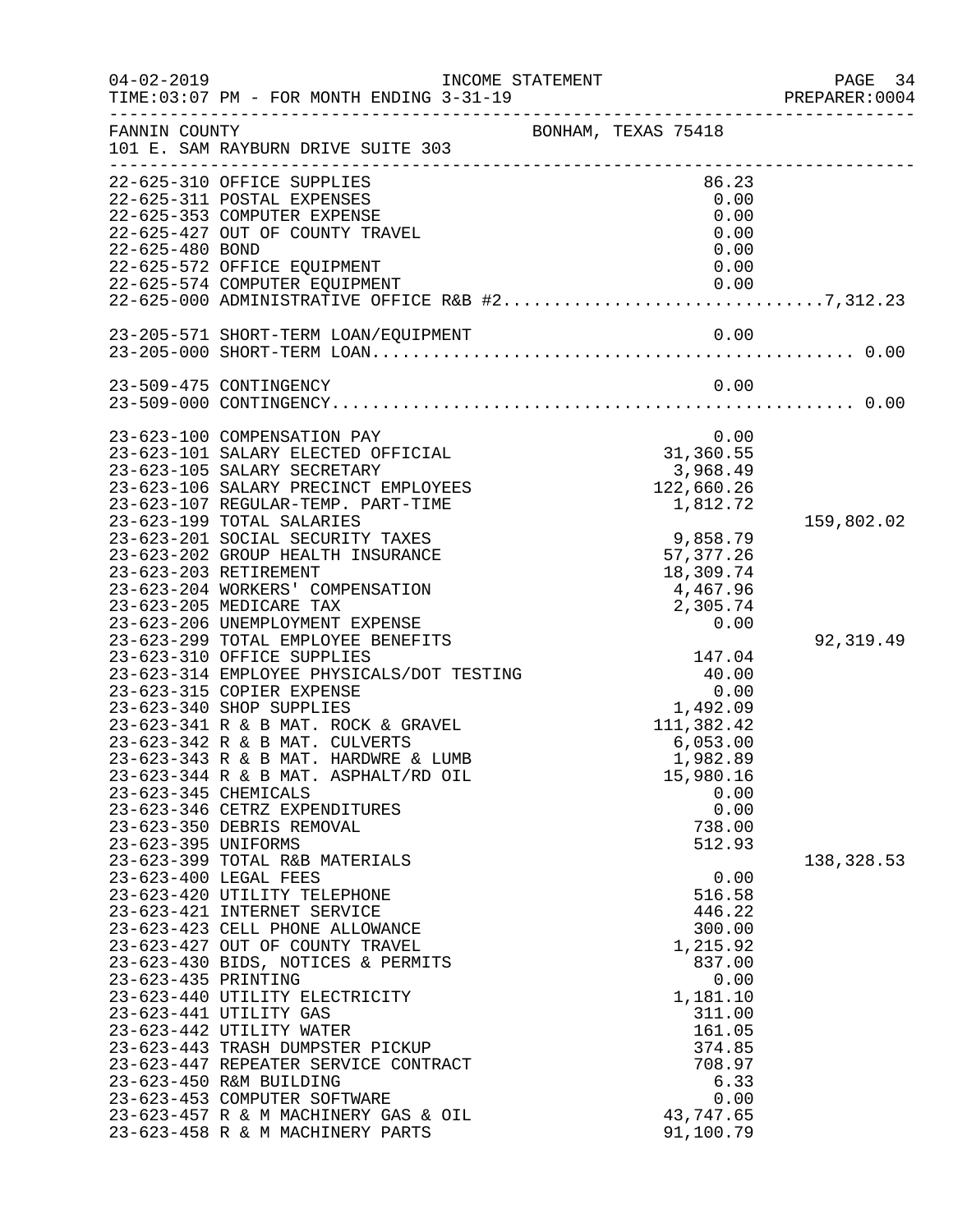| $04 - 02 - 2019$ | TIME: 03:07 PM - FOR MONTH ENDING 3-31-19<br>-------------------------------                                                                       |                                      | PAGE 35<br>PREPARER: 0004 |
|------------------|----------------------------------------------------------------------------------------------------------------------------------------------------|--------------------------------------|---------------------------|
| FANNIN COUNTY    | 101 E. SAM RAYBURN DRIVE SUITE 303                                                                                                                 | BONHAM, TEXAS 75418                  |                           |
|                  | 23-623-459 R & M MACH. TIRES & TUBES<br>23-623-460 EQUIPMENT RENTAL/LEASE 3,739.00<br>23-623-480 BOND<br>23-623-482 INSURANCE 5,362.80<br>5,362.80 |                                      |                           |
|                  |                                                                                                                                                    |                                      |                           |
|                  |                                                                                                                                                    |                                      |                           |
|                  | 23-623-485 PRISONER SUPPLIES                                                                                                                       | 0.00                                 |                           |
|                  | 23-623-488 FANNIN RURAL RAIL DISTRICT                                                                                                              | 0.00                                 |                           |
|                  | 23-623-490 MISCELLANEOUS                                                                                                                           | 0.00                                 |                           |
|                  | 23-623-491 SOIL & WATER CONSERVATION                                                                                                               | 0.00                                 |                           |
|                  | 23-623-492 TDRA FLOOD CASH MATCH                                                                                                                   | 0.00                                 |                           |
|                  | 23-623-494 FLOOD CONTROL SITE MAINTENANCE                                                                                                          | 0.00                                 |                           |
|                  | 23-623-495 PIPELINE SALES TAX REIMBURSEMENT                                                                                                        | 0.00                                 |                           |
|                  | 23-623-496 TCOG HAZARDOUS WASTEMATCH                                                                                                               | 0.00                                 |                           |
|                  | 23-623-499 TOTAL SER. & OTHER CHARGES                                                                                                              |                                      | 150,159.26                |
|                  | 23-623-562 LAND/BUILDING                                                                                                                           | 0.00<br>$0.00$<br>0.00<br>268,317.32 |                           |
|                  | 23-623-570 COMPUTER EQUIPMENT<br>23-623-571 PURCHASE OF MACH./EQUIP.                                                                               |                                      |                           |
|                  | 23-623-572 OFFICE EQUIPMENT                                                                                                                        | 0.00                                 |                           |
|                  | 23-623-573 RADIO EQUIPMENT                                                                                                                         | 0.00                                 |                           |
|                  | 23-623-575 LAND/BUILDING                                                                                                                           | 0.00                                 |                           |
|                  | 23-623-580 PRECINCT BRIDGE                                                                                                                         | 0.00                                 |                           |
|                  | 23-623-599 CAPITAL OUTLAY                                                                                                                          |                                      | 268, 317.32               |
|                  | 23-623-630 NOTE PAYMENT-PRINCIPAL                                                                                                                  | 0.00                                 |                           |
|                  |                                                                                                                                                    |                                      |                           |
|                  |                                                                                                                                                    |                                      |                           |
|                  | 23-625-105 SALARY SECRETARY                                                                                                                        | 4,940.65                             |                           |
|                  | 23-625-201 SOCIAL SECURITY TAXES                                                                                                                   |                                      |                           |
|                  | 23-625-202 GROUP HEALTH INSURANCE                                                                                                                  |                                      |                           |
|                  | 23-625-203 RETIREMENT                                                                                                                              | $1,434.36$<br>566.13<br>566.13       |                           |
|                  | 23-625-204 WORKERS' COMPENSATION                                                                                                                   | 13.65                                |                           |
|                  | 23-625-205 MEDICARE TAX                                                                                                                            | 51.45                                |                           |
|                  | 23-625-310 OFFICE SUPPLIES                                                                                                                         | 66.25                                |                           |
|                  | 23-625-311 POSTAL EXPENSES                                                                                                                         | 0.00                                 |                           |
|                  | 23-625-353 COMPUTER EXPENSE                                                                                                                        | 0.00                                 |                           |
|                  | 23-625-427 OUT OF COUNTY TRAVEL                                                                                                                    | 0.00                                 |                           |
| 23-625-480 BOND  |                                                                                                                                                    | 0.00                                 |                           |
|                  | 23-625-572 OFFICE EQUIPMENT                                                                                                                        | 0.00                                 |                           |
|                  | 23-625-574 COMPUTER EQUIPMENT<br>23-625-000 ADMINISTRATIVE OFFICE R&B #37,292.25                                                                   | 0.00                                 |                           |
|                  |                                                                                                                                                    |                                      |                           |
|                  | 24-509-475 CONTINGENCY                                                                                                                             | 0.00                                 |                           |
|                  |                                                                                                                                                    |                                      |                           |
|                  | 24-624-100 COMPENSATION PAY                                                                                                                        | 0.00                                 |                           |
|                  | 24-624-101 SALARY ELECTED OFFICIAL                                                                                                                 | 31,360.55                            |                           |
|                  | 24-624-105 SALARY SECRETARY                                                                                                                        | 13,768.95                            |                           |
|                  | 24-624-106 SALARY PRECINCT EMPLOYEES                                                                                                               | 76,617.30                            |                           |
|                  | 24-624-107 REGULAR-TEMP. PART-TIME                                                                                                                 | 0.00                                 |                           |
|                  | 24-624-108 LABOR REIMBURSEMENT                                                                                                                     | 0.00                                 |                           |
|                  | 24-624-199 TOTAL SALARIES                                                                                                                          |                                      | 121,746.80                |
|                  | 24-624-201 SOCIAL SECURITY TAXES                                                                                                                   | 7,518.42                             |                           |
|                  | 24-624-202 GROUP HEALTH INSURANCE                                                                                                                  | 43,031.70                            |                           |
|                  | 24-624-203 RETIREMENT                                                                                                                              | 13,952.08                            |                           |
|                  | 24-624-204 WORKERS' COMPENSATION                                                                                                                   | 2,827.58                             |                           |
|                  | 24-624-205 MEDICARE TAX                                                                                                                            | 1,758.26                             |                           |
|                  | 24-624-206 UNEMPLOYMENT EXPENSE                                                                                                                    | 0.00                                 |                           |
|                  | 24-624-299 TOTAL EMPLOYEE BENEFITS                                                                                                                 |                                      | 69,088.04                 |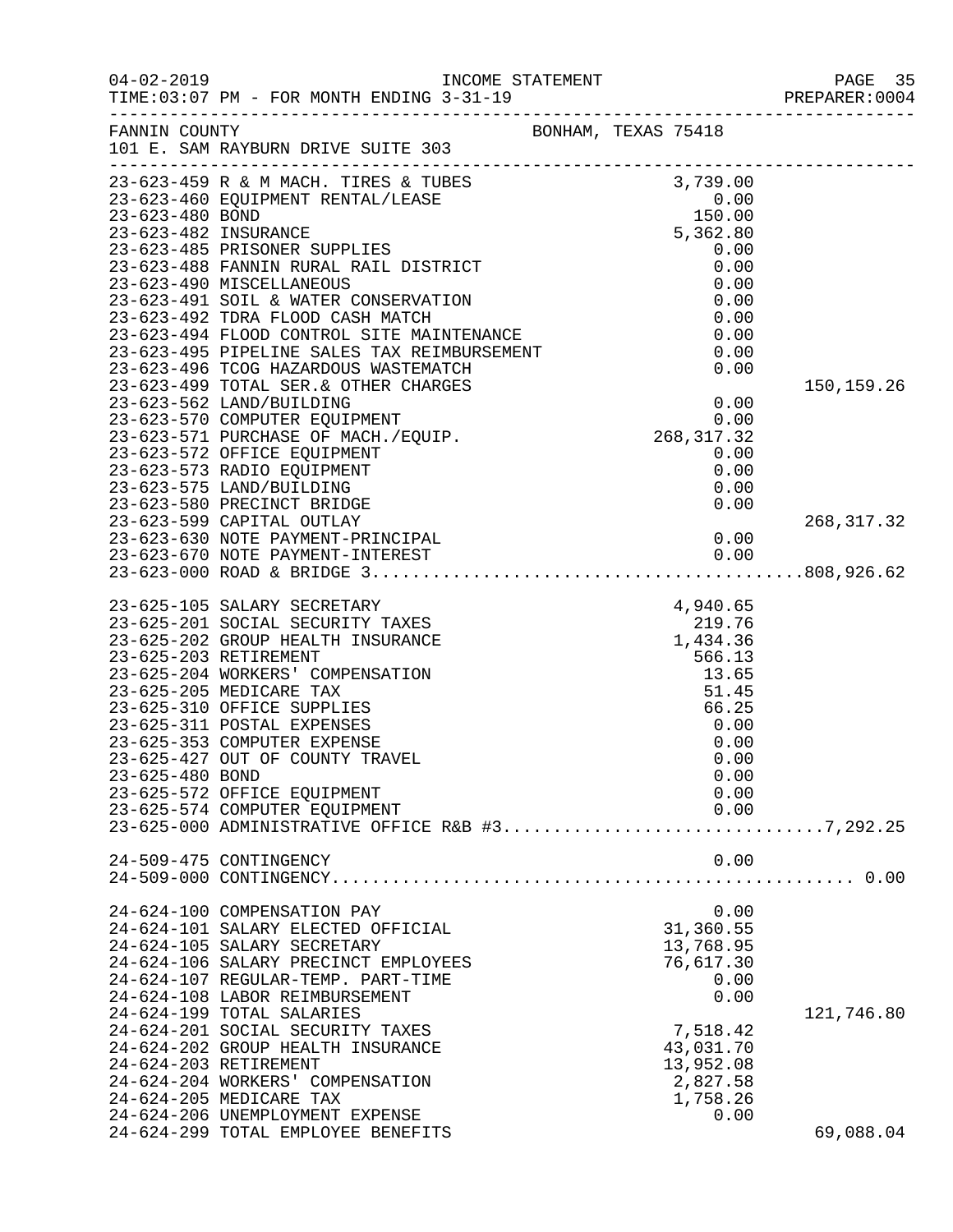| $04 - 02 - 2019$      | TIME: 03:07 PM - FOR MONTH ENDING 3-31-19                                                                                                                                                                                                  |                     |           |
|-----------------------|--------------------------------------------------------------------------------------------------------------------------------------------------------------------------------------------------------------------------------------------|---------------------|-----------|
|                       | FANNIN COUNTY<br>101 E. SAM RAYBURN DRIVE SUITE 303                                                                                                                                                                                        | BONHAM, TEXAS 75418 |           |
|                       | 24-624-344 EMPLOYEE DIPPLIES<br>24-624-310 OFFICE SUPPLIES<br>24-624-314 EMPLOYEE PHYSICALS/DOT TESTING<br>24-624-344 EMPLOYEE PHYSICALS/DOT TESTING<br>24-624-341 R & B MAT. ROCK & GRAVEL<br>24-624-343 R & B MAT. CULVERTS<br>24-624-34 |                     |           |
|                       |                                                                                                                                                                                                                                            |                     |           |
|                       |                                                                                                                                                                                                                                            |                     |           |
|                       |                                                                                                                                                                                                                                            |                     |           |
|                       |                                                                                                                                                                                                                                            |                     |           |
|                       |                                                                                                                                                                                                                                            |                     |           |
|                       |                                                                                                                                                                                                                                            |                     |           |
|                       |                                                                                                                                                                                                                                            |                     |           |
|                       |                                                                                                                                                                                                                                            |                     |           |
|                       |                                                                                                                                                                                                                                            |                     |           |
|                       |                                                                                                                                                                                                                                            |                     | 60,425.48 |
|                       |                                                                                                                                                                                                                                            |                     |           |
|                       |                                                                                                                                                                                                                                            |                     |           |
|                       |                                                                                                                                                                                                                                            |                     |           |
|                       |                                                                                                                                                                                                                                            |                     |           |
|                       |                                                                                                                                                                                                                                            |                     |           |
|                       |                                                                                                                                                                                                                                            |                     |           |
|                       |                                                                                                                                                                                                                                            |                     |           |
|                       |                                                                                                                                                                                                                                            |                     |           |
|                       |                                                                                                                                                                                                                                            |                     |           |
|                       |                                                                                                                                                                                                                                            |                     |           |
|                       |                                                                                                                                                                                                                                            |                     |           |
|                       |                                                                                                                                                                                                                                            |                     |           |
|                       |                                                                                                                                                                                                                                            |                     |           |
|                       |                                                                                                                                                                                                                                            |                     |           |
|                       |                                                                                                                                                                                                                                            |                     |           |
|                       |                                                                                                                                                                                                                                            |                     |           |
|                       |                                                                                                                                                                                                                                            |                     |           |
|                       |                                                                                                                                                                                                                                            |                     |           |
|                       |                                                                                                                                                                                                                                            |                     |           |
|                       |                                                                                                                                                                                                                                            |                     |           |
|                       | 24-624-490 MISCELLANEOUS                                                                                                                                                                                                                   | 0.00                |           |
|                       | 24-624-491 SOIL & WATER CONSERVATION<br>24-624-492 TDRA FLOOD CASH MATCH                                                                                                                                                                   | 0.00<br>0.00        |           |
|                       | 24-624-494 FLOOD CONTROL SITE MAINTENANCE                                                                                                                                                                                                  | 0.00                |           |
|                       | 24-624-495 PIPELINE SALES TAX REIMBURSEMENT                                                                                                                                                                                                | 0.00                |           |
|                       | 24-624-496 TCOG HAZARDOUS WASTEMATCH                                                                                                                                                                                                       | 0.00                |           |
|                       | 24-624-499 TOTAL SER. & OTHER CHARGES                                                                                                                                                                                                      |                     | 51,727.15 |
|                       | 24-624-570 COMPUTER EQUIPMENT                                                                                                                                                                                                              | 282.60              |           |
|                       | 24-624-571 PURCHASE OF MACH./EQUIP.                                                                                                                                                                                                        | 52,183.98           |           |
|                       | 24-624-573 RADIO EQUIPMENT                                                                                                                                                                                                                 | 0.00                |           |
| 24-624-575 BUILDING   |                                                                                                                                                                                                                                            | 0.00                |           |
|                       | 24-624-599 CAPITAL OUTLAY                                                                                                                                                                                                                  |                     | 52,466.58 |
|                       |                                                                                                                                                                                                                                            |                     |           |
|                       | 24-625-105 SALARY SECRETARY                                                                                                                                                                                                                | 4,940.65            |           |
|                       | 24-625-201 SOCIAL SECURITY TAXES                                                                                                                                                                                                           | 219.76              |           |
|                       | 24-625-202 GROUP HEALTH INSURANCE                                                                                                                                                                                                          | 1,434.36            |           |
| 24-625-203 RETIREMENT |                                                                                                                                                                                                                                            | 566.13              |           |
|                       | 24-625-204 WORKERS' COMPENSATION                                                                                                                                                                                                           | 13.65               |           |
|                       | 24-625-205 MEDICARE TAX                                                                                                                                                                                                                    | 51.45               |           |
|                       | 24-625-310 OFFICE SUPPLIES<br>24-625-311 POSTAL EXPENSES                                                                                                                                                                                   | 46.17<br>0.00       |           |
|                       | 24-625-353 COMPUTER EXPENSE                                                                                                                                                                                                                | 0.00                |           |
|                       |                                                                                                                                                                                                                                            |                     |           |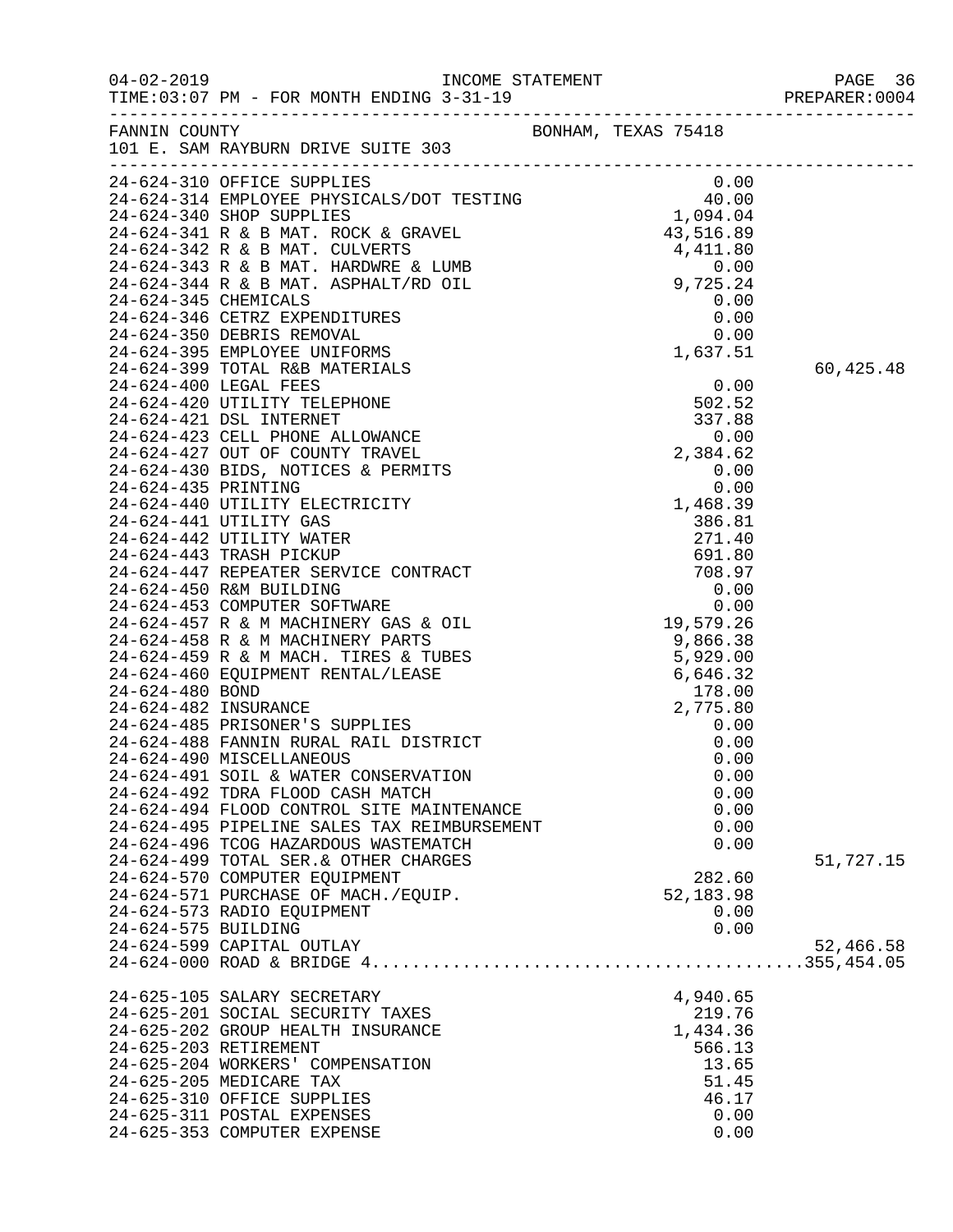| $04 - 02 - 2019$                            | TIME: 03:07 PM - FOR MONTH ENDING 3-31-19                                                                                                                                                                                                    | INCOME STATEMENT |                     |                                              | PAGE 37<br>PREPARER:0004 |
|---------------------------------------------|----------------------------------------------------------------------------------------------------------------------------------------------------------------------------------------------------------------------------------------------|------------------|---------------------|----------------------------------------------|--------------------------|
| FANNIN COUNTY                               | 101 E. SAM RAYBURN DRIVE SUITE 303                                                                                                                                                                                                           |                  | BONHAM, TEXAS 75418 |                                              |                          |
| 24-625-480 BOND                             | 24-625-427 OUT OF COUNTY TRAVEL<br>24-625-572 OFFICE EQUIPMENT<br>24-625-574 COMPUTER EQUIPMENT<br>24-625-000 ADMINISTRATIVE OFFICE R&B #47,272.17                                                                                           |                  |                     | 0.00<br>0.00<br>0.00<br>0.00                 |                          |
| 25-625-343 ROAD SIGNS                       | 25-625-310 OFFICE SUPPLIES<br>25-625-353 COMPUTER EXPENSE<br>25-625-427 TRAVEL EXPENSE<br>25-625-572 OFFICE EQUIPMENT                                                                                                                        |                  |                     | 0.00<br>0.00<br>0.00<br>0.00<br>0.00         |                          |
|                                             | 26-455-420 OMNIBASE TELEPHONE LINE<br>26-455-572 OFFICE EQUIPMENT                                                                                                                                                                            |                  |                     | 0.00<br>0.00                                 |                          |
|                                             | 27-456-452 R & M EQUIPMENT                                                                                                                                                                                                                   |                  |                     | 236.00                                       |                          |
|                                             | 28-457-423 INTERNET SERVICE<br>28-457-572 OFFICE EQUIPMENT                                                                                                                                                                                   |                  |                     | 228.22<br>0.00                               |                          |
| 30-569-571 EQUIPMENT                        | 30-569-310 OFFICE SUPPLIES<br>30-569-421 ONLINE RESEARCH                                                                                                                                                                                     |                  |                     | 0.00<br>0.00<br>0.00                         |                          |
|                                             | 31-509-475 CONTINGENCY                                                                                                                                                                                                                       |                  |                     | 0.00                                         |                          |
|                                             | 31-510-403 ARCHITECTURAL FEES<br>31-510-451 ASBESTOS ABATEMENT<br>31-510-482 DEMOLITION<br>31-510-490 MISCELLANEOUS                                                                                                                          |                  |                     | 0.00<br>0.00<br>0.00<br>0.00                 |                          |
| 31-511-453 IT DESIGN<br>31-511-455 SECURITY | 31-511-165 CONSTRUCTION<br>31-511-403 ARCHITECTURAL FEES<br>31-511-451 ASBESTOS & OTHER TESTING<br>31-511-000 COURTHOUSE RESTORATION PHASE 258,000.00                                                                                        |                  |                     | 0.00<br>58,000.00<br>0.00<br>0.00<br>0.00    |                          |
|                                             | 33-498-310 OFFICE SUPPLIES<br>33-498-427 OUT OF COUNTY TRAVEL                                                                                                                                                                                |                  |                     | 0.00<br>0.00                                 |                          |
|                                             | 34-450-107 SALARYTEMP/EXTRA<br>34-450-201 SOCIAL SECURITY TAXES<br>34-450-203 RETIREMENT<br>34-450-204 WORKERS COMPENSATION<br>34-450-205 MEDICARE TAX<br>34-450-572 OFFICE EQUIPMENT<br>34-450-000 DISTRICT CT.RECORDS ARCHIVE EQUIPME 0.00 |                  |                     | 0.00<br>0.00<br>0.00<br>0.00<br>0.00<br>0.00 |                          |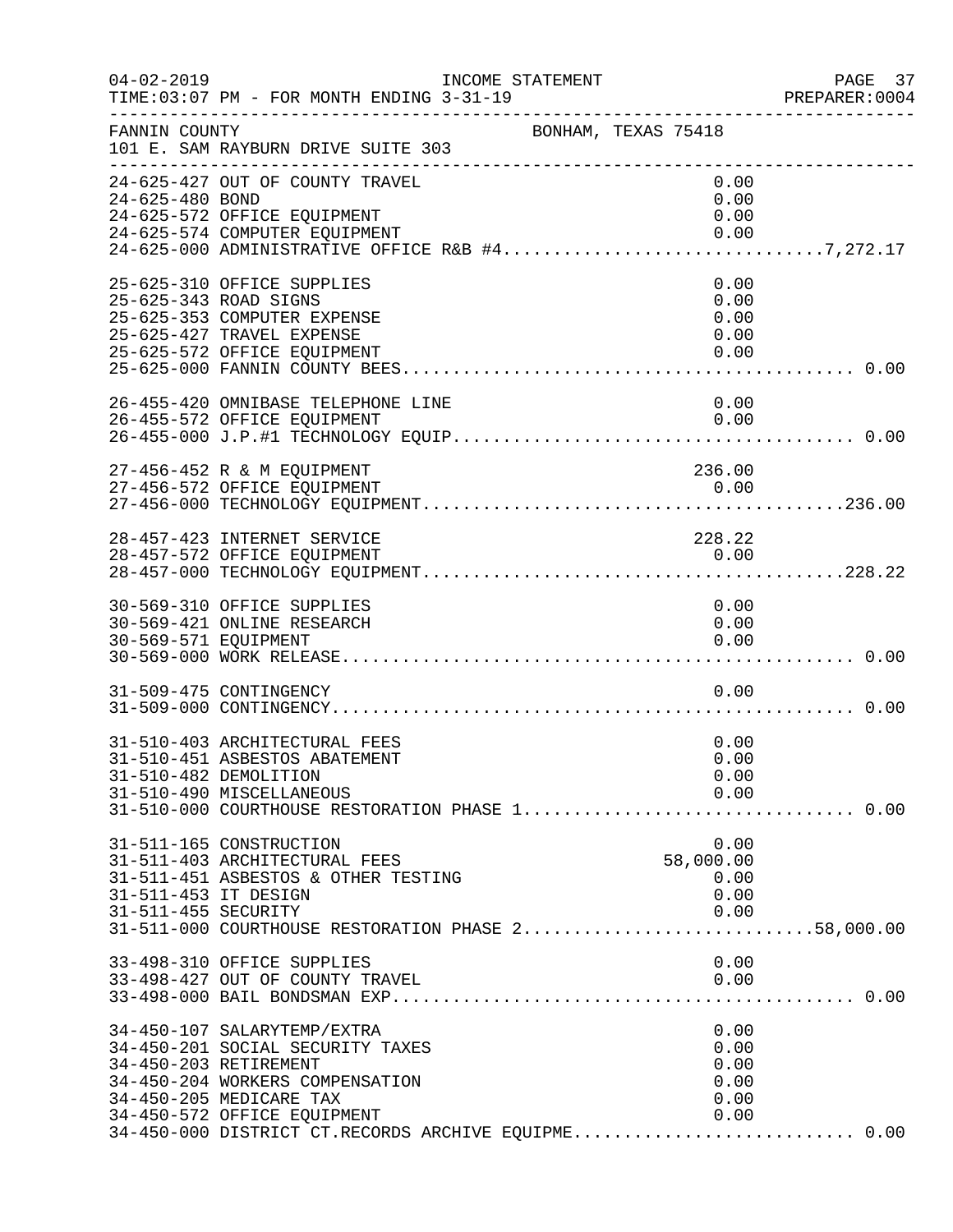|                                          |                                                                                                                                                                                                                                                                                                                                                                                                                               |                                                                                                               | PAGE 38<br>PREPARER: 0004 |
|------------------------------------------|-------------------------------------------------------------------------------------------------------------------------------------------------------------------------------------------------------------------------------------------------------------------------------------------------------------------------------------------------------------------------------------------------------------------------------|---------------------------------------------------------------------------------------------------------------|---------------------------|
|                                          | FANNIN COUNTY<br>101 E. SAM RAYBURN DRIVE SUITE 303                                                                                                                                                                                                                                                                                                                                                                           |                                                                                                               |                           |
|                                          | 35-475-310 OFFICE SUPPLIES<br>35-475-310 OFFICE SUFFILES<br>35-475-421 LEXIS NEXIS ONLINE LEGAL RESEARCH 300.00<br>35-475-453 R&M COMPUTER<br>35-475-574 TECHNOLOGY                                                                                                                                                                                                                                                           | 0.00<br>0.00<br>0.00                                                                                          |                           |
|                                          | 36-475-107 SALARY SUPPLEMENT<br>36-475-201 SOCIAL SECURITY TAXES<br>36-475-203 RETIREMENT<br>36-475-204 WORKERS COMPENSATION<br>36-475-205 MEDICARE TAX<br>36-475-310 OFFICE SUPPLIES<br>36-475-321 CONTINUING EDUCATION<br>36-475-353 COMPUTER EXPENSE<br>36-475-421 INVESTIGATOR/HOT CK. ONLINE<br>36-475-490 MISCELLANEOUS<br>36-475-499 BANK SERVICE FEES<br>36-475-572 OFFICE EQUIPMENT<br>36-475-574 COMPUTER EQUIPMENT | 0.00<br>0.00<br>0.00<br>0.00<br>0.00<br>0.00<br>0.00<br>0.00<br>0.00<br>702.00<br>0.00<br>0.00                |                           |
| 36-477-321 TRAINING<br>36-477-480 TOWING | 36-477-107 SALARY SUPPLEMENT<br>36-477-201 SOCIAL SECURITY TAXES<br>36-477-203 RETIREMENT<br>36-477-204 WORKERS COMPENSATION<br>36-477-205 MEDICARE TAX<br>36-477-310 OFFICE SUPPLIES<br>36-477-470 CIVIL PROCESS<br>36-477-490 MISCELLANEOUS<br>36-477-499 BANK SERVICE FEES<br>36-477-572 OFFICE EQUIPMENT<br>36-477-574 COMPUTER EQUIPMENT                                                                                 | 8,154.12<br>419.17<br>934.28<br>3.00<br>98.02<br>0.00<br>0.00<br>0.00<br>0.00<br>0.00<br>0.00<br>0.00<br>0.00 |                           |
|                                          | 38-645-412 PRESCRIPTIONS                                                                                                                                                                                                                                                                                                                                                                                                      | 0.00                                                                                                          |                           |
|                                          | 39-645-404 COBRA/INSURANCE<br>39-645-410 CERT. REG. NURSE ANES.<br>39-645-411 PHYSICIAN, NON-EMERGENCY<br>39-645-412 PRESCRIPTIONS, DRUGS<br>39-645-413 HOSPITAL-INPATIENT<br>39-645-414 HOSPITAL, OUTPATIENT<br>39-645-415 LABORATORY/X-RAY<br>39-645-418 FED. QUALIFIED HEALTH CENTER<br>39-645-422 AMBULATORY SURGICAL CENTER                                                                                              | 0.00<br>0.00<br>0.00<br>0.00<br>0.00<br>0.00<br>0.00<br>0.00<br>0.00                                          |                           |
|                                          | 40-411-310 OFFICE SUPPLIES<br>40-411-427 OUT OF COUNTY TRAVEL<br>40-411-574 COMPUTER EQUIPMENT                                                                                                                                                                                                                                                                                                                                | 332.79<br>200.00<br>0.00                                                                                      |                           |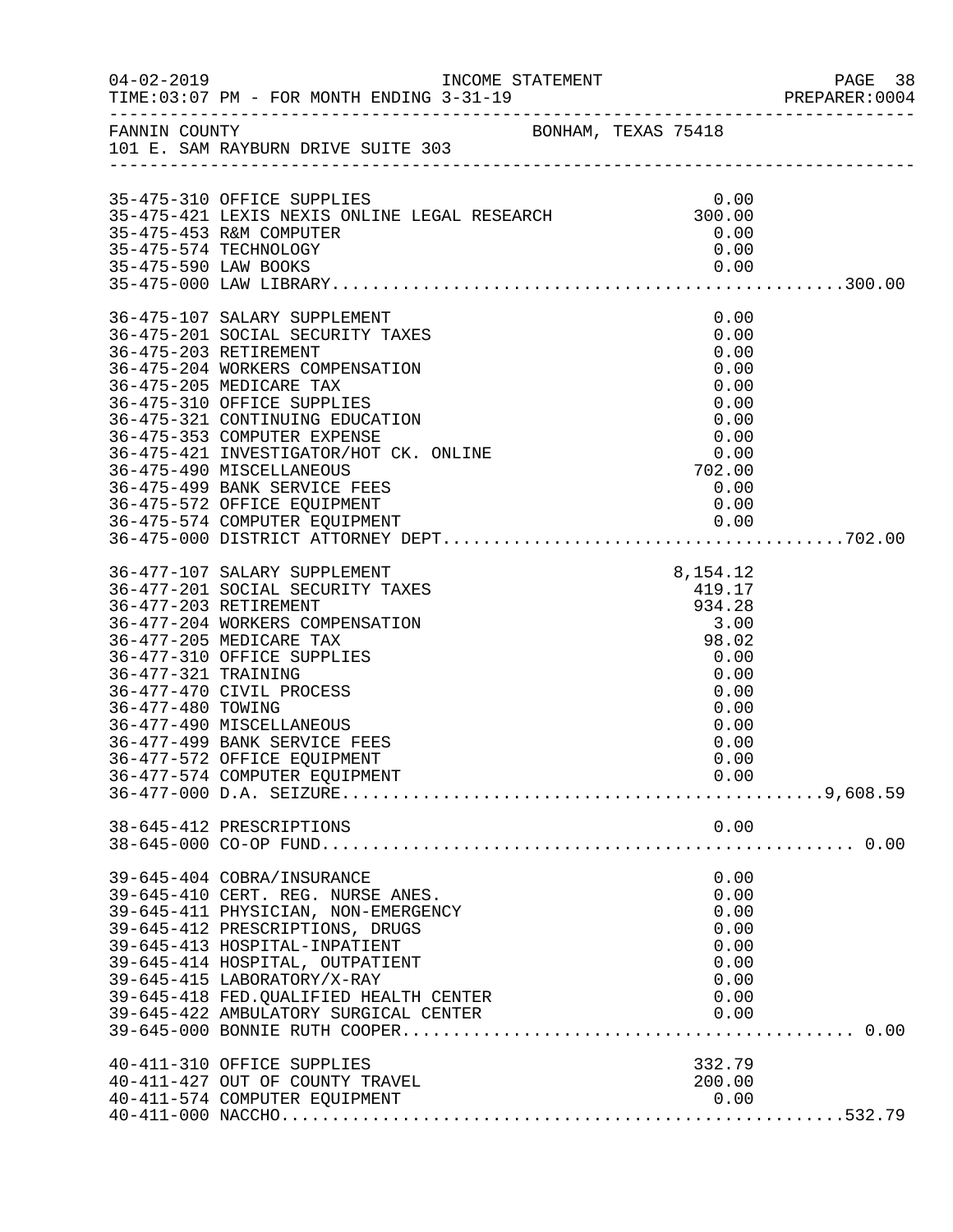| $04 - 02 - 2019$                            | TIME: 03:07 PM - FOR MONTH ENDING 3-31-19<br>-------------------------------                                                                                                                                                                                              | INCOME STATEMENT |                     |                                                                                | PAGE 39<br>PREPARER: 0004 |
|---------------------------------------------|---------------------------------------------------------------------------------------------------------------------------------------------------------------------------------------------------------------------------------------------------------------------------|------------------|---------------------|--------------------------------------------------------------------------------|---------------------------|
| FANNIN COUNTY                               | 101 E. SAM RAYBURN DRIVE SUITE 303                                                                                                                                                                                                                                        |                  | BONHAM, TEXAS 75418 |                                                                                |                           |
| 41-406-310 SUPPLIES<br>41-406-330 GAS & OIL | 41-406-427 TRAINING EXPENSE                                                                                                                                                                                                                                               |                  |                     | 0.00<br>0.00<br>0.00                                                           |                           |
| 42-477-415 CONSULTANT                       | 42-477-310 OFFICE SUPPLIES<br>42-477-427 TRAVEL AND TRAINING<br>42-477-574 COMPUTER EQUIPMENT                                                                                                                                                                             |                  |                     | 0.00<br>0.00<br>0.00<br>0.00                                                   |                           |
|                                             | 44-412-578 2011 EQUIPMENT<br>44-412-579 2012 EQUIPMENT<br>44-412-580 2013 EQUIPMENT<br>44-412-581 2014 EQUIPMENT<br>44-412-582 2015 EQUIPMENT<br>44-412-583 2016 EQUIPMENT                                                                                                |                  |                     | 0.00<br>0.00<br>0.00<br>0.00<br>0.00<br>0.00                                   |                           |
| 45-403-103 SALARY<br>45-403-481 DUES        | 45-403-201 SOCIAL SECURITY<br>45-403-204 WORKERS COMPENSATION<br>45-403-205 MEDICARE TAX<br>45-403-310 OFFICE SUPPLIES<br>45-403-427 OUT OF COUNTY TRAVEL<br>45-403-572 OFFICE EQUIPMENT<br>45-403-573 ELECTION EQUIPMENT                                                 |                  |                     | 0.00<br>0.00<br>0.00<br>0.00<br>150.00<br>1,561.98<br>200.00<br>0.00<br>0.00   |                           |
| 46-475-330 GAS/OIL<br>46-475-454 R&M AUTO   | 46-475-310 OFFICE SUPPLIES<br>46-475-314 SAFE ROOM REIMBURSEMENT<br>46-475-427 OUT OF COUNTY TRAVEL<br>46-475-573 RADIO EQUIPMENT<br>46-475-574 COMPUTER EQUIPMENT<br>40-475-000 SAFE ROOM REIMBURSEMENT PROGRAM35,745.25                                                 |                  |                     | 215.25<br>35,527.25<br>2.75<br>0.00<br>0.00<br>0.00<br>0.00                    |                           |
|                                             | 48-403-421 ELECTION INTERNET<br>48-403-485 LICENSE/SUPPORT<br>48-403-573 ELECTION EQUIPMENT                                                                                                                                                                               |                  |                     | 0.00<br>0.00<br>516.30                                                         |                           |
| 49-475-103 SALARY<br>49-475-203 RETIREMENT  | 49-475-201 SOCIAL SECURITY<br>49-475-202 GROUP HEALTH INSURANCE<br>49-475-204 WORKER'S COMPENSATION<br>49-475-205 MEDICARE TAX<br>49-475-310 OFFICE SUPPLIES<br>49-475-427 TRAINING/TUITION/OUT OF COUNTY<br>49-475-572 OFFICE EQUIPMENT<br>49-475-574 COMPUTER EQUIPMENT |                  |                     | 0.00<br>0.00<br>0.00<br>0.00<br>0.00<br>0.00<br>0.00<br>619.89<br>0.00<br>0.00 |                           |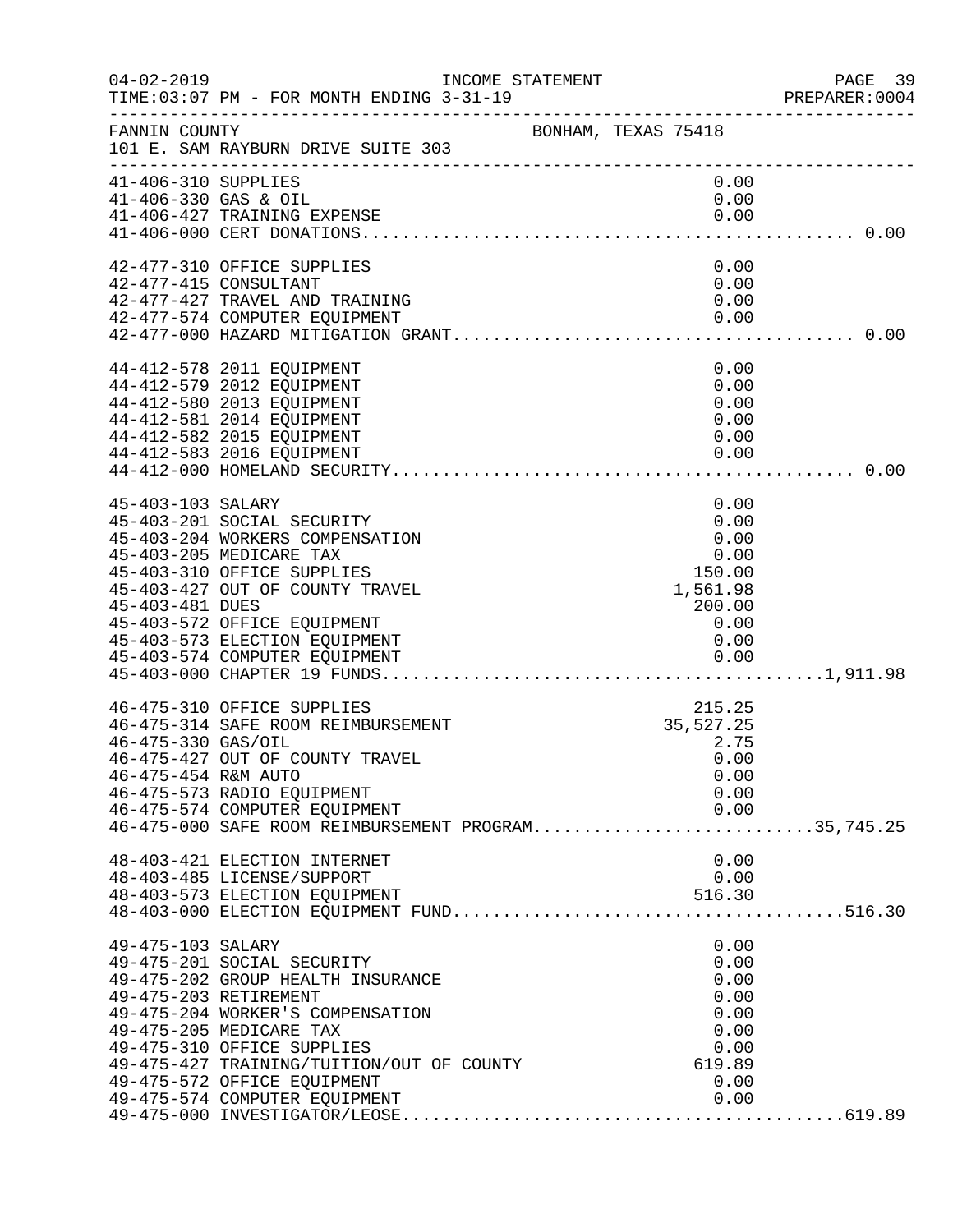|                                                                                                                |                                                                                                                                                                                                                                                                                                                                                                                                                                                                                                                                                                                                                                                           |                                                                                                                                                                                                                      | PAGE 40<br>PREPARER: 0004 |
|----------------------------------------------------------------------------------------------------------------|-----------------------------------------------------------------------------------------------------------------------------------------------------------------------------------------------------------------------------------------------------------------------------------------------------------------------------------------------------------------------------------------------------------------------------------------------------------------------------------------------------------------------------------------------------------------------------------------------------------------------------------------------------------|----------------------------------------------------------------------------------------------------------------------------------------------------------------------------------------------------------------------|---------------------------|
| FANNIN COUNTY                                                                                                  | BONHAM, TEXAS 75418<br>101 E. SAM RAYBURN DRIVE SUITE 303                                                                                                                                                                                                                                                                                                                                                                                                                                                                                                                                                                                                 |                                                                                                                                                                                                                      |                           |
|                                                                                                                | 51-440-572 OFFICE EQUIPMENT<br>51-440-000 CO.CLK.COURT TECHNOLOGY EQUIPMENT0.00                                                                                                                                                                                                                                                                                                                                                                                                                                                                                                                                                                           |                                                                                                                                                                                                                      |                           |
|                                                                                                                | 52-449-572 OFFICE EQUIPMENT                                                                                                                                                                                                                                                                                                                                                                                                                                                                                                                                                                                                                               | 0.00                                                                                                                                                                                                                 |                           |
|                                                                                                                |                                                                                                                                                                                                                                                                                                                                                                                                                                                                                                                                                                                                                                                           |                                                                                                                                                                                                                      |                           |
| 55-560-435 PRINTING                                                                                            | 55-560-427 OUT OF COUNTY TRAVEL<br>55-560-428 TRAINING & TUITION                                                                                                                                                                                                                                                                                                                                                                                                                                                                                                                                                                                          | 0.00<br>625.00<br>0.00                                                                                                                                                                                               |                           |
| 56-560-108 SALARY<br>56-560-203 RETIREMENT<br>56-560-310 SUPPLIES<br>56-560-454 R&M AUTO<br>56-560-579 WEAPONS | 56-560-201 SOCIAL SECURITY TAXES<br>56-560-202 GROUP HEALTH INSURANCE<br>56-560-204 WORKERS COMPENSATION<br>56-560-205 MEDICARE TAX<br>56-560-316 EMPLOYEE AWARDS BANQUET<br>56-560-395 UNIFORMS/PROT.VESTS<br>56-560-423 INTERNET SERVICE<br>56-560-427 OUT OF COUNTY TRAVEL<br>56-560-428 TRAINING & TUITION<br>56-560-452 R & M EQUIPMENT<br>56-560-460 EQUIPMENT RENTAL/LEASE<br>56-560-490 MISCELLANEOUS<br>56-560-495 NARCOTICS AND/OR OTHER INVESTIGATIO<br>56-560-499 BANK SERVICE FEES<br>56-560-571 AUTOMOBILES<br>56-560-572 OFFICE EQUIPMENT<br>56-560-573 TELEPHONE EQUIPMENT<br>56-560-574 TECHNOLOGY<br>56-560-580 INVESTIGATIVE EQUIPMENT | 0.00<br>0.00<br>0.00<br>0.00<br>0.00<br>0.00<br>1,997.54<br>0.00<br>0.00<br>1,963.16<br>0.00<br>0.00<br>0.00<br>208.19<br>0.00<br>0.00<br>0.00<br>0.00<br>0.00<br>2,414.00<br>0.00<br>7,149.00<br>955.92<br>5,785.56 |                           |
| 56-565-108 SALARY<br>56-565-203 RETIREMENT                                                                     | 56-565-201 SOCIAL SECURITY TAXES<br>56-565-202 GROUP HEALTH INSURANCE<br>56-565-204 WORKERS COMPENSATION<br>56-565-205 MEDICARE TAX<br>56-565-000 INVESTIGATOR CRIMES AGAINST CHILDRE 0.00<br>56-570-310 OFFICE & MISC. SUPPLIES<br>56-570-395 UNIFORMS/PROT. VESTS/BADGES<br>56-570-571 AUTOMOBILES                                                                                                                                                                                                                                                                                                                                                      | 0.00<br>0.00<br>0.00<br>0.00<br>0.00<br>0.00<br>0.00<br>0.00<br>0.00                                                                                                                                                 |                           |
| 56-570-572 EQUIPMENT<br>56-570-574 TECHNOLOGY<br>56-570-579 WEAPONS                                            | 56-570-000 FEDERAL FORFEITURE FUNDS 201817,693.46                                                                                                                                                                                                                                                                                                                                                                                                                                                                                                                                                                                                         | 0.00<br>423.16<br>17,270.30                                                                                                                                                                                          |                           |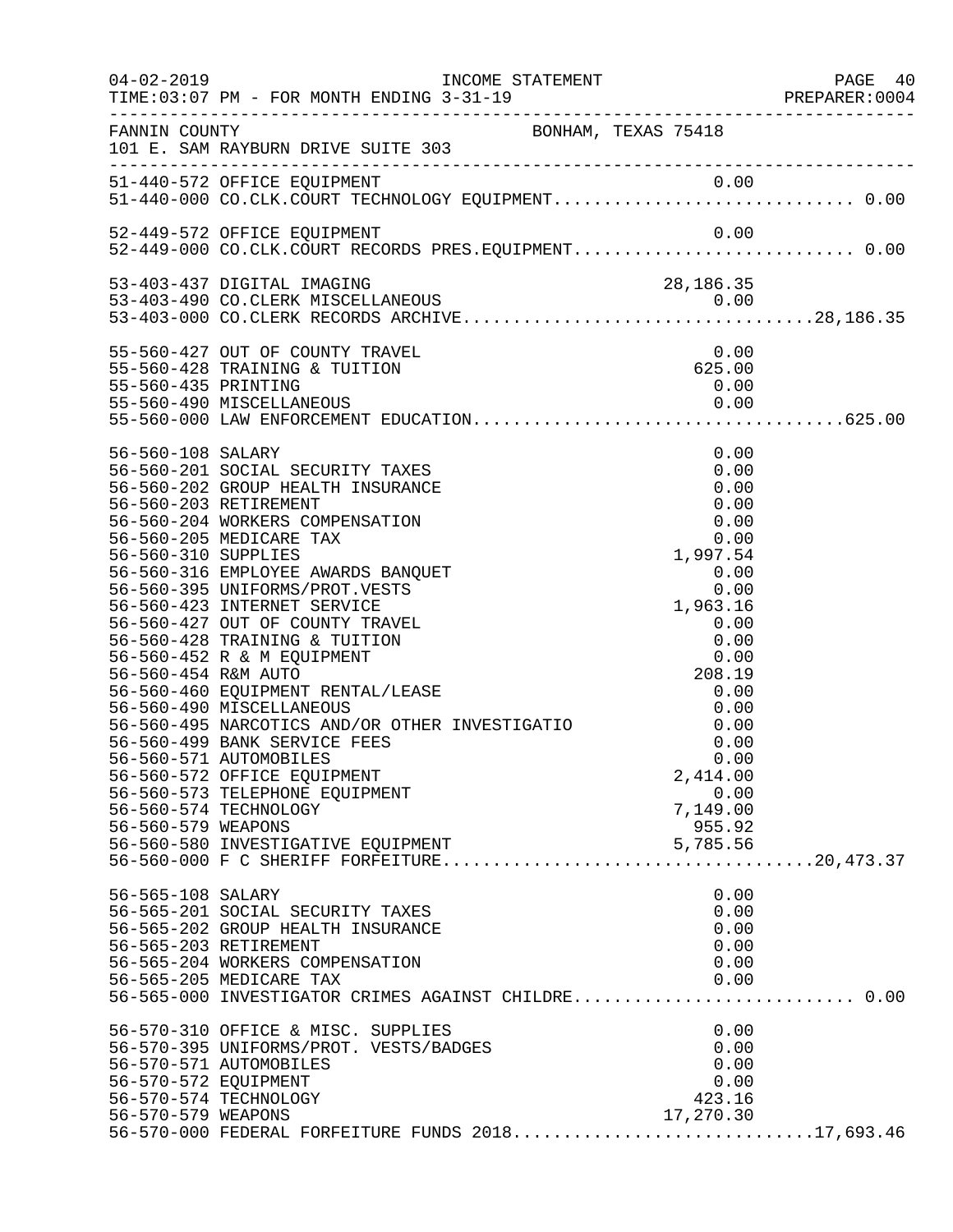| $04 - 02 - 2019$                                                   | INCOME STATEMENT<br>TIME: 03:07 PM - FOR MONTH ENDING 3-31-19                                                                                                                                                                                                                                                      |                                                                       | PAGE 41<br>PREPARER: 0004 |
|--------------------------------------------------------------------|--------------------------------------------------------------------------------------------------------------------------------------------------------------------------------------------------------------------------------------------------------------------------------------------------------------------|-----------------------------------------------------------------------|---------------------------|
| FANNIN COUNTY                                                      | 101 E. SAM RAYBURN DRIVE SUITE 303                                                                                                                                                                                                                                                                                 | BONHAM, TEXAS 75418                                                   |                           |
| 57-560-310 SUPPLIES<br>57-560-395 UNIFORMS<br>57-560-571 EQUIPMENT | 57-560-427 OUT OF COUNTY TRAVEL<br>57-560-428 TRAINING/TUITION<br>57-560-580 PURCHASE OF ANIMAL                                                                                                                                                                                                                    | 0.00<br>0.00<br>0.00<br>0.00<br>0.00<br>0.00                          |                           |
|                                                                    | 59-425-433 DRUG COURT PROGRAMS<br>59-425-437 ATTORNEY FEES DRUG COURT                                                                                                                                                                                                                                              | 540.00<br>990.00                                                      |                           |
|                                                                    | 60-620-309 ANNUAL PAYING AGENT REGISTRAR FEES<br>60-620-400 BOND LEGAL FEES<br>60-620-401 CONTINUING DISCLOSURE FEES<br>60-620-490 MISCELLANEOUS<br>60-620-627 PRINCIPAL, 2017 GO BONDS<br>60-620-628 PRINCIPAL, JAIL '98 BONDS<br>60-620-628 PRINCIPAL, JAIL '98 BONDS<br>60-620-629 PRINCIPAL, SERIAL BONDS 1992 | 200.00<br>0.00<br>0.00<br>$0.00\ 0.00$ 160,000.00<br>$0.00$<br>$0.00$ |                           |
|                                                                    | 60-660-667 INTEREST, 2017 GO BONDS<br>60-660-668 INTEREST JAIL'98 BONDS                                                                                                                                                                                                                                            | 106,437.50<br>0.00                                                    |                           |
|                                                                    | 61-440-572 OFFICE EQUIPMENT<br>61-440-000 DIST.CLK.COURT TECHNOLOGY EQUIPMENT 0.00                                                                                                                                                                                                                                 | 0.00                                                                  |                           |
|                                                                    | 62-449-572 OFFICE EQUIPMENT                                                                                                                                                                                                                                                                                        | 0.00                                                                  |                           |
|                                                                    | 63-551-427 OUT OF COUNTY TRAVEL<br>63-551-428 TRAINING & TUITION                                                                                                                                                                                                                                                   | 0.00<br>0.00                                                          |                           |
|                                                                    | 64-552-427 OUT OF COUNTY TRAVEL<br>64-552-428 TRAINING & TUITION                                                                                                                                                                                                                                                   | 0.00<br>0.00                                                          |                           |
|                                                                    | 65-553-427 OUT OF COUNTY TRAVEL<br>65-553-428 TRAINING & TUITION                                                                                                                                                                                                                                                   | 0.00<br>0.00                                                          |                           |
|                                                                    | 66-509-475 CONTINGENCY                                                                                                                                                                                                                                                                                             | 0.00                                                                  |                           |
|                                                                    | 66-666-165 CONSTRUCTION<br>66-666-400 ATTORNEY FEES<br>66-666-402 ENGINEERING<br>66-666-403 ARCHITECTURAL FEES<br>66-666-426 PROFESSIONAL FEES<br>66-666-430 BIDS & NOTICES<br>66-666-450 R & M BUILDINGS<br>66-666-451 ASBESTOS ABATEMENT                                                                         | 0.00<br>0.00<br>0.00<br>0.00<br>0.00<br>81.00<br>0.00<br>57.00        |                           |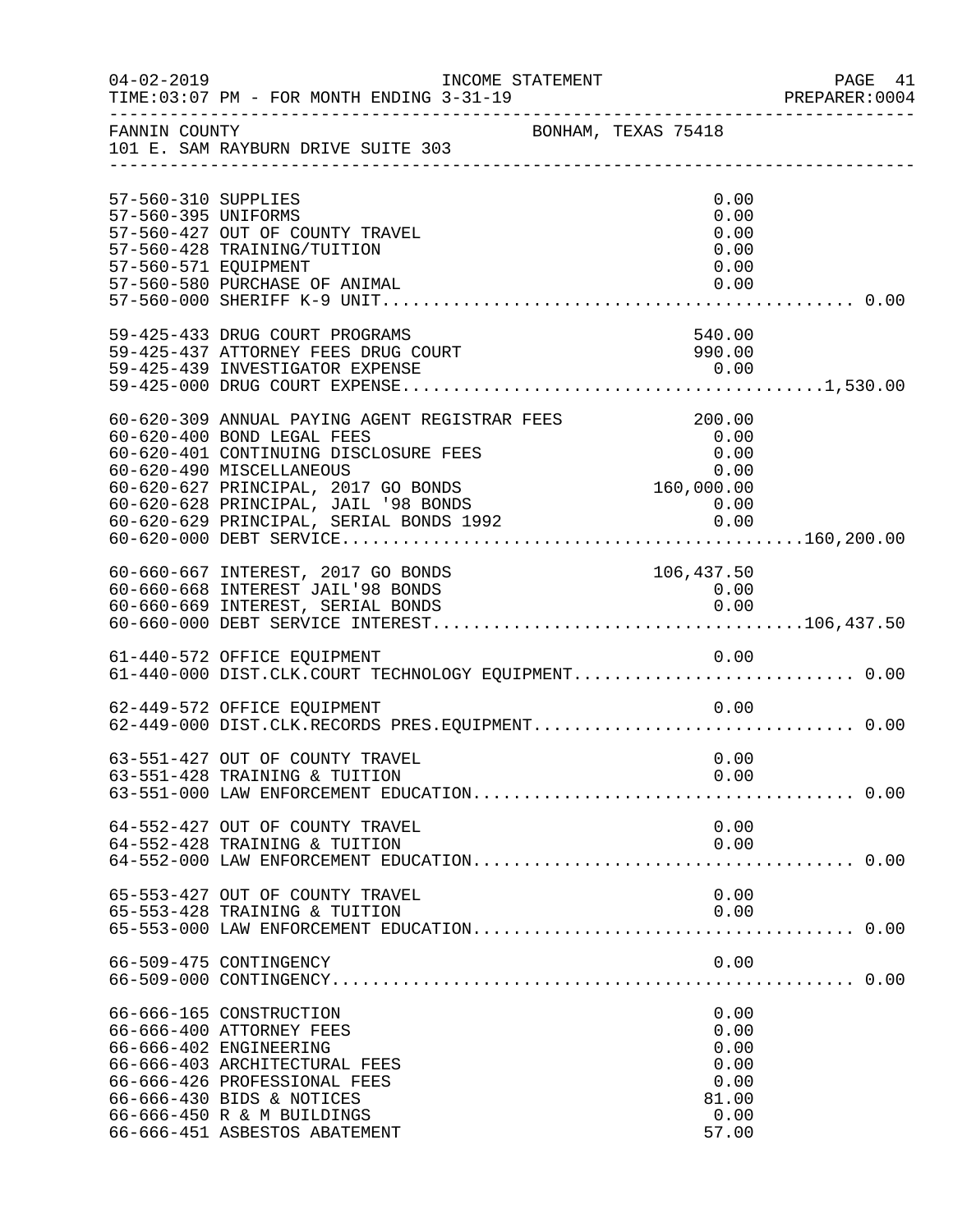| $04 - 02 - 2019$                            | TIME: 03:07 PM - FOR MONTH ENDING 3-31-19                                                                                                                                                                                                                                                                                        |                                                                                   | PAGE 42<br>PREPARER:0004 |
|---------------------------------------------|----------------------------------------------------------------------------------------------------------------------------------------------------------------------------------------------------------------------------------------------------------------------------------------------------------------------------------|-----------------------------------------------------------------------------------|--------------------------|
| FANNIN COUNTY                               | -----------------------------------<br>101 E. SAM RAYBURN DRIVE SUITE 303                                                                                                                                                                                                                                                        | BONHAM, TEXAS 75418                                                               |                          |
| 66-666-535 BUILDING                         | 66-666-453 IT DESIGN/SECURITY DESIGN<br>66-666-482 DEMOLITION<br>66-666-490 MISCELLANEOUS<br>66-666-574 TECHNOLOGY                                                                                                                                                                                                               | 15,736.00<br>0.00<br>0.00<br>0.00<br>0.00                                         |                          |
| 66-667-455 SECURITY                         | 66-667-165 CONSTRUCTION<br>66-667-400 ATTORNEY FEES<br>66-667-403 ARCHITECTURAL FEES<br>66-667-426 PROFESSIONAL FEES<br>66-667-430 BIDS & NOTICES<br>66-667-451 ASBESTOS & OTHER TESTING<br>66-667-453 IT DESIGN/SECURITY DESIGN<br>66-667-490 MISCELLANEOUS<br>0.00 0.00<br>66-667-000 COURTHOUSE CONSTRUCTION PHASE 230,589.87 | 13, 223.95<br>$0.00$<br>17,350.00<br>$17,350.06$<br>0.00<br>0.00<br>0.00<br>15.92 |                          |
|                                             | 67-560-428 TRAINING & TUITION                                                                                                                                                                                                                                                                                                    | 0.00                                                                              |                          |
|                                             |                                                                                                                                                                                                                                                                                                                                  |                                                                                   |                          |
| 68-668-535 BUILDING<br>68-668-695 SURVEYING | 68-668-165 CONSTRUCTION<br>68-668-400 ATTORNEY FEES<br>68-668-402 ENGINEERING<br>68-668-403 ARCHITECTURAL FEES<br>68-668-426 PROFESSIONAL FEES<br>68-668-430 BIDS & NOTICES<br>68-668-450 R & M BUILDINGS<br>68-668-490 MISCELLANEOUS<br>68-668-000 COURTHOUSE CONSTRUCTION PHASE 2 0.00                                         | 0.00<br>0.00<br>0.00<br>0.00<br>0.00<br>0.00<br>0.00<br>0.00<br>0.00<br>0.00      |                          |
|                                             | 70-622-399 CLAIM SETTLEMENTS<br>70-622-426 APPRAISAL FEES<br>70-622-429 RELOCATING UTILITIES<br>70-622-449 CONTRACT EXPENSES FOR FM87 R.O.W.                                                                                                                                                                                     | 0.00<br>0.00<br>0.00<br>0.00                                                      |                          |
|                                             | 70-629-500 RIGHT OF WAY PUR HWY #82<br>70-629-501 RIGHT OF WAY PURCHASE FM #87<br>70-629-502 RIGHT OF WAY PURCHASE HWY #121                                                                                                                                                                                                      | 0.00<br>0.00<br>0.00                                                              |                          |
| 71-475-108 SALARY                           | 71-475-201 SOCIAL SECURITY TAXES<br>71-475-202 GROUP HEALTH INSURANCE<br>71-475-203 RETIREMENT<br>71-475-204 WORKERS COMPENSATION<br>71-475-205 MEDICARE TAX<br>71-475-000 INVESTIGATOR CRIMES AGAINST WOMEN 0.00                                                                                                                | 0.00<br>0.00<br>0.00<br>0.00<br>0.00<br>0.00                                      |                          |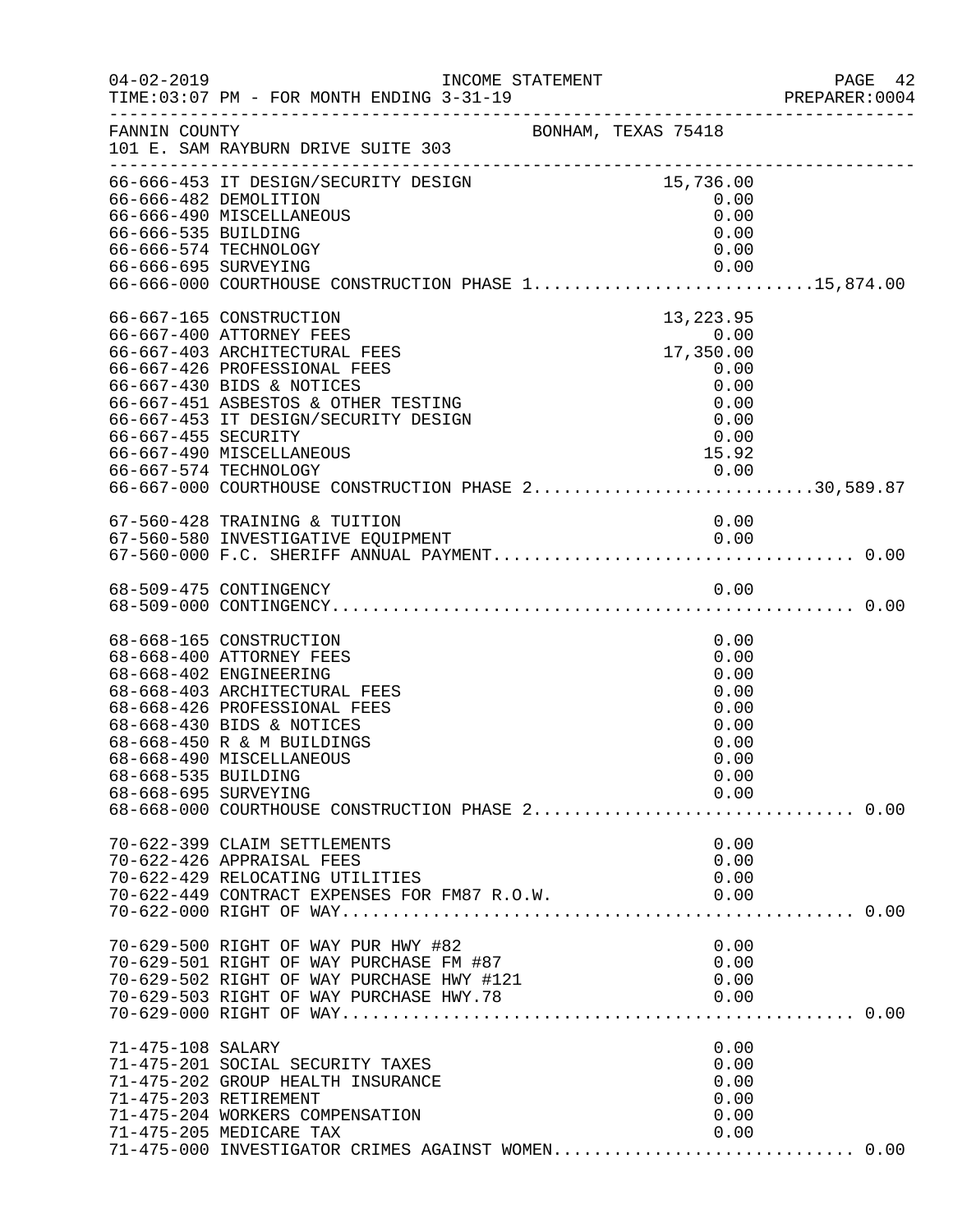| $04 - 02 - 2019$   | INCOME STATEMENT<br>TIME: 03:07 PM - FOR MONTH ENDING 3-31-19                                                                                                                                                                                                                                                                                                                                                                                                                                                                                                                                                                                                                                                                                                 |                                                                                                                                                                                      | PAGE 43<br>PREPARER: 0004 |
|--------------------|---------------------------------------------------------------------------------------------------------------------------------------------------------------------------------------------------------------------------------------------------------------------------------------------------------------------------------------------------------------------------------------------------------------------------------------------------------------------------------------------------------------------------------------------------------------------------------------------------------------------------------------------------------------------------------------------------------------------------------------------------------------|--------------------------------------------------------------------------------------------------------------------------------------------------------------------------------------|---------------------------|
| FANNIN COUNTY      | BONHAM, TEXAS 75418<br>101 E. SAM RAYBURN DRIVE SUITE 303                                                                                                                                                                                                                                                                                                                                                                                                                                                                                                                                                                                                                                                                                                     |                                                                                                                                                                                      |                           |
| 72-560-108 SALARY  | 72-560-201 SOCIAL SECURITY TAXES<br>72-560-202 GROUP HEALTH INSURANCE<br>72-560-203 RETIREMENT                                                                                                                                                                                                                                                                                                                                                                                                                                                                                                                                                                                                                                                                | 0.00<br>0.00<br>0.00<br>0.00                                                                                                                                                         |                           |
|                    | 72-560-204 WORKERS COMPENSATION<br>72-560-205 MEDICARE TAX<br>72-560-000 INVESTIGATOR CRIMES AGAINST CHILDRE 0.00                                                                                                                                                                                                                                                                                                                                                                                                                                                                                                                                                                                                                                             | 0.00<br>0.00                                                                                                                                                                         |                           |
|                    | 80-570-490 MISCELLANEOUS                                                                                                                                                                                                                                                                                                                                                                                                                                                                                                                                                                                                                                                                                                                                      | 0.00                                                                                                                                                                                 |                           |
|                    | 81-590-490 MISCELLANEOUS<br>81-590-576 LUCAS CHEST COMPRESSION SYSTEM<br>81-590-579 WEAPONS/TASERS                                                                                                                                                                                                                                                                                                                                                                                                                                                                                                                                                                                                                                                            | 0.00<br>0.00<br>0.00                                                                                                                                                                 |                           |
|                    | 82-623-341 R & B MAT. ROCK & GRAVEL<br>82-623-344 R & B MAT. ASPHALT/ROAD OIL<br>82-623-490 MISCELLANEOUS 0.00<br>82-623-000 ROAD & BRIDGE #3 LAKE ROAD EXPENSES 0.00                                                                                                                                                                                                                                                                                                                                                                                                                                                                                                                                                                                         | 0.00<br>0.00                                                                                                                                                                         |                           |
|                    | 83-624-341 R & B MAT. ROCK & GRAVEL<br>83-624-344 R & B MAT. ASPHALT/ROAD OIL<br>83-624-490 MISCELLANEOUS<br>83-624-571 PURCHASE OF MACH./EQUIP. 0.00<br>83-624-000 ROAD & BRIDGE #4 LAKE ROAD EXPENSES17,734.83                                                                                                                                                                                                                                                                                                                                                                                                                                                                                                                                              | 17,734.83<br>0.00<br>0.00                                                                                                                                                            |                           |
| 84-560-579 WEAPONS | 84-560-104 SALARIES DEPUTIES<br>84-560-201 SOCIAL SECURITY TAXES<br>84-560-202 GROUP HEALTH INSURANCE<br>84-560-203 RETIREMENT<br>84-560-204 WORKERS' COMPENSATION<br>84-560-205 MEDICARE TAX<br>84-560-206 UNEMPLOYMENT EXPENSE<br>84-560-250 EMPLOYEE PHYSICALS<br>84-560-320 WEAPONS SUPPLIES<br>84-560-321 PATROL SUPPLIES<br>84-560-395 UNIFORMS/OTHER<br>84-560-421 CELL PHONE<br>84-560-422 R & M RADIO<br>84-560-427 TRAVEL AND TRAINING<br>84-560-452 R & M EQUIPMENT<br>84-560-453 TYLER/CAD MAINTENANCE<br>84-560-454 R & M AUTO, BOATS, ATV<br>84-560-487 AUTO & OTHER EQUIPMENT INSURANCE<br>84-560-488 LAW ENFORCEMENT INSURANCE<br>84-560-573 EMERGENCY RADIO IMPROVEMENTS<br>84-560-574 TECHNOLOGY<br>84-560-575 PURCHASE AUTOS, BOATS, ATV'S | 0.00<br>0.00<br>0.00<br>0.00<br>0.00<br>0.00<br>0.00<br>0.00<br>0.00<br>0.00<br>0.00<br>0.00<br>0.00<br>0.00<br>0.00<br>0.00<br>0.00<br>0.00<br>0.00<br>0.00<br>0.00<br>0.00<br>0.00 |                           |
|                    |                                                                                                                                                                                                                                                                                                                                                                                                                                                                                                                                                                                                                                                                                                                                                               |                                                                                                                                                                                      |                           |
|                    | 87-575-310 OFFICE SUPP./MISC.                                                                                                                                                                                                                                                                                                                                                                                                                                                                                                                                                                                                                                                                                                                                 | 548.28                                                                                                                                                                               |                           |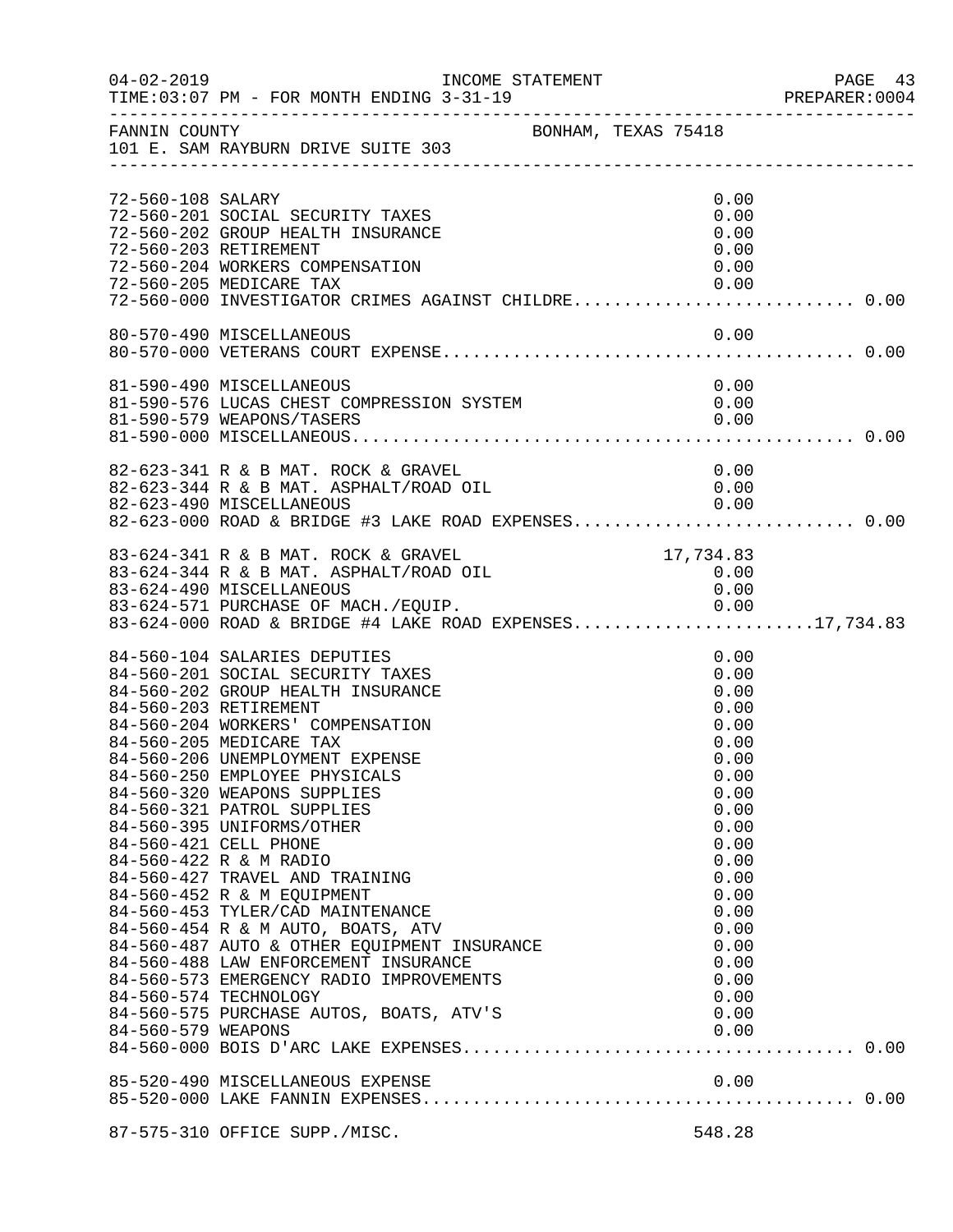| $04 - 02 - 2019$ | TIME: 03:07 PM - FOR MONTH ENDING 3-31-19<br>------------------------------------                                                                                                                                                          |                                                                         | PAGE 44<br>PREPARER:0004 |
|------------------|--------------------------------------------------------------------------------------------------------------------------------------------------------------------------------------------------------------------------------------------|-------------------------------------------------------------------------|--------------------------|
| FANNIN COUNTY    | BONHAM, TEXAS 75418<br>101 E. SAM RAYBURN DRIVE SUITE 303                                                                                                                                                                                  |                                                                         |                          |
|                  | 87-575-319 RESTITUTION                                                                                                                                                                                                                     | 623.50                                                                  |                          |
|                  |                                                                                                                                                                                                                                            | 200.00<br>0.00                                                          |                          |
|                  | 87-575-321 REIMBURSEMENT OF FEES FOR OTHER COU<br>87-575-321 REIMBURSEMENT OF FEES FOR OTHER COU<br>87-575-353 COMPUTER EXPENSE                                                                                                            | 0.00                                                                    |                          |
|                  |                                                                                                                                                                                                                                            |                                                                         |                          |
|                  |                                                                                                                                                                                                                                            |                                                                         |                          |
|                  |                                                                                                                                                                                                                                            |                                                                         |                          |
|                  | 88-645-409 DIABETIC SUPPLIES                                                                                                                                                                                                               | 0.00                                                                    |                          |
|                  | 88-645-410 CERT. REG. NURSE ANES.                                                                                                                                                                                                          | 0.00                                                                    |                          |
|                  | 88-645-411 PHYSICIAN, NON-EMERGENCY                                                                                                                                                                                                        | 0.00                                                                    |                          |
|                  | 88-645-412 PRESCRIPTIONS, DRUGS                                                                                                                                                                                                            | 0.00                                                                    |                          |
|                  | 88-645-413 HOSPITAL, INPATIENT                                                                                                                                                                                                             | 0.00                                                                    |                          |
|                  | 88-645-414 HOSPITAL, OUTPATIENT                                                                                                                                                                                                            | 0.00                                                                    |                          |
|                  | 88-645-415 LABORATORY/X-RAY                                                                                                                                                                                                                | 0.00                                                                    |                          |
|                  | 88-645-418 FED. QUALIFIED HEALTH CENTER                                                                                                                                                                                                    | 0.00                                                                    |                          |
|                  | 88-645-420 RURAL HEALTH CLINIC                                                                                                                                                                                                             | 0.00                                                                    |                          |
|                  |                                                                                                                                                                                                                                            |                                                                         |                          |
|                  |                                                                                                                                                                                                                                            |                                                                         |                          |
|                  |                                                                                                                                                                                                                                            |                                                                         |                          |
|                  |                                                                                                                                                                                                                                            |                                                                         |                          |
|                  | 89-581-416 STRUCTURAL FAMILY THERAPY 25,000.00<br>89-581-000 STRUCTURAL FAMILY THERAPY OOG25,000.00                                                                                                                                        |                                                                         |                          |
|                  | 89-588-103 SALARY COMM.CORR.OFFICERS                                                                                                                                                                                                       | 0.00                                                                    |                          |
|                  | 89-588-201 SOCIAL SECURITY TAX                                                                                                                                                                                                             | 0.00                                                                    |                          |
|                  | 89-588-202 GROUP HEALTH INSURANCE                                                                                                                                                                                                          | 0.00                                                                    |                          |
|                  | 89-588-203 RETIREMENT                                                                                                                                                                                                                      | 0.00                                                                    |                          |
|                  | 89-588-204 WORKERS COMPENSATION                                                                                                                                                                                                            | 0.00                                                                    |                          |
|                  | 89-588-205 MEDICARE TAX                                                                                                                                                                                                                    | 0.00                                                                    |                          |
|                  | 89-588-310 OFFICE SUPPLIES                                                                                                                                                                                                                 | 0.00                                                                    |                          |
|                  |                                                                                                                                                                                                                                            |                                                                         |                          |
|                  |                                                                                                                                                                                                                                            |                                                                         |                          |
|                  | 89-589-416 STRUCTURAL FAMILY THERAPY                                                                                                                                                                                                       | 12,500.00                                                               |                          |
|                  | 89-589-469 UNEXPENDED FUNDS<br>89-589-469 UNEXPENDED FUNDS 0.00<br>89-589-000 REGIONAL DIVERSIONS ALTERNATIVES12,500.00                                                                                                                    |                                                                         |                          |
|                  |                                                                                                                                                                                                                                            |                                                                         |                          |
|                  | 89-590-102 SALARY APPOINTED OFFICIAL<br>89-590-103 SALARY COMM.CORR.OFFICERS<br>89-590-201 SOCIAL SECURITY TAX<br>89-590-202 GROUP HEALTH INSURANCE<br>89-590-203 RETIREMENT<br>89-590-204 WORKERS COMPENSATION<br>89-590-205 MEDICARE TAX | 16,071.51                                                               |                          |
|                  |                                                                                                                                                                                                                                            | 19,208.02                                                               |                          |
|                  |                                                                                                                                                                                                                                            | 2,132.35                                                                |                          |
|                  |                                                                                                                                                                                                                                            | 7,893.72                                                                |                          |
|                  |                                                                                                                                                                                                                                            | 4,041.61                                                                |                          |
|                  |                                                                                                                                                                                                                                            | 279.38                                                                  |                          |
|                  | 89-590-205 MEDICARE TAX<br>89-590-205 MEDICARE TAX<br>89-590-310 OPERATING/TRAVEL EXPENSES 4,165.27<br>89-590-460 INTENDENTED FINDS                                                                                                        | 498.81                                                                  |                          |
|                  |                                                                                                                                                                                                                                            |                                                                         |                          |
|                  | 89-590-469 UNEXPENDED FUNDS<br>89-590-000 BASIC PROBATION SUPERVISION54,290.67                                                                                                                                                             |                                                                         |                          |
|                  |                                                                                                                                                                                                                                            |                                                                         |                          |
|                  | 89-591-102 SALARY APPOINTED OFFICIAL                                                                                                                                                                                                       |                                                                         |                          |
|                  | 89-591-103 SALARY COMM.CORR.OFFICERS                                                                                                                                                                                                       | AL<br>RS<br>15, 338.57<br>1, 703.21<br>6, 305.04<br>3, 228.03<br>223.10 |                          |
|                  | 89-591-201 SOCIAL SECURITY TAX                                                                                                                                                                                                             |                                                                         |                          |
|                  | 89-591-202 GROUP HEALTH INSURANCE                                                                                                                                                                                                          |                                                                         |                          |
|                  | 89-591-203 RETIREMENT                                                                                                                                                                                                                      |                                                                         |                          |
|                  | 89-591-204 WORKERS COMPENSATION                                                                                                                                                                                                            | 223.10                                                                  |                          |
|                  | 89-591-205 MEDICARE TAX                                                                                                                                                                                                                    | 398.42                                                                  |                          |
|                  | 89-591-469 UNEXPENDED FUNDS                                                                                                                                                                                                                | 0.00                                                                    |                          |
|                  |                                                                                                                                                                                                                                            |                                                                         |                          |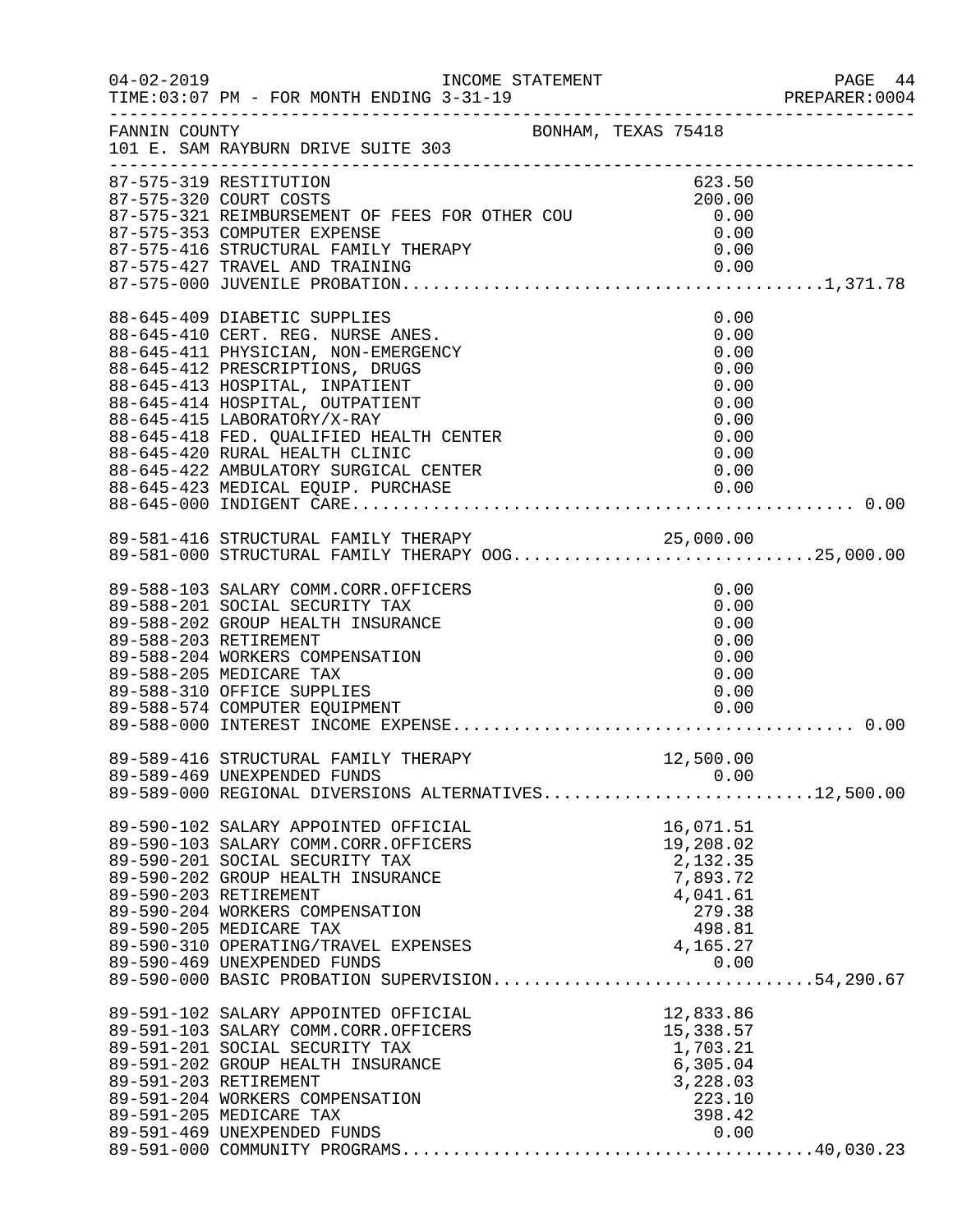|                      |                                                                                                                                                                                                                                                                                                                                                                                                                                                                                                                                                                                                                |  |                                                                                                                                                                  | PREPARER: 0004 |
|----------------------|----------------------------------------------------------------------------------------------------------------------------------------------------------------------------------------------------------------------------------------------------------------------------------------------------------------------------------------------------------------------------------------------------------------------------------------------------------------------------------------------------------------------------------------------------------------------------------------------------------------|--|------------------------------------------------------------------------------------------------------------------------------------------------------------------|----------------|
|                      | FANNIN COUNTY<br>101 E. SAM RAYBURN DRIVE SUITE 303                                                                                                                                                                                                                                                                                                                                                                                                                                                                                                                                                            |  |                                                                                                                                                                  |                |
| 89-592-408 DETENTION | 89-592-102 SALARY APPOINTED OFFICIAL<br>89-592-103 SALARY COMM.CORR.OFFICERS<br>89-592-201 SOCIAL SECURITY TAX<br>89-592-202 GROUP HEALTH INSURANCE<br>89-592-203 RETIREMENT<br>89-592-204 WORKERS COMPENSATION<br>89-592-205 MEDICARE TAX<br>89-592-469 UNEXPENDED FUNDS<br>89-592-000 PRE/POST ADJUDICATION FACILITIES4,083.54                                                                                                                                                                                                                                                                               |  | 1,308.84<br>1,564.29<br>173.83<br>643.68<br>329.52<br>22.75<br>40.63<br>0.00                                                                                     |                |
|                      | 89-593-102 SALARY APPOINTED OFFICIAL<br>89-593-103 SALARY COMM.CORR.OFFICERS<br>89-593-201 SOCIAL SECURITY TAX<br>89-593-202 GROUP HEALTH INSURANCE<br>89-593-203 RETIREMENT<br>89-593-204 WORKERS COMPENSATION<br>89-593-205 MEDICARE TAX                                                                                                                                                                                                                                                                                                                                                                     |  | 1,593.41<br>1,904.50<br>211.71<br>783.00<br>400.98<br>27.70<br>49.48<br>49.48                                                                                    |                |
|                      | 89-594-102 SALARY APPOINTED OFFICIAL<br>89-594-103 SALARY COMM.CORR.OFFICERS<br>89-594-201 SOCIAL SECURITY TAX<br>89-594-202 GROUP HEALTH INSURANCE<br>89-594-203 RETIREMENT<br>89-594-204 WORKERS COMPENSATION<br>89-594-205 MEDICARE TAX<br>89-594-413 PSYCHOLOGICAL<br>89-594-414 COUNSELING                                                                                                                                                                                                                                                                                                                |  | $836.94$<br>$1,000.35$<br>$\begin{array}{r} 111.48 \\ 411.48 \\ 210.60 \\ 14.55 \\ 26.04 \\ \end{array}$<br>1,075.00<br>4,025.00                                 |                |
|                      | 89-994-415 RESIDENTIAL PLACEMENT<br>89-994-488 LAW ENFORCEMENT INSURANCE<br>89-994-000 LOCAL FUNDS CARRIED FORWARD13,607.30                                                                                                                                                                                                                                                                                                                                                                                                                                                                                    |  | 12,884.30                                                                                                                                                        |                |
|                      | 89-995-102 SALARY APPOINTED OFFICIAL<br>89-995-103 SALARY COMM.CORR.OFFICERS<br>89-995-105 OFFICE MANAGER<br>89-995-201 SOCIAL SECURITY TAX<br>89-995-202 GROUP HEALTH INSURANCE<br>89-995-203 RETIREMENT<br>89-995-204 WORKERS COMPENSATION<br>89-995-205 MEDICARE TAX<br>89-995-401 AUDIT EXPENSE<br>89-995-405 DETENTION OPERATING COST FY19<br>89-995-406 DETENTION OPERATING COST FY18<br>89-995-407 DETENTION OPERATING COST FY17<br>89-995-414 COUNSELING<br>89-995-415 RESIDENTIAL PLACEMENT<br>89-995-416 STRUCTURAL FAMILY THERAPY<br>89-995-427 TRAVEL AND TRAINING<br>89-995-453 COMPUTER SOFTWARE |  | 2,391.35<br>2,858.05<br>0.00<br>317.57<br>1,175.76<br>601.89<br>41.57<br>74.22<br>0.00<br>53,793.46<br>0.00<br>0.00<br>0.00<br>10,000.00<br>0.00<br>0.00<br>0.00 |                |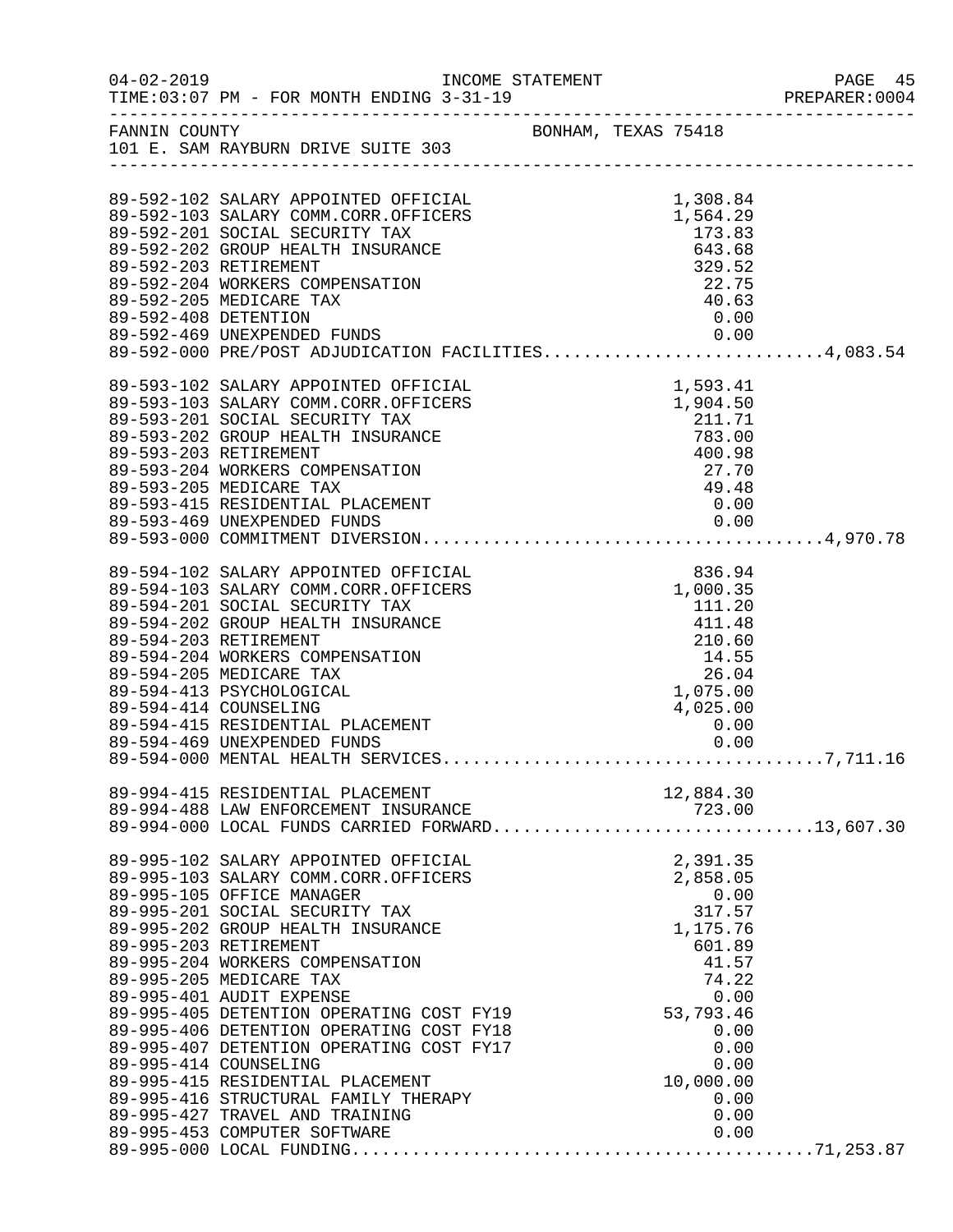|                                                                                              | 04-02-2019   INCOME STATEMENT   PAGE   46<br>TIME:03:07 PM - FOR MONTH ENDING   3-31-19   PREPARER:0004 | PAGE 46 |
|----------------------------------------------------------------------------------------------|---------------------------------------------------------------------------------------------------------|---------|
| FANNIN COUNTY<br>101 E. SAM RAYBURN DRIVE SUITE 303                                          | BONHAM, TEXAS 75418                                                                                     |         |
| 92-700-310 OFFICE SUPPLIES<br>92-700-430 BIDS AND NOTICES<br>92-700-484 APPRAISALS           | 0.00<br>0.00<br>0.00                                                                                    |         |
| 93-909-414 GRANT ADMINISTRATION<br>93-909-415 CONSTRUCTION EXPENSE<br>93-909-416 ENGINEERING | 0.00<br>0.00<br>0.00                                                                                    |         |
|                                                                                              |                                                                                                         |         |
|                                                                                              |                                                                                                         |         |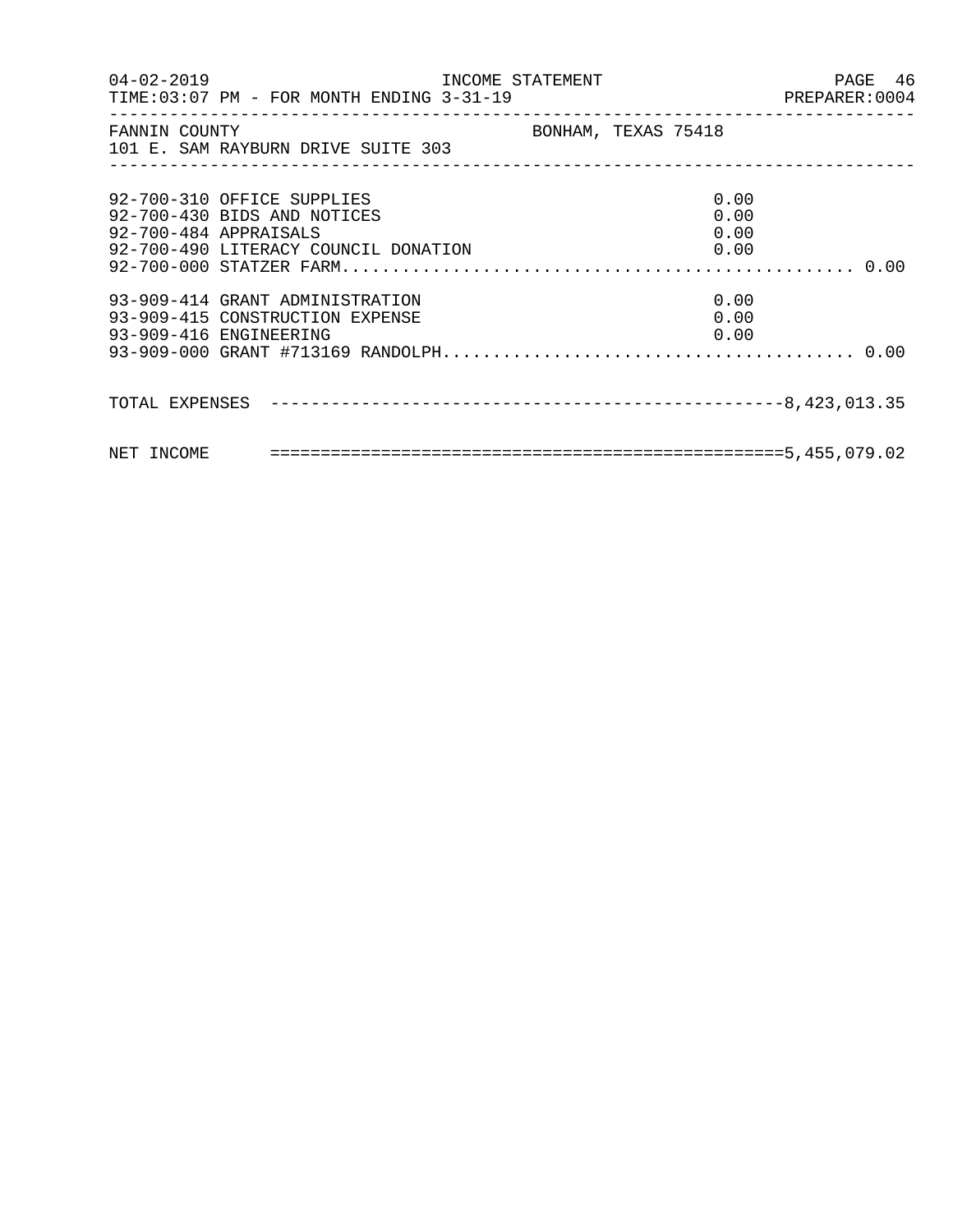| $04 - 02 - 2019$    | BALANCE SHEET<br>TIME: 03:07 PM - FOR MONTH ENDING 3-31-19                                                                                                                                                                                                            |                                                                                                        | PAGE 1<br>PREPARER:0004 |
|---------------------|-----------------------------------------------------------------------------------------------------------------------------------------------------------------------------------------------------------------------------------------------------------------------|--------------------------------------------------------------------------------------------------------|-------------------------|
| FANNIN COUNTY       | 101 E. SAM RAYBURN DRIVE SUITE 303                                                                                                                                                                                                                                    | BONHAM, TEXAS 75418                                                                                    |                         |
|                     | ***** ASSETS *****                                                                                                                                                                                                                                                    |                                                                                                        |                         |
| 10-100-100 PAYROLL  |                                                                                                                                                                                                                                                                       | 101.04                                                                                                 |                         |
|                     | 10-103-100 GENERAL-COMBINED FUNDS CHECKING 3, 143, 298.96<br>10-103-110 BUSINESS MONEY FUND ACCOUNT 2,001,060.27                                                                                                                                                      |                                                                                                        |                         |
|                     |                                                                                                                                                                                                                                                                       |                                                                                                        |                         |
|                     | 10-105-003 COUNTY CLERK CHANGE FUND<br>10-105-075 CO.ATTORNEY CHANGE FUND<br>10-105-115 JURY CASH ON HAND<br>10-105-450 DISTRICT CLK.CHANGE FUND<br>10-105-455 JP#1 CASH ON HAND<br>10-105-457 JP#3 CASH ON HAND                                                      | 100.00<br>0.00<br>1,000.00<br>50.00<br>100.00<br>100.00                                                |                         |
|                     | 10-120-305 FINES RECEIVABLE<br>10-120-306 ALLOWANCE FOR UNCOLLECTIBLES<br>10-120-307 ALOWANCE FOR UNCOLLECTIBLES HOSPITA<br>10-120-311 TAXES RECEIVABLE<br>10-120-312 DUE FROM OTHER GOVERNMENTS<br>10-120-313 DUE FROM OTHER FUNDS<br>10-120-314 ACCOUNTS RECEIVABLE | 6,362,503.45<br>1,820,597.35-<br>$100,000.00 -$<br>583,348.03<br>146,204.07<br>61,365.99<br>148,570.00 |                         |
|                     | 10-133-089 DUE FROM T.J.P.C.                                                                                                                                                                                                                                          | 0.00                                                                                                   |                         |
| 10-513-162 BUILDING |                                                                                                                                                                                                                                                                       | 0.00                                                                                                   |                         |
|                     | 10-999-100 A/P CLEARING ACCOUNT                                                                                                                                                                                                                                       | 0.00                                                                                                   |                         |
| 11-100-100 PAYROLL  |                                                                                                                                                                                                                                                                       | 0.00                                                                                                   |                         |
|                     | 11-102-100 A/P CLEARING                                                                                                                                                                                                                                               | 0.00                                                                                                   |                         |
|                     | 11-103-100 C.H. SECURITY-COMBINED FUNDS CKING 104,328.10                                                                                                                                                                                                              |                                                                                                        |                         |
|                     | 11-120-313 DUE FROM OTHER FUNDS                                                                                                                                                                                                                                       | 1,125.43                                                                                               |                         |
|                     | 12-102-100 A/P CLEARING                                                                                                                                                                                                                                               | 0.00                                                                                                   |                         |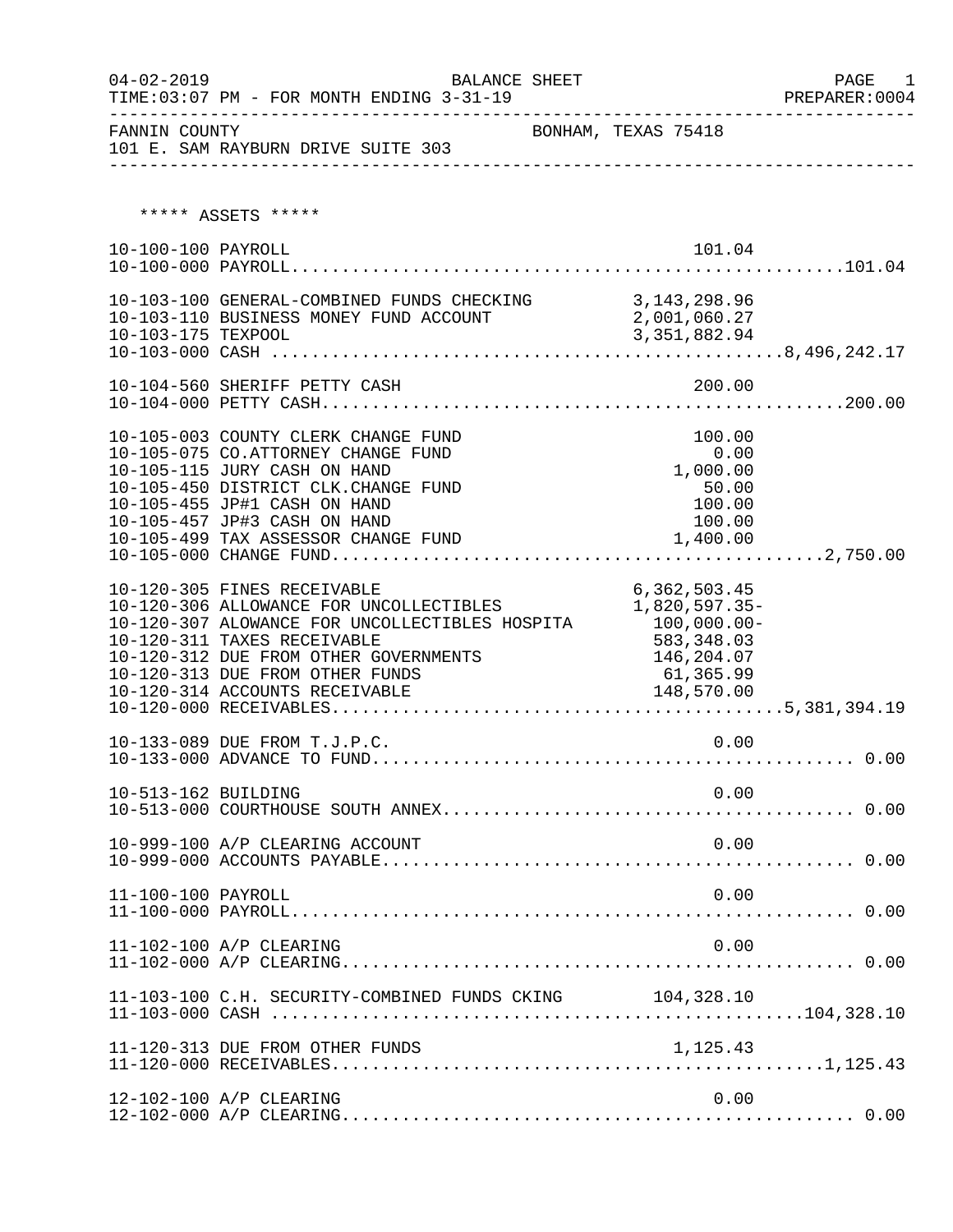| $04 - 02 - 2019$   | BALANCE SHEET<br>TIME: 03:07 PM - FOR MONTH ENDING 3-31-19 |                     | PAGE 2<br>PREPARER: 0004 |
|--------------------|------------------------------------------------------------|---------------------|--------------------------|
| FANNIN COUNTY      | 101 E. SAM RAYBURN DRIVE SUITE 303                         | BONHAM, TEXAS 75418 |                          |
|                    | 12-103-100 CO.CLK.VITAL STAT.-COMB.FUNDS CKING 3,953.41    |                     |                          |
|                    | 12-120-313 DUE FROM OTHER FUNDS                            | 84.00               |                          |
|                    | 13-102-100 A/P CLEARING                                    | 0.00                |                          |
|                    | 13-103-113 SURETY BAIL BOND FEE                            | 5,040.00            |                          |
|                    | 14-102-100 A/P CLEARING                                    | 0.00                |                          |
|                    | 14-103-100 JUST.CT.BLDG.SEC.-COMB.FUNDS CKING 17,326.15    |                     |                          |
|                    | 14-120-313 DUE FROM OTHER FUNDS                            | 66.77               |                          |
|                    | 16-102-100 A/P CLEARING                                    | 0.00                |                          |
|                    | 16-103-100 CO.JUDGE EXCESS SUPP.-COMB.FUND CK 17,624.67    |                     |                          |
|                    | 17-102-100 A/P CLEARING                                    | 0.00                |                          |
|                    | 17-103-100 PROB.JUDGES ED.-COMB. FUNDS CKING 4,812.50      |                     |                          |
|                    | 17-120-313 DUE FROM OTHER FUNDS                            | 25.00               |                          |
| 18-100-100 PAYROLL |                                                            | 0.00                |                          |
|                    | 18-102-100 A/P CLEARING                                    | 0.00                |                          |
|                    | 18-103-100 CO.CLK.REC.MNGMT.-COMB.FUNDS CKING              | 56,887.71           |                          |
|                    | 18-120-313 DUE FROM OTHER FUNDS                            | 6,194.83            |                          |
| 19-100-100 PAYROLL |                                                            | 0.00                |                          |
|                    | 19-102-100 A/P CLEARING                                    | 0.00                |                          |
|                    | 19-103-100 DIST.CLK.REC.MNGMT-COMB.FUNDS CKING 12,291.38   |                     |                          |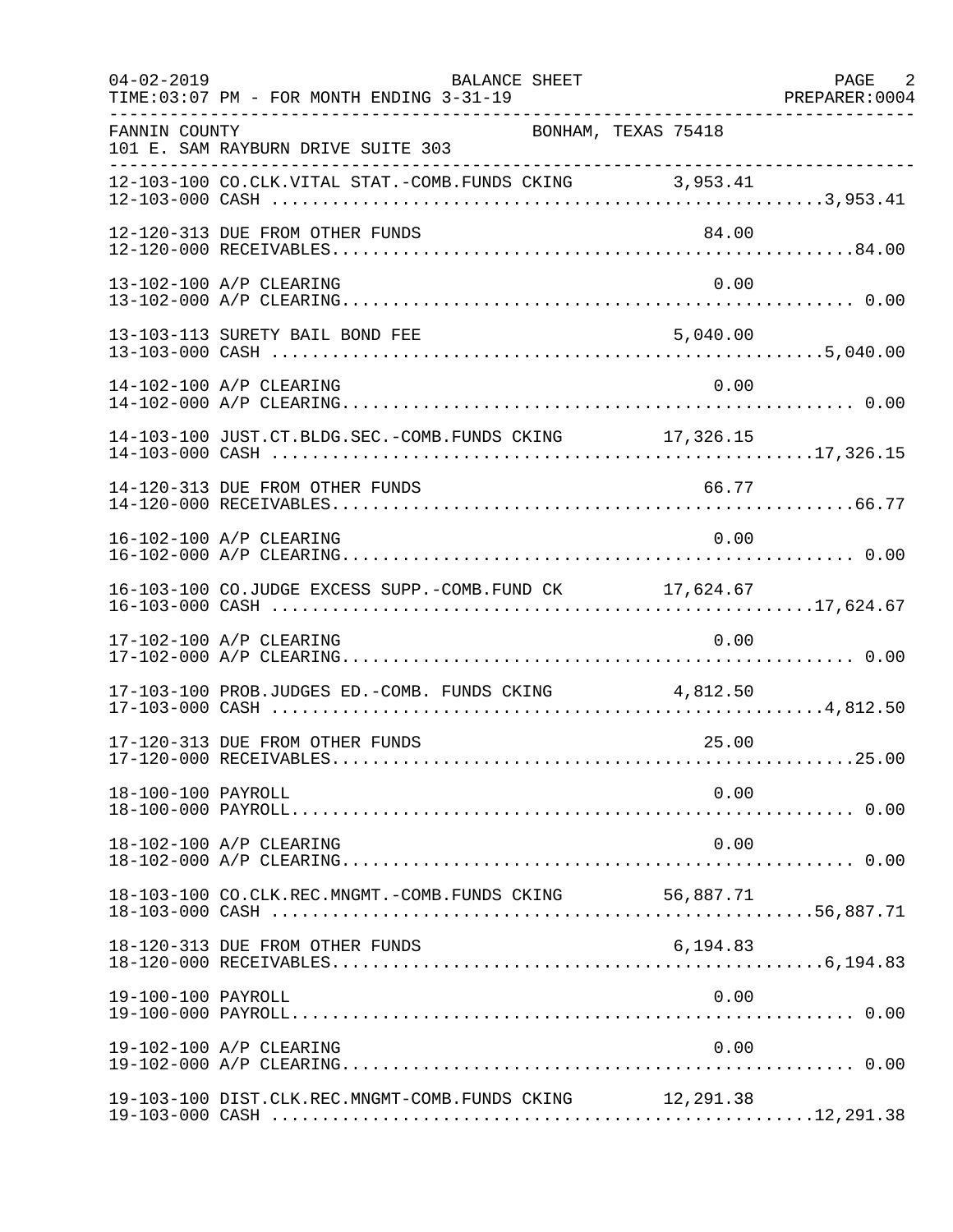| $04 - 02 - 2019$                       | BALANCE SHEET<br>TIME: 03:07 PM - FOR MONTH ENDING 3-31-19<br>. _ _ _ _ _ _ _ _ _ _ _ _ _ _ _ _ _                                     |                                                | PAGE 3<br>PREPARER: 0004 |
|----------------------------------------|---------------------------------------------------------------------------------------------------------------------------------------|------------------------------------------------|--------------------------|
| FANNIN COUNTY                          | BONHAM, TEXAS 75418<br>101 E. SAM RAYBURN DRIVE SUITE 303                                                                             |                                                |                          |
|                                        | 19-120-313 DUE FROM OTHER FUNDS                                                                                                       | 186.65                                         |                          |
| 20-100-100 PAYROLL                     |                                                                                                                                       | 0.00                                           |                          |
|                                        | 20-102-100 A/P CLEARING                                                                                                               | 0.00                                           |                          |
|                                        | 20-103-100 CO.OFF.REC.MNGMT-COMB. FUNDS CKING 46,271.99                                                                               |                                                |                          |
|                                        |                                                                                                                                       |                                                |                          |
| 21-100-100 PAYROLL                     |                                                                                                                                       | 0.00                                           |                          |
|                                        | 21-102-100 A/P CLEARING                                                                                                               | 0.00                                           |                          |
| 21-103-175 TEXPOOL                     | 21-103-100 R&B#1-COMBINED FUNDS CHECKING                                                                                              | 301,665.88<br>17,919.01                        |                          |
|                                        | 21-120-311 TAXES RECEIVABLE<br>21-120-312 DUE FROM OTHER GOVERNMENTS<br>21-120-313 DUE FROM OTHER FUNDS<br>21-120-315 INVENTORY ASSET | 31,539.44<br>8,402.82<br>3,155.88<br>9,596.02  |                          |
| 21-621-500 LAND<br>21-621-535 BUILDING | 21-621-599 CAPITAL OUTLAY                                                                                                             | 0.00<br>0.00                                   | 0.00<br>0.00             |
| 22-100-100 PAYROLL                     |                                                                                                                                       | 0.00                                           |                          |
|                                        | 22-102-100 A/P CLEARING                                                                                                               | 0.00                                           |                          |
| 22-103-175 TEXPOOL                     | 22-103-100 R&B#2- COMBINED FUNDS CHECKING                                                                                             | 463,049.12<br>256,284.98                       |                          |
|                                        | 22-120-311 TAXES RECEIVABLE<br>22-120-312 DUE FROM OTHER GOVERNMENT<br>22-120-313 DUE FROM OTHER FUNDS<br>22-120-315 INVENTORY ASSET  | 35,406.18<br>9,319.86<br>3,676.18<br>43,974.52 |                          |
| 22-622-500 LAND<br>22-622-535 BUILDING | 22-622-575 LAND/BUILDING<br>22-622-599 CAPITAL OUTLAY                                                                                 | 0.00<br>0.00<br>0.00                           | 0.00                     |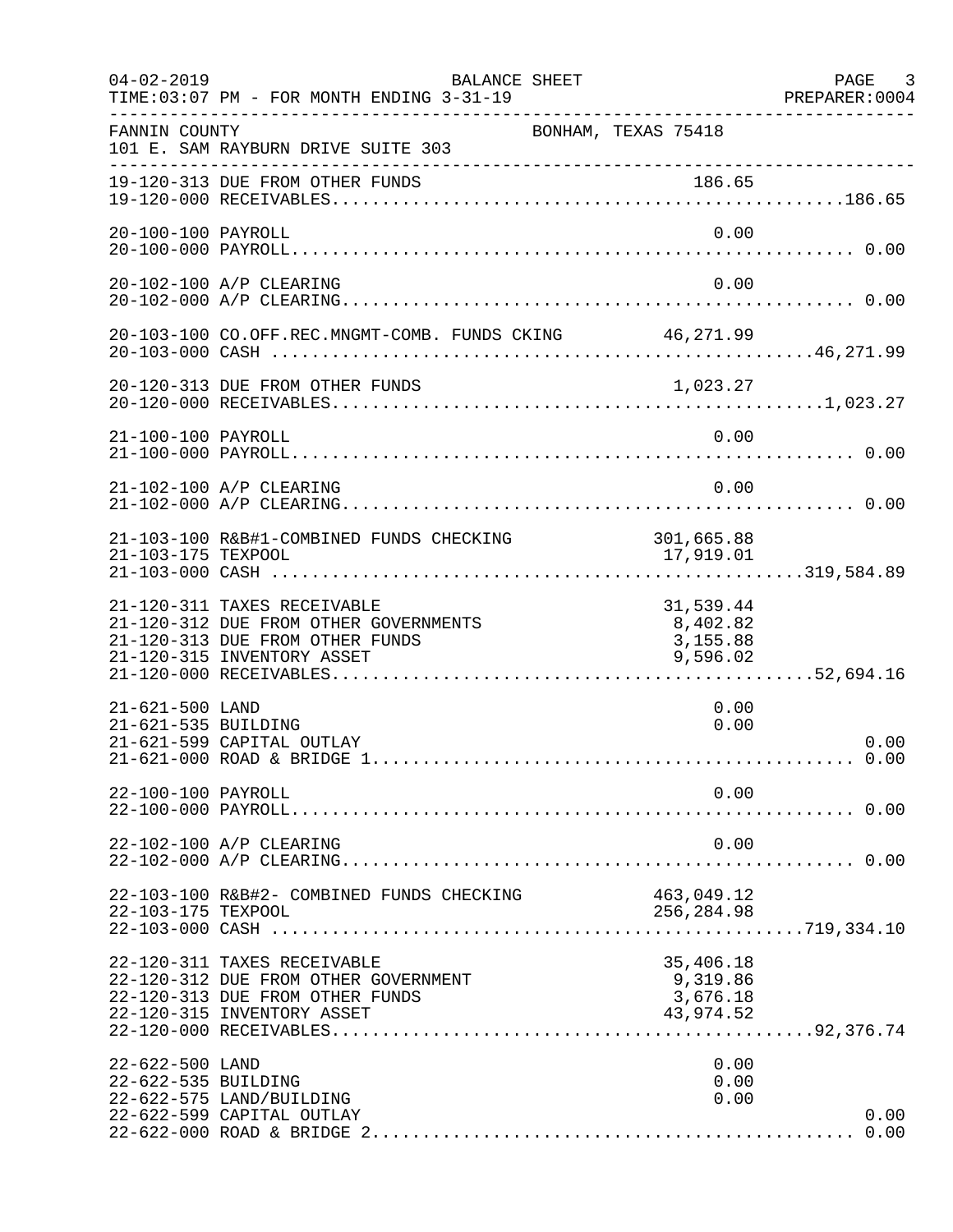| $04 - 02 - 2019$                       | BALANCE SHEET<br>TIME: 03:07 PM - FOR MONTH ENDING 3-31-19                                              |                                                 | PAGE 4<br>PREPARER:0004 |
|----------------------------------------|---------------------------------------------------------------------------------------------------------|-------------------------------------------------|-------------------------|
| FANNIN COUNTY                          | 101 E. SAM RAYBURN DRIVE SUITE 303                                                                      | BONHAM, TEXAS 75418                             |                         |
| 23-100-100 PAYROLL                     |                                                                                                         |                                                 | 0.00                    |
|                                        | 23-102-100 A/P CLEARING                                                                                 |                                                 | 0.00                    |
|                                        |                                                                                                         |                                                 |                         |
| 23-120-315 INVENTORY                   | 23-120-311 TAXES RECEIVABLE<br>23-120-312 DUE FROM OTHER GOVERNMENTS<br>23-120-313 DUE FROM OTHER FUNDS | 53,118.05<br>14,682.25<br>5,514.25<br>66,704.86 |                         |
| 23-623-500 LAND<br>23-623-535 BUILDING | 23-623-599 CAPITAL OUTLAY                                                                               |                                                 | 0.00<br>0.00<br>0.00    |
| 24-100-100 PAYROLL                     |                                                                                                         |                                                 | 0.00                    |
|                                        | 24-102-100 A/P CLEARING                                                                                 |                                                 | 0.00                    |
| 24-103-175 TEXPOOL                     | 24-103-100 R&B#4- COMBINED FUNDS CHECKING                                                               | 197,466.58<br>305,049.92                        |                         |
| 24-120-315 INVENTORY                   | 24-120-311 TAXES RECEIVABLE<br>24-120-312 DUE FROM OTHER GOVERNMENTS<br>24-120-313 DUE FROM OTHER FUNDS | 29,512.36<br>8,357.46<br>3,138.83<br>6,887.10   |                         |
| 24-624-500 LAND<br>24-624-535 BUILDING | 24-624-599 CAPITAL OUTLAY                                                                               |                                                 | 0.00<br>0.00<br>0.00    |
|                                        | 25-103-100 BEES-COMBINED FUNDS CHECKING                                                                 | 2,177.67                                        |                         |
|                                        | 26-102-100 A/P CLEARING                                                                                 |                                                 | 0.00                    |
|                                        | 26-103-100 J.P.#1 JUST.CT.TECH-COMB.FUND CKING 47,673.56                                                |                                                 |                         |
|                                        | 26-120-313 DUE FROM OTHER FUNDS                                                                         | 148.95                                          |                         |
|                                        | 27-102-100 A/P CLEARING                                                                                 |                                                 | 0.00                    |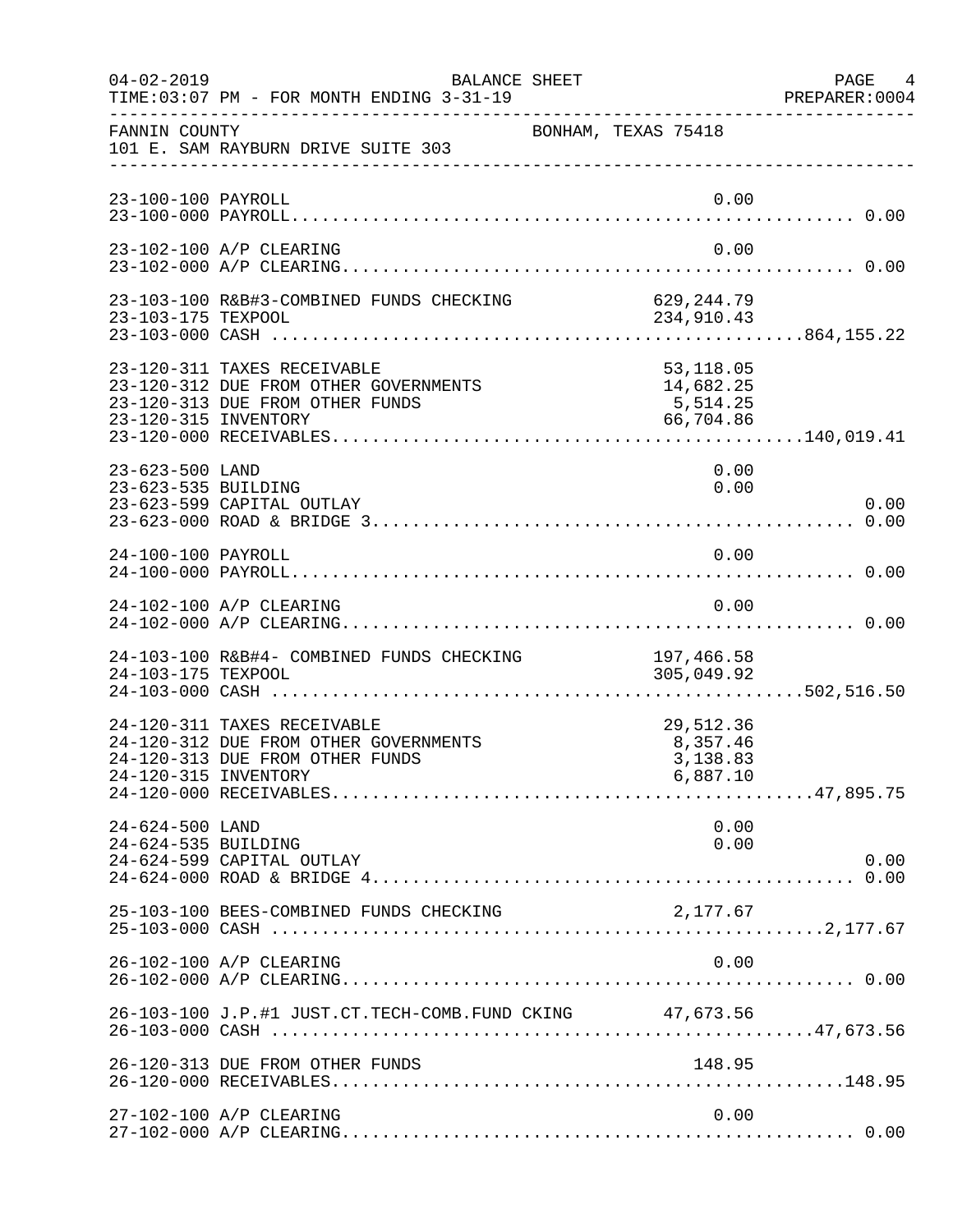| $04 - 02 - 2019$   | <b>BALANCE SHEET</b><br>TIME: 03:07 PM - FOR MONTH ENDING 3-31-19                                      |                          | PAGE<br>5<br>PREPARER: 0004 |
|--------------------|--------------------------------------------------------------------------------------------------------|--------------------------|-----------------------------|
| FANNIN COUNTY      | BONHAM, TEXAS 75418<br>101 E. SAM RAYBURN DRIVE SUITE 303                                              |                          |                             |
|                    | 27-103-100 J.P.#2 JUST.CT.TECH-COMB.FUND CKING 10,169.69                                               |                          |                             |
|                    | 27-120-313 DUE FROM OTHER FUNDS                                                                        | 27.99                    |                             |
|                    | 28-102-100 A/P CLEARING                                                                                | 0.00                     |                             |
|                    | 28-103-100 J.P.#3 JUST.CT.TECH-COMB.FUND CKING 5,427.69                                                |                          |                             |
|                    | 28-120-313 DUE FROM OTHER FUNDS                                                                        | 90.09                    |                             |
|                    | 30-103-100 SHERIFF WORK RELEASE-COMB FUND CKIN 983.14                                                  |                          |                             |
| 31-103-175 TEXPOOL | 31-103-100 COURTHOUSE RESTORATION-COMB. FUND 47,817.92-                                                | 0.00                     |                             |
|                    | 33-102-100 A/P CLEARING                                                                                | 0.00                     |                             |
|                    | 33-103-100 BAIL BONDSMAN APP.-COMB FUND CKING 8,596.74<br>33-103-000 BAIL BONDSMAN AP.FEE CASH8,596.74 |                          |                             |
| 34-100-100 PAYROLL |                                                                                                        | 0.00                     |                             |
|                    | 34-103-100 DISTRICT CT.REC.ARCHIVE COMB.FUND C 29,517.36                                               |                          |                             |
|                    | 34-120-313 DUE FROM OTHER FUNDS                                                                        | 331.18                   |                             |
|                    | 35-103-100 LAW LIBRARY-COMBINED FUND CHECKING 163,705.15                                               |                          |                             |
|                    | 35-120-313 DUE FROM OTHER FUNDS                                                                        | 1,049.55                 |                             |
| 36-100-100 PAYROLL |                                                                                                        | 0.00                     |                             |
|                    | 36-102-100 A/P CLEARING                                                                                | 0.00                     |                             |
|                    | 36-103-136 D. A. FEE CASH ACCT.                                                                        | $12,107.21$<br>15,533.53 |                             |
|                    | 36-999-100 A/P CLEARING ACCOUNT                                                                        | 0.00                     |                             |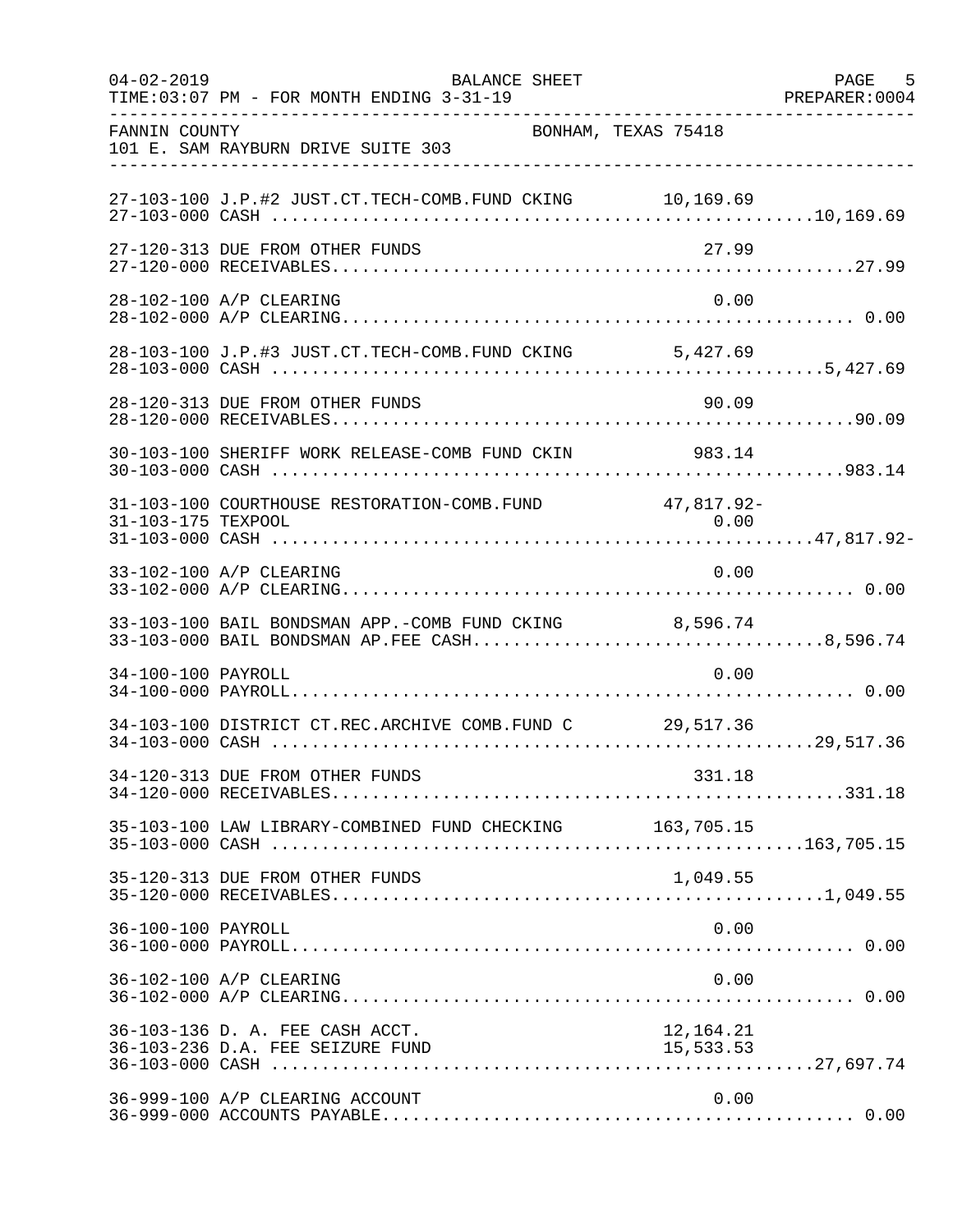| $04 - 02 - 2019$   | BALANCE SHEET                                                                               |           | PAGE 6 |
|--------------------|---------------------------------------------------------------------------------------------|-----------|--------|
| FANNIN COUNTY      | BONHAM, TEXAS 75418<br>101 E. SAM RAYBURN DRIVE SUITE 303                                   |           |        |
|                    |                                                                                             |           |        |
|                    | 38-102-100 A/P CLEARING                                                                     | 0.00      |        |
|                    |                                                                                             |           |        |
|                    | 39-102-100 A/P CLEARING                                                                     | 0.00      |        |
|                    | 39-103-100 IHC B.R. COOPER-COMB. FUND CHECKING 14, 347.04<br>39-103-175 B.R. COOPER-TEXPOOL | 6, 261.26 |        |
|                    | 40-103-100 NAACHO-COMBINED FUND CKING                                                       | 1,830.67  |        |
|                    | 41-102-100 A/P CLEARING                                                                     | 0.00      |        |
|                    | 41-103-100 CITIZEN CORPS(CERT)-COMB. FUND CKING 450.00                                      |           |        |
|                    | 41-120-312 DUE FROM OTHER GOVERNMENTS                                                       | 0.00      |        |
|                    | 42-103-100 HAZARD MITIGATION-COMB. FUND CKING. 428.64-                                      |           |        |
|                    | 44-102-100 A/P CLEARING                                                                     | 0.00      |        |
|                    | 44-103-100 HOMELAND SECURITY-COMB.FUND CHKING 0.00                                          |           |        |
|                    | 44-120-312 DUE FROM OTHER GOVERNMENT                                                        | 0.00      |        |
| 45-100-100 PAYROLL |                                                                                             | 0.00      |        |
|                    | 45-103-100 CHAPTER 19-COMBINED FUNDS CHECKING 1,911.98-                                     |           |        |
|                    | 45-120-312 DUE FROM OTHER GOVERNMENT                                                        | 0.00      |        |
|                    | 46-103-100 SAFE ROOM REIMB. PROG. - COMB. FUNDS 6,765.66                                    |           |        |
|                    | 46-120-312 DUE FROM OTHER GOVERNMENTS                                                       | 0.00      |        |
|                    | 48-103-100 ELECTION EQUIP. FUND-COMBINED FUNDS 30,786.13                                    |           |        |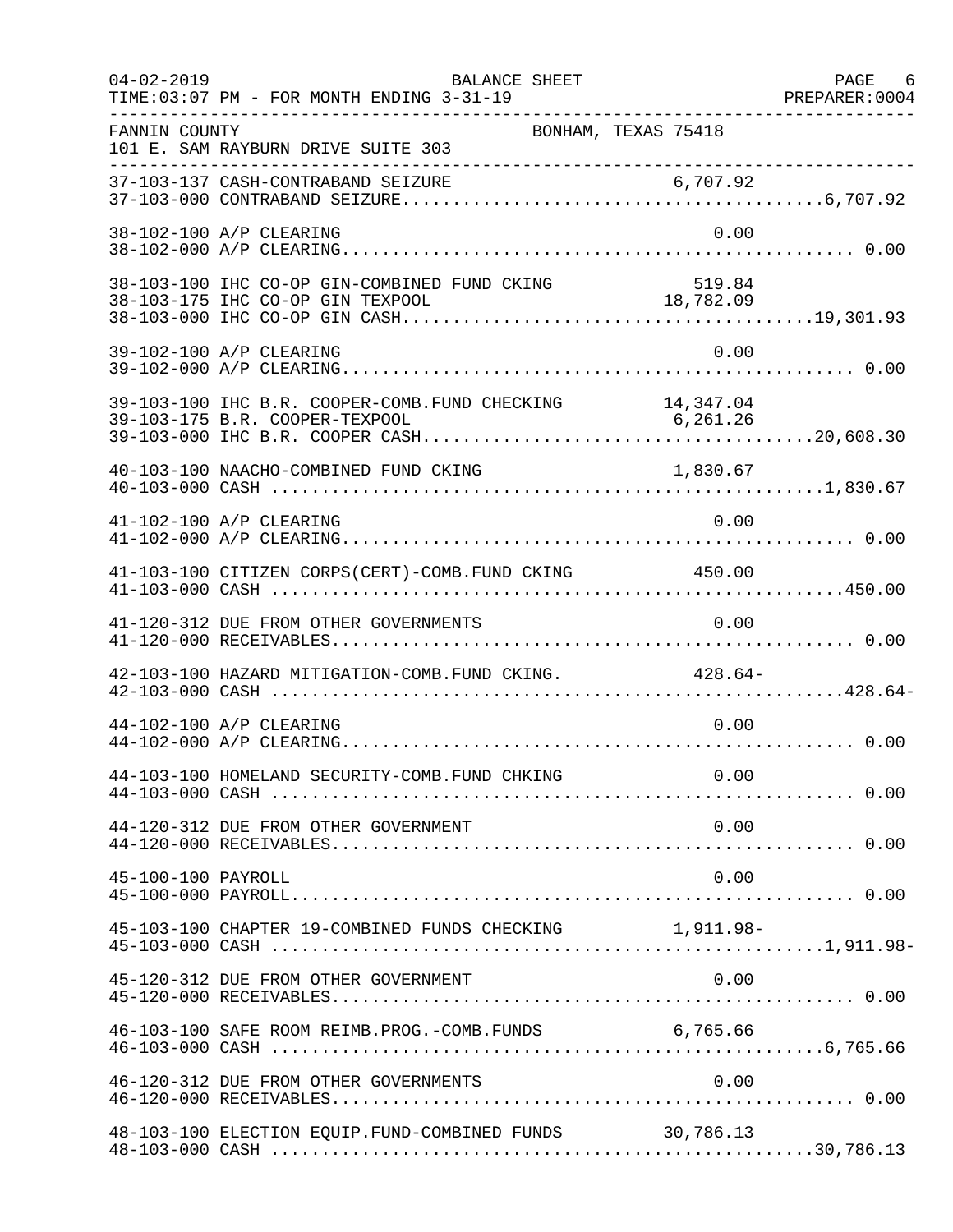| $04 - 02 - 2019$   | <b>BALANCE SHEET</b><br>TIME: 03:07 PM - FOR MONTH ENDING 3-31-19 |                     | PAGE 7 |
|--------------------|-------------------------------------------------------------------|---------------------|--------|
| FANNIN COUNTY      | 101 E. SAM RAYBURN DRIVE SUITE 303                                | BONHAM, TEXAS 75418 |        |
| 49-100-100 PAYROLL |                                                                   | 0.00                |        |
|                    | 49-103-100 INVESTIGATOR/LEOSE-COMB.FUNDS                          | 681.66              |        |
|                    | 51-103-100 CO.CLK.CO.& DIST.CT.TECHNOLOGY-COMB 7,834.20           |                     |        |
|                    | 51-120-313 DUE FROM OTHER FUNDS                                   | 65.59               |        |
|                    | 52-103-100 CO.CLK.COURT RECORDS PRESERVATION-C 12,557.68          |                     |        |
|                    | 52-120-313 DUE FROM OTHER FUNDS                                   | 90.00               |        |
|                    | 53-103-100 CO.CLK.REC.ARCHIVE -COMB.FUNDS CKIN 270,914.20         |                     |        |
|                    | 53-120-313 DUE FROM OTHER FUNDS                                   | 6,410.00            |        |
|                    | 55-102-100 A/P CLEARING                                           | 0.00                |        |
|                    | 55-103-155 F.C. LAW ENFORCEMENT EDUCATION 1,707.61                |                     |        |
|                    | 55-999-100 A/P CLEARING ACCOUNT                                   | 0.00                |        |
| 56-100-100 PAYROLL |                                                                   | 0.00                |        |
|                    | 56-102-100 A/P CLEARING                                           | 0.00                |        |
|                    | 56-103-156 CASH-F C SHERIFF FORFEITURE                            | 36,070.73           |        |
|                    | 56-999-100 A/P CLEARING ACCOUNT                                   | 0.00                |        |
|                    | 57-103-100 SHERIFF K-9 UNIT-COMB.FUND CHECKING                    | 595.29              |        |
|                    | 59-103-100 DRUG COURT-COMBINED FUNDS                              | 31,347.44           |        |
|                    | 59-120-313 DUE FROM OTHER FUNDS                                   | 325.92              |        |
|                    | 60-103-100 SINKING-COMBINED FUND CHECKING                         | 238,695.67          |        |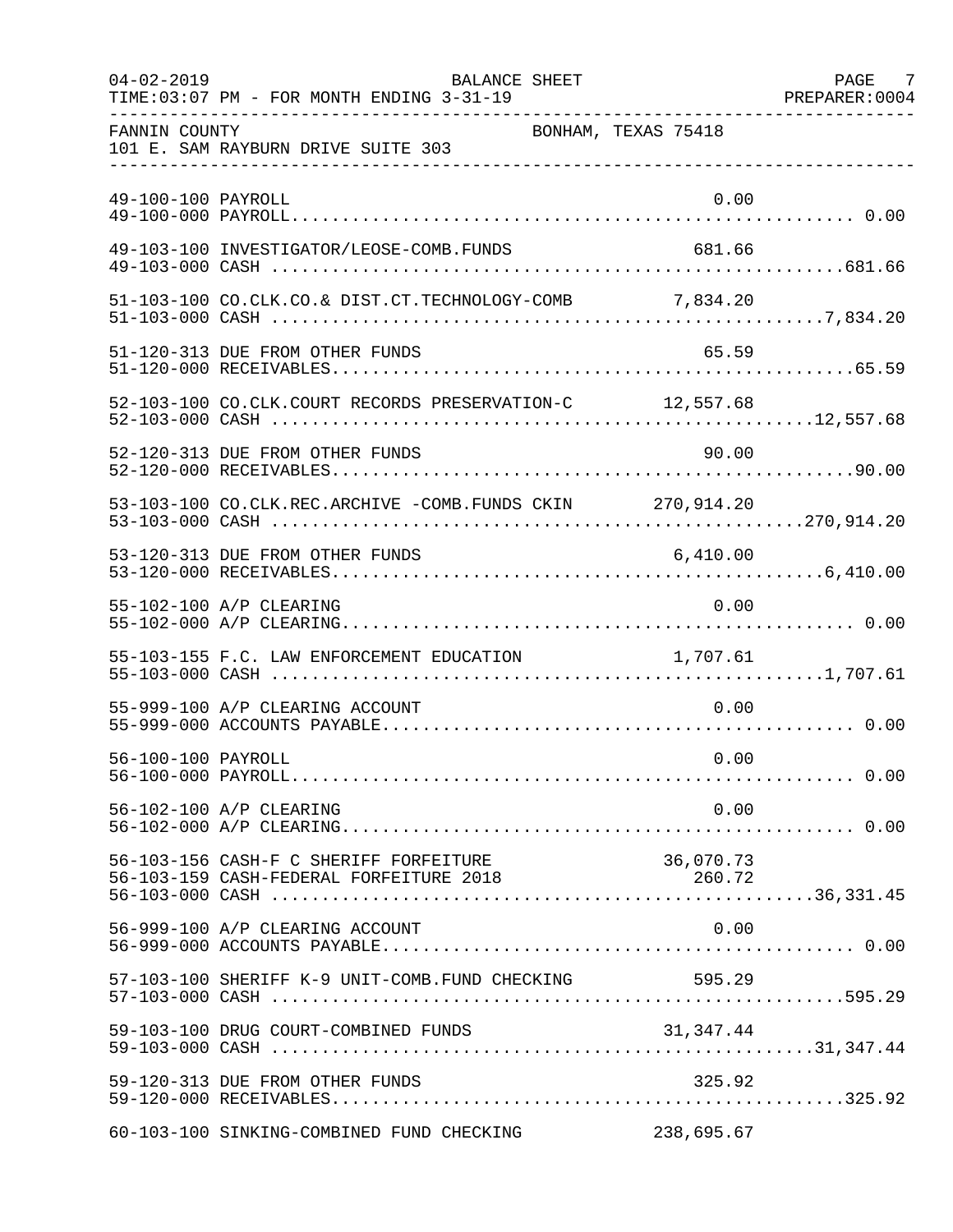| $04 - 02 - 2019$   | BALANCE SHEET<br>TIME: 03:07 PM - FOR MONTH ENDING 3-31-19                                             |                                | PAGE 8<br>PREPARER: 0004 |
|--------------------|--------------------------------------------------------------------------------------------------------|--------------------------------|--------------------------|
| FANNIN COUNTY      | BONHAM, TEXAS 75418<br>101 E. SAM RAYBURN DRIVE SUITE 303                                              |                                |                          |
| 60-103-175 TEXPOOL | 60-103-260 SINKING-CASH 1998<br>60-103-275 TEXPOOL-1998 JAIL                                           | 0.00<br>0.00<br>0.00           |                          |
|                    | 60-120-311 TAXES RECEIVABLE<br>60-120-312 DUE FROM OTHER GOVERNMENT<br>60-120-313 DUE FROM OTHER FUNDS | 0.00<br>0.00<br>0.00           |                          |
|                    | 61-103-100 DIST.CLK.CO.& DIST.CT.TECH.-COMBINE 3,056.85                                                |                                |                          |
|                    |                                                                                                        |                                |                          |
|                    | 62-103-100 DIST.CLK.COURT RECORDS PRESERVATION 32,140.33                                               |                                |                          |
|                    | 62-120-313 DUE FROM OTHER FUNDS                                                                        | 221.18                         |                          |
|                    | 63-103-100 LEOSE CONST.#1-COMBINED FUNDS CHECK 1,688.40                                                |                                |                          |
|                    | 64-103-100 LEOSE CONST.#2-COMBINED FUNDS CHECK 1,360.10                                                |                                |                          |
|                    | 65-103-100 LEOSE CONST.#3-COMBINED FUNDS CHECK 2,691.63                                                |                                |                          |
| 66-103-175 TEXPOOL | 66-103-100 GO BONDS CONST. 2017-COMBINED FUNDS 45,450.20-<br>66-103-166 ICS DEPOSIT                    | 5,555,514.15<br>0.00           |                          |
|                    | 67-103-100 ANNUAL PAYMENT-COMBINED FUND CKING 4,184.05                                                 |                                |                          |
| 68-103-175 TEXPOOL | 0.00 68-103-100 GO BONDS CONST.2018-COMB.FUNDS CHEC<br>6,258,835.62 6.258                              | 0.00                           |                          |
|                    | 70-102-100 A/P CLEARING                                                                                | 0.00                           |                          |
| 70-103-175 TEXPOOL | 70-103-100 RIGHT OF WAY-COMBINED FUND CHECKING<br>70-103-170 RIGHT OF WAY CASH ACCT.                   | 16,062.52<br>0.00<br>82,972.04 |                          |
|                    | 70-133-010 ADVANCE TO GENERAL<br>70-133-021 ADVANCE TO R&B #1<br>70-133-022 ADVANCE TO R&B #2          | 0.00<br>0.00<br>0.00           |                          |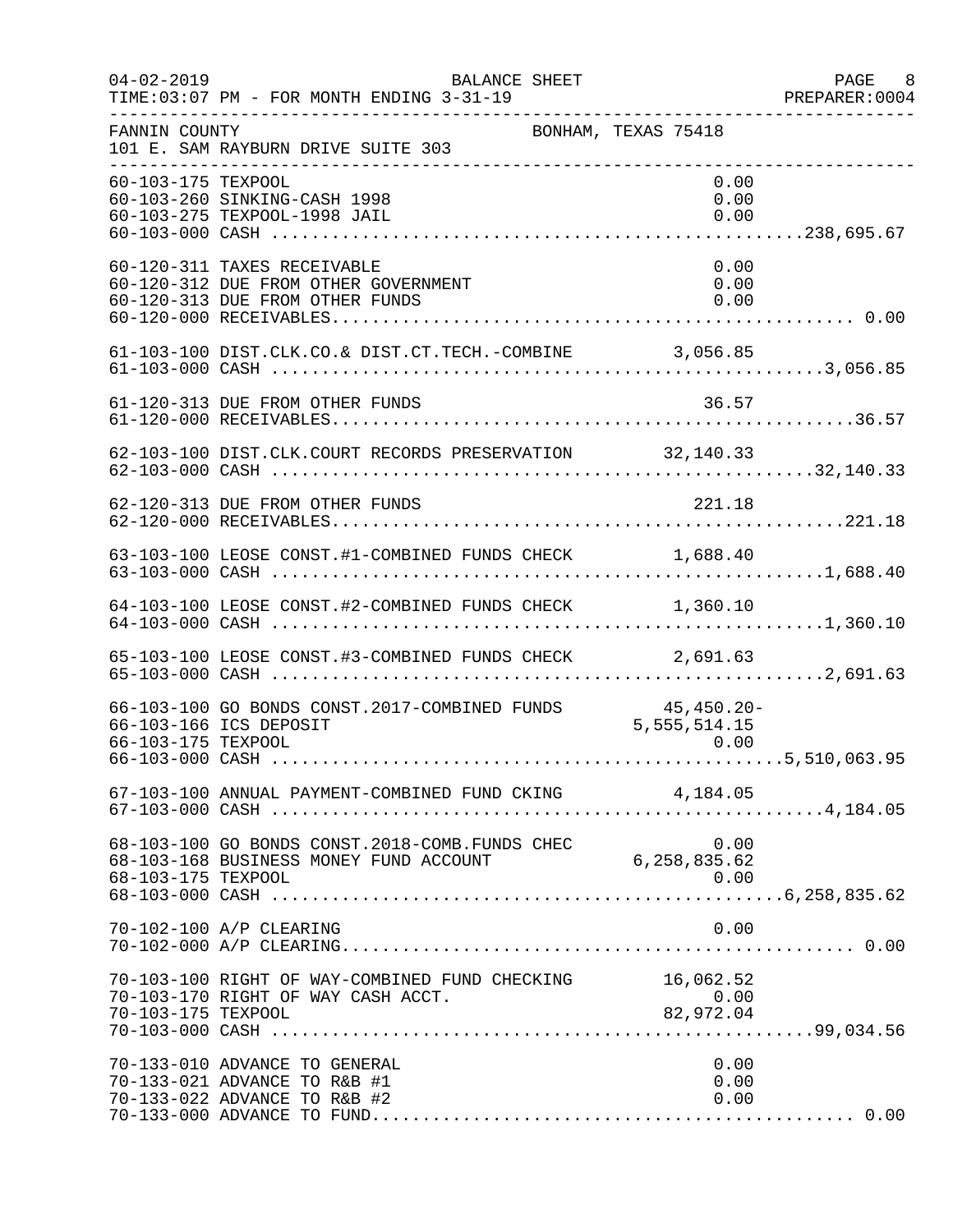| $04 - 02 - 2019$   | BALANCE SHEET<br>TIME: 03:07 PM - FOR MONTH ENDING 3-31-19                                                                                                                                                                                                                                                                                                                                 |                                                                                                                 | PAGE 9<br>PREPARER: 0004 |
|--------------------|--------------------------------------------------------------------------------------------------------------------------------------------------------------------------------------------------------------------------------------------------------------------------------------------------------------------------------------------------------------------------------------------|-----------------------------------------------------------------------------------------------------------------|--------------------------|
| FANNIN COUNTY      | BONHAM, TEXAS 75418<br>101 E. SAM RAYBURN DRIVE SUITE 303                                                                                                                                                                                                                                                                                                                                  |                                                                                                                 |                          |
|                    |                                                                                                                                                                                                                                                                                                                                                                                            |                                                                                                                 |                          |
| 71-100-100 PAYROLL |                                                                                                                                                                                                                                                                                                                                                                                            | 0.00                                                                                                            |                          |
|                    | 71-103-100 INV. CRIMES AGAINST WOMEN-COMB. FUNDS                                                                                                                                                                                                                                                                                                                                           | 0.00                                                                                                            |                          |
|                    | 71-120-312 DUE FROM OTHER GOVERNMENTS                                                                                                                                                                                                                                                                                                                                                      | 0.00                                                                                                            |                          |
| 72-100-100 PAYROLL |                                                                                                                                                                                                                                                                                                                                                                                            | 0.00                                                                                                            |                          |
|                    | 72-103-100 INV.CRIMES AGAINST CHILDREN-COMB.FU 0.00                                                                                                                                                                                                                                                                                                                                        |                                                                                                                 |                          |
|                    | 72-120-312 DUE FROM OTHER GOVERNMENTS                                                                                                                                                                                                                                                                                                                                                      | 0.00                                                                                                            |                          |
|                    | 80-103-180 CASH-VETERANS COURT PROGRAM                                                                                                                                                                                                                                                                                                                                                     | 600.00                                                                                                          |                          |
|                    | 81-103-100 LAKE-COMBINED FUNDS CHECKING                                                                                                                                                                                                                                                                                                                                                    | 4,021.21                                                                                                        |                          |
|                    | 82-103-100 LAKE PCT 3-COMBINED FUNDS CKING 484,263.00                                                                                                                                                                                                                                                                                                                                      |                                                                                                                 |                          |
|                    | 83-103-100 LAKE PCT 4-COMBINED FUNDS CKING 369,265.17                                                                                                                                                                                                                                                                                                                                      |                                                                                                                 |                          |
|                    | 84-103-100 BOIS D'ARC-COMBINED FUNDS CHECKING 602,500.00                                                                                                                                                                                                                                                                                                                                   |                                                                                                                 |                          |
|                    | 85-103-100 LAKE FANNIN-COMBINED FUNDS CHECKING 500.00                                                                                                                                                                                                                                                                                                                                      |                                                                                                                 |                          |
|                    | 87-103-187 CASH-JUVENILE PROBATION                                                                                                                                                                                                                                                                                                                                                         | 2,554.04                                                                                                        |                          |
|                    |                                                                                                                                                                                                                                                                                                                                                                                            |                                                                                                                 |                          |
| 89-100-100 PAYROLL |                                                                                                                                                                                                                                                                                                                                                                                            | $577.97 -$                                                                                                      |                          |
|                    | 89-103-689 CASH-STRUCTURAL FAM. THER. GRANT OOG<br>89-103-988 CASH-LOCAL FUNDS CARRIED FORWARD<br>89-103-992 CASH-INTEREST INCOME<br>89-103-993 CASH-BASIC PROBATION SUPERVISION<br>89-103-994 CASH-COMMUNITY PROGRAMS<br>89-103-995 CASH-LOCAL FUNDING FY 2019<br>89-103-996 CASH-PRE/POST ADJUDICATION<br>89-103-997 CASH-COMMITMENT DIVERSION<br>89-103-998 CASH-MENTAL HEALTH SERVICES | $25,000.00 -$<br>40,634.88<br>13,158.59<br>18, 373. 40<br>7,430.47<br>88,167.42<br>756.34<br>921.54<br>2,092.00 |                          |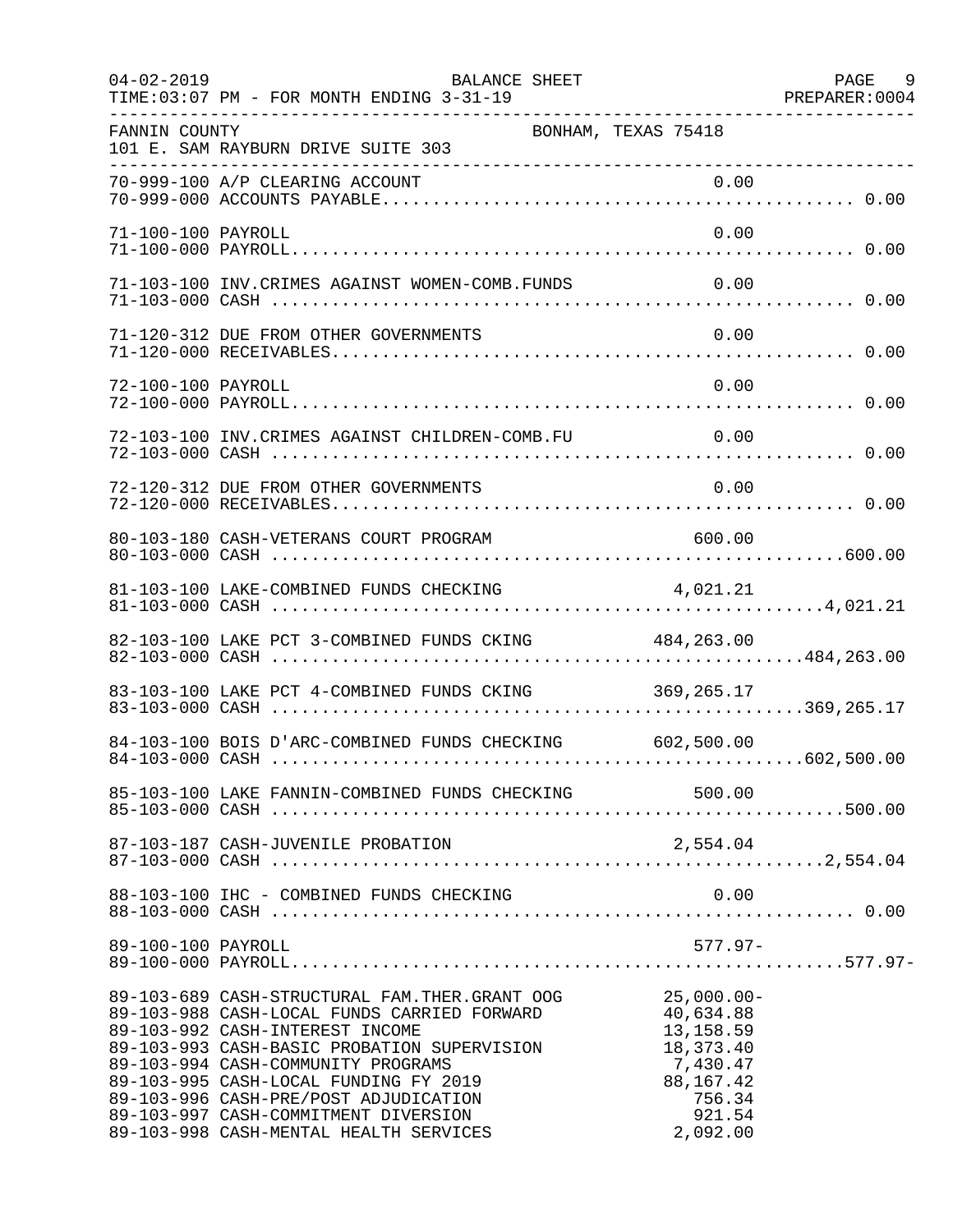|                                                                                   | $04 - 02 - 2019$<br>BALANCE SHEET<br>TIME: 03:07 PM - FOR MONTH ENDING 3-31-19                                                                                                                                                                                                                                                                                                                                                                                                                                                                                                                                                                     |                                                                                                                                                                                                                                                                                                         | PAGE 10<br>PREPARER:0004 |
|-----------------------------------------------------------------------------------|----------------------------------------------------------------------------------------------------------------------------------------------------------------------------------------------------------------------------------------------------------------------------------------------------------------------------------------------------------------------------------------------------------------------------------------------------------------------------------------------------------------------------------------------------------------------------------------------------------------------------------------------------|---------------------------------------------------------------------------------------------------------------------------------------------------------------------------------------------------------------------------------------------------------------------------------------------------------|--------------------------|
| FANNIN COUNTY                                                                     | 101 E. SAM RAYBURN DRIVE SUITE 303                                                                                                                                                                                                                                                                                                                                                                                                                                                                                                                                                                                                                 | BONHAM, TEXAS 75418                                                                                                                                                                                                                                                                                     |                          |
|                                                                                   |                                                                                                                                                                                                                                                                                                                                                                                                                                                                                                                                                                                                                                                    |                                                                                                                                                                                                                                                                                                         |                          |
|                                                                                   | 92-103-100 STATZER-COMBINED FUNDS CHECKING                                                                                                                                                                                                                                                                                                                                                                                                                                                                                                                                                                                                         | 4,548.15                                                                                                                                                                                                                                                                                                |                          |
|                                                                                   | 92-999-100 A/P CLEARING ACCOUNT                                                                                                                                                                                                                                                                                                                                                                                                                                                                                                                                                                                                                    | 0.00                                                                                                                                                                                                                                                                                                    |                          |
|                                                                                   |                                                                                                                                                                                                                                                                                                                                                                                                                                                                                                                                                                                                                                                    |                                                                                                                                                                                                                                                                                                         |                          |
|                                                                                   | 93-120-312 DUE FROM OTHER GOVERNMENT                                                                                                                                                                                                                                                                                                                                                                                                                                                                                                                                                                                                               | 0.00                                                                                                                                                                                                                                                                                                    |                          |
|                                                                                   | 95-100-100 PAYROLL CASH                                                                                                                                                                                                                                                                                                                                                                                                                                                                                                                                                                                                                            | 20.98                                                                                                                                                                                                                                                                                                   |                          |
| 98-160-100 LAND<br>98-160-200 BUILDINGS<br>98-160-230 ROADS<br>98-160-235 BRIDGES | 98-160-201 ACCUM.DEPRECIATION-BUILDINGS<br>98-160-210 AUTOMOBILES AND TRUCKS<br>98-160-211 ACCUM.DEPR.AUTOS AND TRUCKS<br>98-160-215 COMPUTER EQUIPMENT<br>98-160-215 COMPUTER EQUIPMENT<br>98-160-216 ACCUM.DEPR.-COMPUTER EQUIPMENT<br>98-160-220 OFFICE EQUIPMENT<br>98-160-221 ACCUM. DEPR.-OFFICE EQUIPMENT<br>98-160-225 RADIO EQUIPMENT<br>98-160-226 ACCUM.DEPR.-RADIO EQUIPMENT<br>98-160-227 SECURITY EQUIPMENT<br>98-160-228 ACCUM.DEP.-SECURITY EQUIPMENT<br>98-160-231 ACCUM. DEPRECIATION-ROADS<br>98-160-236 ACCUM. DEPRECIATION-BRIDGES<br>98-160-300 ROAD EQUIPMENT<br>98-160-301 ACCUM.DEPRECIATION-ROAD EQUIPMENT 2,684,312.76- | 341,561.30<br>4,737,000.00<br>3,376,677.74-<br>2,013,774.80<br>1,436,261.71-<br>647,940.20<br>$647,940.20 -$<br>99,653.24<br>99,653.24-<br>213, 359.45<br>$213,359.43$<br>201, 161.84-<br>5, 578.00<br>464.83-<br>17,817,815.13<br>14, 344, 578.06-<br>10,687,643.03<br>4,936,832.54-<br>3, 376, 053.43 |                          |
|                                                                                   |                                                                                                                                                                                                                                                                                                                                                                                                                                                                                                                                                                                                                                                    |                                                                                                                                                                                                                                                                                                         |                          |
|                                                                                   | 99-170-200 DEFERRED PENSION OUTFLOW<br>99-170-000 DEFERRED PENSION OUTFLOW1,805,395.00                                                                                                                                                                                                                                                                                                                                                                                                                                                                                                                                                             | 1,805,395.00                                                                                                                                                                                                                                                                                            |                          |
|                                                                                   |                                                                                                                                                                                                                                                                                                                                                                                                                                                                                                                                                                                                                                                    |                                                                                                                                                                                                                                                                                                         |                          |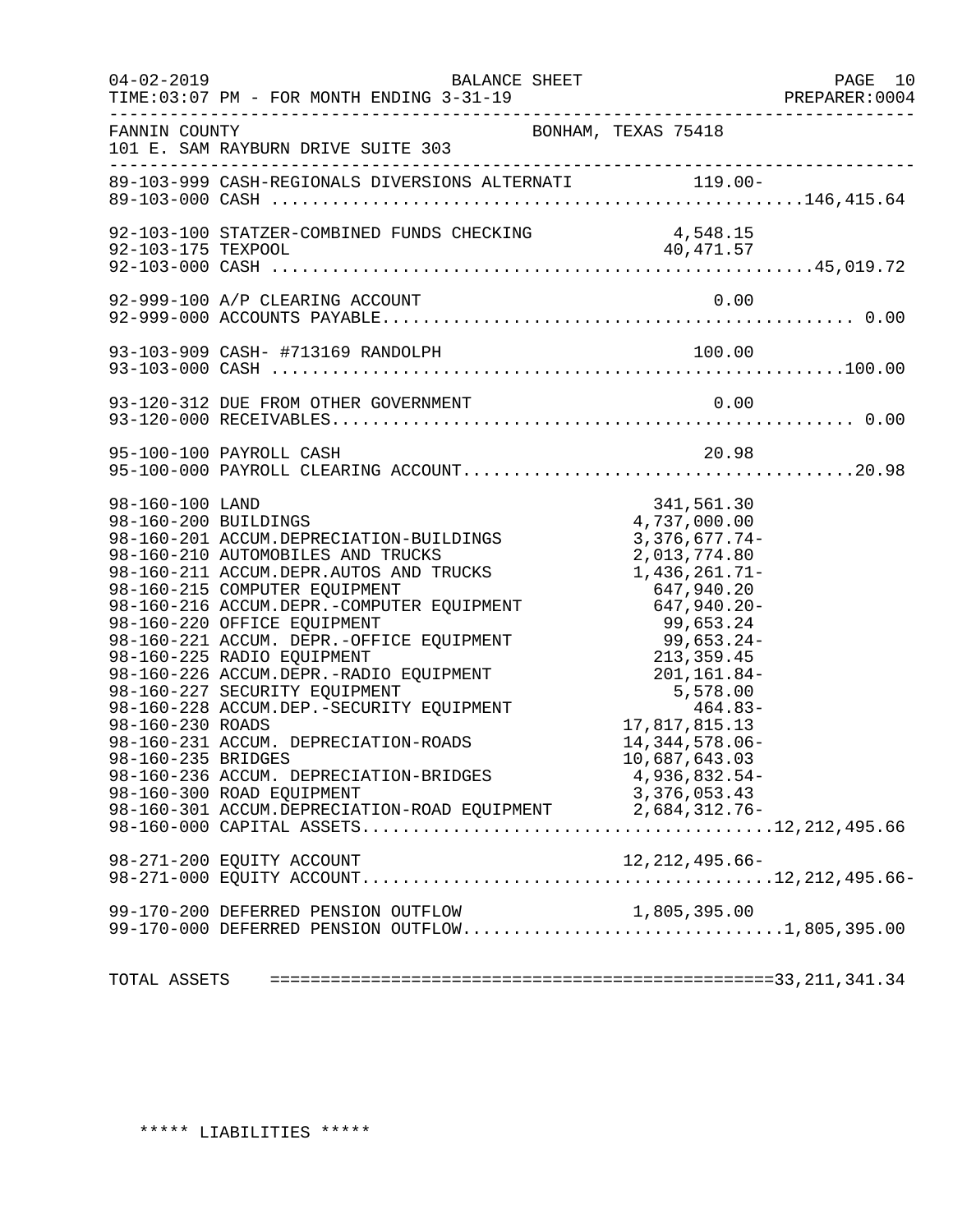| $04 - 02 - 2019$ | BALANCE SHEET                                                                                                                                                                                                                            | PAGE 11<br>PREPARER:0004 |
|------------------|------------------------------------------------------------------------------------------------------------------------------------------------------------------------------------------------------------------------------------------|--------------------------|
| FANNIN COUNTY    | BONHAM, TEXAS 75418<br>101 E. SAM RAYBURN DRIVE SUITE 303                                                                                                                                                                                | _______________________  |
|                  | 10-200-097 DUE TO OTHER GOVERNMENTS-FINES<br>10-200-097 DUE TO OTHER GOVERNMENTS-FINES<br>10-200-150 ACCRUED SALARY PAYABLE<br>10-200-155 ACCRUED FRINGE BENEFITS<br>10-200-155 ACCRUED FRINGE BENEFITS<br>10-200-200 DEFERRED TAX REVEN |                          |
|                  | 0.00<br>10-207-070 DUE TO R.O.W.<br>10-207-089 DUE TO T.J.P.C.<br>0.00<br>0.00<br>1,794.00<br>10-207-090 DUE TO CJD<br>10-207-970 DUE TO OTHER GOVERNMENTS<br>0.00<br>344.79<br>10-207-990 DUE TO OTHERS                                 |                          |
|                  | 10-225-510 TIME PYMT. WARRANTS ON COMPUTERS<br>0.00                                                                                                                                                                                      |                          |
|                  |                                                                                                                                                                                                                                          |                          |
|                  | 11-200-910 SYSTEM ADDED LIABILITY LINE-ITEM $0.00$<br>11-200-000 SYSTEM ADDED LIABILITY DEPARTMENT0.00                                                                                                                                   |                          |
|                  |                                                                                                                                                                                                                                          |                          |
|                  | 12-200-910 SYSTEM ADDED LIABILITY LINE-ITEM<br>0.00<br>12-200-000 SYSTEM ADDED LIABILITY DEPARTMENT 0.00                                                                                                                                 |                          |
|                  | 12-271-200 EQUITY ACCOUNT<br>5,843.67                                                                                                                                                                                                    |                          |
|                  |                                                                                                                                                                                                                                          |                          |
|                  | 13-271-200 EQUITY ACCOUNT<br>$180.00 -$                                                                                                                                                                                                  |                          |
|                  | 14-200-910 SYSTEM ADDED LIABILITY LINE-ITEM<br>0.00                                                                                                                                                                                      |                          |
|                  | 14-271-200 EQUITY ACCOUNT<br>17,199.60                                                                                                                                                                                                   |                          |
|                  | 16-200-910 SYSTEM ADDED LIABILITY LINE-ITEM<br>0.00<br>16-200-000 SYSTEM ADDED LIABILITY DEPARTMENT 0.00                                                                                                                                 |                          |
|                  | 16-271-200 EQUITY ACCOUNT<br>17,624.67                                                                                                                                                                                                   |                          |
|                  |                                                                                                                                                                                                                                          |                          |
|                  | 18-200-150 ACCRUED SALARY PAYABLE<br>1,123.70                                                                                                                                                                                            |                          |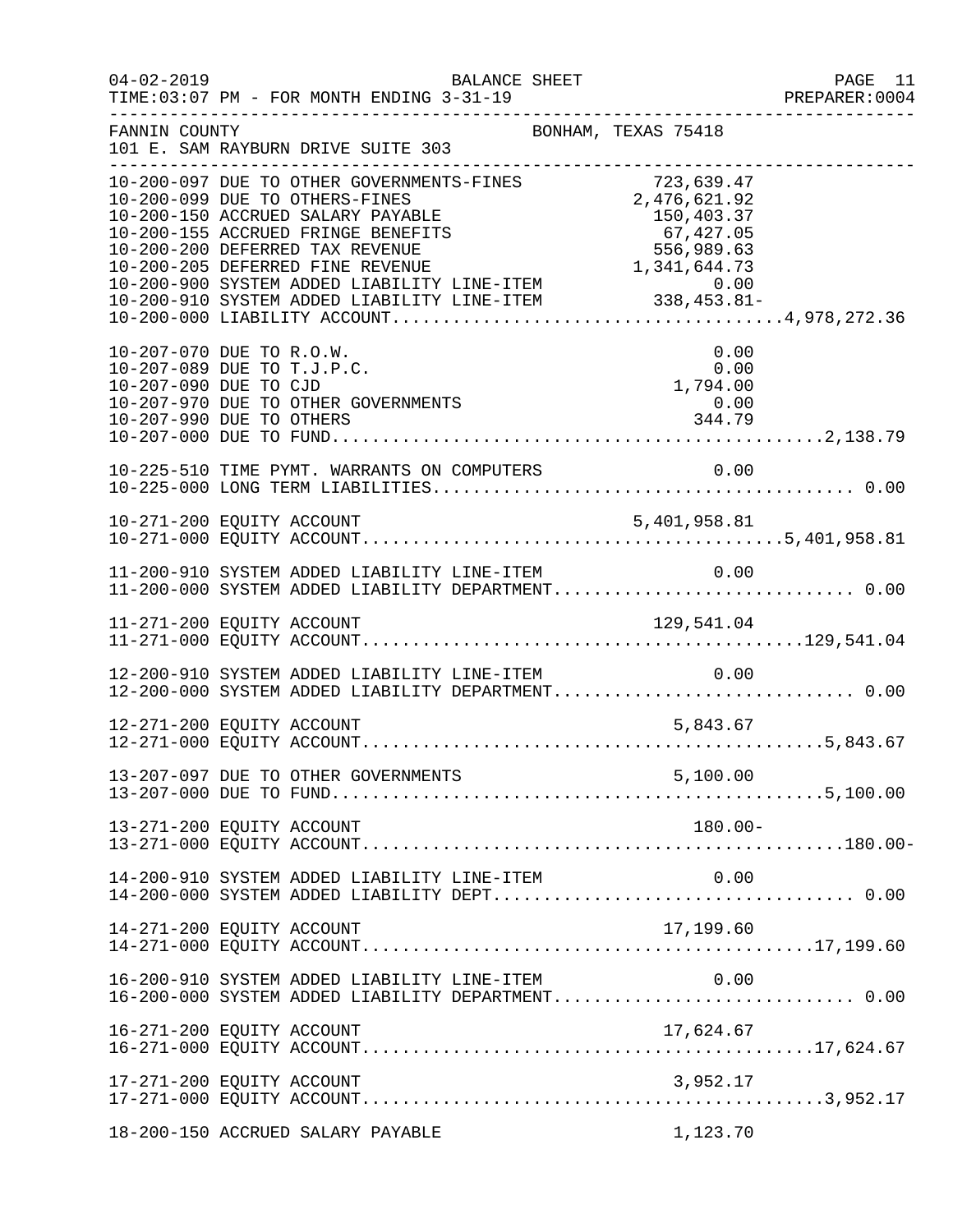| $04 - 02 - 2019$ | BALANCE SHEET<br>TIME: 03:07 PM - FOR MONTH ENDING 3-31-19                                                                                                                                                                                                              |                                                            | PAGE 12<br>PREPARER: 0004 |
|------------------|-------------------------------------------------------------------------------------------------------------------------------------------------------------------------------------------------------------------------------------------------------------------------|------------------------------------------------------------|---------------------------|
| FANNIN COUNTY    | BONHAM, TEXAS 75418<br>101 E. SAM RAYBURN DRIVE SUITE 303                                                                                                                                                                                                               |                                                            |                           |
|                  | 18-200-155 ACCRUED FRINGE BENEFITS<br>18-200-155 ACCRUED FRINGE BENEFITS 629.81<br>18-200-910 SYSTEM ADDED LIABILITY LINE-ITEM 0.00<br>18-200-000 SYSTEM ADDED LIABILITY DEPARTMENT1,753.51                                                                             | 629.81                                                     |                           |
|                  | 18-271-200 EQUITY ACCOUNT                                                                                                                                                                                                                                               | 79,657.55                                                  |                           |
|                  | 19-200-150 ACCRUED SALARY PAYABLE<br>19-200-155 ACCRUED FRINGE BENEFITS<br>19-200-910 SYSTEM ADDED LIABILITY LINE-ITEM 0.00                                                                                                                                             | 0.00                                                       | 0.01                      |
|                  | 19-271-200 EQUITY ACCOUNT                                                                                                                                                                                                                                               | 11,212.95                                                  |                           |
|                  | 20-200-150 ACCRUED SALARY PAYABLE<br>$20-200-155$ ACCRUED FRINGE BENEFITS 58.74<br>$20-200-910$ SYSTEM ADDED LIABILITY LINE-ITEM $0.00$<br>$20-200-000$ SYSTEM ADDED ITABILITY LINE-ITEM<br>$20-200-000$ SYSTEM ADDED LIABILITY DEPARTMENT374.91                        | 316.17                                                     |                           |
|                  | 45,723.30<br>20-271-200 EQUITY ACCOUNT                                                                                                                                                                                                                                  |                                                            |                           |
|                  | 21-200-150 ACCRUED SALARY PAYABLE<br>21-200-155 ACCRUED FRINGE BENEFITS<br>21-200-200 DEFERRED TAX REVENUE<br>21-200-900 SYSTEM ADDED LIABILITY LINE-ITEM<br>0.00 0 0 5YSTEM ADDED LIABILITY LINE-ITEM 0 0.00<br>21-200-910 SYSTEM ADDED LIABILITY LINE-ITEM 19,574.66- | 11,400.30<br>5,267.57<br>30,023.03                         |                           |
|                  | 21-207-070 DUE TO RIGHT OF WAY<br>21-207-131 DUE TO RD. DIST. 17A                                                                                                                                                                                                       | 0.00                                                       | 0.00                      |
|                  | 21-231-100 LOAN BSB EQUIPMENT                                                                                                                                                                                                                                           |                                                            | 0.00                      |
|                  | 21-271-200 EQUITY ACCOUNTY                                                                                                                                                                                                                                              | 125,551.77                                                 |                           |
|                  | 22-200-150 ACCRUED SALARY PAYABLE<br>22-200-155 ACCRUED FRINGE BENEFITS<br>22-200-200 DEFERRED TAX REVENUE<br>22-200-900 SYSTEM ADDED LIABILITY LINE-ITEM<br>22-200-910 SYSTEM ADDED LIABILITY LINE-ITEM                                                                | 10,957.40<br>5,609.02<br>33,639.77<br>0.00<br>$2,573.26 -$ |                           |
|                  | 22-207-070 DUE TO RIGHT OF WAY                                                                                                                                                                                                                                          |                                                            | 0.00                      |
|                  | 22-271-200 EQUITY ACCOUNT                                                                                                                                                                                                                                               | 390,287.72                                                 |                           |
|                  | 23-200-150 ACCRUED SALARY PAYABLE<br>23-200-155 ACCRUED FRINGE BENEFITS<br>23-200-200 DEFERRED TAX REVENUE<br>23-200-900 SYSTEM ADDED LIABILITY LINE-ITEM                                                                                                               | 10,785.65<br>5,606.58<br>50,468.42                         | 0.00                      |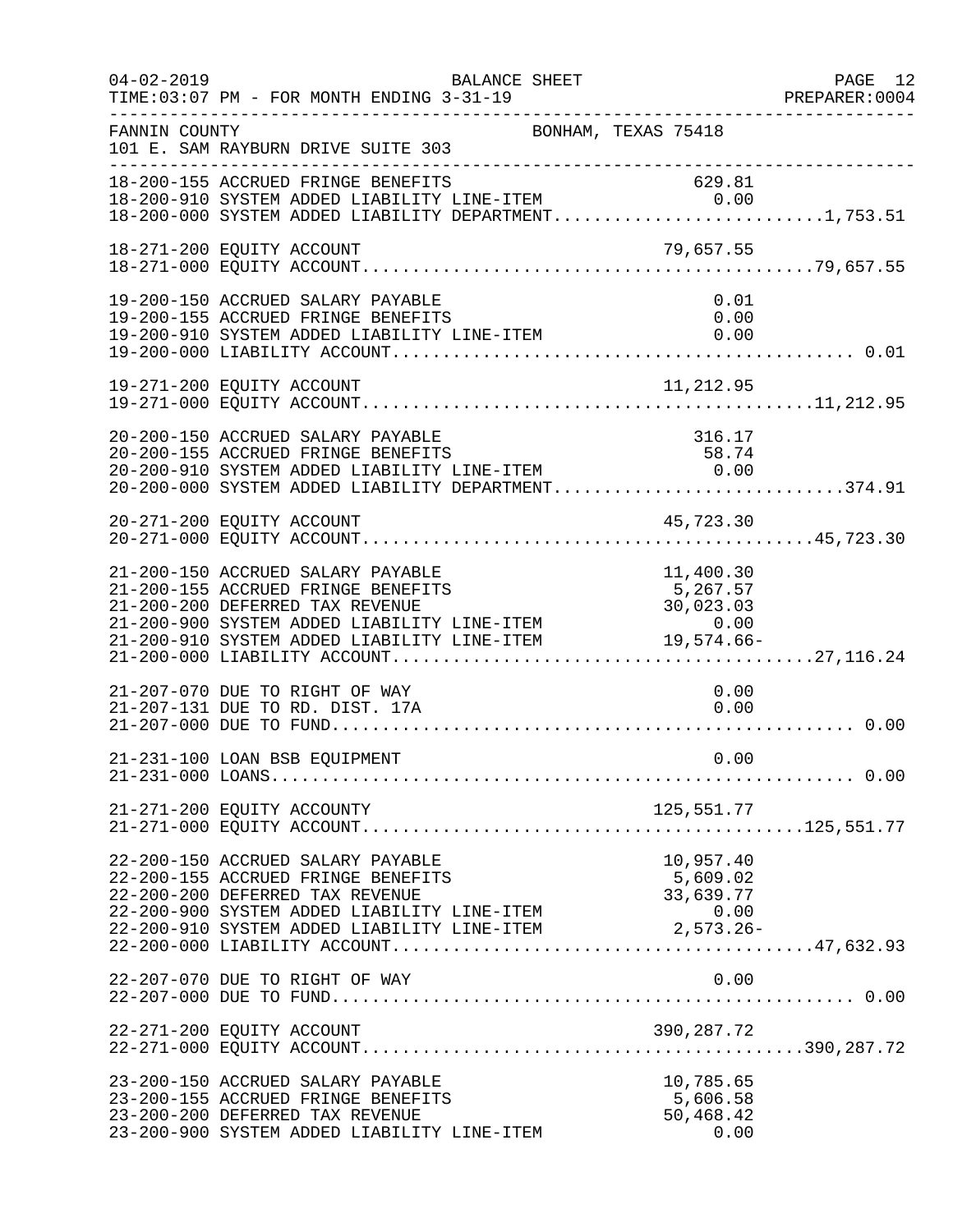| $04 - 02 - 2019$ | BALANCE SHEET<br>TIME: 03:07 PM - FOR MONTH ENDING 3-31-19                                               | PAGE 13<br>PREPARER:0004 |
|------------------|----------------------------------------------------------------------------------------------------------|--------------------------|
| FANNIN COUNTY    | BONHAM, TEXAS 75418<br>101 E. SAM RAYBURN DRIVE SUITE 303                                                |                          |
|                  | 23-200-910 SYSTEM ADDED LIABILITY LINE-ITEM 12,481.81-                                                   |                          |
|                  | 23-231-571 LOAN OF CAPITAL EQUIP. PURCHASE<br>0.00                                                       |                          |
|                  | 23-271-200 EQUITY ACCOUNT<br>670,453.05                                                                  |                          |
|                  | 24-200-150 ACCRUED SALARY PAYABLE<br>9,049.70<br>24-200-155 ACCRUED FRINGE BENEFITS<br>4,413.27          |                          |
|                  |                                                                                                          |                          |
|                  | 25-271-200 EQUITY ACCOUNT<br>2,177.67                                                                    |                          |
|                  | 26-200-910 SYSTEM ADDED LIABILITY LINE-ITEM 0.00<br>26-200-000 SYSTEM ADDED LIABILITY DEPARTMENT 0.00    |                          |
|                  | 26-271-200 EQUITY ACCOUNT<br>47,297.31                                                                   |                          |
|                  | 27-271-200 EQUITY ACCOUNT<br>10,385.09                                                                   |                          |
|                  | 28-200-910 SYSTEM ADDED LIABILITY LINE-ITEM<br>0.00<br>28-200-000 SYSTEM ADDED LIABILITY DEPARTMENT 0.00 |                          |
|                  | 28-271-200 EQUITY ACCOUNT<br>5,489.36                                                                    |                          |
|                  | 30-271-200 EQUITY ACCOUNT<br>983.14                                                                      |                          |
|                  | 31-271-200 EQUITY ACCOUNT<br>107,332.28-                                                                 |                          |
|                  | 33-271-200 EQUITY ACCOUNT<br>8,596.74                                                                    |                          |
|                  | 27,602.26<br>34-271-200 EQUITY ACCOUNT                                                                   |                          |
|                  | $300.00 -$<br>35-200-910 SYSTEM ADDED LIABILITY LI                                                       |                          |
|                  | 35-271-200 EQUITY ACCOUNT<br>158,976.18                                                                  |                          |
|                  | 36-200-150 ACCRUED SALARY PAYABLE<br>0.00<br>36-200-155 ACCRUED FRINGE BENEFITS<br>0.01                  |                          |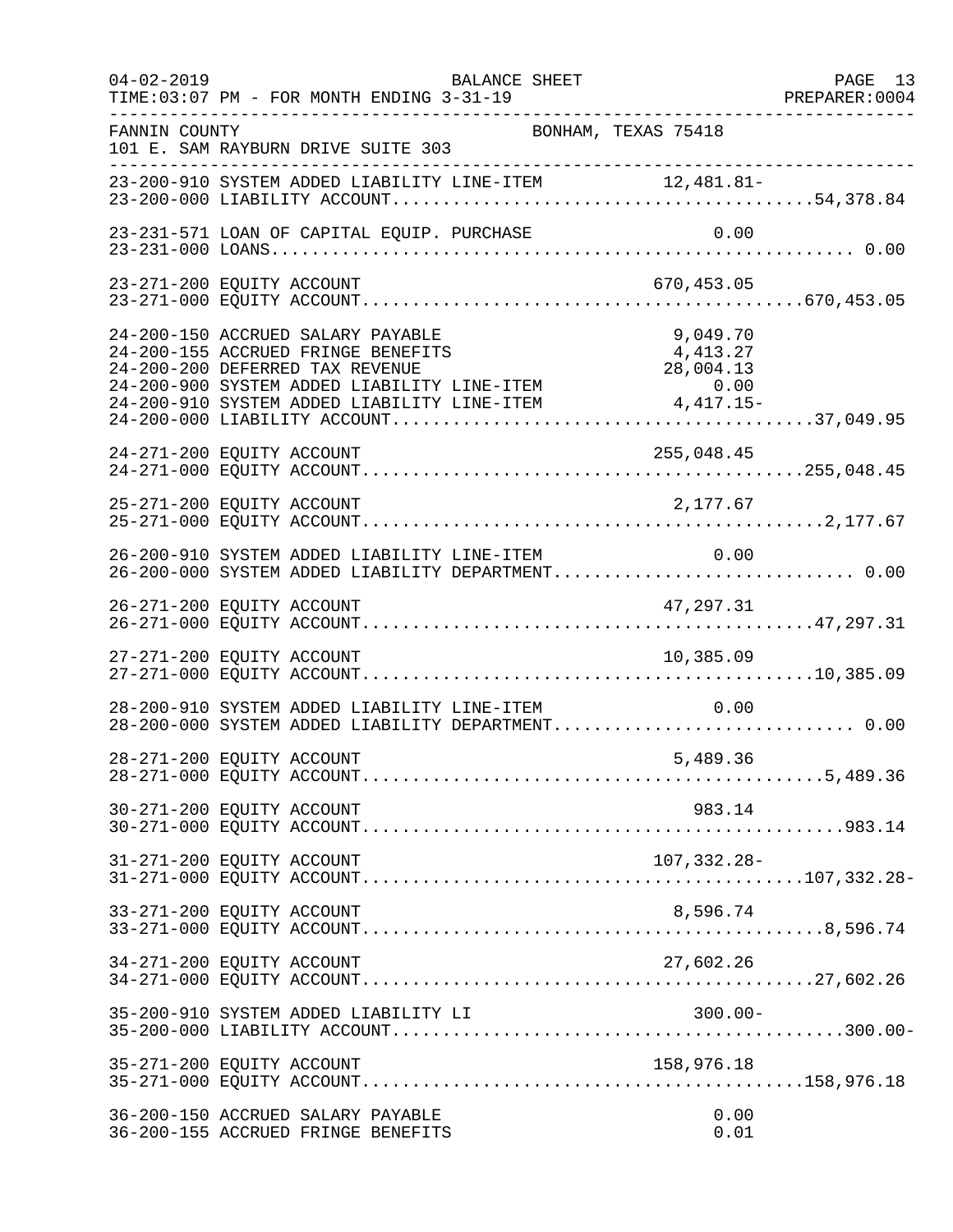| $04 - 02 - 2019$ | TIME: 03:07 PM - FOR MONTH ENDING 3-31-19                                                             | BALANCE SHEET       |           | PAGE 14<br>PREPARER: 0004 |
|------------------|-------------------------------------------------------------------------------------------------------|---------------------|-----------|---------------------------|
| FANNIN COUNTY    | 101 E. SAM RAYBURN DRIVE SUITE 303                                                                    | BONHAM, TEXAS 75418 |           |                           |
|                  |                                                                                                       |                     |           |                           |
|                  | 36-271-200 EQUITY ACCOUNT                                                                             |                     | 33,575.55 |                           |
|                  | 37-200-910 SYSTEM ADDED LIABILITY LINE-ITEM                                                           |                     | 0.00      |                           |
|                  | 37-207-099 HELD IN TRUST                                                                              |                     | 4,304.46  |                           |
|                  | 37-271-200 EQUITY ACCOUNT                                                                             |                     | 2,401.84  |                           |
|                  | 38-200-900 SYSTEM ADDED LIABILITY LINE-ITEM 0.00<br>38-200-000 SYSTEM ADDED LIABILITY DEPARTMENT 0.00 |                     |           |                           |
|                  | 38-271-200 EQUITY ACCOUNT                                                                             |                     | 19,094.65 |                           |
|                  | 39-200-900 SYSTEM ADDED LIABILITY LINE-ITEM<br>39-200-000 SYSTEM ADDED LIABILITY DEPARTMENT 0.00      |                     | 0.00      |                           |
|                  | 39-271-200 EQUITY ACCOUNT                                                                             |                     | 19,347.80 |                           |
|                  | 40-200-910 SYSTEM ADDED LIABILITY LINE-ITEM<br>40-200-000 SYSTEM ADDED LIABILITY DEPARTMENT 0.00      |                     | 0.00      |                           |
|                  | 40-271-200 EQUITY ACCOUNT                                                                             |                     | 2,363.46  |                           |
|                  | 41-200-910 SYSTEM ADDED LIABILITY LINE-ITEM<br>41-200-000 SYSTEM ADDED LIABILITY DEPARTMENT 0.00      |                     | 0.00      |                           |
|                  | 41-207-095 DUE TO OTHER FUNDS                                                                         |                     | 0.00      |                           |
|                  | 41-271-200 EQUITY ACCOUNT                                                                             |                     | 300.00    |                           |
|                  | 42-200-910 SYSTEM ADDED LIABILITY LINE-ITEM                                                           |                     | 0.00      |                           |
|                  | 42-271-200 EQUITY ACCOUNT                                                                             |                     | $428.64-$ |                           |
|                  | 44-200-910 SYSTEM ADDED LIABILITY LINE-ITEM<br>44-200-000 SYSTEM ADDED LIABILITY DEPARTMENT 0.00      |                     | 0.00      |                           |
|                  | 44-207-095 DUE TO OTHER FUNDS                                                                         |                     | 0.00      |                           |
|                  | 44-271-200 EQUITY ACCOUNT                                                                             |                     | 0.00      |                           |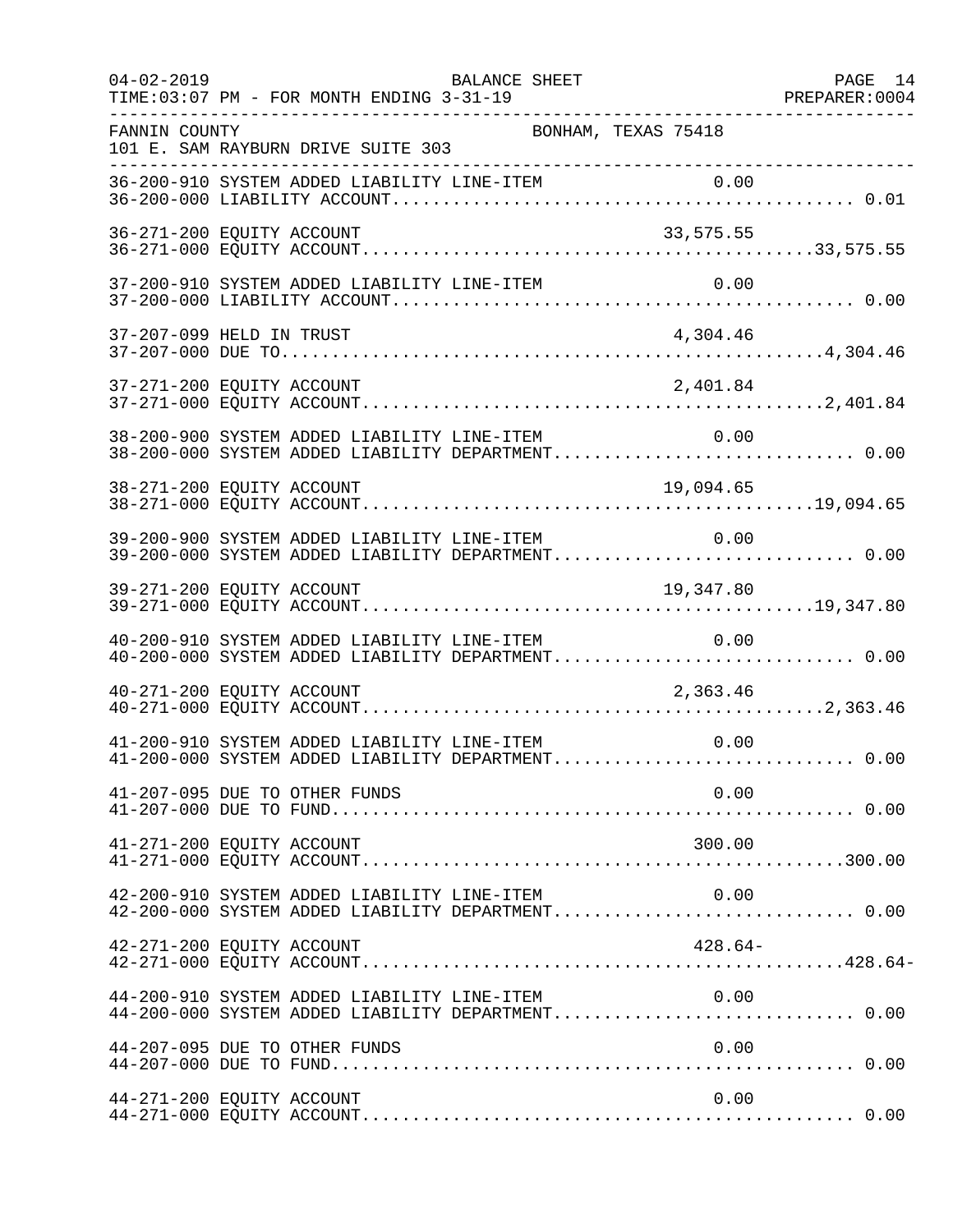| $04 - 02 - 2019$ | TIME: 03:07 PM - FOR MONTH ENDING 3-31-19                               | BALANCE SHEET                                                                                                            | PAGE 15 |
|------------------|-------------------------------------------------------------------------|--------------------------------------------------------------------------------------------------------------------------|---------|
| FANNIN COUNTY    | 101 E. SAM RAYBURN DRIVE SUITE 303                                      | BONHAM, TEXAS 75418                                                                                                      |         |
|                  | 45-200-150 ACCRUED SALARY PAYABLE<br>45-200-155 ACCRUED FRINGE BENEFITS | 302.00<br>0.00<br>45-200-910 SYSTEM ADDED LIABILITY LINE-ITEM 0.00<br>45-200-000 SYSTEM ADDED LIABILITY DEPARTMENT302.00 |         |
|                  | 45-207-095 DUE TO OTHER FUNDS                                           | 0.00                                                                                                                     |         |
|                  | 45-271-200 EQUITY ACCOUNT                                               | $394.11-$                                                                                                                |         |
|                  |                                                                         | $46-200-910$ SYSTEM ADDED LIABILITY LINE-ITEM $0.00$<br>$46-200-000$ SYSTEM ADDED LIABILITY DEPARTMENT0.00               |         |
|                  | 46-271-200 EQUITY ACCOUNT                                               | 5,783.65                                                                                                                 |         |
|                  | 48-200-910 SYSTEM ADDED LIABILITY LINE-ITEM                             | 0.00<br>48-200-000 SYSTEM ADDED LIABILITY DEPARTMENT 0.00                                                                |         |
|                  | 48-271-200 EQUITY ACCOUNT                                               | 31,302.43                                                                                                                |         |
|                  |                                                                         |                                                                                                                          |         |
|                  |                                                                         |                                                                                                                          |         |
|                  |                                                                         | 52-200-910 SYSTEM ADDED LIABILITY LINE-ITEM 619.64-<br>52-200-000 SYSTEM ADDED LIABILITY DEPARTMENT619.64-               |         |
|                  | 52-271-200 EQUITY ACCOUNT                                               | 12,906.82                                                                                                                |         |
|                  |                                                                         | 53-200-910 SYSTEM ADDED LIABILITY LINE-ITEM 37,392.00-<br>53-200-000 SYSTEM ADDED LIABILITY DEPARTMENT37,392.00-         |         |
|                  | 53-271-200 EQUITY ACCOUNT                                               | 329,172.55                                                                                                               |         |
|                  | 55-200-910 SYSTEM ADDED LIABILITY LINE-ITEM                             | 0.00                                                                                                                     |         |
|                  | 55-271-200 EQUITY ACCOUNT                                               | 49.80                                                                                                                    |         |
|                  |                                                                         | 56-200-910 SYSTEM ADDED LIABILITY LINE-ITEM<br>0.00                                                                      |         |
|                  | 56-271-200 EQUITY ACCOUNT                                               | 68,831.26                                                                                                                |         |
|                  | 57-200-910 SYSTEM ADDED LIABILITY LINE-ITEM                             | 0.00                                                                                                                     |         |
|                  | 57-271-200 EQUITY ACCOUNT                                               | 595.29                                                                                                                   |         |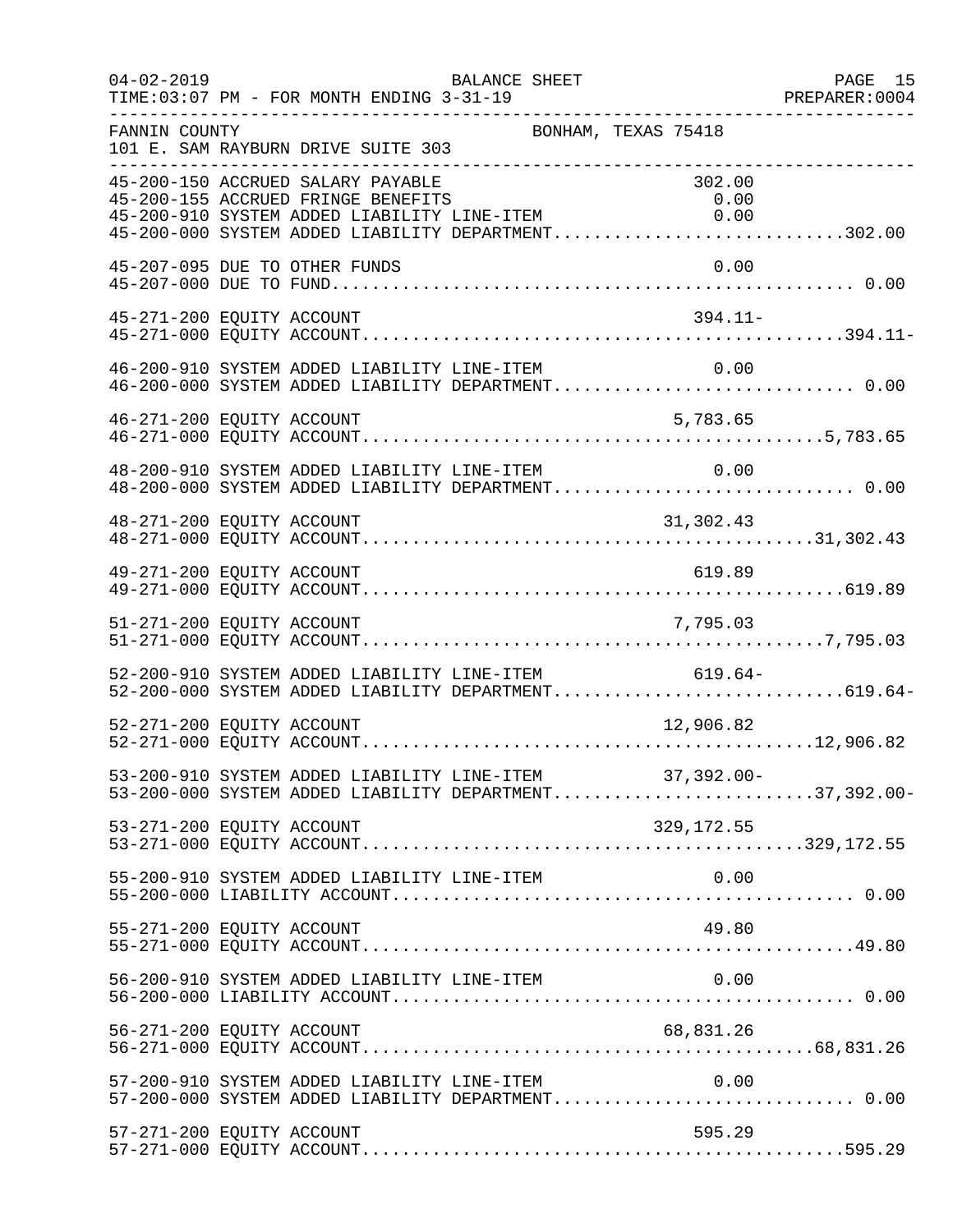| $04 - 02 - 2019$ | TIME: 03:07 PM - FOR MONTH ENDING 3-31-19                                                                  | BALANCE SHEET       |                | PAGE 16<br>PREPARER: 0004 |
|------------------|------------------------------------------------------------------------------------------------------------|---------------------|----------------|---------------------------|
| FANNIN COUNTY    | 101 E. SAM RAYBURN DRIVE SUITE 303                                                                         | BONHAM, TEXAS 75418 |                |                           |
|                  | 59-200-910 SYSTEM ADDED LIABILITY LINE-ITEM 675.00-<br>59-200-000 SYSTEM ADDED LIABILITY DEPARTMENT675.00- |                     |                |                           |
|                  | 59-271-200 EQUITY ACCOUNT                                                                                  |                     | 32,601.59      |                           |
|                  | 60-200-200 DEFERRED REVENUE<br>60-200-910 SYSTEM ADDED LIABILITY LINE-ITEM                                 |                     | 0.00<br>0.00   |                           |
|                  | 60-271-200 EQUITY ACCOUNT                                                                                  |                     | 85,876.32      |                           |
|                  | 61-271-200 EQUITY ACCOUNT                                                                                  |                     | 2,838.24       |                           |
|                  | 62-271-200 EQUITY ACCOUNT                                                                                  |                     | 30,620.31      |                           |
|                  | 63-200-910 SYSTEM ADDED LIABILITY LINE ITEM 0.00                                                           |                     |                |                           |
|                  | 63-271-200 EQUITY ACCOUNT                                                                                  |                     | 1,006.88       |                           |
|                  | 64-200-910 SYSTEM ADDED LIABILITY LINE ITEM                                                                |                     | 0.00           |                           |
|                  | 64-271-200 EQUITY ACCOUNT                                                                                  |                     | 678.48         |                           |
|                  | 65-200-910 SYSTEM ADDED LIABILITY LINE ITEM                                                                |                     | 0.00           |                           |
|                  |                                                                                                            |                     |                |                           |
|                  |                                                                                                            |                     |                |                           |
|                  | 66-231-200 2017 GO BONDS PAYABLE                                                                           |                     | 0.00           |                           |
|                  | 66-271-200 EQUITY ACCOUNT                                                                                  |                     | 5,526,895.58   |                           |
|                  | 67-200-910 SYSTEM ADDED LIABILITY LINE-ITEM 0.00<br>67-200-000 SYSTEM ADDED LIABILITY DEPARTMENT 0.00      |                     |                |                           |
|                  | 67-271-200 EQUITY ACCOUNT                                                                                  |                     | $5,815.95-$    |                           |
|                  | 68-200-910 SYSTEM ADDED LIABILITY LINE -ITEM                                                               |                     | 0.00           |                           |
|                  | 68-231-200 2018 GO BONDS PAYABLE                                                                           |                     | 6, 250, 000.00 |                           |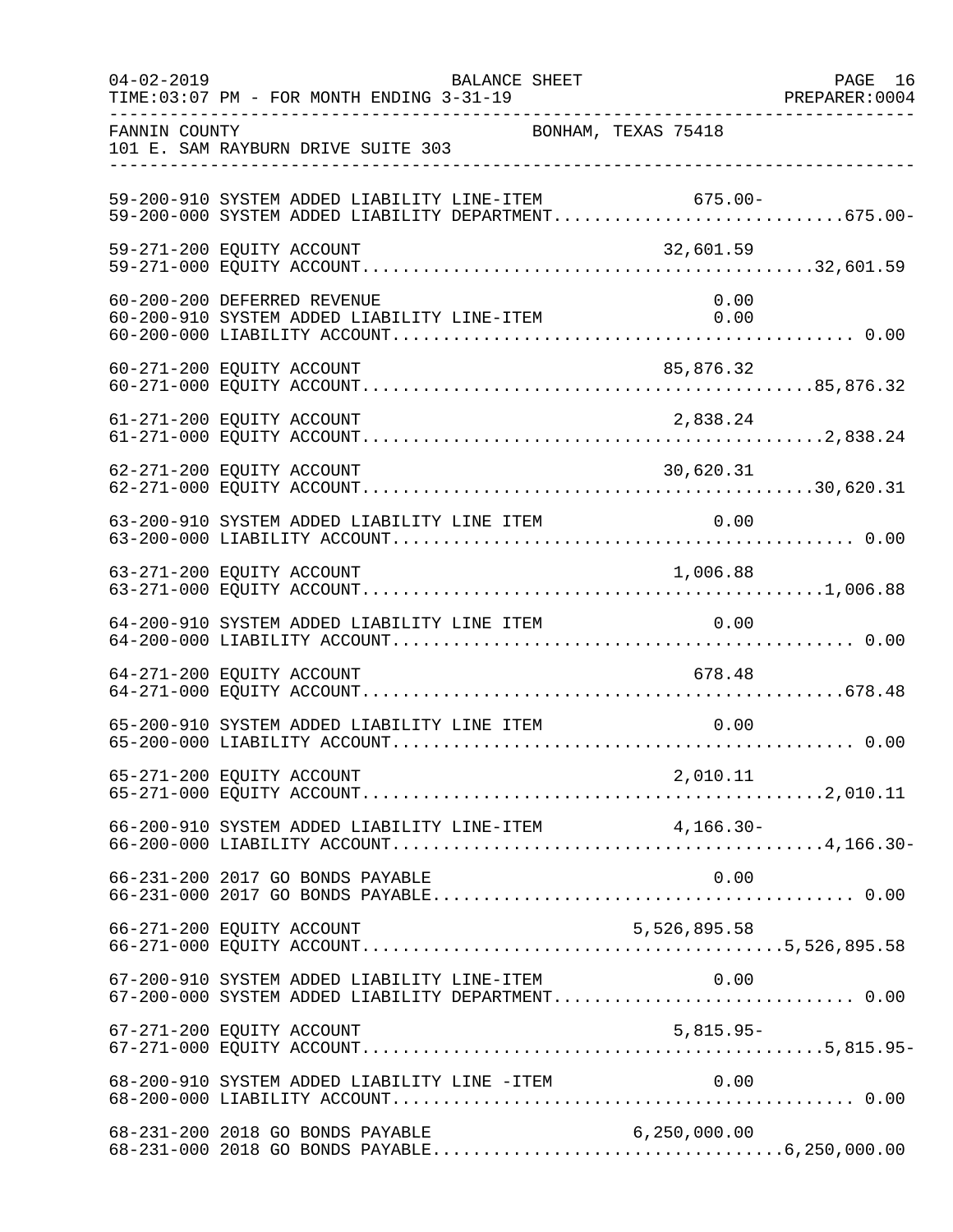| $04 - 02 - 2019$          | BALANCE SHEET                                                                                              |                     | PAGE 17 |
|---------------------------|------------------------------------------------------------------------------------------------------------|---------------------|---------|
| FANNIN COUNTY             | 101 E. SAM RAYBURN DRIVE SUITE 303<br>-----------------------------                                        | BONHAM, TEXAS 75418 |         |
| 68-271-200 EQUITY ACCOUNT |                                                                                                            | 0.00                |         |
|                           | 70-200-900 SYSTEM ADDED LIABILITY LINE-ITEM<br>70-200-910 SYSTEM ADDED LIABILITY LINE-ITEM                 | 0.00<br>0.00        |         |
| 70-271-200 EQUITY ACCOUNT |                                                                                                            | 98,107.48           |         |
|                           | 71-200-910 SYSTEM ADDED LIABILITY LINE-ITEM 0.00<br>71-200-000 SYSTEM ADDED LIABILITY DEPARTMENT 0.00      | 0.00                |         |
| 71-271-200 EQUITY ACCOUNT |                                                                                                            | 0.00                |         |
|                           | 72-200-910 SYSTEM ADDEND LIABILITY LINE-ITEM<br>72-200-000 SYSTEM ADDED LIABILITY DEPARTMENT 0.00          | 0.00                |         |
| 72-271-200 EQUITY ACCOUNT |                                                                                                            | $3,297.94-$         |         |
|                           |                                                                                                            |                     |         |
| 80-271-200 EQUITY ACCOUNT |                                                                                                            | 250.00              |         |
|                           | 81-200-910 SYSTEM ADDED LIABILITY LINE ITEM 30,992.00-<br>81-200-000 SYSTEM ADDED LIABILITY DEPT30,992.00- |                     |         |
| 81-271-200 EQUITY ACCOUNT |                                                                                                            | 35,013.21           |         |
|                           |                                                                                                            |                     |         |
| 82-271-200 EQUITY ACCOUNT |                                                                                                            | 484,263.00          |         |
|                           | 83-200-910 SYSTEM ADDED LIABILITY LINE ITEM                                                                | 0.00                |         |
| 83-271-200 EQUITY ACCOUNT |                                                                                                            | 387,000.00          |         |
|                           | 84-200-910 SYSTEM ADDED LIABILITY LINE ITEM                                                                | 0.00                |         |
| 84-271-200 EQUITY ACCOUNT |                                                                                                            | 0.00                |         |
|                           | 85-200-910 SYSTEM ADDED LIABILITY LINE-ITEM                                                                | 0.00                |         |
| 85-271-200 EQUITY ACCOUNT |                                                                                                            | 0.00                |         |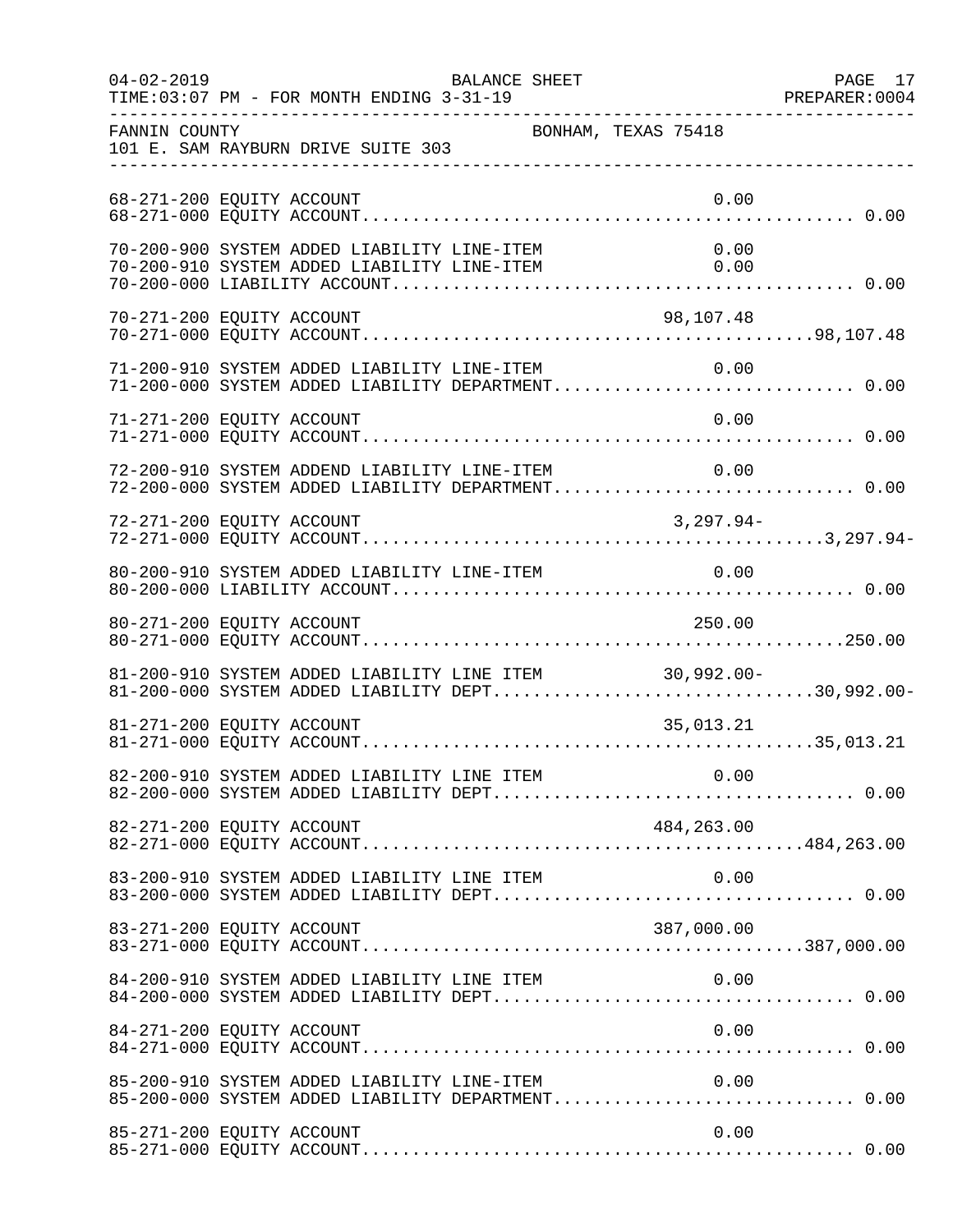| $04 - 02 - 2019$ | BALANCE SHEET<br>TIME: 03:07 PM - FOR MONTH ENDING 3-31-19                                                                                                                                                                                                                                                                                                                                                                                                                                           |                                                                                                         | PAGE 18 |
|------------------|------------------------------------------------------------------------------------------------------------------------------------------------------------------------------------------------------------------------------------------------------------------------------------------------------------------------------------------------------------------------------------------------------------------------------------------------------------------------------------------------------|---------------------------------------------------------------------------------------------------------|---------|
| FANNIN COUNTY    | BONHAM, TEXAS 75418<br>101 E. SAM RAYBURN DRIVE SUITE 303                                                                                                                                                                                                                                                                                                                                                                                                                                            |                                                                                                         |         |
|                  | 87-200-910 SYSTEM ADDED LIABILITY LINE-ITEM                                                                                                                                                                                                                                                                                                                                                                                                                                                          | 0.00                                                                                                    |         |
|                  |                                                                                                                                                                                                                                                                                                                                                                                                                                                                                                      |                                                                                                         |         |
|                  |                                                                                                                                                                                                                                                                                                                                                                                                                                                                                                      |                                                                                                         |         |
|                  | 88-271-200 EQUITY ACCOUNT                                                                                                                                                                                                                                                                                                                                                                                                                                                                            | 0.00                                                                                                    |         |
|                  | 89-220-189 DEFERRED REVENUE                                                                                                                                                                                                                                                                                                                                                                                                                                                                          | 0.00                                                                                                    |         |
|                  | 89-271-200 EQUITY ACCOUNT                                                                                                                                                                                                                                                                                                                                                                                                                                                                            | 50,047.11                                                                                               |         |
|                  | 92-200-900 SYSTEM ADDED LIABILITY LINE-ITEM 0.00<br>92-200-910 SYSTEM ADDED LIABILITY LINE-ITEM 0.00<br>92-200-000 SYSTEM ADDED LIABILITY DEPARTMENT 0.00                                                                                                                                                                                                                                                                                                                                            |                                                                                                         |         |
|                  | 92-271-200 EQUITY ACCOUNT                                                                                                                                                                                                                                                                                                                                                                                                                                                                            | 44,570.41                                                                                               |         |
|                  | 93-200-910 SYSTEM ADDED LIABILITY                                                                                                                                                                                                                                                                                                                                                                                                                                                                    | 0.00                                                                                                    |         |
|                  | 93-271-200 EQUITY ACCOUNT                                                                                                                                                                                                                                                                                                                                                                                                                                                                            | 100.00                                                                                                  |         |
|                  | 95-200-910 SYSTEM ADDED LIABILITY LINE-ITEM<br>95-200-000 SYSTEM ADDED LIABILITY DEPARTMENT 0.00                                                                                                                                                                                                                                                                                                                                                                                                     | 0.00                                                                                                    |         |
|                  |                                                                                                                                                                                                                                                                                                                                                                                                                                                                                                      |                                                                                                         |         |
|                  | 99-200-250 GENERAL OBLIGATION BOND<br>99-200-250 GENERAL OBLIGATION BOND<br>99-200-251 GOB-CURRENT PORTION<br>99-200-255 BOND DISCOUNT CURRENT<br>99-200-256 BOND DISCOUNT<br>99-200-257 BOND PREMIUM CURRENT<br>99-200-258 BOND PREMIUM<br>99-200-<br>99-200-275 NOTES PAYABLE<br>99-200-275 NOTES PAYABLE<br>99-200-277 NOTE #16240648-SHERIFF<br>99-200-279 NOTE #16308936-SHERIFF<br>99-200-279 NOTE #16398936-SHERIFF<br>99-200-280 NOTE #1629100-R&B#3<br>99-200-280 NOTE #162915968-R&B#3<br> | 109,948.00<br>6,090,000.00<br>60,000.00<br>2,699.60-<br>$63,440.69-$<br>10,976.99<br>257,959.36<br>0.00 |         |